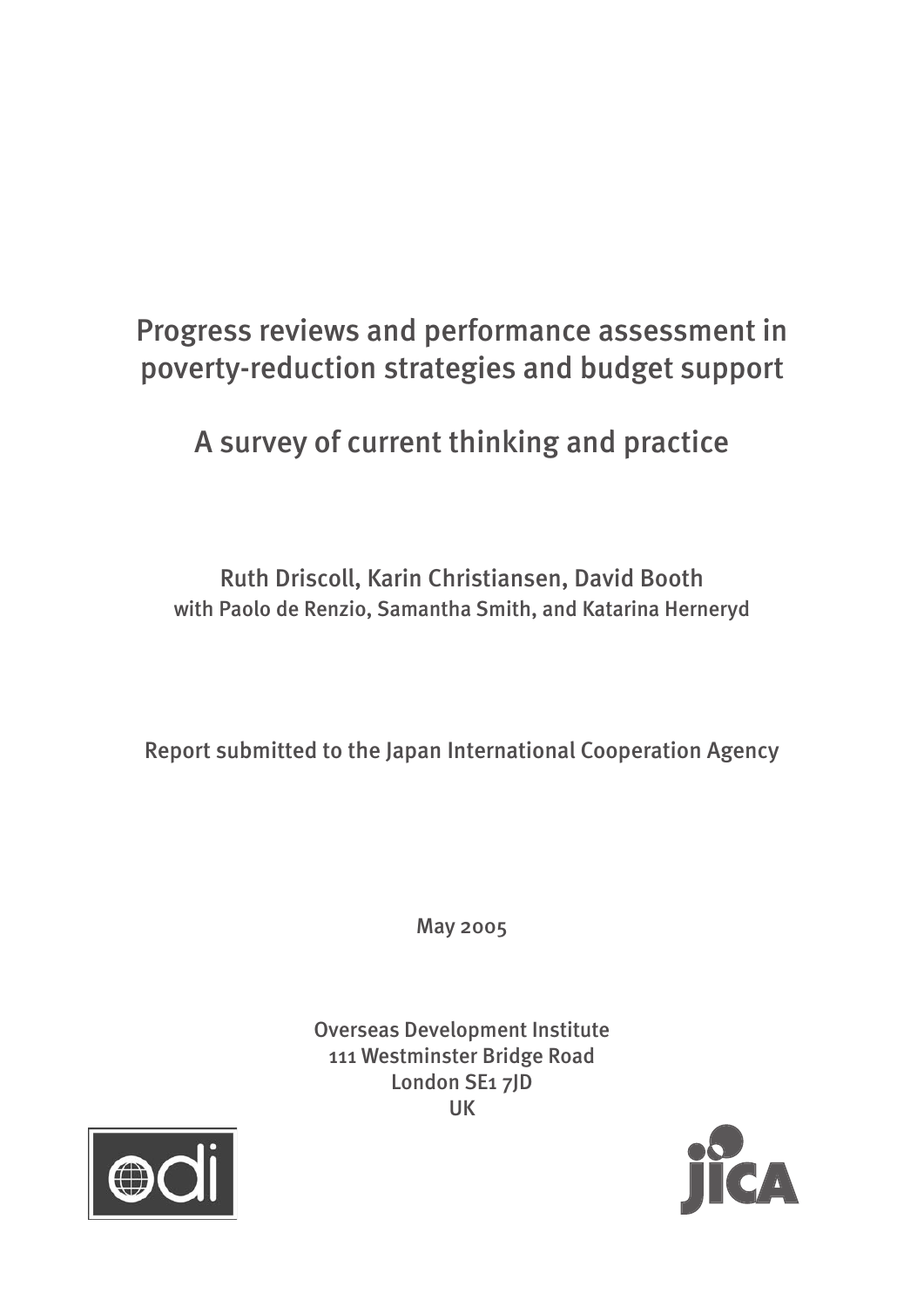This report is a collection and analysis of basic information that the Japan International Cooperation Agency (JICA) entrusted to the Overseas Development Institute as a contribution to its research on PRS Annual Progress Reviews. The report does not necessarily reflect the views of JICA, although JICA and ODI have had frequent discussions regarding the contents during the drafting process.

Further copies of the report can be viewed/downloaded from the ODI and JICA websites respectively, and printed copies can be obtained from the Publications Departments at both ODI and JICA.

http://www.odi.org.uk/ http://www.jica.go.jp/

None of the contents of this report may be reproduced without the permission of ODI and JICA.

本報告書は、国際協力機構 (以下 JICA) の実施する調査研究 「PRS 年次進捗レビュー」に 活用するため、JICA が基本情報の収集・分析を Overseas Development Institute (以下 ODI) に委託し、とりまとめられたものです。本報告書の作成にあたっては JICA と ODI の間で緊 密な意見交換を行いましたが、JICAによる統一的な見解を示すものではありません。 本報告書は以下の ODI、JICA 双方のホームページから入手可能です。またJICA からも発刊 されています。

#### URL : http://www.odi.org.uk/

#### URL : http://www.jica.go.jp/

本報告書に記載されている内容は、ODI ならびに JICA の許可無く転載できません。

ISBN 0 85003 752 2

© Overseas Development Institute and Japan International Cooperation Agency, 2005

All rights reserved. No part of this publication may be reproduced, stored in a retrieval system, or transmitted in any form or by any means, electronic, mechanical, photocopying, recording or otherwise, without the prior written permission of the publishers.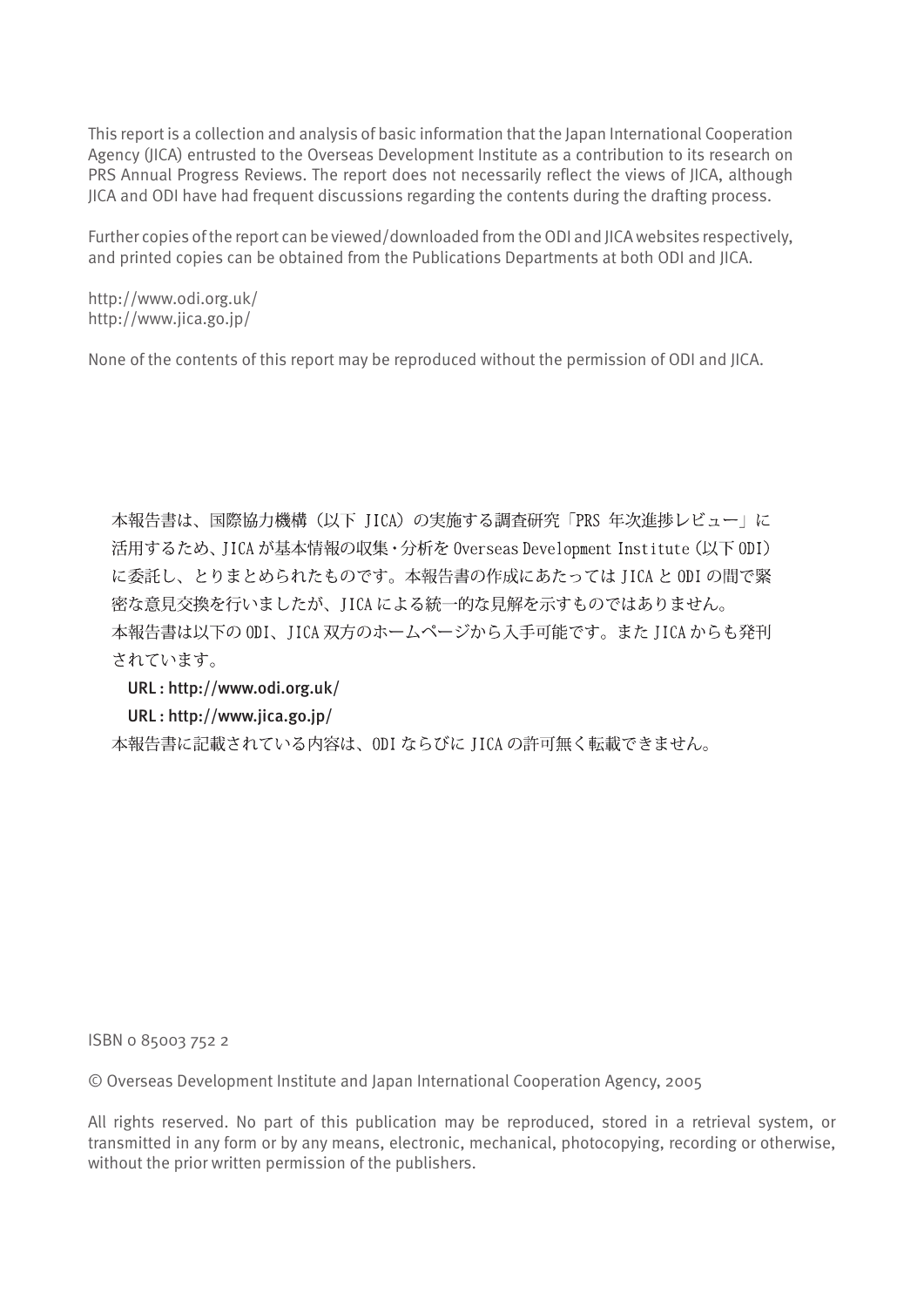# **Contents**

| List of figures, tables and text boxes<br>List of acronyms<br>Executive summary |                                 |                                                                                        |                |
|---------------------------------------------------------------------------------|---------------------------------|----------------------------------------------------------------------------------------|----------------|
|                                                                                 |                                 |                                                                                        | vii            |
| $\mathbf{1}$                                                                    | Introduction                    |                                                                                        |                |
|                                                                                 | 1.1                             | PRSPs and budget support: the challenges of monitoring                                 | $1\,$          |
|                                                                                 | 1,2                             | The PRSP approach                                                                      | 1              |
|                                                                                 | 1.3                             | Budget support in a PRSP context                                                       | 4              |
|                                                                                 | 1.4                             | Monitoring and evaluation challenges                                                   | 5              |
|                                                                                 | 1.5                             | Structure of this report                                                               | $\overline{7}$ |
| $\overline{2}$                                                                  | The PRSP annual progress review |                                                                                        |                |
|                                                                                 | 2.1                             | Introduction                                                                           | 7              |
|                                                                                 | 2.2                             | Role and purpose                                                                       | $\overline{7}$ |
|                                                                                 | 2.3                             | What do APRs contain?                                                                  | 8              |
|                                                                                 | 2.4                             | Are they a useful instrument for government?                                           | 10             |
|                                                                                 | 2.5                             | Promoting accountability to citizens                                                   | 11             |
|                                                                                 | 2.6                             | Meeting donor reporting requirements                                                   | 12             |
|                                                                                 | 2.7                             | What is the real problem with APRs?                                                    | 15             |
|                                                                                 | 2.8                             | Conclusions                                                                            | 16             |
| $\overline{3}$                                                                  |                                 | Risk and performance assessment in budget-support programmes                           |                |
|                                                                                 | 3.1                             | Introduction                                                                           | 19             |
|                                                                                 | 3.2                             | The DFID approach to budget support                                                    | 19             |
|                                                                                 | 3.3                             | The European Commission approach to budget support                                     | 21             |
|                                                                                 | 3.4                             | The IMF approach (Balance of Payments Support)                                         | 22             |
|                                                                                 | 3.5                             | The World Bank's approach (Development Policy Lending)                                 | 23             |
|                                                                                 | 3.6                             | Budget-support groups                                                                  | 24             |
|                                                                                 | 3.7                             | How is performance assessed?                                                           | 25             |
|                                                                                 | 3.8                             | Political governance conditionality                                                    | 29             |
|                                                                                 | 3.9                             | Conclusions                                                                            | 30             |
| 4                                                                               | Evaluating budget support       |                                                                                        |                |
|                                                                                 |                                 | 4.1 Introduction                                                                       | 33             |
|                                                                                 | 4.2                             | The conceptual framework                                                               | 33             |
|                                                                                 | 4.3                             | Initial testing of the framework                                                       | 34             |
|                                                                                 | 4.4                             | Findings                                                                               | 34             |
|                                                                                 | 4.5                             | Conclusions                                                                            | 36             |
| 5                                                                               |                                 | Conclusions                                                                            | 37             |
|                                                                                 |                                 |                                                                                        |                |
|                                                                                 | Uganda                          | Annex: Annual reviews and performance assessment in Ethiopia, Mozambique, Tanzania and |                |
|                                                                                 |                                 | Introduction                                                                           | 39             |
|                                                                                 | Ethiopia                        |                                                                                        | 39             |
|                                                                                 |                                 | Mozambique                                                                             | 43             |
|                                                                                 | Tanzania                        |                                                                                        | 49             |
|                                                                                 | Uganda                          |                                                                                        | 53             |
|                                                                                 | Endnotes                        |                                                                                        | 59             |

- References 61
-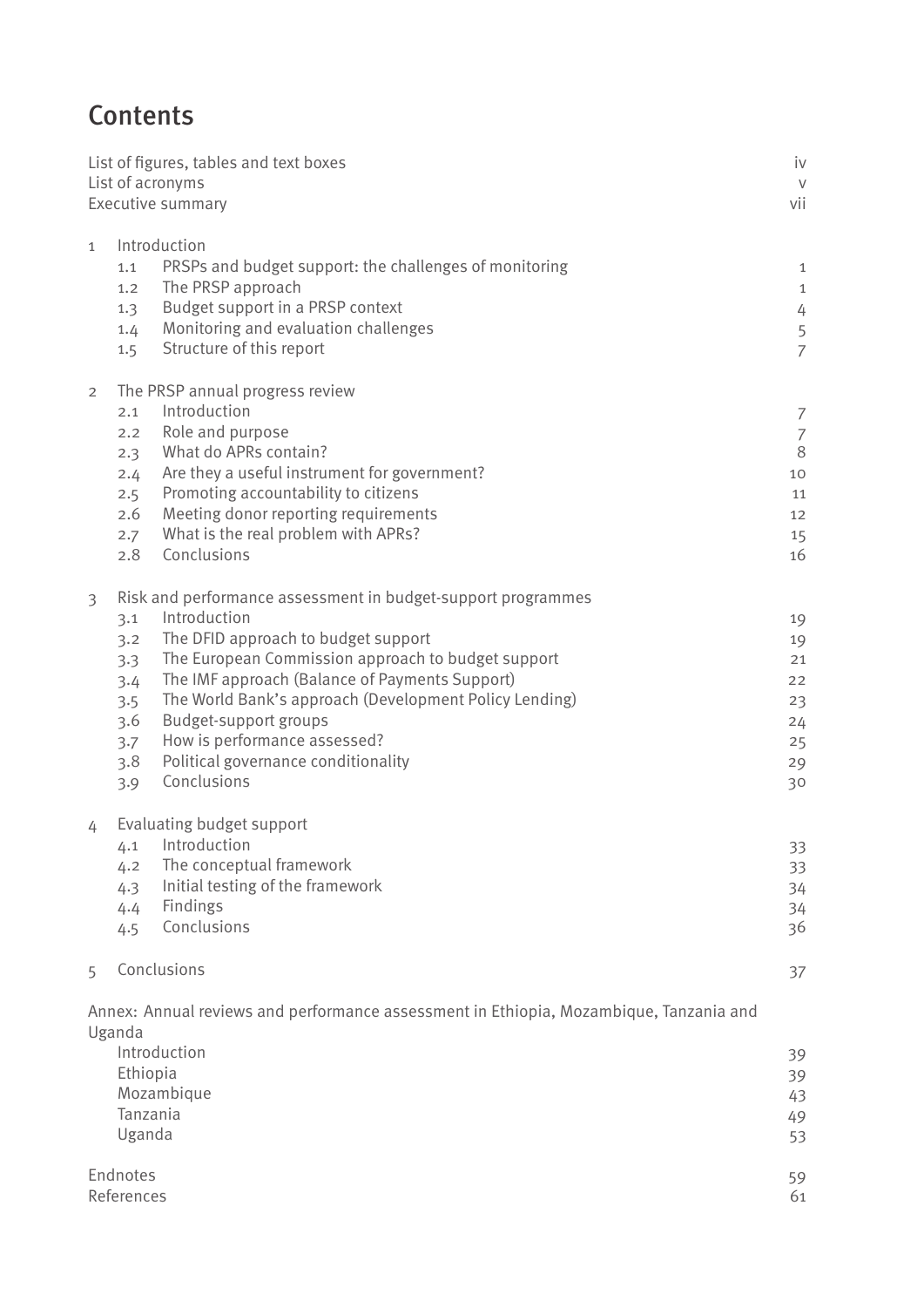List of figures, tables and text boxes

|                                                                                                                                                                          | Figure 2.1 Content of Annual Progress Reports<br>Figure 2.2 Policy and budget changes based on the APR<br>Figure 3.1 The EC concept of fixed and variable tranches | 9<br>10<br>21 |  |
|--------------------------------------------------------------------------------------------------------------------------------------------------------------------------|--------------------------------------------------------------------------------------------------------------------------------------------------------------------|---------------|--|
|                                                                                                                                                                          | Table 3.1 Number of indicators in budget-support performance matrices                                                                                              | 28            |  |
| Box 2.1                                                                                                                                                                  | Why the APR is not adequate for budget-support financing decisions                                                                                                 | 14            |  |
| Box 3.1<br>Box 3.2                                                                                                                                                       | Towards a harmonised approach to fiduciary risk<br>Budget-support frameworks and PRS APRs in Africa                                                                | 24<br>27      |  |
| Annex: Ethiopia<br>Table 1<br>Ethiopia: DBS estimated contributions in FY 2005<br>Elements of the annual progress review in Ethiopia<br>Table 2                          |                                                                                                                                                                    |               |  |
| Annex: Mozambique<br>Elements of the annual progress review in Mozambique<br>Table 1<br>Sample page from Reduced Matrix of Priority Actions, Mozambique<br>Table 2       |                                                                                                                                                                    |               |  |
| Annex: Tanzania<br>Elements of the annual progress review in Tanzania<br>Table 1<br>Sample page from Performance Assessment Framework For PRBS/PRSC, Tanzania<br>Table 2 |                                                                                                                                                                    |               |  |
| Annex: Uganda                                                                                                                                                            |                                                                                                                                                                    |               |  |
| Table 1<br>Table 2                                                                                                                                                       | Breakdown of budget-support funding to Uganda FY 2002/03                                                                                                           | 53            |  |
| Table 3                                                                                                                                                                  | Elements of the annual progress review in Uganda<br>Sample page from PRSC Policy Matrix, Uganda                                                                    | 54<br>57      |  |
| Table 4                                                                                                                                                                  | Sample page from PEAP3 Policy Matrix, Uganda                                                                                                                       | 58            |  |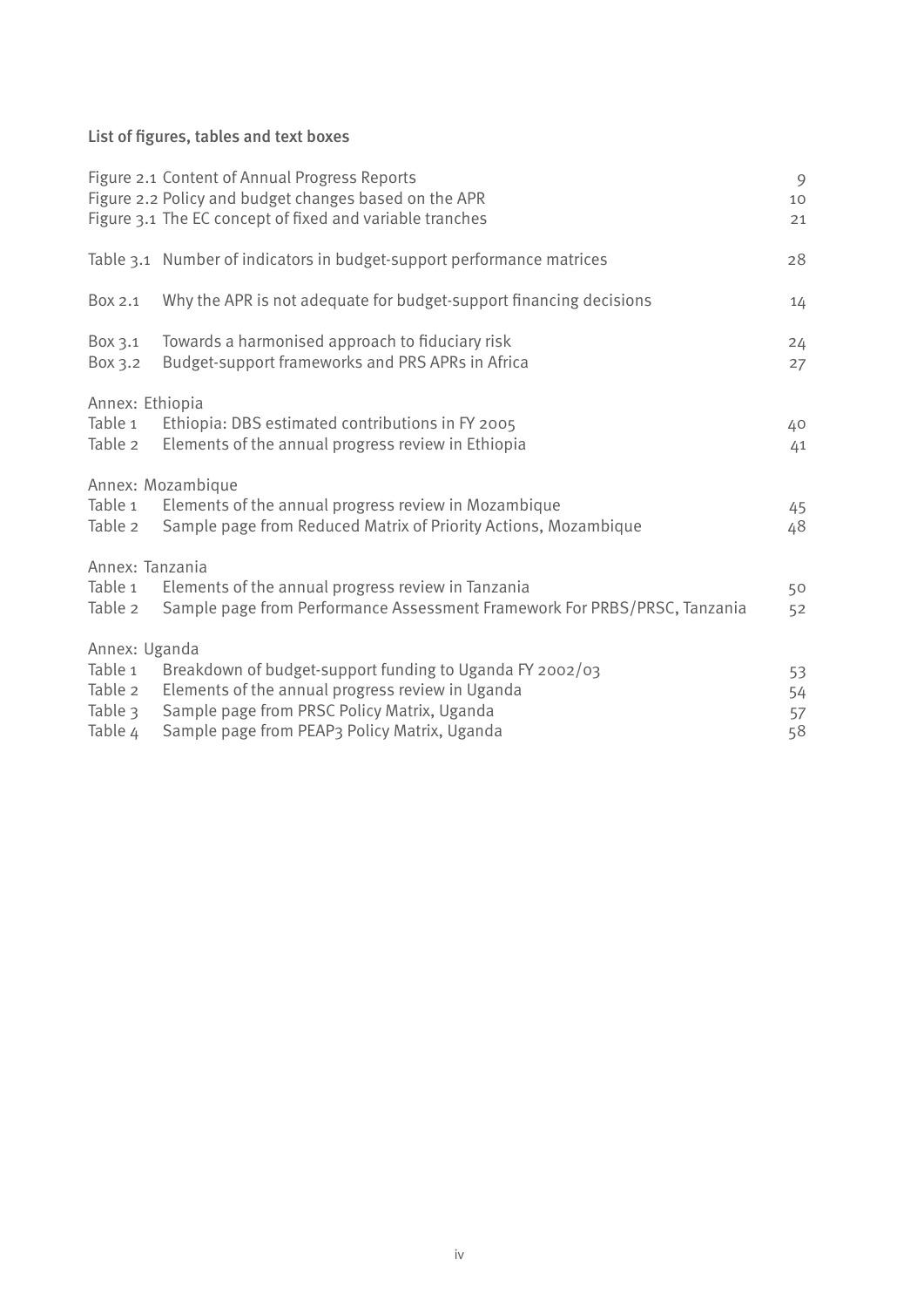## Acronyms

| ACP                | Africa, Caribbean and Pacific                                        |
|--------------------|----------------------------------------------------------------------|
| ADB                | African Development Bank                                             |
| ADLI (Ethiopia)    | Agricultural Development Led Industrialisation                       |
| AP                 | Andhra Pradesh                                                       |
| <b>APR</b>         | Annual Progress Report (on PRSP)                                     |
| BPR (Uganda)       | <b>Budget Performance Report</b>                                     |
| <b>BWG</b>         | <b>Budget Working Group</b>                                          |
| CAS                | Country Assistance Strategy (World Bank)                             |
| CDF                | Comprehensive Development Framework                                  |
| CEC                | Commission of the European Communities $(= EC)$                      |
| CFAA               | <b>Country Financial Accountability Assessment</b>                   |
| CG                 | Consultative Group                                                   |
| CPAA               | <b>Country Procurement Accountability Assessment</b>                 |
| CPAR               | <b>Country Procurement Assessment Review</b>                         |
| DAG (Ethiopia)     | Development Assistance Group                                         |
| <b>DBS</b>         | <b>Direct Budget Support</b>                                         |
| <b>DFID</b>        | Department for International Development (UK)                        |
| <b>DPL</b>         | Development Policy Lending (World Bank)                              |
| EC                 | European Commission (= CEC)                                          |
| EU                 | European Union                                                       |
| <b>EvD</b>         | <b>Evaluation Department (DFID)</b>                                  |
| FY.                | <b>Financial Year</b>                                                |
| GBS                | <b>General Budget Support</b>                                        |
| GoE                |                                                                      |
| GoM                | Government of Ethiopia                                               |
|                    | Government of Mozambique                                             |
| <b>HIPC</b>        | Highly-Indebted Poor Countries                                       |
| HLF (Ethiopia)     | High Level Forum                                                     |
| <b>IEO</b>         | Independent Evaluation Office (IMF)                                  |
| <b>IDA</b>         | International Development Association (World Bank low-income country |
|                    | window)                                                              |
| IMF                | <b>International Monetary Fund</b>                                   |
| IMG (Tanzania)     | Independent Monitoring Group                                         |
| <b>MDG</b>         | Millennium Development Goal                                          |
| MFPED (Uganda)     | Ministry of Finance, Planning and Economic Development               |
| MoE                | Ministry of Education                                                |
| MoFED (Ethiopia)   | Ministry of Finance and Economic Development                         |
| MoH                | Ministry of Health                                                   |
| MoRD (Ethiopia)    | Ministry of Rural Development                                        |
| MoU                | Memorandum of Understanding                                          |
| <b>MTEF</b>        | Medium-Term Expenditure Framework                                    |
| OE (Mozambique)    | <b>State Budget</b>                                                  |
| <b>ODA</b>         | Official Development Assistance                                      |
| OECD-DAC           | Development Assistance Committee, Organisation for Economic          |
|                    | Cooperation and Development                                          |
| OED                | <b>Operations Evaluation Department (World Bank)</b>                 |
| PAF                | Performance Assessment Framework                                     |
| PAF (Uganda)       | <b>Poverty Action Fund</b>                                           |
| PAPPA (Mozambique) | Programme Aid Partner Performance Assessment                         |
| PAP                | Programme Aid Partner                                                |
| PARPA (Mozambique) | Action Plan for the Reduction of Absolute Poverty                    |
| PEAP (Uganda)      | Poverty Eradication Action Plan                                      |
| PEFA               | Public Expenditure and Financial Accountability program              |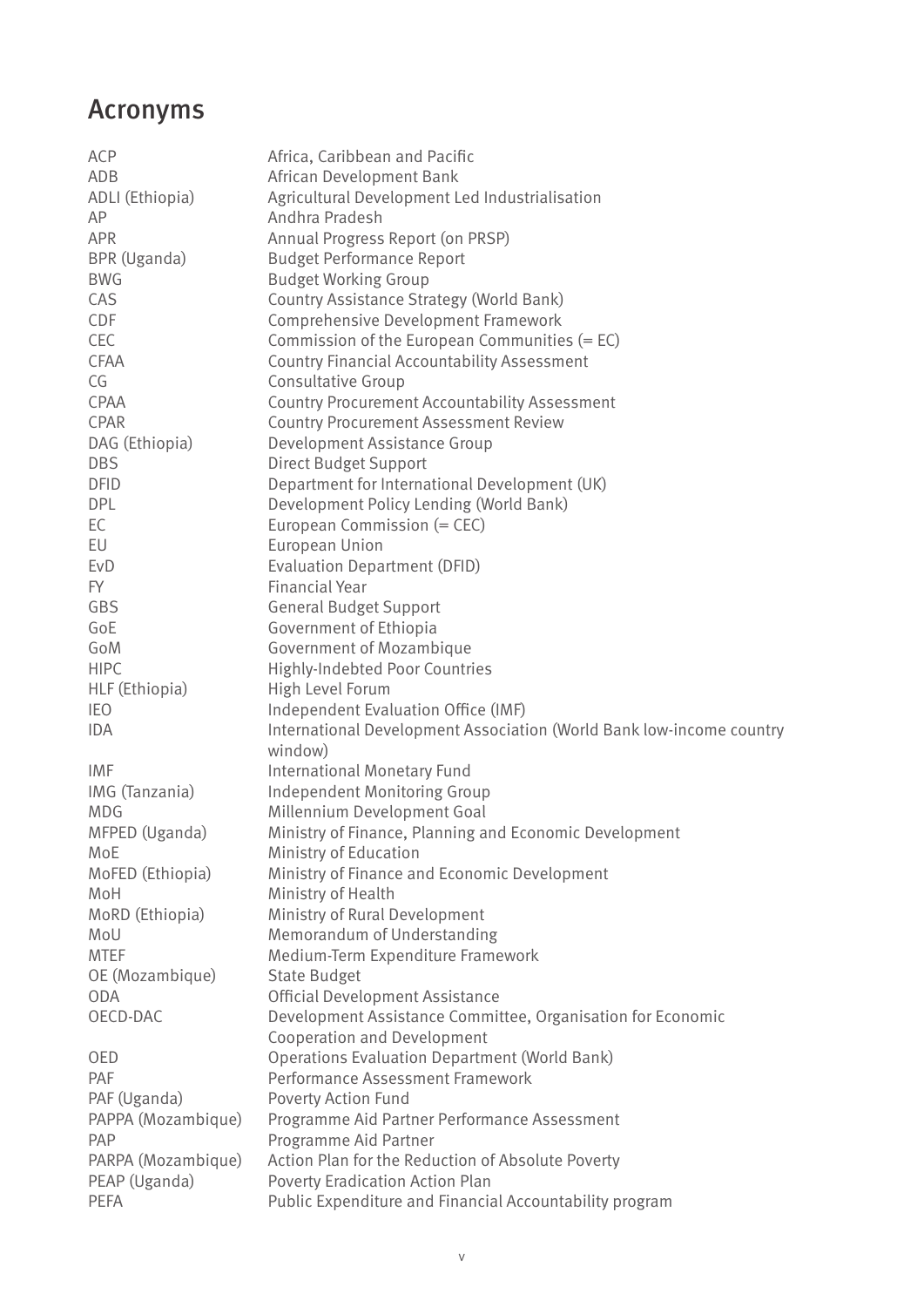| <b>PER</b>       | <b>Public Expenditure Review</b>                        |
|------------------|---------------------------------------------------------|
| PES (Mozambique) | Economic and Social Plan (annual)                       |
| <b>PFM</b>       | <b>Public Financial Management</b>                      |
| PMAU (Uganda)    | <b>Poverty Monitoring and Analysis Unit</b>             |
| <b>PRBS</b>      | <b>Poverty Reduction Budget Support</b>                 |
| <b>PRSC</b>      | Poverty Reduction Support Credit (World Bank)           |
| <b>PRGF</b>      | Poverty Reduction and Growth Facility (IMF)             |
| <b>PRS</b>       | <b>Poverty Reduction Strategy</b>                       |
| <b>PRSP</b>      | <b>Poverty Reduction Strategy Paper</b>                 |
| PSR (Uganda)     | <b>Poverty Status Report</b>                            |
| <b>ROSC</b>      | Review of Observance of Standards and Codes (IMF)       |
| SDPRP (Ethiopia) | Sustainable Development and Poverty Reduction Programme |
| <b>SPA</b>       | Strategic Partnership with Africa                       |
| SWAp             | Sector-Wide Approach programme                          |
| TA               | technical assistance                                    |
| <b>UNDP</b>      | United Nations' Development Programme                   |
| URT              | United Republic of Tanzania                             |
|                  |                                                         |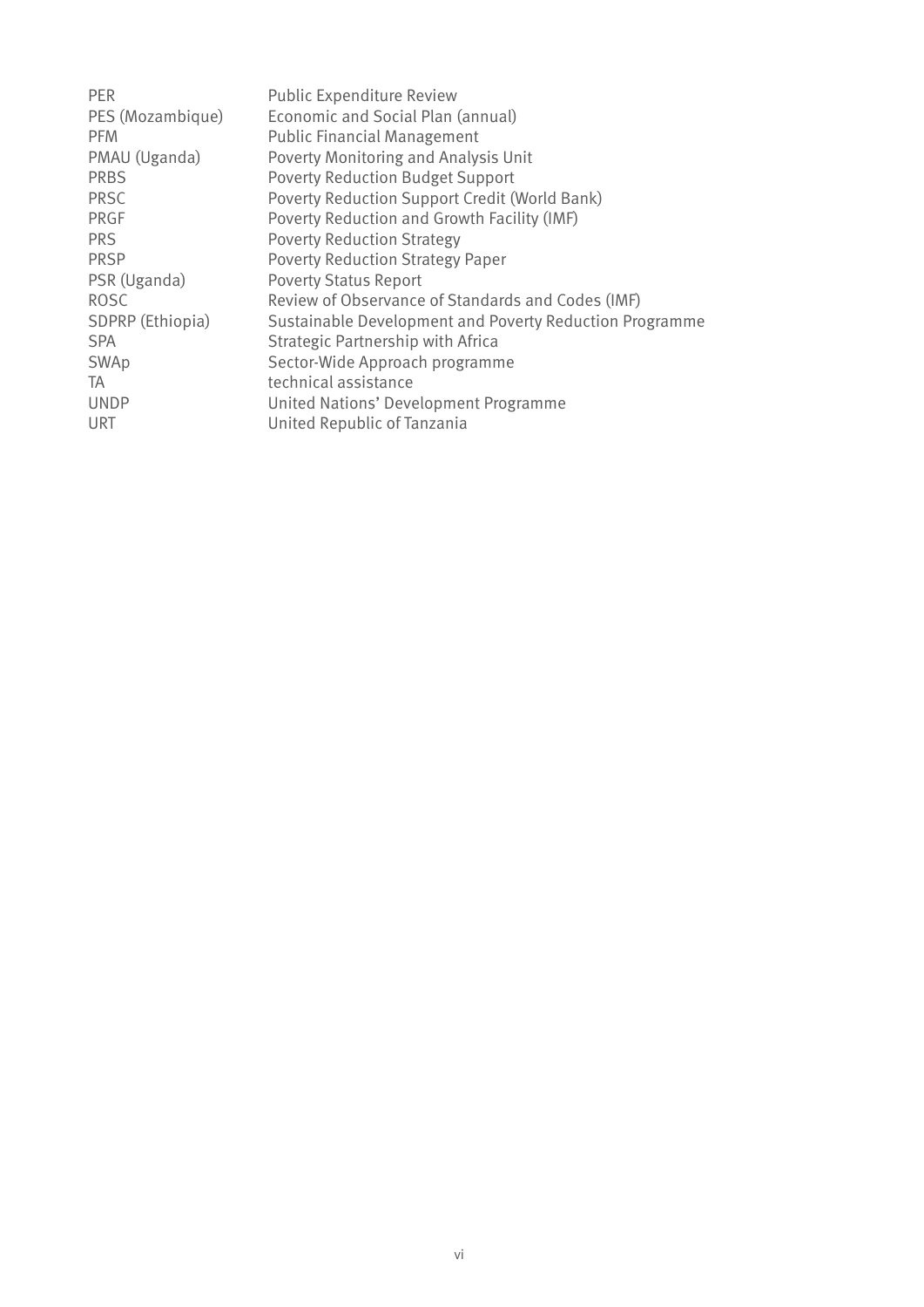## Executive summary

This report describes and analyses the challenges posed by the monitoring and evaluation of Poverty Reduction Strategy Papers (PRSPs) and budget support programmes. It draws on recent studies and surveys, and on the experience of selected donor organisations and countries, making use of documents and interviews. There are four chapters that give an overall perspective on the issues, a Conclusion and an Annex containing details of arrangements and processes of change in five counties (Ethiopia, Mozambique, Tanzania and Uganda)

### Chapter 1: Introduction

The PRSP approach is the outcome of a long period of learning by the international community about how to support poverty-reduction effectively in the poorest countries. It responds to growing concerns about weak country 'ownership' of development policies and the negative institutional impacts of both free-standing project assistance and policy-based conditionality. The approach is best understood as a set of principles or aspirations and not as a ready-made and well-tested method. This applies to the PRSP experiment generally, and particularly to PRSP monitoring arrangements and the mechanism of the Annual Progress Report (APR), which are the main focus of the study.

The donor community has committed itself to making aid more effective by harmonising and aligning programmes around country policies and systems. General budget support (GBS) is not the only way of delivering on this commitment, but an increasing number of agencies see it as the best way, when country conditions are appropriate.

Several particular questions arise for the agencies that move in this direction: how to justify the expenditure to taxpayers and political leaders at home who are concerned about results, such as attainment of the Millennium Development Goals; how the fiduciary risks associated with this aid modality are being assessed and managed; how the performance-assessment mechanisms or conditionalities that are agreed for the programme are related to the country arrangements (including the PRSP annual progress review); and how the positive institutional impacts of GBS are to be evaluated in the longer term. These are the main questions addressed in this study.

### Chapter 2: The PRSP annual progress review

The annual progress review is the process that generates, in the typical case, an Annual Progress Report on the implementation of the PRSP. In principle, the APR serves three purposes:

- it is a source of policy learning for the government;
- it is a mechanism enabling citizens of the country to hold the government responsible for its commitments under the PRSP; and
- it provides a focus for donors who wish to rely more on the country's own reporting systems.

Evaluations have suggested that most APRs are still weak as learning instruments, and not well articulated with more established reporting and policy-making mechanisms such as the national budget. Survey evidence suggests that APRs play a very limited role in providing accountability to citizens, although this is a reflection of the low demand for accountability arising in national political systems as well as of the quality of APRs. How much the limited impact of the APR matter depends on the degree to which the country's other mechanisms for learning and accountability (e.g. the annual budget) are working well.

In African PRSP countries, the APR is not yet well established, and separate donor demands for information from government are not being greatly reduced. There appear to be two distinct reasons for this. On the one hand, donors are still insufficiently motivated to restrict their information demands. On the other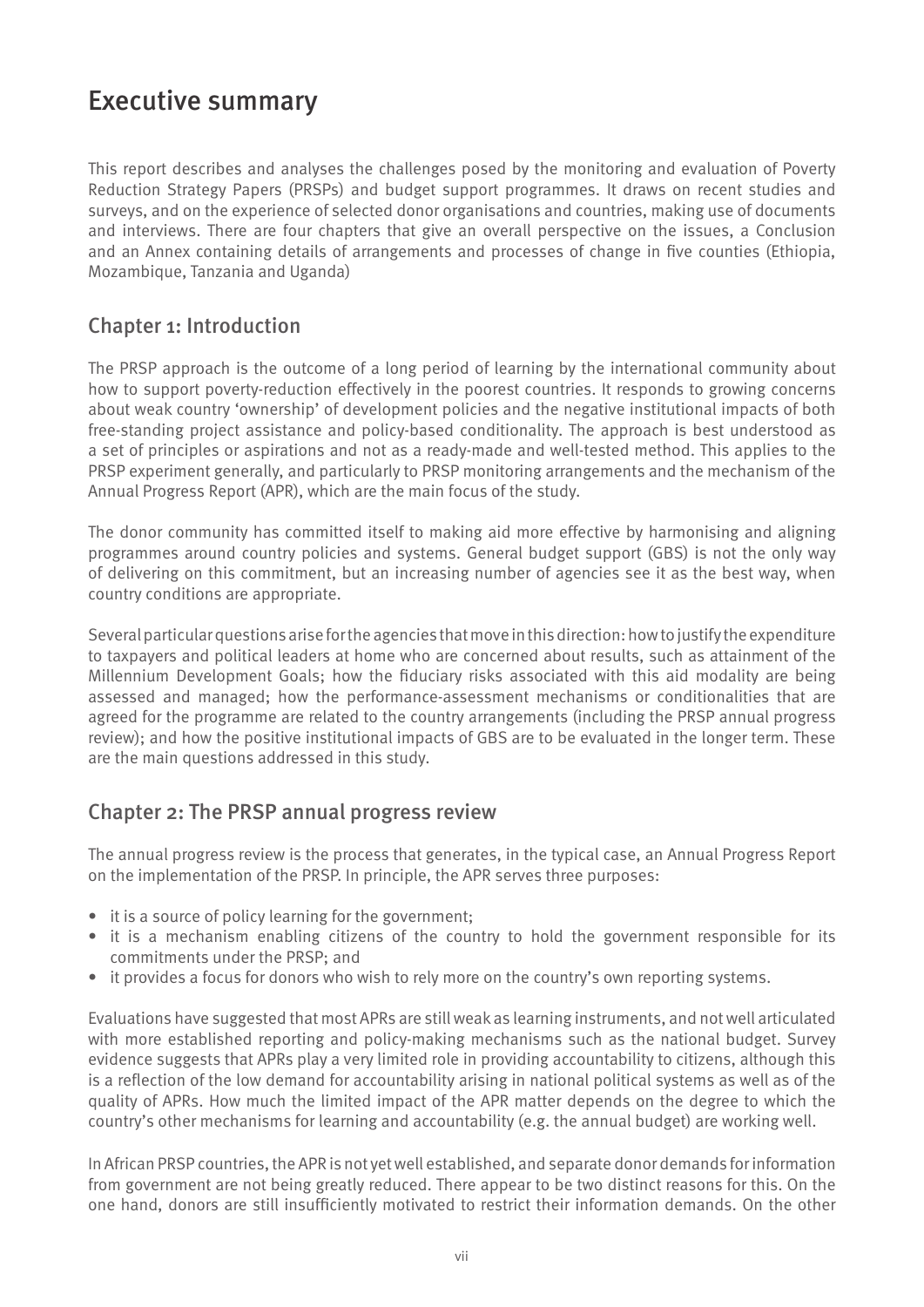hand, PRSP annual review processes are not sufficiently robust to support more rigorous alignment and harmonisation efforts. It is for this reason that budget-support donors in a growing number PRSP countries aim to agree supplementary performance-assessment arrangements among themselves and with government.

There are a number of reasons why donors have doubts about the robustness of APRs (and the same range of factors is relevant to their limited usefulness for learning and accountability). Deficiencies in the data-collection systems are important. But more important and more easily addressed is the way PRSP monitoring is typically set up, without the benefit of a well-worked Logical Framework or equivalent description of the actions needed to achieve objectives, and with a strong focus on the outcome and impact levels of result. It would be helpful if second-generation PRSPs were accompanied by an actionoriented Policy Matrix as well as the usual type of results monitoring matrix, as in the latest Ugandan PEAP.

#### Chapter 3: Risk- and performance-assessment in budget-support programmes

Budget support to PRSPs is in its infancy, and donor approaches are developing fast, both at headquarters' offices and within certain countries. The DFID approach is beginning to be set out formally in guidance documents. The guidance places a strong emphasis on decisions by the country offices. Country offices are expected to make a balanced and formally-recorded assessment of both the risks and the developmental benefits that would flow from a budget-support agreement, and the review mechanisms that would suit the country circumstances. The European Commission has also developed a distinctive policy. This attempts to provide both reliable financial flows and a results orientation by disbursing funds in two distinct 'tranches' governed by sharply different criteria.

IMF PRGF programmes are a key reference point for budget-support donors. The IMF has made serious efforts to promote and comply with the spirit of the PRSP approach, but there remain questions about whether the relationships among the conditionalities of the Fund, the Bank and the other donors have changed enough. World Bank rules on their Development Policy Lending call for detailed assessments of country accountability systems and other 'analytic underpinnings'. Responsibility for undertaking these assessments has been formally transferred to the borrower country. The reality is that the different lenders and donors are still requiring countries to handle a wide range of distinct assessment tools. The harmonised approach proposed by the Public Expenditure and Financial Accountability (PEFA) program appears preferable.

While aid organisations still take separate approaches to risk-assessment, other dimensions of performance are increasingly dealt with in a coordinated way by budget-support groups at the country level. Policy action matrices and other Performance Assessment Frameworks (PAFs) are a common manifestation of these efforts. They are clearly a response to a donor perception that PRSPs are in need of greater 'operationalisation' and that APRs, in particular, need supplementing with additional review mechanisms. On the other hand, they pose the obvious danger that they will weaken whatever has been gained through the PRSP process in building better and more country-owned policies. They could easily become a vehicle for the type of conditionality that proved ineffective and unhelpful in the pre-PRSP era.

The challenge of reducing the gap between PAFs and APRs needs to be tackled from both sides. Fortunately, in several countries the current arrangements are being actively adjusted. This makes it more likely that the practices of both governments and donor groups will evolve in an interactive way, so that the PRSP principles are realised progressively over time. It seems unlikely and undesirable that PAFs will lose their focus on policy actions, or on what governments do, but it is desirable and feasible for PRSP monitoring to become more systematically action-oriented. The handling of governance issues in PRSPs and budgetsupport performance matrices remains an especially controversial issue.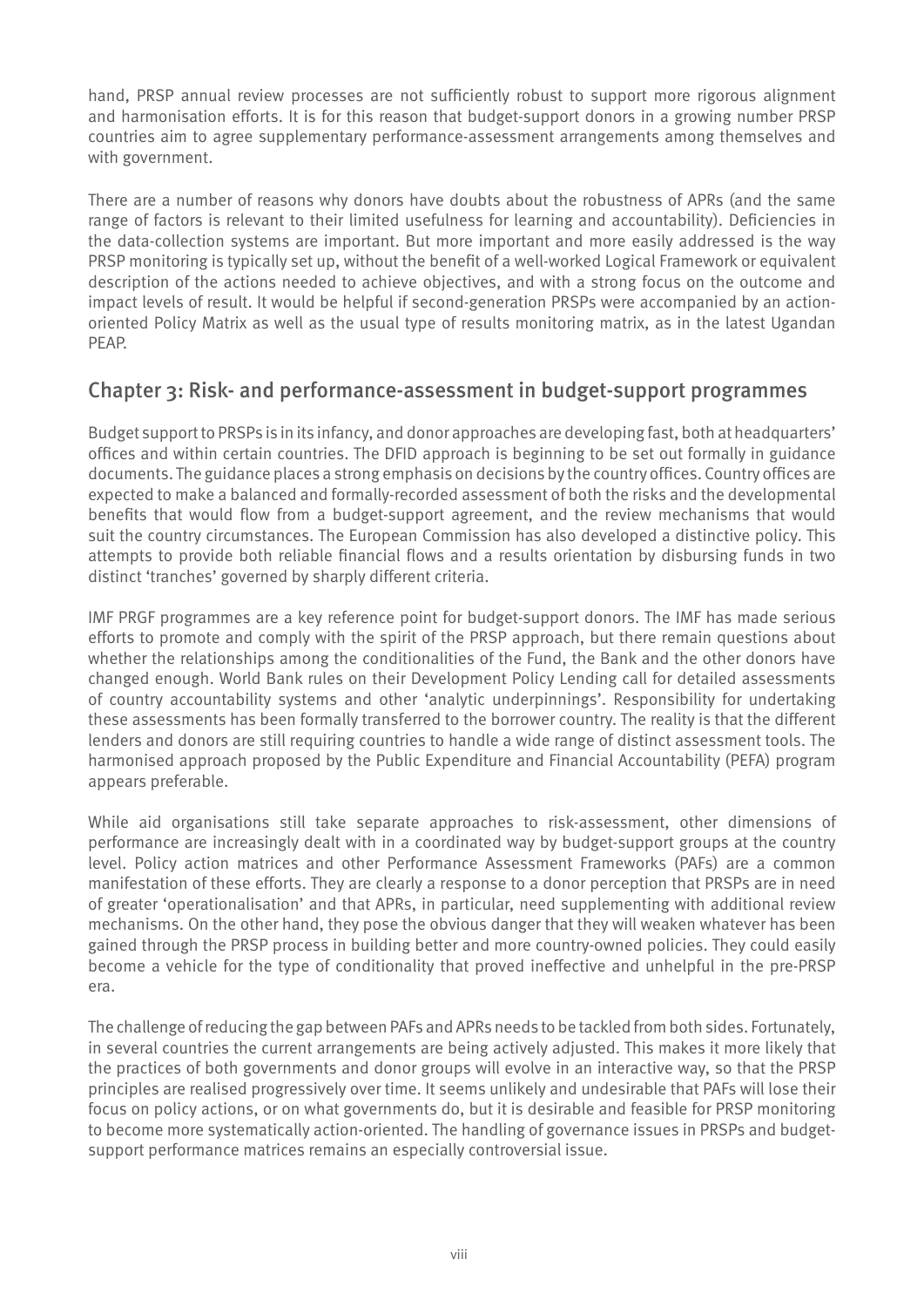### Chapter 4: Evaluating budget support

Donors providing budget support in a PRSP context need to know whether a country's strategies and systems are working as well as they can do to reduce poverty – hence the importance of monitoring. They also need to see evidence to support the commitments that have been made to budget support as an aid modality – which is a matter for evaluation.

A joint evaluation of general budget support programmes is currently taking place under the auspices of the OECD DAC in a number of countries. A single-country joint evaluation has been completed for Tanzania. At this moment, it is possible to report only on the conceptual framework that is being used; the findings of the initial exercise undertaken to assess its usefulness; and the main findings from the Tanzania evaluation.

The framework sets out the chain of causation that promoters of GBS believe will make it effective, under the right country conditions. It includes intermediate institutional transformations such as improved public-service systems and greater democratic accountability, as well as lower transaction costs and other efficiency gains. Initial application of the framework to Uganda suggested that, while the positive effects of GBS could be expected to materialise under the right circumstances, they would never be automatic. The Tanzania evaluation confirms that channelling aid funds through the budget can dramatically improve the pattern of public spending. But gains in efficiency, effectiveness and accountability are harder to realise, especially if there are not yet strong domestic political pressures in favour of these objectives.

### Chapter 5: Conclusions

The main conclusion of this survey of thinking and practice in progress reviews and performanceassessment is that it is 'unfinished business'. Neither APRs nor the supplementary monitoring mechanisms put in place by donor groups are yet effective for converting the PRSP principles into reality. But many of the actors involved are well aware of the challenges this situation poses. There are signs that progress will be made if they respond jointly to them with enough vigour and creativeness.

The annex of the report contains desk-based summaries of the APR and PAF mechanisms in Ethiopia, Mozambique, Tanzania and Uganda. The details include sample pages from the relevant Policy Matrices.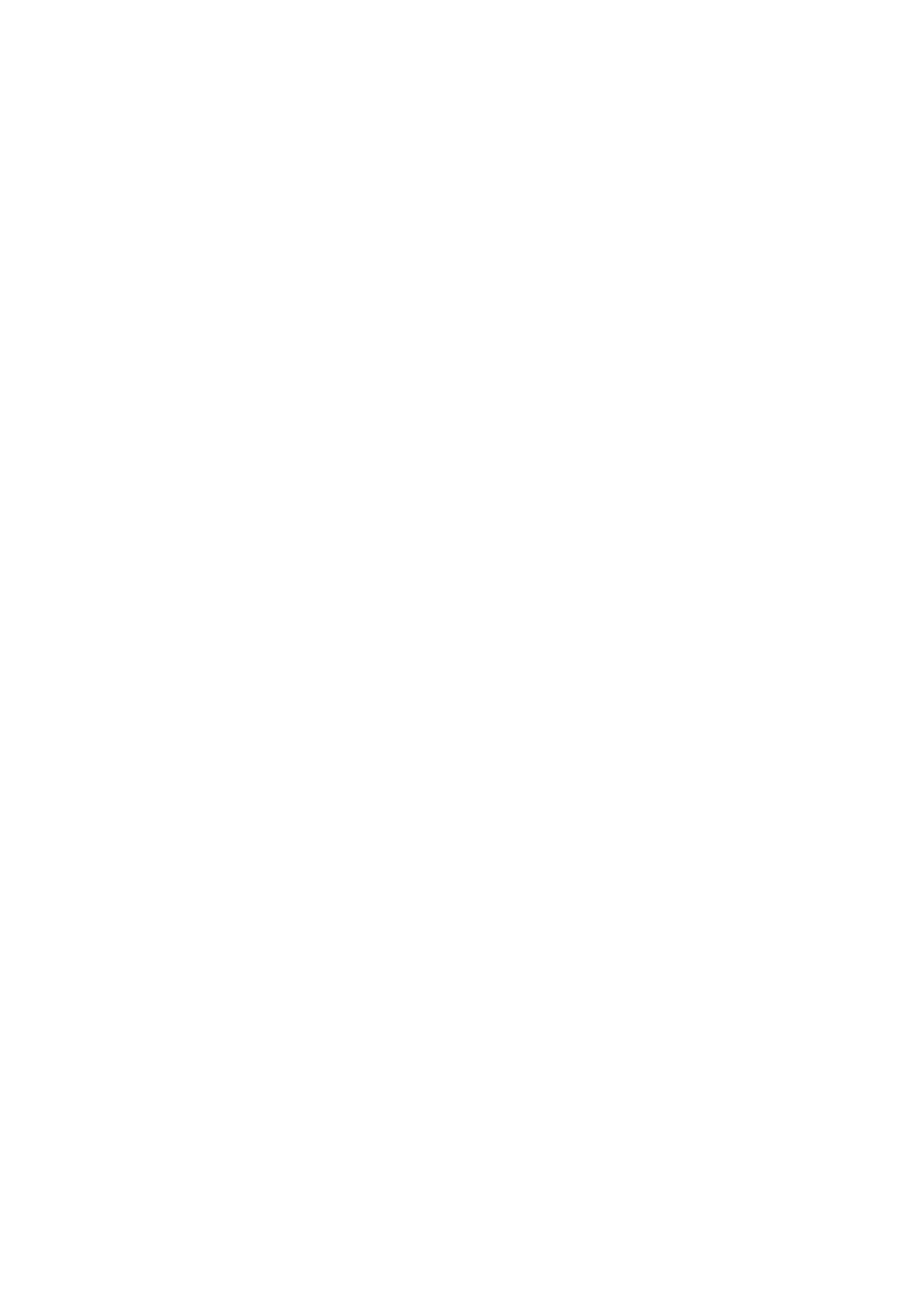## 1 Introduction

## 1.1 PRSPs and budget support: the challenges of monitoring

Five years after its first adoption, the Poverty Reduction Strategy Paper (PRSP) approach remains central to international policy thinking about development assistance and debt relief for poor countries. International endorsement of the approach was reflected in the Monterrey consensus of 2002 and reaffirmed in the Rome Declaration of 2003. 40 countries now have a PRSP and a commitment to its implementation, and a second generation of strategies has emerged, in Bolivia, Burkina Faso, Nicaragua, and Tanzania. Uganda, the forerunner of the PRSP approach, has already developed its third strategy.

Budget support, the modality of development assistance most closely associated with the PRSP approach, has also gained ground in recent years. Bilateral as well as multilateral donors have been moving progressively from project to programme aid, and from import support to direct funding of the national budget. The United Kingdom, the Netherlands and several Nordic countries have committed significant proportions of their bilateral aid to budget support. Since the Cotonou Agreement and the declaration of the Commission and Council of Ministers in November 2000, the European Union has also committed itself to allocating an increasing proportion of its development co-operation in the form of budgetary aid.

The central place of PRSPs and wider adoption of budget-support modalities pose some significant challenges for the international donor community. How shall we know whether poverty-reduction strategies are being effectively implemented and having the desired results? How is budget support being delivered, and how are the risks and results associated with these programmes being assessed? What are the relationships between the review processes established to monitor PRSP implementation and the donor systems around budget-support agreements? To what extent do these arrangements provide robust and credible evidence that the approach is working?

This report summarises current thinking and practice on these questions, drawing particularly on the experience of the United Kingdom's DFID and other agencies that have been pioneers of the approach. It aims to provide a frank and informative overview of the achievements, difficulties and outstanding issues surrounding the monitoring and evaluation of PRSPs and the related budget-support programmes.

This opening chapter is divided into five sections. First, we provide a brief reminder on the origins of the PRSP approach in the international policy debates of the late 1990s. Then we outline the key characteristics of the approach. Thirdly, we introduce the main monitoring and evaluation challenges which the PRSP approach presents. The structure of the rest of report is then explained.

### 1.2 The PRSP approach

The PRSP approach, as treated in this report, incorporates a set of key principles – also reflected in contemporary initiatives such as the World Bank's Comprehensive Development Framework (CDF) – that sum up 20 years or more of learning about the conditions for effective poverty reduction in developing countries. While in many respects the approach remains experimental and unproven, it represents a genuine attempt to tackle some of the most difficult challenges facing the world's poorest countries.

This means that it would be a grave mistake to treat the PRSP initiative as a mere passing fashion. But this applies to the principles and not to the details of current practice. In very few countries, if any, does the PRSP approach represent a tied and tested method of meeting the challenge of poverty reduction. The actual reality of PRSPs is highly problematic in many respects.<sup>1</sup> But in many of the poorest countries, the PRSP principles express the only reasonably credible set of common aspirations after decades of disappointing performance by governments and donor agencies alike.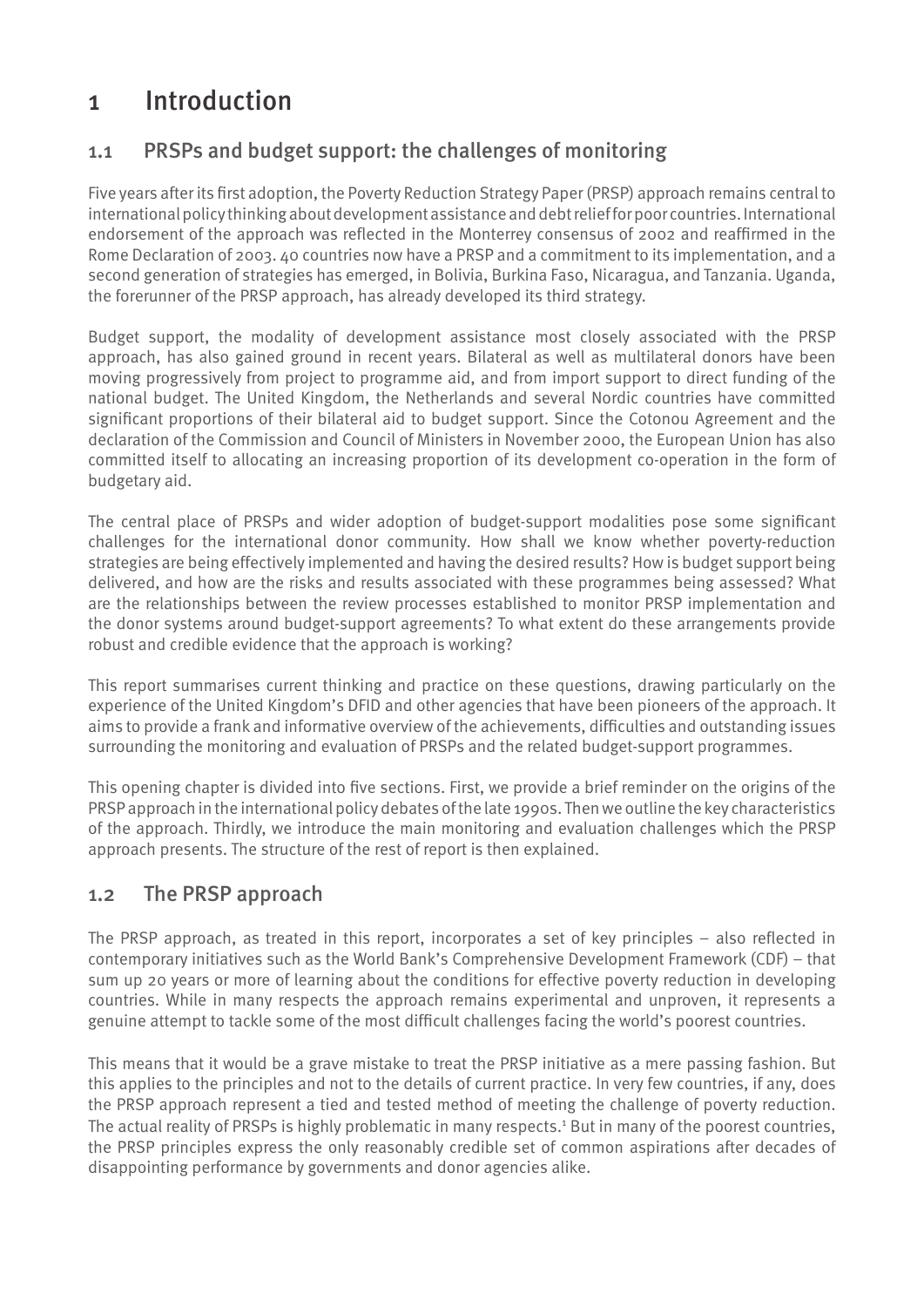#### *The background*

As is well known, the details of the PRSP idea were formulated during 1999 in the course of discussions about the forms of conditionality that should accompany the Enhanced HIPC Initiative. However, the PRSP initiative was also and more importantly a response to a profound crisis of confidence confronting the World Bank, the IMF and the rest of the international donor community towards the end of the 1990s.<sup>2</sup>

The crisis had several sources, both internal and external to the development organisations themselves. However, the long-term accumulation of negative experiences in poverty-focused development assistance was the most critical factor. Two dimensions of this experience were particularly influential:<sup>3</sup>

• Accumulating evidence on the damaging institutional side-effects of aid programmes dominated *by project finance.* Project evaluations over the 1980s and 1990s repeatedly drew attention to high recipient-side transaction costs, inefficient resource allocation, sustainability problems arising from lack of real 'ownership' by the recipient, and the undermining of national institutions by parallel project-management units. While some of the weaknesses could in principle have been overcome through better design, others such as the lack of ownership and the weakening of government systems appeared to be inherent in the project modality of assistance.

Progressively, this led to the search for new and better aid instruments. Initially, this took the form of Sector-Wide Approach Programmes (SWAp) and other 'programmatic' instruments designed to provide co-ordinated support to policies designed by the national authorities within a particular sector. However, towards the end of the 1990s the logic of restricting support to country policies and use of national systems to particular sectors was increasingly questioned.

*Growing evidence on the ineffectiveness of policy conditionality*. The 1980s and early 1990s witnessed *•*a sharp increase in the number of technical or economic conditions attached to World Bank and IMF structural adjustment programmes, and in the number of political conditions attached to bilateral donor programmes. Yet a large body of research called into question the effectiveness of conditionality.4

According to these studies, programmes were rarely properly implemented, and had little influence on broader policy trends, especially those relating to governance. This was partly because conditions were rarely backed by a credible threat of withholding funds, as donors faced institutional pressures to disburse and rarely responded to non-compliance in a co-ordinated fashion.<sup>5</sup> The result was that governments had a clear incentive to accept conditions as a means of accessing financing, whether or not they had either the conviction that the policies were appropriate, or any real intention of implementing them. Successful policy reforms were largely restricted to cases where the role of conditionality was limited to reinforcing domestic commitments, or where policies were locally 'owned' by government or other political constituencies within the country.

During the 1990s, therefore, there was increasing recognition of the importance of country ownership of policies and programmes, at the same time as greater awareness of the negative institutional implications of delivering aid in ways that by-pass national systems. This was the background to the PRSP initiative. It implied that the donor community should be doing more to build national policy ownership and domestic accountability. Rather than trying to force their preferences on unwilling partners, donors should work with governments to agree a mutually acceptable set of policies and programmes, which would stand a much greater chance of being properly implemented. As far as possible, aid should support national priorities, using national systems.

#### *Key characteristics*

In September 1999, the Executive Boards of the World Bank and IMF formally endorsed a new approach which captured these emerging ideas about effective aid for poverty reduction. The approach visualised a partnership between donors and recipient governments built around a mutually-agreed agenda of reform,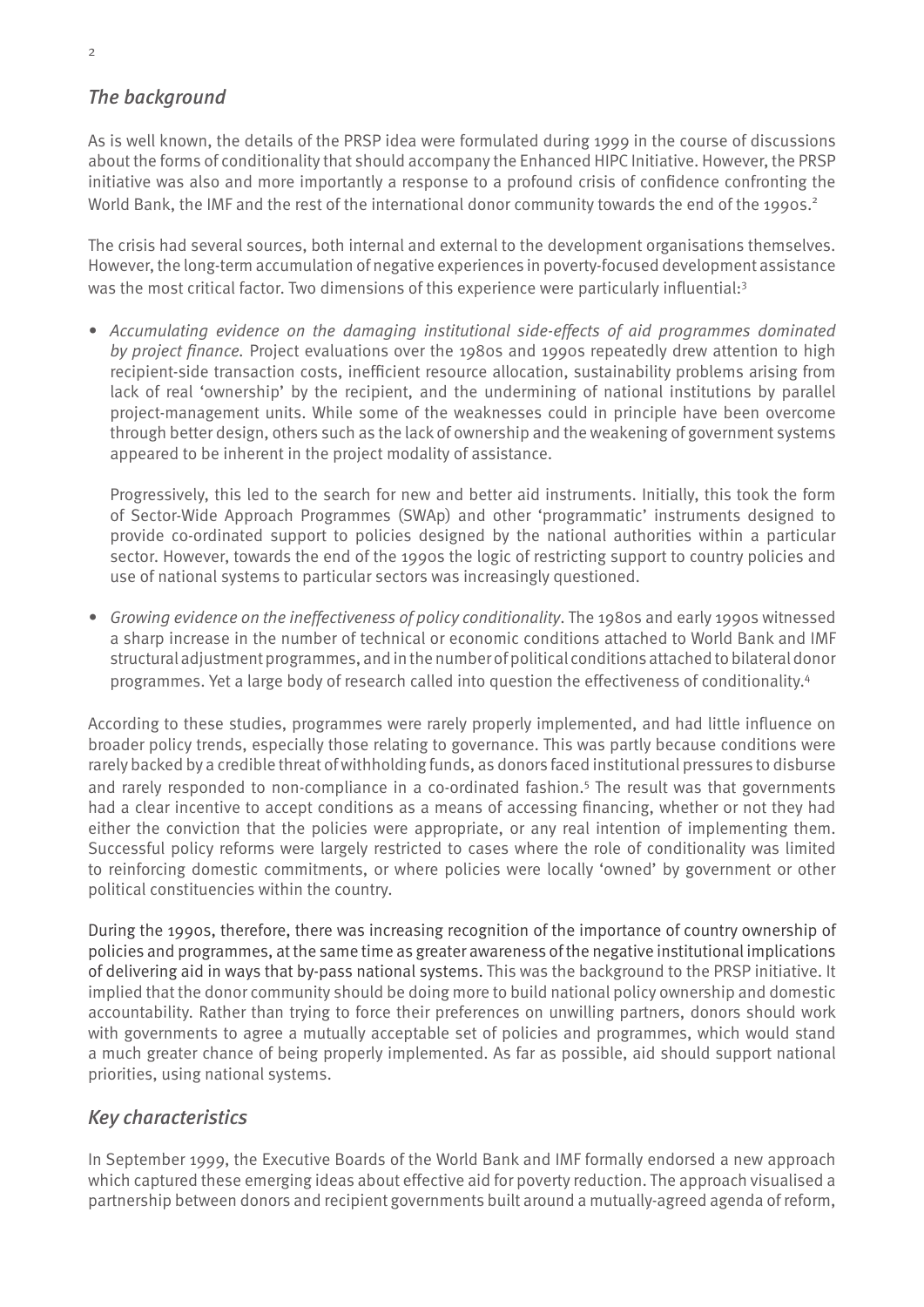with a new commitment to fostering national ownership and domestic accountability.

The PRSP lay at the heart of this new vision. A PRSP was to be a national plan of action for tackling poverty, produced by the recipient government in a process guided by five principles. The strategies should be country-driven and involve broad-based participation by national civil society. They should be resultsoriented, focusing on outcomes which benefit poor people, and also comprehensive, in recognising the multi-dimensional nature of poverty including both its economic and social dimensions. They would be partnership-based, involving the co-ordinated participation of development partners such as multilateral, bilateral and non-governmental development organisations, and would adopt a long-term perspective on poverty reduction. These principles were essentially the same as those previously underpinning the World Bank's CDF.

Five years later, the PRSP process is now well established. It begins with the production of an 'Interim' PRSP, which sets out a country's existing poverty reduction policies and outlines the steps that will be taken towards producing a full strategy. The full PRSP is then drafted by the national government in consultation with civil society, the private sector and donors. Its content ideally includes some analysis of the country's poverty profile; a description of the participatory process used; an outline of macroeconomic, structural and social policies; and targets, indicators and systems for monitoring implementation. Agreement on the strategy is supposed to depend on national stakeholders only. However, a key step is the 'endorsement' of the document as a suitable basis for concessional lending and HIPC relief by a joint committee of the World Bank and IMF in Washington, DC.

The most important feature of the process for the purposes of this report is the role of the Annual Progress Report (APR). Each year following agreement on the PRSP, the government is expected to conduct a review of progress in implementing it, and publish an APR. The APR is considered to be the apex of a system for monitoring PRSP implementation. It is also meant to provide the evidence that will be used to draw lessons and improve the content of the PRSP on a regular (2-5 year) timetable.

The requirement to produce an APR is viewed by the Washington-based institutions and other donors as a crucial factor in the new, partnership-oriented vision of development assistance. It is meant to reinforce the domestic relationships of accountability for poverty-reduction efforts that will have been created, to a greater or lesser extent, during the consultations over the content of the strategy. It is also seen as critical to improving the aid relationship. The commitment to implementing national policies and making fullest possible use of national institutional arrangements can only be realised if there is both a credible national plan and a mechanism for monitoring its implementation.

The APR is a significant document for all donors that aim to align their assistance with national priorities and systems. However, it obviously has particular importance and potential where the preferred modality of support is direct funding of the national budget.

#### 1.3 Budget support in a PRSP context

The PRSP approach envisages a partnership between donors and a country around a mutually-agreed agenda for poverty reduction. Included in this partnership concept is an obligation on the part of the donors to provide predictable, long-term financial support to governments implementing a PRSP. The support is expected to be not only aligned with national policies but provided in a co-ordinated and harmonised fashion, so that it helps to build national institutions and enhance government accountability to citizens. Increasingly, direct budget support has come be seen as the modality of aid delivery through which donors can most effectively discharge their responsibilities in this regard.

Direct budget support is defined as channelling donor funds to a recipient government using the government's own allocation, procurement and accounting systems. Two main types of direct budget support are widely recognised:

*• Sector budget support* is financial aid disbursed to the general budget but earmarked to a discrete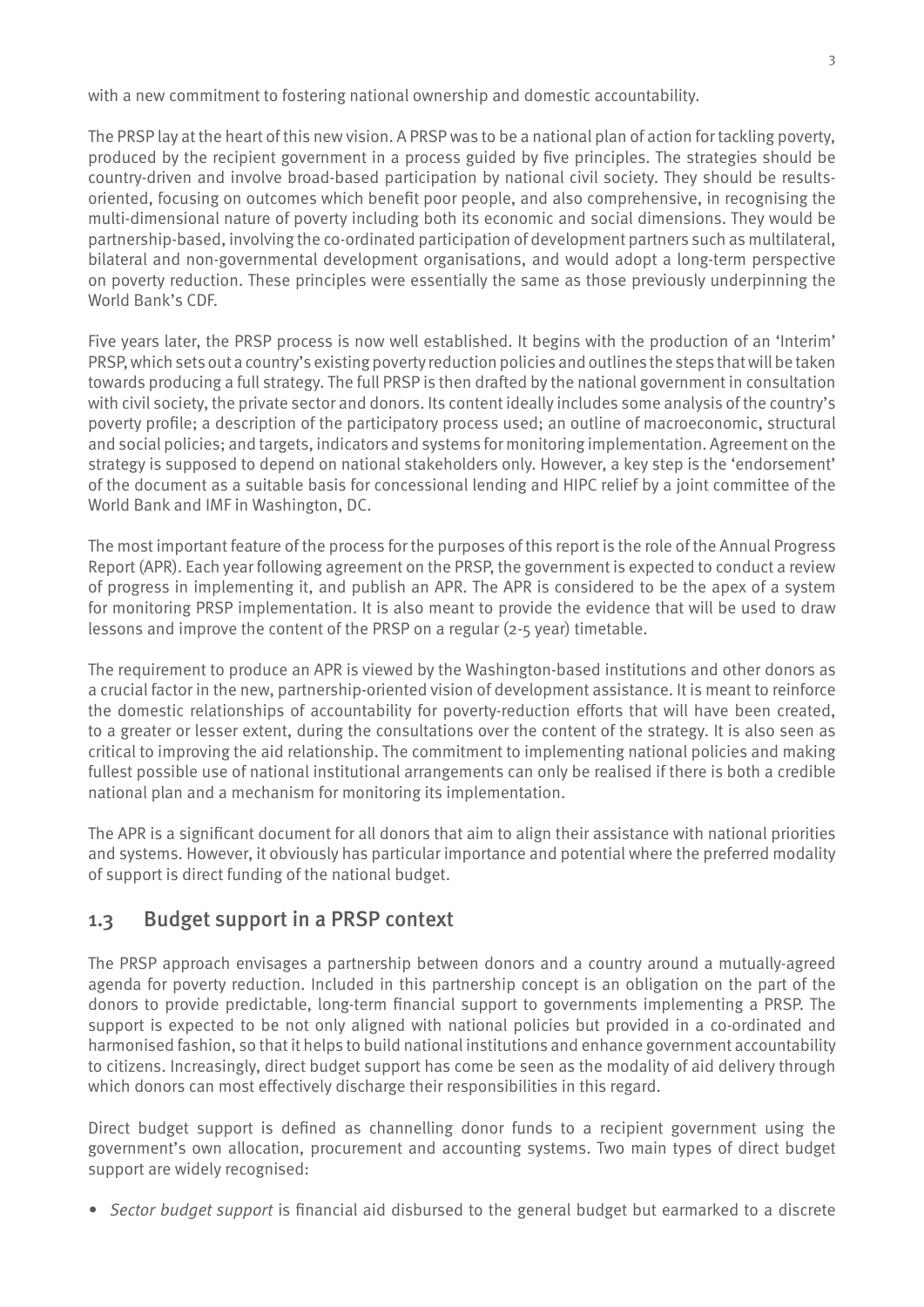sector or sectors. This is different from Sector-Wide Approach (SWAp) financing, which typically contains a mix of project aid and common-basket modalities, the bulk of which is not disbursed through government systems.

*General budget support*, on the other hand, is financial assistance provided as a contribution to the *•* overall budget. Funds many be notionally 'accounted for' against certain sectors, but there is no formal limitation on where funds may actually be spent

This report is mainly concerned with general budget support, which poses most straightforwardly the challenges that concern us. For ease of reading, this term is also used throughout the report to include the balance of payments support provided by the IMF, regional development banks and some bilaterals. Balance of payments support is aimed at enabling low-income countries to rebuild their international reserves, stabilise their currencies, continue paying for imports and thereby restore conditions for strong economic growth. In the case of the IMF, this form of support is paid to the central bank rather than the government, and it does not necessarily provide funds for the budget. Nonetheless, in a PRSP context it has many of the same implications.

#### 1.4 Monitoring and evaluation challenges.

The PRSP approach presents a number of distinct challenges from the point of view of the monitoring and evaluation of development assistance. This is particularly true when assistance is provided as budget support. We distinguish three types of issue:

- The move away from project financing and policy conditionality, towards a partnership-based approach, can be difficult to reconcile with donor agencies' commitments to their own parliaments and electorates. Agencies are typically committed to pursuing definite objectives expressed in terms of outcomes and results at country level, often those recognised internationally as the Millennium Development Goals (MDGs).
- If there is an adequate operational framework for PRSP monitoring, capped by a credible APR, this may not pose a serious problem. That is, the APR may provide sufficient information to meet donor requirements in accounting for budget support, and in a way that does not detract from national ownership and accountability to domestic stakeholders. But what happens if the APR and the associated review process are weak? What happens, indeed, if the PRSP itself is weakly linked to the budget and thus disconnected from one of the main determinants of actual policy action?<sup>6</sup>
- Providing support through the government budget, and relying on national accountability arrangements, generates a set of monitoring issues that is different from the set associated with separately-managed projects. On the one hand, there is a distinct set of issues to do with managing fiduciary risk. The fiduciary problems presented by general budget support are not necessarily greater than those associated with projects (especially when the fungibility of project money is taken into account). However, they are different. In particular, the relationship between risks and benefits is more complex. Does this require a fresh approach to risk reduction and management?

On the other hand, budget support implies a closer and probably more co-ordinated involvement of donors with national institutions, especially financial authorities and parliaments. In this context, the question that arises is: are there ways in which donors can help by putting in place performanceassessment arrangements that serve a dual purpose – that of satisfying their own reporting needs and that of strengthening the PRSP and its monitoring?

• Budget support in a PRSP context is viewed by its proponents not just a means of financing the achievement of the Millennium Development Goals. It is also built on the belief that sustained poverty reduction depends on the structure and capacity of governmental institutions, and that budget support is more effective than project financing in building institutions. But how true is this? That is the question currently being addressed in a number of jointly-conducted evaluations of general budget support.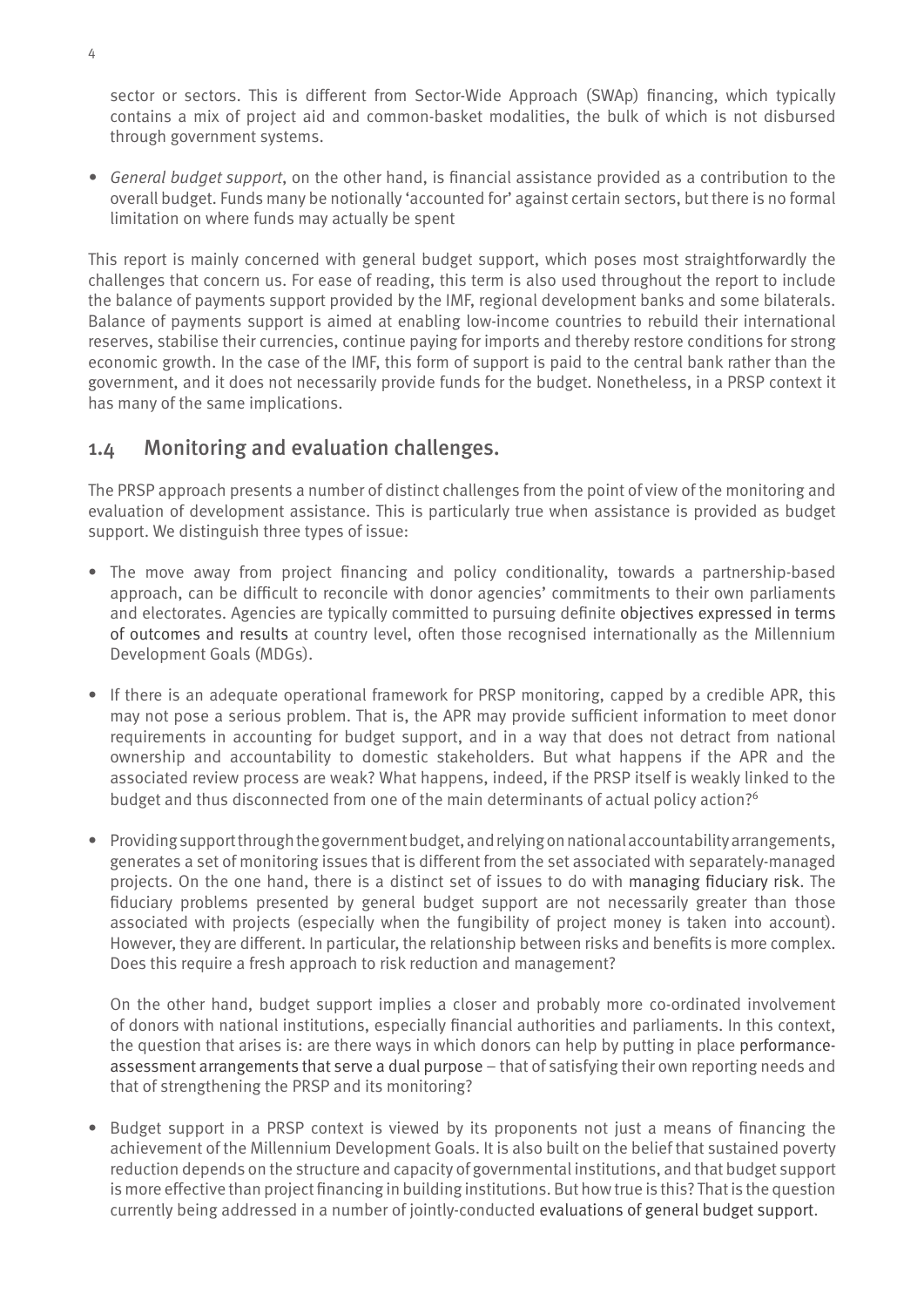#### 1.5 Structure of this report.

This report examines how these monitoring and evaluation challenges are being addressed by donors working in partnership with national governments. It includes a particular focus on the approaches adopted by four major donors with extensive experience in this area – the World Bank, the IMF, the European Commission (EC) and the UK Department for International Development (DFID). It draws on academic research, donor policy documents, evidence of emerging best practice at country level, and selected interviews with key informants. The report is organised as follows:

- Chapter 2 examines the role of the PRSP Annual Progress Reports and the associated review processes in monitoring PRSP implementation and meeting the reporting needs of both national stakeholders and donors.
- Chapter 3 considers the delivery of budget support, with attention to two particular themes: how different donors handle fiduciary risk, especially the relationship between risk minimisation and other development objectives; and the arrangements that are being developed for joint performance assessment of budget-support programmes in countries with PRSPs.
- Chapter 4 examines early thinking on how to evaluate general budget support, which is currently being applied in a multi-country joint evaluation under the auspices of the OECD-DAC.
- Chapter 5 concludes.

In addition, an annex is provided, containing four case studies of PRSP and budget-support monitoring arrangements, covering Ethiopia, Mozambique, Tanzania and Uganda.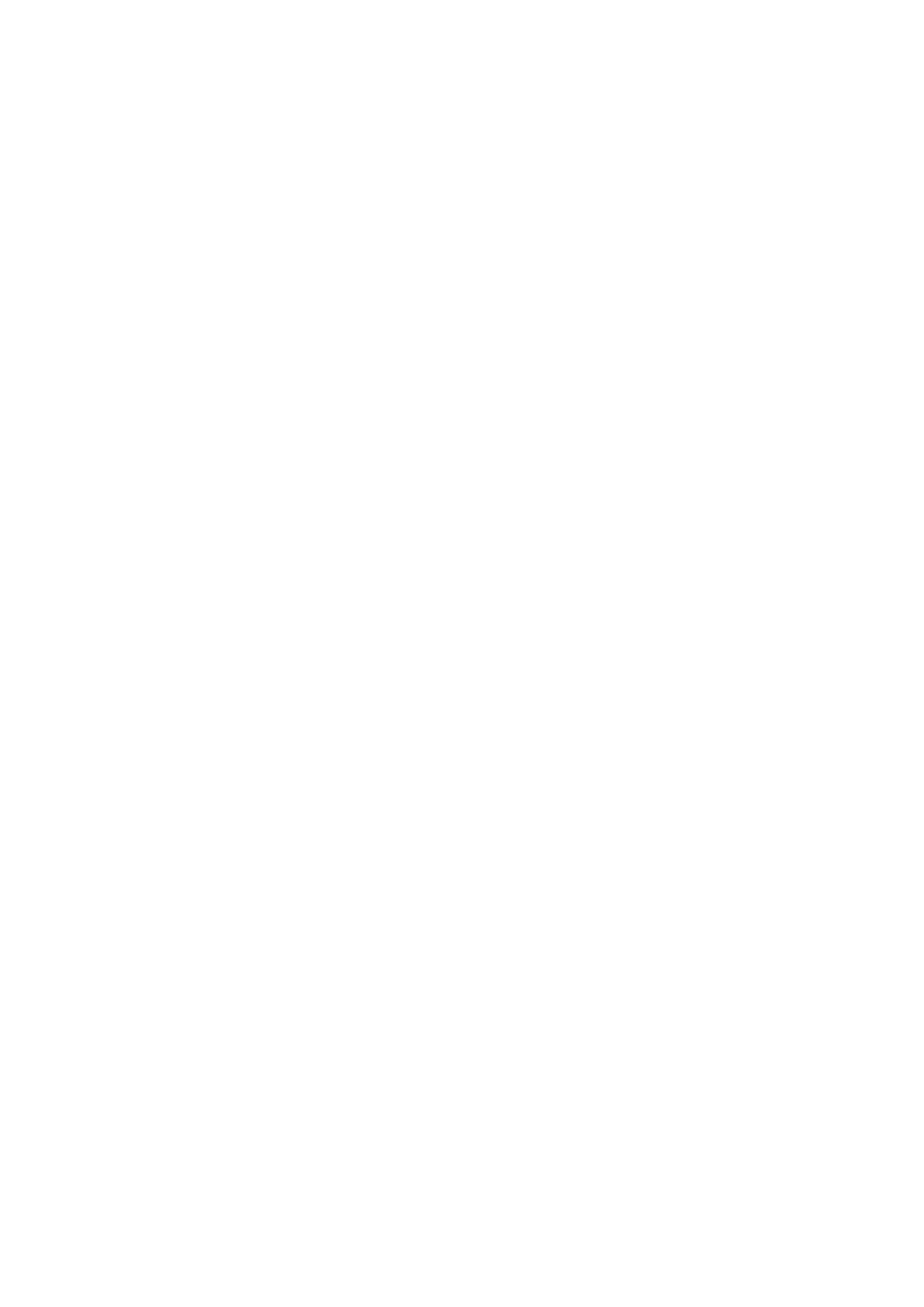## 2 The PRSP annual progress review

#### 2.1 Introduction

The PRSP annual progress review was intended play a crucial role in monitoring progress made by countries towards implementing their PRSPs. The original concept was that governments would want to review progress in implementation on an annual basis, with a view to learning lessons and making minor adjustments. After three years, a more thorough review would be undertaken and the strategy would then be revised. Some countries have since expressed their preference for a five-year cycle.

Up to September 2004, more than 28 Annual Progress Reports (APRs) had been produced in a total of 18 countries. Burkina Faso, Uganda and Tanzania had each produced three APRs, while Albania, Mauritania, Mozambique, and Nicaragua had each produced two.<sup>8</sup> This chapter examines the potential and actual role played by Annual Progress Reports in PRSP monitoring, including the place they have in the thinking of budget-support donors.

The remainder of the chapter is in six sections. The second section examines the role and purpose of the annual progress review, including the available guidance on the subject from the World Bank and IMF. The third section reviews evidence on the typical content of APRs, while the next three consider the extent to which APRs are currently performing the functions they are expected to fulfil for three types of PRS stakeholder. We conclude by considering some of the challenges arising under each of these headings.

#### 2.2 Role and purpose

#### *General principles*

Annual Progress Reports are intended as a monitoring tool that meets the different but related needs of the three main stakeholders in the PRSP process: the government, the citizens of the country or their organisations, and donor providing support in the framework of the PRSP:

- reviewing progress in implementation is a means by which *government* can itself learn lessons and improve its performance in poverty reduction;
- the report is intended to support enhanced government accountability, enabling *citizens* to hold the government responsible for its successes and failures;
- it is intended to meet donor requirements in accounting for their assistance to the country, particularly but not only in respect of HIPC relief and PRSP-related budget support.

For budget-support donors seeking to monitor results, these three roles of the APR are inter-connected. Such donors generally believe in strengthening lines of downward accountability between the government and the citizens of the country, which implies support for regular reporting to citizens on progress made towards reducing poverty. They are also generally seeking to reduce the transaction costs they impose on government. They therefore tend to be supportive of a process designed to meet all donor needs through a single report once a year, which would reduce – and ideally eliminate – the need for multiple review missions and separate information requests.

#### *Guidance from the World Bank and IMF*

The World Bank and IMF do not currently provide guidance to governments on the preparation of Annual Progress Reports. This is consistent with their approach to PRSP process and content, which is meant to encourage country ownership and innovation. They do, however, provide guidance to their own staffs on issues to be addressed when preparing Joint Staff Assessments (JSAs) on these reports. This guidance provides quite a clear indication about their expectations.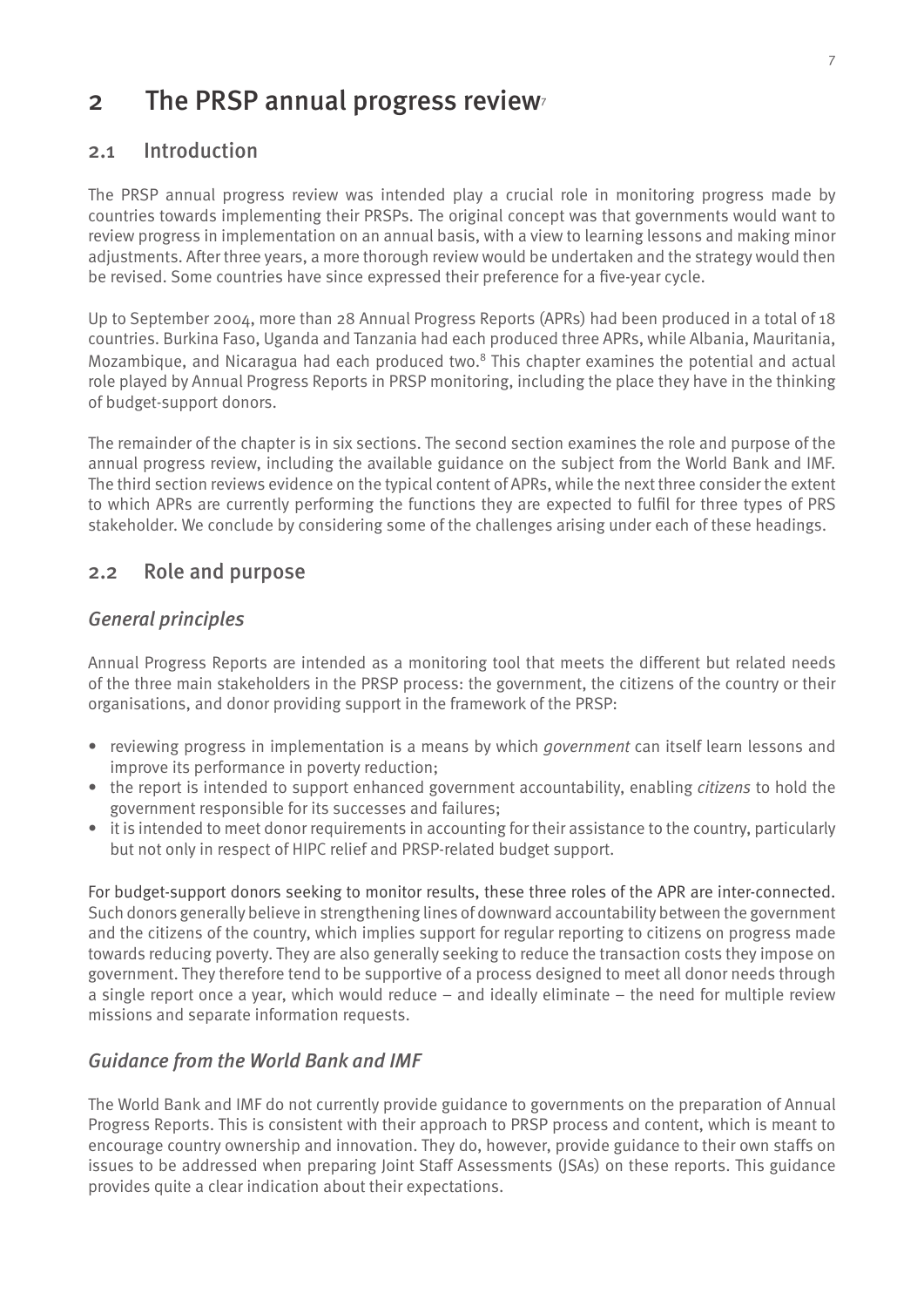In terms of process, the guidance states that countries must produce such reports on an annual basis and that they should be integrated with existing government review processes and the national budget cycle. In terms of content, the report is expected to make use of a matrix of policy actions linked to the PRSP. The guidance recommends a streamlined format for the report, focusing on key results, implementation progress and appropriate revisions (to PRSP targets, indicators and policies, for example).

When assessing APRs, staffs are asked to address the following questions:

- "Does the progress report provide sufficient information and analysis regarding the achievements and shortfalls experienced to date with respect to the poverty targets, priority public actions, and the monitoring and evaluation systems set forth in the PRSP?
- Does the progress report propose any important changes in the strategy and if so, are these changes appropriate in the light of implementation experience to date, changes in exogenous factors, and new data and analysis regarding poverty and its determinants?
- To what extent has the government used its annual progress report to inform and/or involve domestic stakeholders and partners regarding implementation and to build support for its strategy?" <sup>9</sup>

Governments typically expect the offices that manage their PRSP and PRS monitoring processes to pay attention to expectations in Washington, even when the Bank and Fund staffs are restrained in offering advice. This does not always work well, because it requires the PRSP managers to make informed guesses about the expectations. Ideas about good practices picked up at international training events and conferences, or from in-country technical assistance personnel, can be quite influential in this way. It is possible that these influences have done more to shape the form and content of APRs than the JSA guidance just summarised.

One feature of the international "best practice" thinking about monitoring systems that may have influenced country approaches is that it is technically very ambitious, given the severe institutional constraints in poor countries. Another is that it places quite a strong emphasis on monitoring results at the outcome level, reflecting the increased interest in "results based" public management in various developed countries over recent years.

### 2.3 What do APRs contain?

A recent review by the Operations Evaluation Department of the World Bank<sup>10</sup> finds that most countries are using Annual Progress Reports in at least some of the ways suggested by the JSA guidelines. Ten out of twelve reports reviewed were found to describe the status of poverty, developments in the macroeconomic framework, and the implementation of priority sector policies and performance. The majority also reported on progress in developing monitoring and evaluation systems.

- All twelve countries reported their achievements in one or more priority sectors using quantitative indicators.
- Nine countries reported against either annual or medium-term targets. Burkina Faso, for example, created 31,870 water supply points in 2001 against a target of 31,000.
- Nine also reported on the country's progress in fulfilling qualitative policy measures, but not always against a timeline. For instance, the 2003 Finance Law in Niger fulfils a 2002 PRSP target to adopt government accounting and budget nomenclature in accordance with international guidelines.

However, as IMF staff have recently pointed out, this is not sufficient. If the Annual Progress Report is to fulfil its expected role and purpose, it needs to move beyond providing a narrative report on progress achieved, and become a document with clear operational implications. This implies the inclusion of both a backward look to PRSP policies, targets and indicators, and a forward look to possible revisions of those policies, adjustments to targets and indicators, and to budget allocations for the forthcoming year.<sup>11</sup>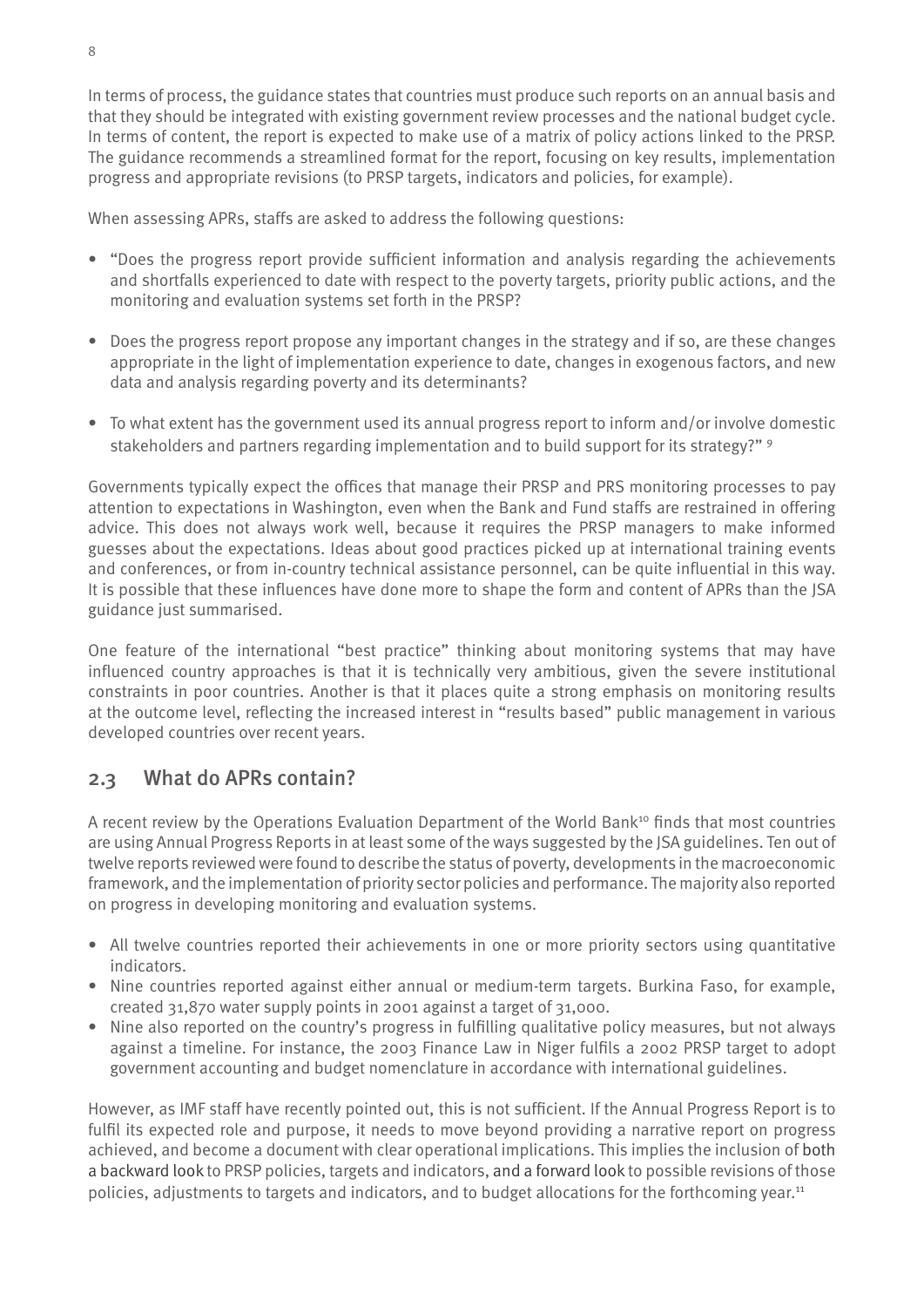According to Bank and Fund staff, most reports produced to date have tended to be narratives rather than operational documents of this kind.12 Additional evidence is provided by the series of surveys of aid alignment undertaken by the SPA's Budget Support Working Group.<sup>13</sup> The survey reports summarise information from joint country-donor assessments of various aspects of the PRS process, as well as individual donor views on various subjects, including the usefulness of APRs. The first year's survey reported that:

- In Malawi, the report was a list of policy measures which offered little potential as a basis for resultsbased reporting.
- In Mozambique, it was limited to a review of indicators even though other elements for assessing performance were to be found elsewhere, in parallel donor reporting instruments.
- Only in a small number of countries, such as Gambia and Uganda, did the Annual Progress Report appear to include all the basic elements of the forward and backward look suggested by the IMF staff.14

Figure 2.1 comes from the second survey and describes the content of the most recent APRs as of September 2004 in 13 African countries.



Nine countries responded to this part of the SPA survey in both 2003 and 2004. A comparison of the two sets of results suggests some changes in practice:

- "Countries that previously did not include a review of policy measures taken now do so.
- Countries have mostly changed their practice to include updates on new policy actions to be taken. •
- There is considerably less inclination to include a thorough review of performance in terms of indicators.
- Although the trend is not clear cut, there is slightly more inclination to revise targets for following years".15

This suggests some improvement. Survey respondents in some countries questioned whether a "thorough review of performance in terms of inputs, outputs, impacts and outcomes" is actually a practical and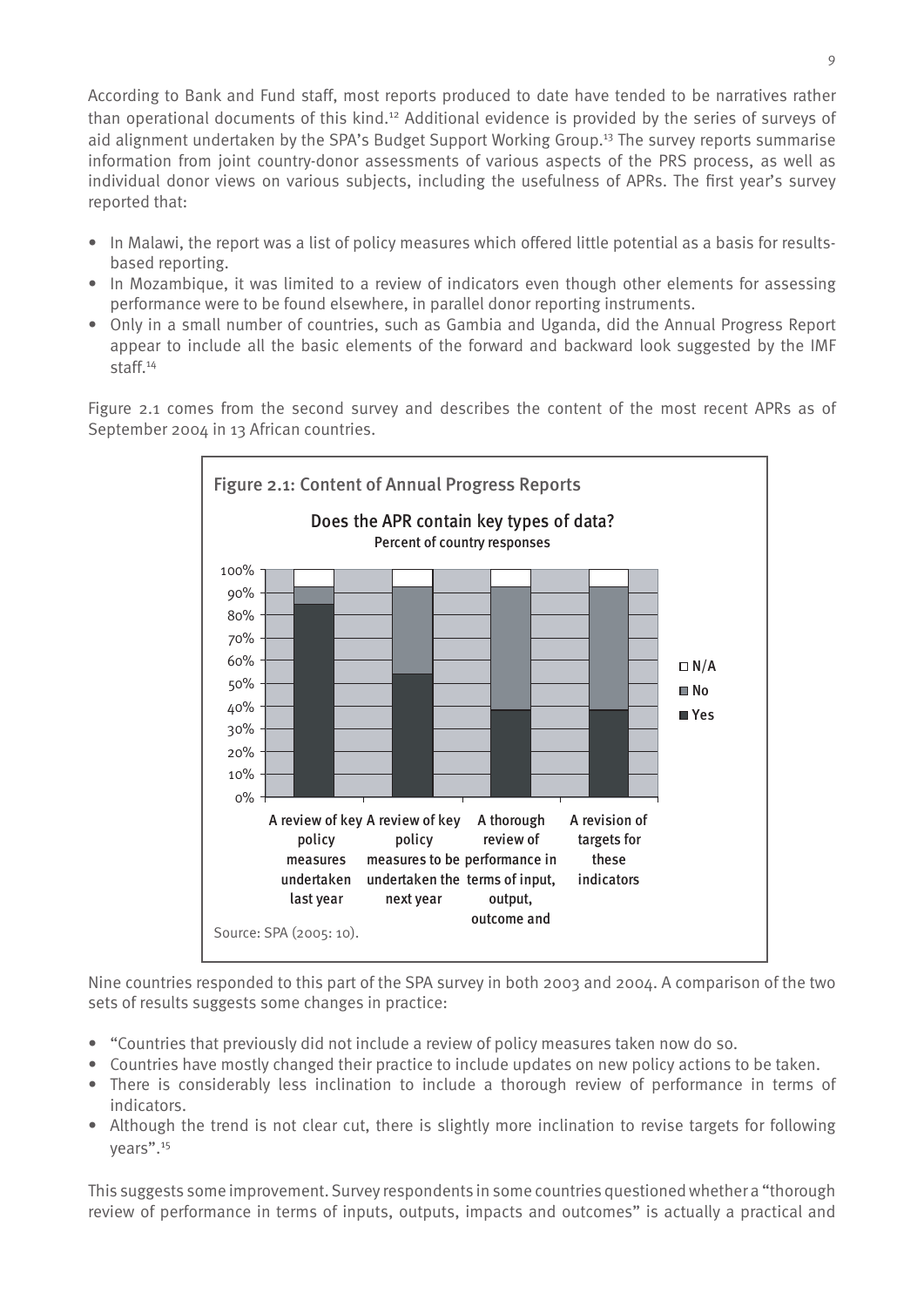desirable feature of an annual review process (in view of the proposed detailed reviews every three or five years). We are inclined to agree that it is impractical and undesirable. In that case, all of the changes seem to be in the right direction.

### 2.4 Are they a useful instrument for government?

In order to assess the usefulness of the APR for government the SPA survey asks whether the analysis contained in it has led to a change in government policy and/or to a reorientation in budget priorities. The large majority of responses in both years suggested no changes to the budget or to policies arising from APRs. Figure 2.2 summarises the results from the more recent survey.



Where annual progress reports have led to adjustments in the PRSP, they have tended to entail the introduction of more realistic targets and revisions to macroeconomic frameworks and growth projections. There are exceptions, however. One of Uganda's reports reviewed adverse trends in infant mortality and led to consideration of corrective action. In the last survey, only Uganda indicated that the APR had led to significant changes in government policy, while Burkina Faso, Ghana, Tanzania and Uganda noted significant changes in the budget as a result of the APR.

The reasons why APRs do not have a more substantial impact on policy are not easily uncovered without looking more closely at their content. We do that in sections 2.6 and 2.7, drawing on SPA donor assessments and other studies. But an obvious factor is that notable new evidence on outcomes, such as the Demographic and Health Survey data on infant mortality in Uganda, does not become available very often, and certainly not on an annual basis. This is also one of the reasons why a 'though review of … outcomes and impacts' is an inappropriate objective for an APR, as commented in the last section.

The reasons why APRs influence budgets in only a minority of countries is that links between PRSPs and countries' budget processes have generally been weak. Strengthening this relationship is an important challenge. However, the nature of the challenge varies across countries.

In some countries, there are clear mechanisms for translating PRSP priorities into corresponding budget allocations (for example, a Medium Term Expenditure Framework which sets sectoral ceilings that have to be observed in the annual budget). In these cases, the APR is often not well-connected with the budget cycle, but this is more a question of timing than a problem of principle. In a larger number of countries, such mechanisms hardly exist, which is a major limitation on the impact of the PRS process. In these cases, the APR will have a more limited but potentially useful role. We discuss these two types of situation in turn.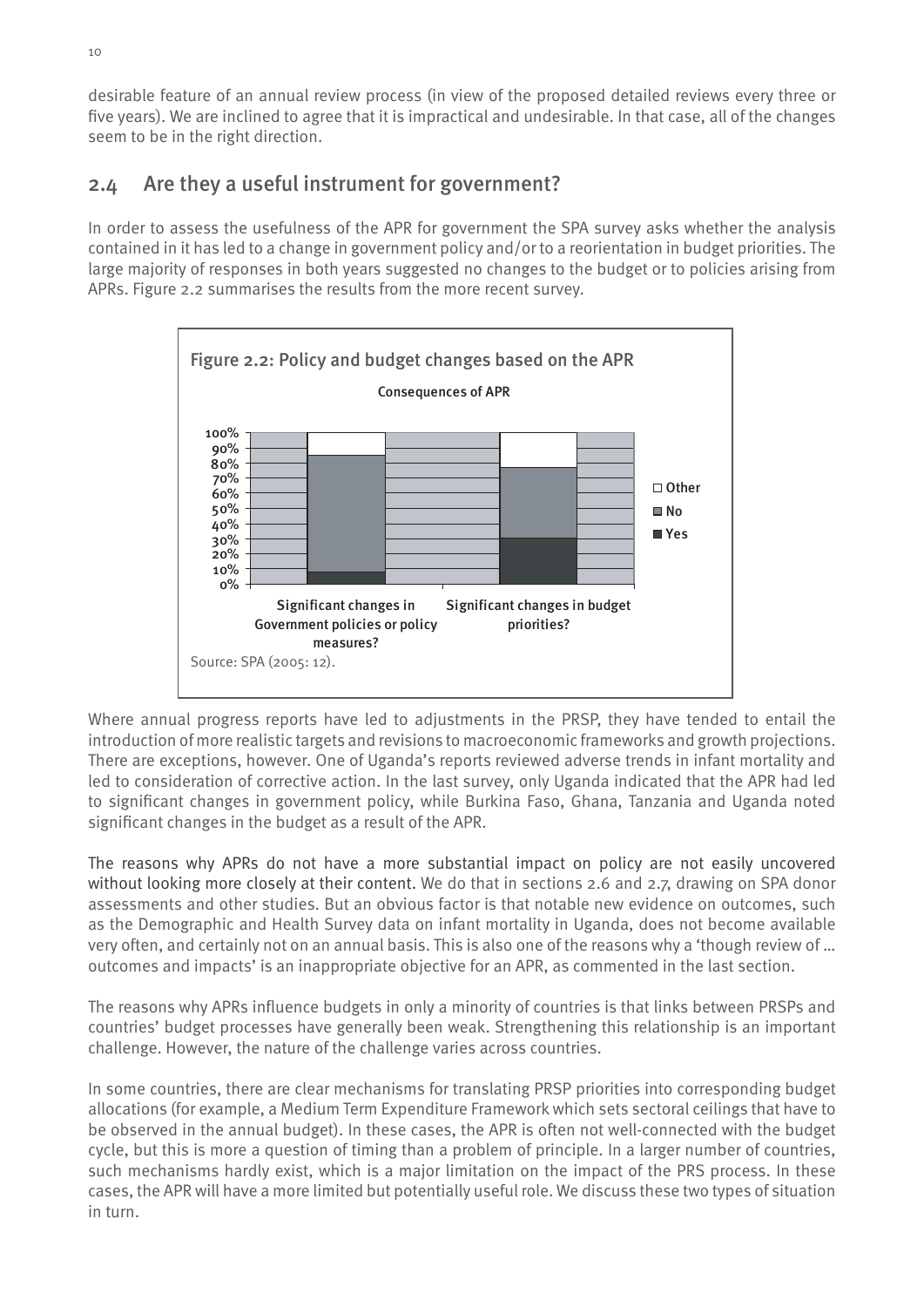Where the budget process is well established, there are some particular challenges to do with timing. Experience suggests that the APR needs to be prepared late enough in the year for the government to have had time to analyse data about last year's performance, including budget execution and sector results. On the other hand, it needs to appear early enough to influence the policy priorities and budget allocations for the forthcoming year. This is quite difficult to manage.

So far, it seems that few reports have managed to fit neatly into the national budget cycle in this way:

- Annual Progress Reports are often completed too late in the budget year to influence budget negotiations. At best, their influence has been confined to small contingency funds rather than overall priorities and allocations. This applies in Uganda, where a contingency fund is held back until the APR, and then used on priority actions. In Tanzania, a similar contingency is retained for use in responding to shocks and unexpected results highlighted in the report.
- Many reports have been timed to align with donor reporting cycles, rather than the national budget cycle. In almost all the case studies reviewed by World Bank OED,<sup>16</sup> plans for producing the Annual Progress Report respond to World Bank and IMF timetables, rather than domestic monitoring needs. This applied in a striking way in Malawi, where the government was keen to access HIPC relief and so produced its Annual Progress Report very early in the budget year and before many key government data-sets had become available for analysis.

The challenge of integrating the APR with the budget cycle has left some governments asking what value this report adds to the existing government reports on budget execution and sector performance which are used to shape the forthcoming budget. The value-added of the APR may, indeed, be unclear in countries which have a functioning and well-integrated planning and budget cycle – where budget out-turns are known and ministries account for their allocations partly on the basis of results. However, those countries are few, and in the majority of PRSP countries this is not the case.

Despite the lack of evidence that APRs have an influence on policies or budgets, there are suggestions that annual review processes are beginning to play a useful catalytic role. In some countries, they are drawing together disparate government reporting processes and helping to create the pre-conditions for linking plans and budgets. Recent field reports give the following examples:

- In Ethiopia and Kenya, governments are using the APR as a means of drawing together sector and subnational processes into a single, national planning and budget process.
- In Vietnam, the report has brought together an unprecedented volume of data from across government in a single document for the first time. This is seen as an important step towards a more integrated national planning and budget process.
- In Malawi, the annual progress review helped joint sector working groups to re-engage with the PRS process; they saw it as an opportunity to re-open debate about PRSP policies, targets and indicators.
- In Malawi and other countries, however, some line ministries and departments avoid participating in the APR process precisely because it is seen as creating conditions for greater linkage between the poverty-reduction efforts and the budget. (They fear that they could end up with a reduced share of donor funding if there are fewer projects and more funding is governed by the national budget process.)

#### 2.5 Promoting accountability to citizens

In the PRSP concept, the annual progress review is expected to be an open exercise involving not just government and donors but also other domestic stakeholders. The idea is that it will allow citizen groups to hold the government to its commitments under the PRSP. However, there is little evidence of its working in exactly this way. The SPA's 2003 survey of 12 African countries showed that:

• Only three governments engaged both parliament and civil society stakeholders (Uganda, Burkina Faso and Niger) in the APR process.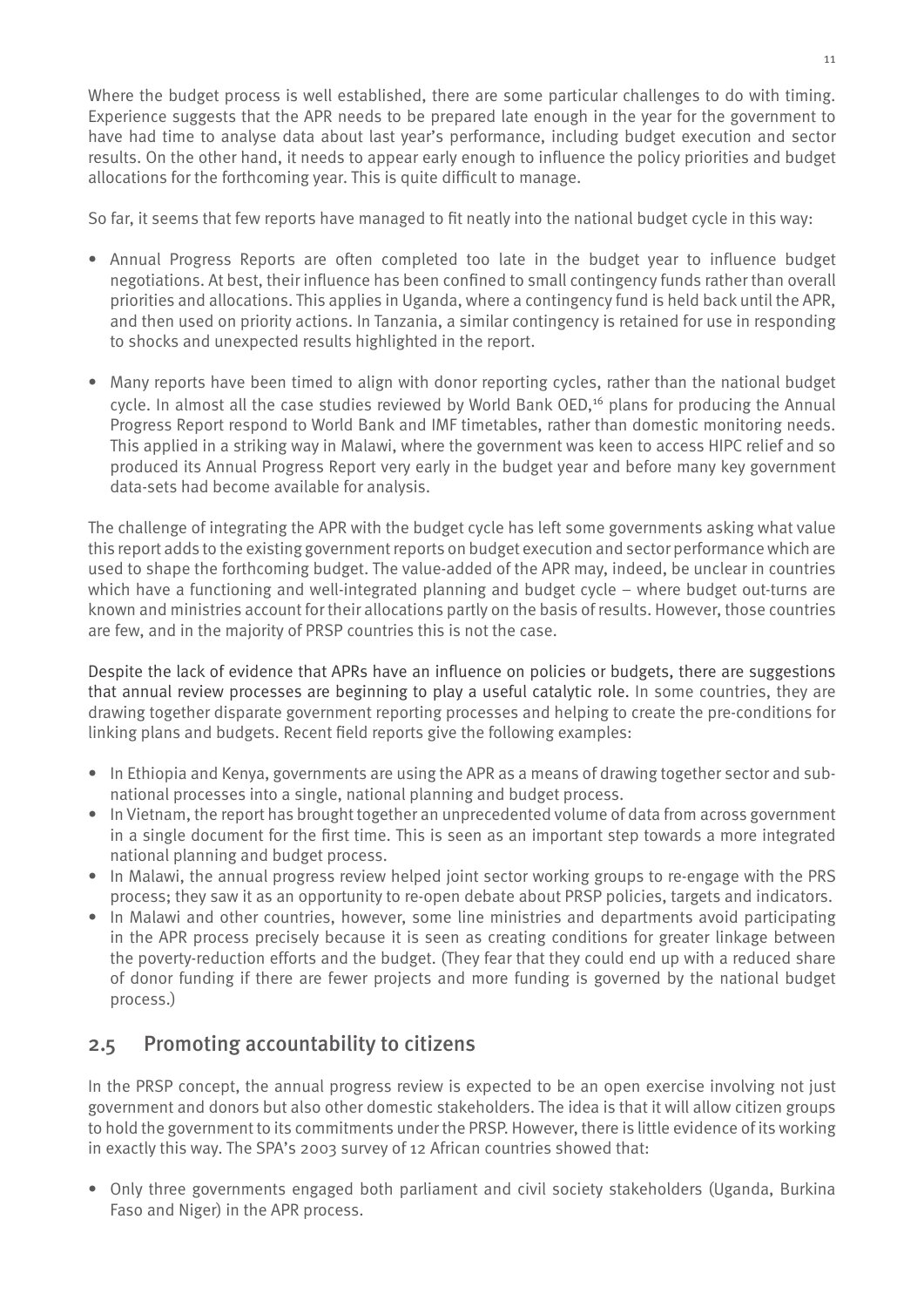- Four presented the APR to civil society stakeholders only (Ethiopia, Malawi, Mozambique and Rwanda).
- Four governments presented it to neither group. •

The 2004 survey (13 countries) indicates that only three countries presented their APR to parliament  $-$ Ghana, Mozambique and Uganda. Seven countries did not present the APR to parliament but did distribute it to other stakeholders: Madagascar, Malawi, Mali, Niger, Rwanda, Senegal, and Tanzania. Respondents generally indicated that donors were consulted first, followed by other stakeholders (and then parliament if appropriate). In some cases, donors and other stakeholders were consulted simultaneously, as in Uganda, Rwanda and Tanzania.

Weak engagement by parliaments and civil society organisations in the APR process can be explained in part by the general constraints that have affected participation in PRSP processes. They include resource and capacity shortages and – rather more importantly – weak traditions of transparency and accountability. There is hardly any culture of evidence-based policy making inside government in PRSP countries, and the political contest in parliament and during elections is not very much based on generalised performance standards. Because politics is mostly about personalities and patronage, not about issues, it is not the case (as implied by some of the current discourse about aid alignment) that there is a ready constituency for 'holding the government to account'.

This fact has to be regarded as the main reason why PRS processes have not led to an upsurge of accountability to citizens. However, another factor appears to have been suggestions from some donors that providing accountability to citizens is not a primary purpose of the APR. For example:

- In Malawi, the government was keen to ensure the APR was the product of a fully participatory process but donors advised against this and in favour of a much lighter consultation. In the end, the government organised a large-scale consultation to respond to high demand for PRS reporting amongst civil society organisations such as the Malawi Economic Justice Network. However, DFID has indicated its main priority by funding a programme to build the capacity of parliamentary committees to engage in budget scrutiny.<sup>17</sup>
- In Ghana, there was some debate about whether the APR should be presented to parliament or Cabinet first, because it was produced by the National Development Planning Commission which includes several academics working for the government and is therefore semi-independent. In the end, the APR was a frank and open assessment which was sent to Cabinet first and has yet to be released to parliament. Donors have applied little pressure for public release of the report, even though they have included in PRSC<sup>18</sup> conditionality a requirement that parliament pass legislation in support of freedom of information and whistleblowers!<sup>19</sup>

There is, it appears, some lack of clarity among donors as to whether reporting back to domestic stakeholders is an important function of the APR, or about whether it is realistic to expect such reporting to be done on an annual basis. This leads directly to the question of whether it is seen as performing its third role, that of informing donors.

#### 2.6 Meeting donor reporting requirements

If APRs function as hoped, donors will rely on them to meet their reporting needs and make fewer demands for information on government. However, the 2003 SPA survey did not encourage the belief that this point has been reached. A clear majority of budget support donors who were questioned regarded the APR as insufficient for meeting their reporting needs, although bilaterals and the EC were somewhat less likely than the Bank and Fund to take this view.20

The more recent survey confirmed that we are still a long way from the objective of the APR serving as a single information source for donors. An overwhelming majority of respondents continued to regard annual PRSP reviews and progress reports as insufficient for their information needs. In fact, the proportion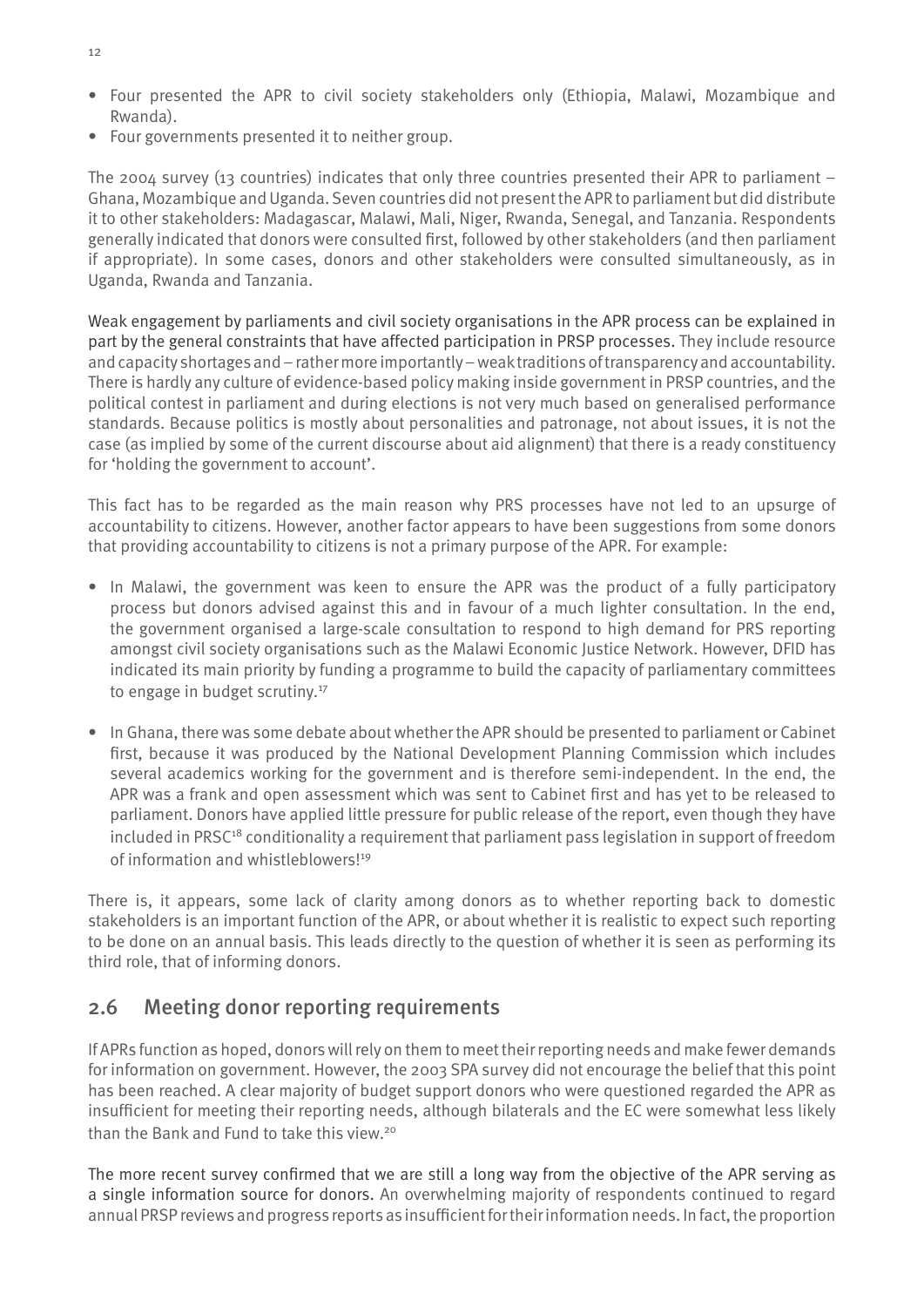considering PRS reporting inadequate had risen from 57% in the 2003 survey, to 71%. This may be a response to the fact that APRs are tending to become less comprehensive in reviewing the data. It could alternatively, or as well, be due to higher or different expectations on the part of donor agencies.<sup>21</sup>

Donor reservations about APRs are reflected in continuing demands for additional information outside of that provided in the PRSP process. For example:

- Tanzania has to produce not only an Annual Progress Report but also annual and six-monthly reviews of its budget support programme, the Tanzania Assistance Strategy, the Public Expenditure Review, the Poverty and Human Development Report, and annual MDG reports for UNDP.
- Albania and other Balkan countries have to produce not only Annual Progress Reports but also multiple •reports relating to EU accession and annual MDG reports for UNDP.

The 2003 SPA survey attempted a rough quantification of this problem. It counted the numbers of 'lists of indicators' that were requested by budget-support donors outside the PRS monitoring framework. This has not been repeated because both 'lists' and 'outside the framework' were considered ambiguous, generating some spurious differences across countries.

There do, however, seem to be some differences in country experience. This may reflect the fact that joint donor-government groups in some countries have put substantial efforts into a streamlining of reporting around the APR, whereas on others the effort has been weaker. If so, donors in some countries need to be taking more vigorous steps to align and harmonise with the PRSP reporting process. This would mean rationalising and harmonising their reporting requests, so that the government is able to meet them through a single instrument, the APR. It would also entail making the timing of such requests coincide with the national PRSP and budget cycle. These things will not happen automatically and without deliberate efforts, which is why bodies like the SPA and OECD-DAC working groups are active in monitoring and supporting improvements in practices at the country level.

In many countries, however, APRs are also widely considered to be insufficient instrument to align to. That is, the problems are not all to do with reluctance of donors to change their practices. APRs are often judged to be insufficient because the PRSP monitoring arrangements, on which they rely for data and data-analysis, are perceived to be weak – unreliable or dysfunctional.

Sometimes, the problem is the relatively straightforward one that the donors base their financing decisions on the country's performance in meeting macro-economic targets agreed with the IMF. These may be in the APR but the APR is not the principal vehicle for their dissemination. Other times, the questions are more about the reliability and/or the timeliness of the data that are made available on the results indicators that are in the PRS monitoring matrix. Often, however, the worries expressed by staff of donor agencies which have made a strong commitment to aid alignment are not just about data collection. They are about something more fundamental in the set-up of the PRS monitoring. Usually, the problem is rooted in the content of the PRSP itself.

Box 2.1 illustrates the range of reasons cited by bilateral budget-support donors in Africa in explaining why they cannot base their financing decisions on the APR. The first quotation, from the Swiss respondent in Burkina Faso, is indicative of the more fundamental type of concern just mentioned. We develop this point in the next section.

A natural reaction by donors to the perceived inadequacy of the APR has been to take their own initiatives to build more robust arrangements for performance assessment. Such arrangements are invariably said to be within the framework of the PRSP, but in reality they almost always add substantially to its content. A particular case of this, and the one that is most relevant to the themes of this report, is the effort by groups of budget-support donors to get agreement on a policy matrix (or Performance Assessment Framework, PAF), which then provides the sole point of reference for disbursement conditionality and accountability.

In Box 2.1, the comments by the Netherlands representative in Ghana refer to an example of such an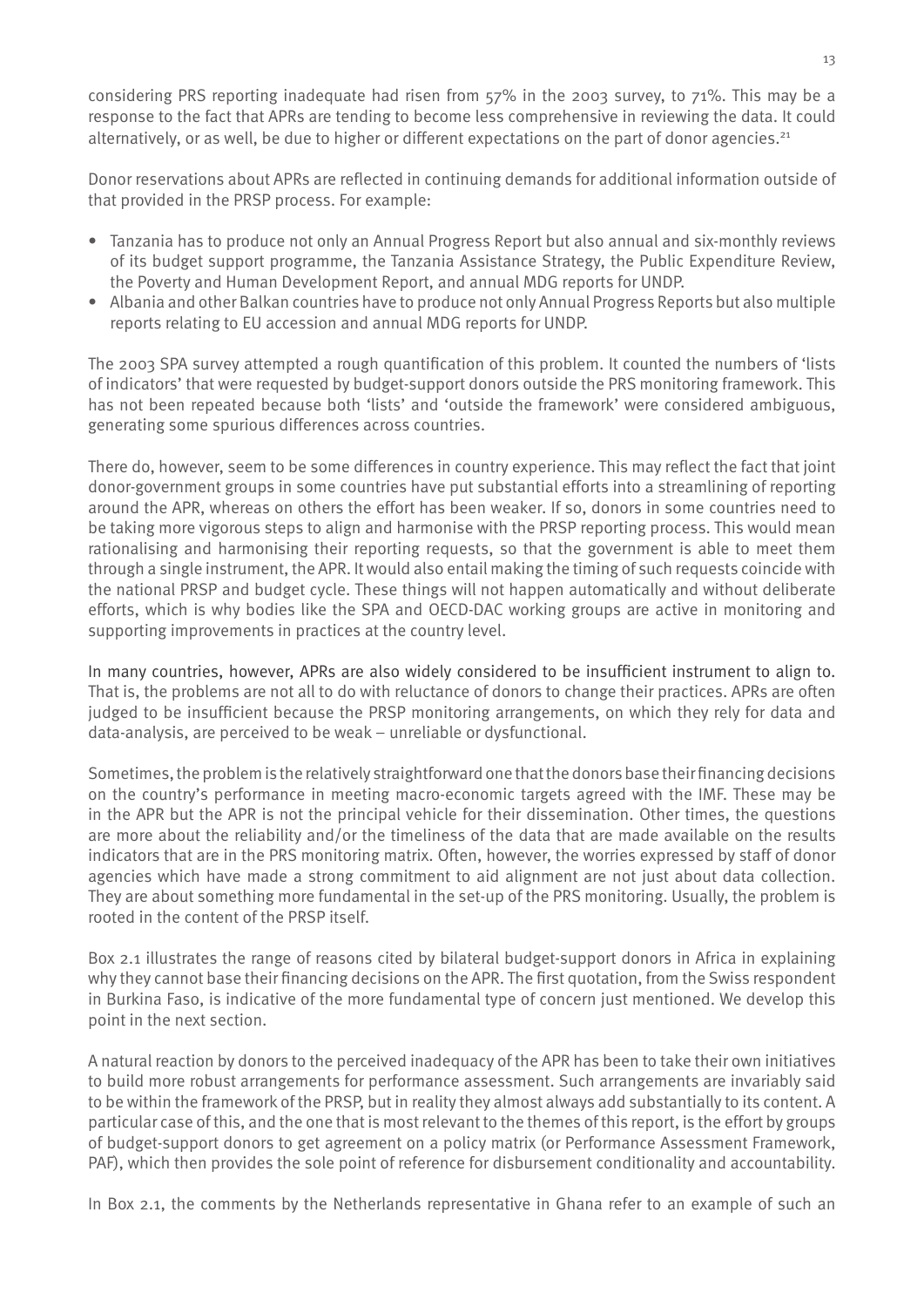arrangement, the Multi-Donor Budget Support policy matrix. It is worth noting that what the matrix is seen as adding to the Ghana PRS are benchmarks of policy actions executed. We review the content of PAFs more fully in Chapter 3. But we may note here that they tend to be much more action oriented than the PRSPs themselves. According to some opinions, PAFs are joint government-donor instrument for helping to 'operationalise' the PRSP. This gives us an important clue about what it would take for APRs to become more pivotal for donors.

#### Box 2.1: Why the APR is not adequate for budget-support financing decisions

Burkina Faso: "The PRSP has not been operationalised in the required way, by identifying the priority policies and actions to be taken, and it lacks an analytical link between the actions and the indicators for measuring the progress made towards the objectives of the PRSP. Also, late delivery of the monitoring indicators for the sectors that have them (budget management, health and education) made it impossible to integrate the results and their analysis into the progress report." (Switzerland)

Ghana: "Financing decisions are not based on the information from the APR. They are based on the information distributed on the progress on the benchmarks in the MDBS-policy matrix. Although this matrix serves as a proxy for the GPRS, some of the benchmarks that have been defined are measured in terms of execution of a policy action that is not necessarily proposed in the GPRS" (Netherlands)

Ghana: "Annual Progress Report is improving but questions remain about quality of some data. Also, timelines on submitting draft and preparing final report do not leave sufficient time for Development Partners to fully analyze data and comment on validity. This situation is partly related to process timelines of World Bank. Annual WB/PRSC contributions are made on basis of performance as demonstrated in APR. PRSC needs to go to board in July which means that APR process can sometimes be hurried. However, the release of the Canadian payment is based on the participating donors' consensus that a) we are satisfied with the IMF decision with respect to the PRGF programme which is releasing the base payment and b) we are satisfied that the GoG has met all the triggers as defined in the policy matrix for the performance payment." (Canada)

Malawi: "PRS report was only on first half of 2002/03, and was not very informative. Much improved report covering full FY 2002/03 was presented in spring 2004. However, the new report was too late to be useful, and also the information on budget implementation was still insufficient." (World Bank)

Malawi: "Malawi has only published one PRS APR (for 2002/03) to date and has yet to firmly establish the APR process. However, note that budget support financing decisions to date have NOT been linked to APRs, only to Malawi's status with the IMF PRGF." (UK)

Malawi: "Too late, too low quality. In addition, our budget support is not explicitly linked to PRS APR." (Norway)

Mali: "Few commitments to systematically improving public financial management. Insufficient information on sector policy indicators." (France)

Mali: "Report is late and not sufficiently precise for assessing real achievements." (Sweden)

Rwanda: "The APR did not contain sufficient information on the macroeconomic situation, the budget or the education sector. We have used other government sources for all of this extra information. We do not expect it all to be adequately covered in the APR." (UK)

Rwanda: "Detailed data regarding performance under the Rwanda's PRGF arrangement with the Fund, not included in the PRS Annual Progress Report, are required for consideration by the IMF's Executive Board." (IMF)

Source: SPA (2005: 52).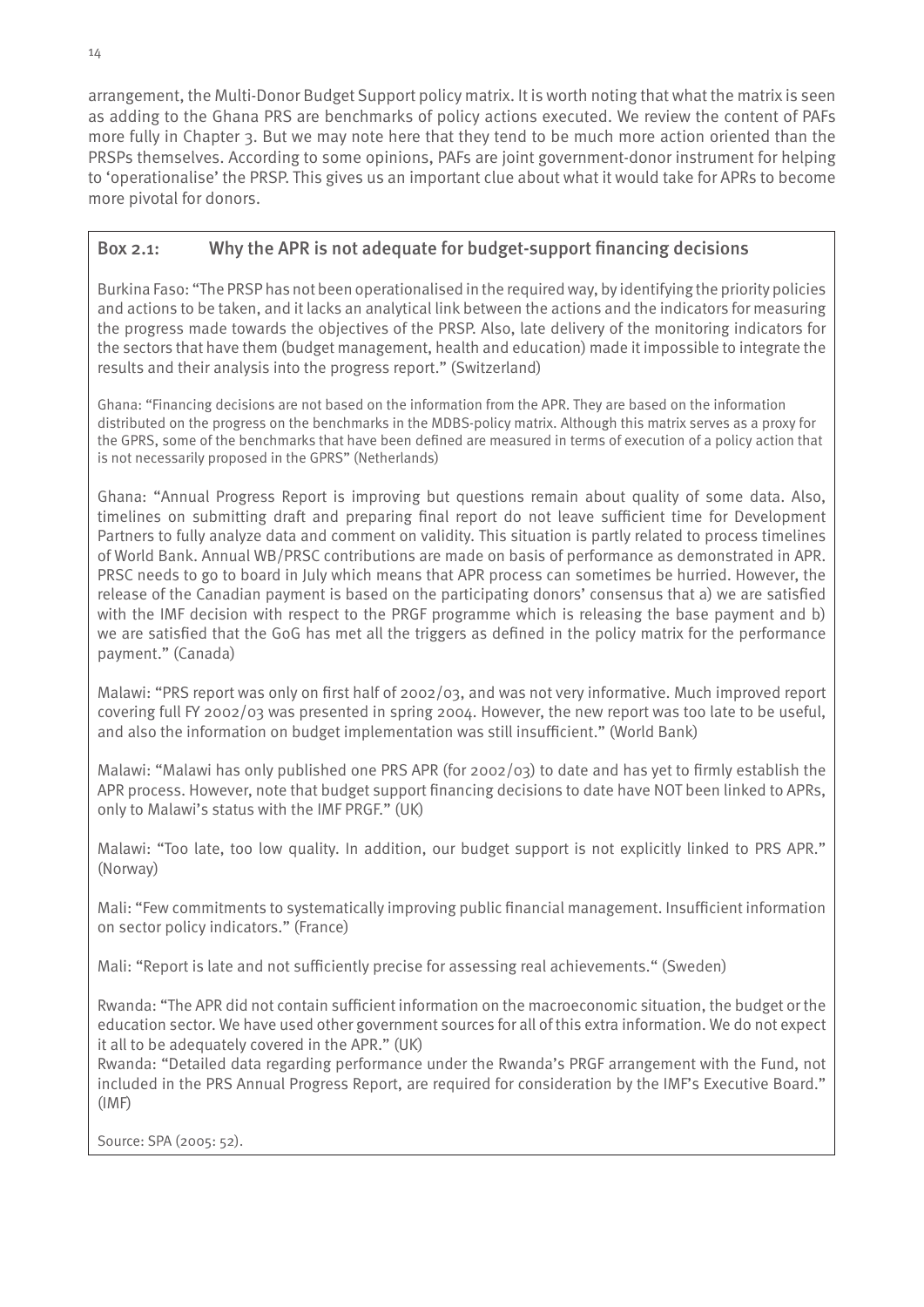#### 2.7 What is the real problem with APRs?

If APRs do not meet donor needs adequately, they are unlikely to serve well the purposes of the government itself or civil society/parliament. The factors that prevent donors from basing their disbursement decisions on them are equally obstacles to their becoming a genuine source of policy learning or accountability. In this section, therefore, we refocus on the general properties of APRs and leave behind their particular functions for the different stakeholders.

As Box 2.1 confirms from the donor perspective, it would be wrong to see the limitations of APRs as being of only one type. However, we wish to argue that it is unwise to devote most attention to the deficiencies of data-collection systems in thinking about what is wrong with APRs. Data systems do need to be improved but this is a long-term task, and one that is likely to prove extremely challenging for both technical and 'political economy' (vested interest) reasons. The main focus, at this point, should be on the way APRs reflect the limitations of the PRSPs on which they are based, and in particular their failure (to a greater or lesser extent) to specify clearly the policy actions that will be undertaken in order to meet the government's intermediate and final objectives in respect of poverty reduction. This argument draws freely on recent assessments of the institutional arrangements for monitoring in Tanzania and Uganda.<sup>22</sup>

PRSPs typically do not have the equivalent of a well-worked Logical Framework matrix. They usually have some form of 'monitoring matrix' and sometimes these are referred to as Log-Frames. But they seldom have the full scope of a Log-Frame – from inputs all the way to final outcomes and impacts, with a clear articulation of how the required effects will be produced in between and an effort to record assumptions and risk factors. Usually, they are heavily skewed to the outcome end of the results chain. Indicators are specified for the more easily measured impacts, outcomes and outputs, but not usually for financial inputs (because the PRS is not costed) and almost never for specific, time-bounded policy actions to be taken.

The nature of the PRSP's monitoring matrix might seem a rather technical matter. However, this is the technical manifestation of the more profound fact that PRSP processes were fairly general 'visioning' exercises in most countries. The documents reflect a lack of clarity about the specific policy actions and intermediate results that are being pursued, and therefore there is uncertainty about which changes would be worth monitoring on a regular basis. Given these features of the parent planning process, it is hardly surprising that annual reviews of progress in implementation turn out to be rather insubstantial.  $^{23}$ 

PRSPs have been getting better, particularly where effective joint working groups have been operating at the sector level. It could be argued that an innovative sector policy, capable of being expressed in a wellworked Log-Frame, is a precondition for a sound PRSP.<sup>24</sup> It certainly helps a great deal. Thanks in part to better sector policy thinking, some 'second generation' and 'third generation' (Uganda) PRSPs are more sophisticated in the respects that concern us here. However, these improvements take time, and many weaknesses endure.

In some respects the typical set-up of PRS monitoring has added to the biases created by the content of the PRSP. International influences have played a part here. At the World Bank, it is still customary to refer to the monitoring of PRSs as 'poverty monitoring', as if to suggest that the impact end of the results chain were overwhelmingly important. The European Commission's interest in pegging some of its budget support to results has resulted in new pressure to focus on outcome measurement. PRS monitoring offices typically had their origins in the poverty monitoring efforts launched in the early or late 1990s, and are institutionally quite separate from any arrangements for tracking implementation of cabinet decisions or ministerial work plans.

Given this background, it is surprising that APRs have been as good as they have been. At least in Tanzania and Uganda, the reports have made real efforts to report progress on as many links as possible in the chain from PRS inputs to final impacts. However, in both cases the attention to the input end of the chain could only be relatively descriptive and unsystematic, because for most sectors there was no formally recognised Logical Framework or similar statement of the intended actions and chains of causation.25 Systematic treatment was reserved for the list of PRS Indicators agreed in the early days of the PRSP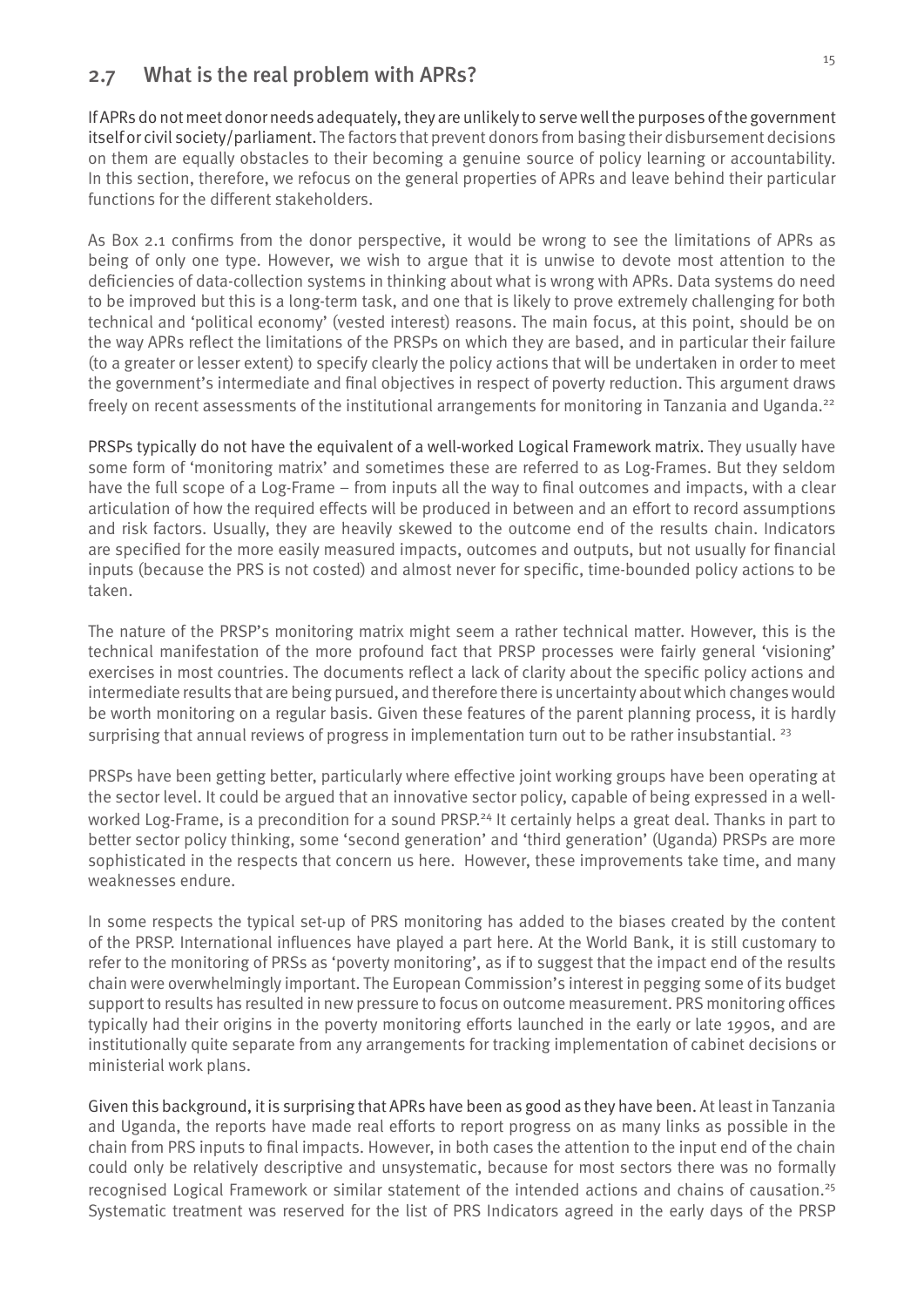process (under the influence of the HIPC initiative). Those were rates and ratios measuring or serving as proxies for impacts, outcomes and, in a few cases, standard sector inputs (numbers of teachers, etc.).

There is some dispute about whether the typical 'PRS Indicators' are sufficiently sensitive to capture year-on-year changes that are relevant to assessing the quality of policy. Enthusiasts of results-based budget support at the EC and elsewhere insist that they are. But it is certain that this is not the main thing that donors and other stakeholders want to know about on an annual basis in order to judge whether PRSP implementation is sufficiently on track to deserve continued support. They want to know what the government has done. Moreover, they will not be satisfied by an administrative description of relevant activities (workshops held, etc.). What is of interest is policy actions undertaken with a view to solving specific problems or removing definite obstacles preventing the realisation of PRS objectives.

Until this problem is addressed (and, to repeat, it is a problem in the typical PRSP, not just in the typical APR) it is hard to see PRS monitoring serving the purpose assigned to it in PRSP theory – that of facilitating the alignment of aid with country systems and country-owned policies. A very clear recognition of its importance is to be seen in the fact that the 2004 version of Uganda's PRSP, the Poverty Eradication Action is accompanied by a Policy Matrix, listing actions to be taken by the government and other stakeholders, as well as a monitoring matrix of the previous type.

It is unclear at this point how much use will be made of the Policy Matrix in future annual reviews of the PEAP. The institutional arrangements for annual monitoring are in a state of flux following the launching of a new National Integrated Monitoring and Evaluation Strategy (NIMES) and other initiatives. However, it points a way forward that could usefully be followed in other countries when they undertake their next PRS revision 26

#### 2.8 Conclusions

The purposes of the APR mechanism are similar to those of the PRSP initiative itself – to establish a better working relationship between donors, governments and other country stakeholders, so that poverty-reduction efforts are more effective. For the APR, this means becoming a useful operational tool which helps government to learn from experience in implementing strategies, while also extending the PRSP policy dialogue in productive ways with both citizen groups and external agencies. This chapter has suggested that there is some way to go before APRs in most PRSP countries function well in all of these ways.

The PRSP approach and associated mechanisms such as the Annual Progress Report have only been in existence for five years, so it is not surprising if they have yet to realise their full potential. However, on the basis of the experience we have reviewed, sharper thinking and more forceful efforts would clearly be justified in terms of both process and content.

In regard to process:

- APRs need to be linked more deliberately into the timetable of policy reviews and budget planning that applies in the country. Otherwise, they will not serve a real operational purpose for governments, but just add to the volume of donor-oriented document-production – the opposite of the intended result.
- There is a need for donors to give more consistent messages about their expectations regarding citizen participation in PRSP reviews. For better or worse, donors are actors in the political processes of countries; they are capable of either strengthening or undermining the bonds of accountability between governments and their citizens.
- From donors, greater efforts to implement the high-level commitments they have made on harmonisation •and alignment of reporting requirements. This may involve recognising some trade-offs, at least in the short run, between the three functions that APRs are supposed to fulfil.

In managing the trade-offs, some of the following practices may be useful:<sup>27</sup>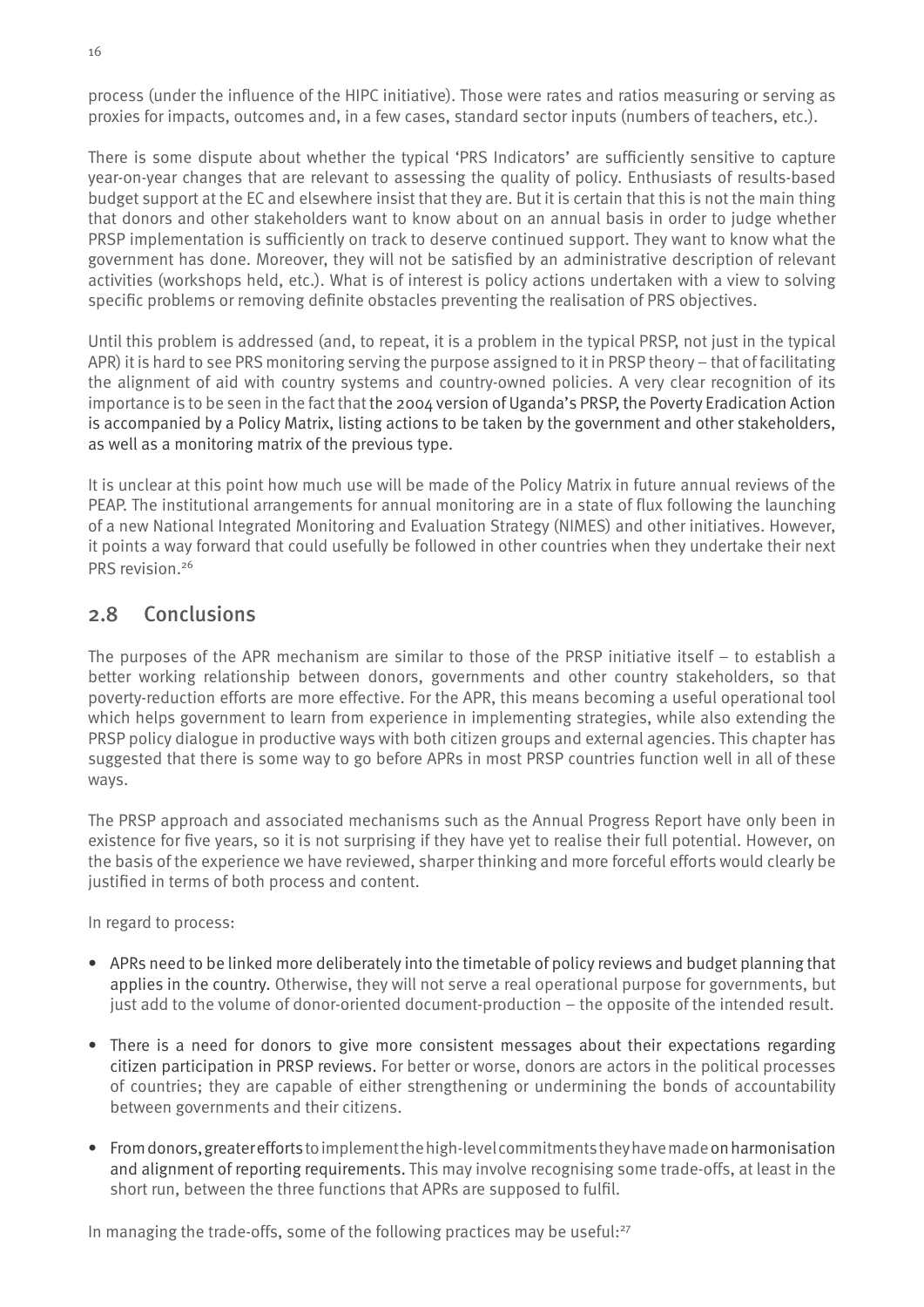- a 'light-touch' review process that engages openly with crucial stakeholders but does not seek to repeat extensive PRSP-type consultations;
- a strategic overview of key indicators (which could include relevant 'intermediate' MDG indicators) plus a forward plan of priorities for guiding key budget decisions;
- timed to fit with the annual budget cycle late enough to accommodate reporting from sector ministries and treasury, but early enough to provide a guide to future resource allocations;
- with donors scheduling their reporting and disbursement to be consistent with the APR and national budget cycle.

In order for these process improvements to bite, the content of the APR would need to be somewhat different. Above all, it should include:

• an annualised policy matrix with clear read-across to any policy matrices currently agreed between budget-support donors and government.

In general, there may be a case for a more flexible approach to PRSP reviews. Instead of insisting on a single, comprehensive document linked to the PRSP and delivered at a certain point in each budget year, donors could demonstrate willingness to accept some combination of other instruments that meets, or can be adapted to meet, the same needs. These could include existing sector reviews, parliamentary or budget reports, delivered separately or simultaneously, and either more or less frequently than once a year. There would be a particularly strong case for moving in that direction if the alternative documents were better adapted than the typical APR format to the purpose of tracking 'progress in implementation'  $-$  that is, if they had a stronger and better-structured focus on the execution of agreed policy actions.<sup>28</sup>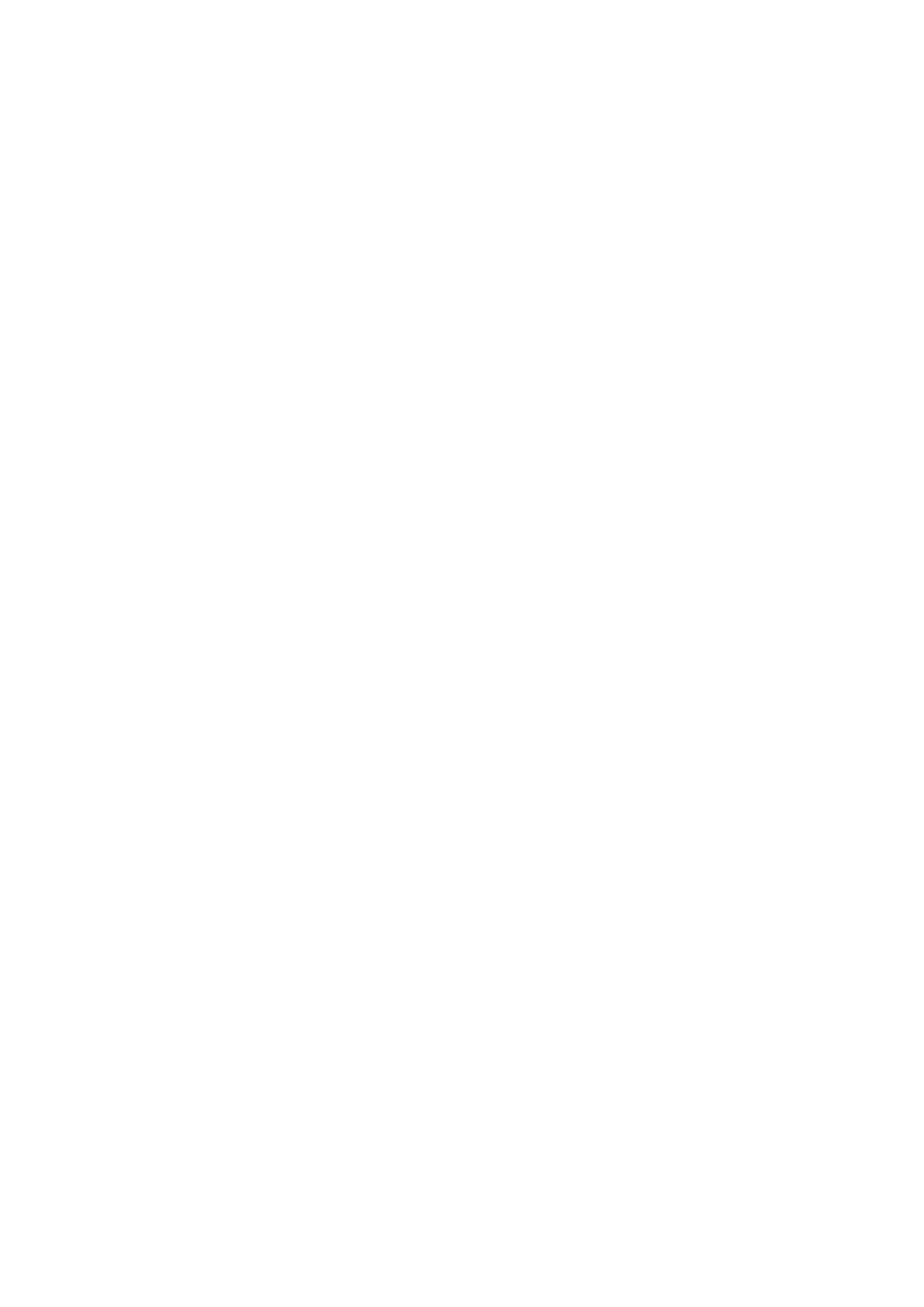## 3 Risk and performance assessment in budget-support programmes

#### 3.1 Introduction

Under a variety of older names – import support, programme aid, etc. – budget support is an aid modality with a long history. However, the use of budget financing to support PRSP processes – with their distinctive aspirations to be country-driven, partnership-based, results-oriented, comprehensive, etc. – is both innovative and recent. It is not surprising, therefore, that methods of identifying risks and monitoring performance in such programmes are still in formation, and that a uniform approach has not yet emerged.

The current situation may be described as follows. On the one hand, a small number of donors have begun to draw on early experiences to define corporate policies for risk management and performance assessment when providing budget support in a PRSP context. On the other hand, much larger number of donors have only recently begun to experiment with limited use of budget support. For the most part, they are working jointly to meet performance-assessment challenges in practical ways as they emerge at country level.

This chapter begins by discussing some of the emerging corporate approaches to risk- and performanceassessment for budget support. The discussion draws on documents and interviews reflecting the latest thinking of the UK DFID, the European Commission (EC), the IMF and the World Bank. We then go on to examine the country-level experience of budget-support donor groups. We pay particular attention to the joint performance-assessment schemes that have emerged to supplement the PRSP APRs. We then address the question posed at the end of the last chapter, about the consistency of these efforts with the PRSP principles.

### 3.2 The DFID approach to budget support

In UK DFID, the shift from Balance of Payments Support to what came to be known first as direct budget support and then as Poverty-Reduction Budget Support (PRBS) is considered to have started around 2000. It was closely linked to the consolidation of DFID's thinking on how to respond to the PRSP initiative towards the end of 2000.<sup>29</sup>

An important enabling factor in the changes made by DFID was a shift in the approach of the UK's National Audit Office, which permitted 'value for money' in British development assistance to be assessed indirectly, making use of the recipient government's systems. The key step was a legal decision that the jurisdiction of the UK Treasury and the NAO does not extend into the affairs of recipient governments. Instead, DFID is expected to demonstrate that individual budget-support operations are likely to represent an effective use of aid. This in turn is judged by whether it is reasonable to expect:

- that the resources transferred will be used for the intended purposes;
- that they will be properly accounted for; and
- that the expenditure will represent value for money.<sup>30</sup>

To an important degree, the UK approach was developed at a country level, particularly in Uganda.31 The first policy document relating to PRBS was published as late as March 2002 and was specifically focused on fiduciary risk assessment.32 It was only in May 2004 that an overarching DFID policy paper on PRBS was published.33 This was followed in the middle months of 2004 with more detailed implementation guidelines including a 'Briefing on Managing Fiduciary Risk', a 'How to Note' and a more general discussion paper on conditionality.34 These documents define a distinct approach, including criteria, pre-conditions and monitoring requirements. But practice has led policy in all of these areas. The most recent development has been the publication of a new Policy Paper on conditionality in March 2005.<sup>35</sup> This paper sets out a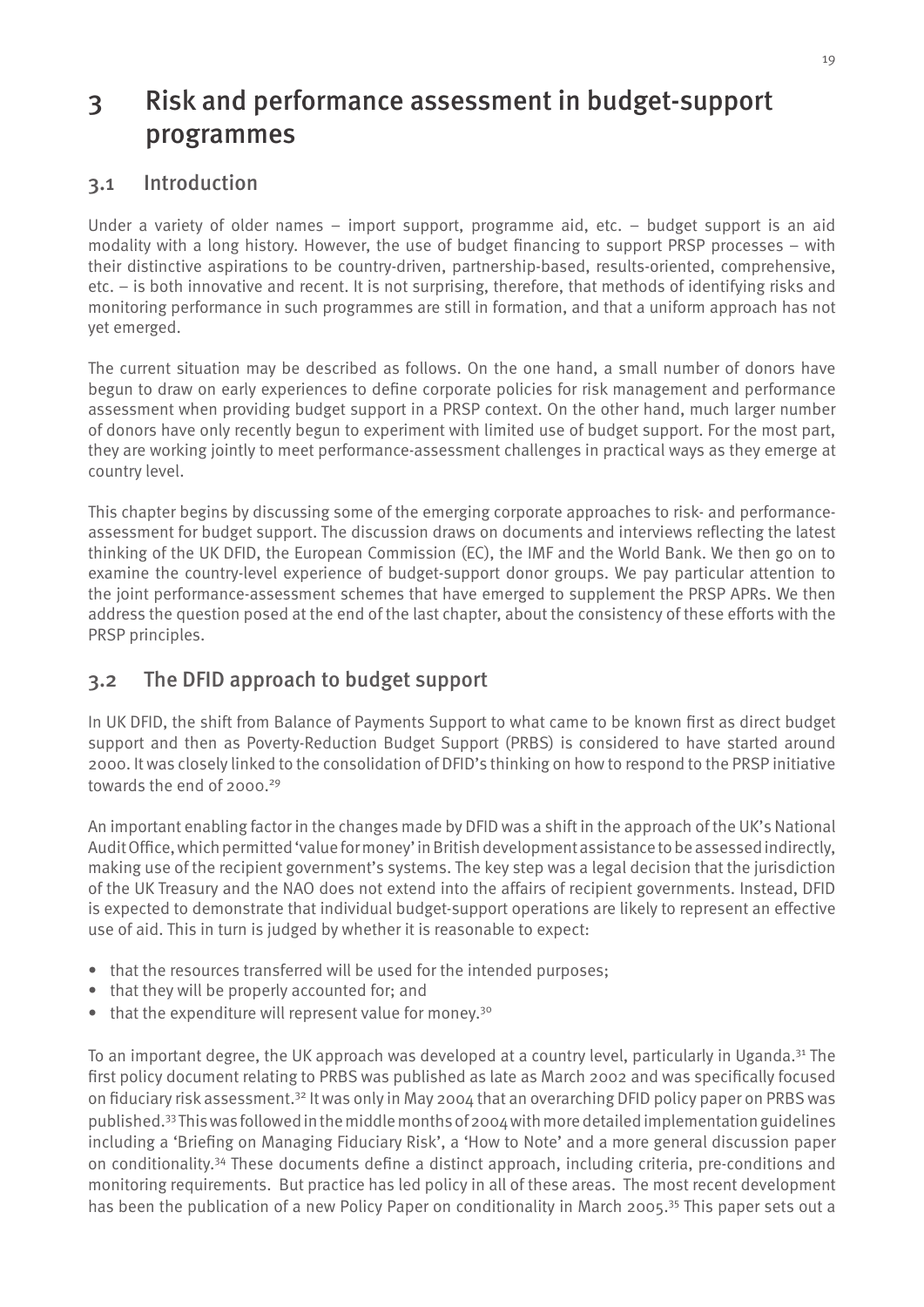commitment to move away from policy-based conditions, focusing instead on poverty and human rights commitments and fiduciary risk issues. How this will be implemented in a GBS context remains to be seen.

A major concern of DFID policy on budget support has been the management of fiduciary risk. However, the approach that has emerged is not based on setting minimum standards. High levels of assessed fiduciary risk do not preclude a country from receiving budget support. Instead, the policy is that the risks should be evaluated and a judgement should be made that balances risks against potential developmental benefits. The benefits to be considered may include all or some of the intermediate and final outcomes identified in the GBS Evaluation Framework, summarised in Chapter 4 below.

The intermediate benefits largely involve institutional improvements and capacity enhancement in government systems. It is also assumed that the inputs of a budget-support programme will include technical assistance to widen staffing bottlenecks and strengthen systems in public financial management. It is therefore not at all the case that the budget-support approach has been adopted by DFID as an alternative to capacity building.

The 'How to Note' sets out four operational steps: 36

- *1. An evaluation of the public financial management and accountability (PFMA) systems and associated risks*. This is expected to include an assessment of the risk of corruption based on a sound understanding of the governance and institutional context. Eight good practice principles and 15 related benchmarks are set out to ensure adequate information is obtained.37
- 2. *An assessment of whether the partner government has a credible programme to improve its PFMA performance.* This calls for judgements about the direction of change and about whether reforms are likely to be implemented.38
- 3. *A judgement on whether the potential developmental benefits justify the risk.* This challenging and innovative part of the policy is not yet fully developed. Further guidance on the assessment of developmental benefits was expected towards the end of 2004. A formal recording of the fiduciary risk assessment as part of DFID's decision-making process. The recommended structure for an assessment report includes a rating system with a scale of A-C for the 15 benchmarks.39

The high degree of autonomy enjoyed by DFID country offices means that substantial variation in approach according to local circumstances is both permitted and approved. This variation applies both to the decision to adopt GBS as a major element of a Country Assistance Plan, and to the pre-conditions for disbursement, agreeing criteria of performance, and so on. In practice, this means that DFID country staff are free to work out positions jointly on these issues with other like-minded donors and government representatives. Once again, practice has led policy: DFID thinking has been strongly influenced by the emerging practice of the budget-support groups in countries such as Ethiopia, Mozambique, Tanzania and Uganda.

The general experience of budget-support groups is discussed later in this chapter. More detail on the countries just mentioned is in the Annex.

DFID staff who are closely involved in these programmes are typically worried about predictability of funding (they favour moving towards multi-year arrangements with rolling commitments); and about the level of transaction costs in large budget-support groups (particularly where financial contributions are small and donors special concerns or 'pet topics' are numerous). There are also some residual concerns about attributability (we know that the results obtained by the 'British pound' cannot be distinguished from the results of the general efforts in the country; but our politicians do not always find this easy to accept).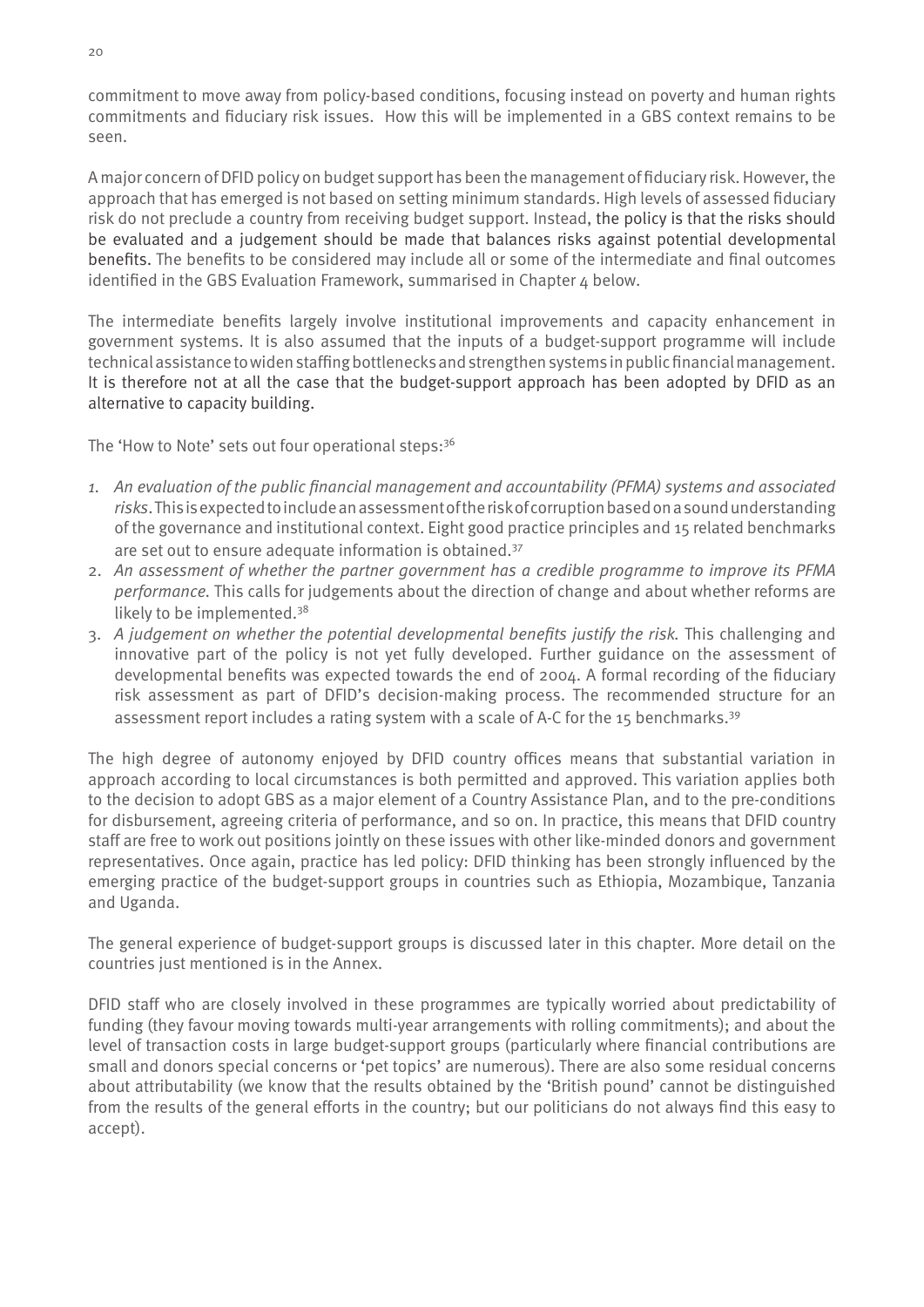### 3.3 The European Commission approach to budget support<sup>40</sup>

The EC's approach to budget support has slightly different antecedents than DFID's. The first policy guidelines were set out in February 2000.<sup>41</sup> These were subsequently translated into operational guidelines in the March 2002 'Guide to the programming and implementation of budget support for third countries'.42 The operational guidelines were then further clarified by the 2003 paper 'Variable Tranches in General Budget Support: Implementation Guidelines and Evaluation'.43 In March of 2004 a further update was published in the form of a Note to the European Development Fund committee.<sup>44</sup>

Eligibility conditions for EC budget support were established under the Cotonou Agreement (Article 61 (2) and Article  $67(4)$ ). They are concerned with the sufficiency of public expenditure management and procurement institutions, and a sound framework of macroeconomic and sectoral policies. Progressively, innovative features have been added to this structure. These new features are designed to articulate the Commission's results-oriented approach to performance assessment, while providing a floor on the predictability of financial flows.

The central innovation is the combination of two types of GBS disbursement – fixed and variable tranches – with different rules associated with each. The fixed tranche is disbursed on an 'all or nothing' basis, while the levels of additional disbursement from the variable tranches' two components are released in a graduated manner depending on the achievement of targets and indicators.



There are no general rules on the proportions of each share. These are guided by the relative importance of incentives for improved outcomes provided by the variable tranche and need for predictability provided by the fixed one.45 In 2002, something in the region of 70-75% of variable-tranche funds was disbursed. There is currently a study under way to examine more recent patterns, due to be finalised in November 2004.

The assessment frameworks for the two tranches are obviously required to be different. For the fixed tranche, the basis is the PRGF framework and the IMF assessment associated with that. There are also some fiduciary requirements around the nature and trajectory of public financial management (PFM)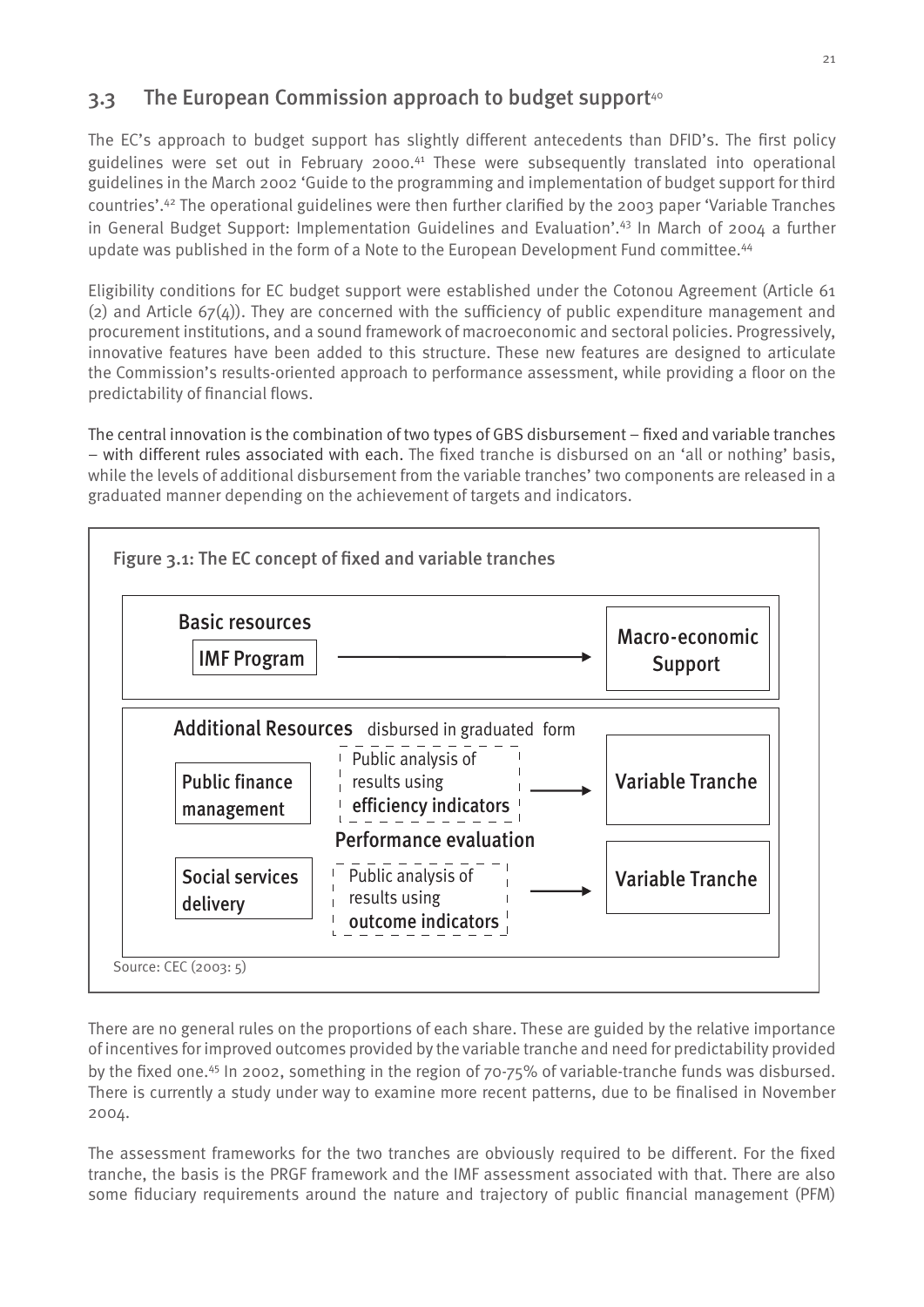reforms and achievements. There is no minimum standard. However, for PFM there is a greater level of specification than for other components of the indicator system. The process conditions include an in-depth diagnosis of the PFM situation leading to a plan of action by the government and regular monitoring with other donors. The approach was initially focused on the Commission's own 'Compliance Test'; however, more recently there has been a shift towards using the common assessment tools being designed by PEFA (discussed below).

There are two levels of conditionality in the EC approach – general and specific. For all tranches, the general conditions just described have to be met. The specific conditions and level of disbursements of the variable tranche are, however, linked to results achieved in relation to a set of agreed PFM and poverty reduction or social sector indicators. The amount of funds released is based on a weighting of the indicators, with performance on each indicator being allocated a score of 0, 0.5 or 1.

Agreement is reached between the EC and government on what performance indicators are to be used, and for which disbursement periods, at the time of the preparation of the financing proposal. Agreements normally cover three years. Although indicators are selected on a case-by-case basis, the Commission believes in a focus on outcomes, with the idea that this leaves policy space for the government to define its own policy actions with which to meet the targets. Wherever possible, the aim is to use the framework of the PRSP and associated APRs and to work towards a single framework of conditions or indicators with other donors providing policy-related budget support.46

Several future challenges are identified by Commission officials. They include finding ways of choosing targets and indicators that help to focus government's attention on results, while not undermining national ownership or punishing government for external shocks, which by definition they cannot control. There is also a concern to adopt performance measures that are plausible in a context of weak statistical capacity.

The review currently being undertaken will determine the future direction of the EC's distinctive approach to budget-support performance assessment. One option identified is a greater degree of 'fixing' of the fixed tranche – that is, moving towards a guaranteed disbursement, using the kind of minimal criteria by which countries qualify for debt relief. It is recognised that efforts are required to sensitise European parliamentarians to the benefits and implications of the whole approach.

### 3.4 The IMF approach (Balance of Payments Support)

The IMF's low-income lending facility, the Enhanced Structural Adjustment Facility (ESAF) was replaced by the Poverty Reduction and Growth Facility (PRGF) in 1999. The causation of this shift was closely entwined with the PRSP initiative. There have been a series of evaluations and reviews, starting with the 2002 review of progress with the PRGF.<sup>47</sup> Recent discussion has focused on the 2004 evaluation of PRSP/PRGF relationship by the Fund's Independent Evaluation Office. This generally endorsed the PRS process and the Fund's role in it but outlined proposals for enhancing implementation.

PRGF financing is restricted to Balance of Payments Support, which does not permit it to provide funding for individual development projects. However, the PRGF is intended to support objectives of medium-term growth and poverty reduction contained in the PRSP. Within this framework, agreements are reached on a number of measure to be included as conditionality under the three- year PRGF-supported programme. These take the form of prior actions, quantitative and structural performance criteria, and benchmarks. They are generally reviewed on an approximately six-monthly basis. Disbursements under the PRGFsupported programme are conditional upon the performance assessments made during these reviews.

A substantial degree of discretion is devolved to Area Departments, allowing them to request waivers from the Executive Board for missed performance criteria and benchmarks. Should a programme go 'off track', negotiations continue aimed at resuming programme support. There is the option of moving the country to a staff-monitored plan of actions designed to build the conditions for a resumption the PRGFsupported programme.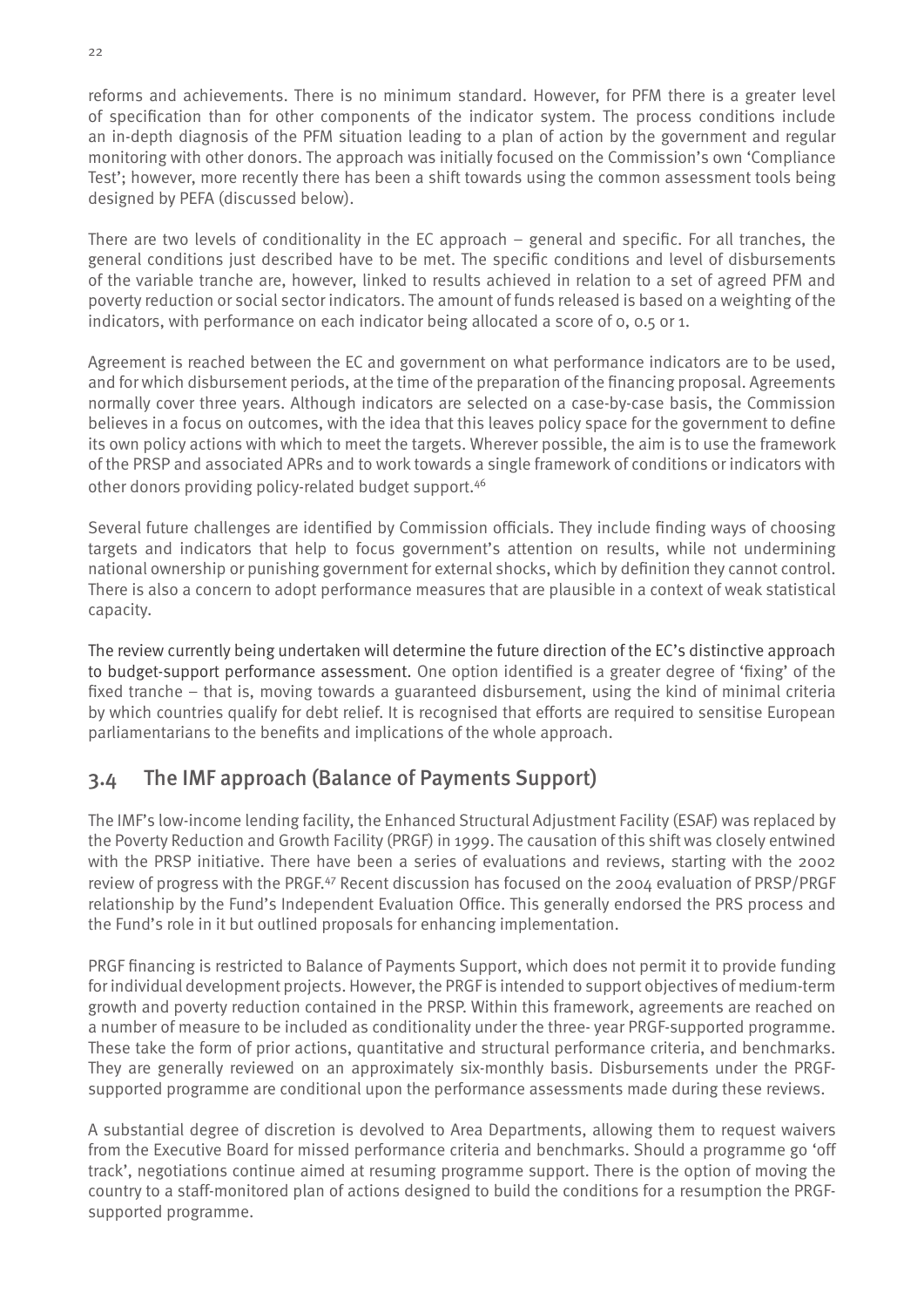IMF programme design and conditionality are structured around seven 'key features' with 24 sub-points, which make up a set out a framework of indicators and monitoring.<sup>48</sup> The main focus in practice is on Features 5 and 6 – structural conditions and public resource management/accountability. The streamlining of IMF conditions under Feature 5 has had some significant success, including an emphasis on a smaller number of core conditions.49 There are, however, ongoing concerns about the extent to which this has transferred conditionalities to World Bank, rather than reducing the total number. A World Bank review of this issue is due to be completed in February/March 2005.

Fiduciary-risk management issues are encompassed in Key Feature 7. This involves a 'Safeguards Assessment', which also makes up part of the World Bank's PFM assessment.<sup>50</sup> The other part of the resource management and accountability monitoring includes two PFM evaluation tools. The first is not specific to PRGFs but is the IMF's general, voluntary 'Fiscal Review of Observance of Standards and Codes' or ROSC. The three main categories of review include: transparency standards, financial sector standards; and market-integrity standards for the corporate sector.<sup>51</sup> The second is the public-expenditure tracking exercise specific to HIPC-eligible borrowers which now involves 28 countries. A joint review is currently being undertaken to examine how the World Bank and IMF tools relate to each other.52

Central challenges perceived by IMF staff include their dependence on the World Bank, and the weakness of some PRSPs as a basis for their programming. There are also concerns to make the implementation of the new approach more even across countries.

## 3.5 The World Bank's approach (Development Policy Lending)

A gradual shift in the World Bank's approach to budget support has recently been formalised with the establishment of a new set of rules governing Development Policy Lending (DPL). This category replaces all previous adjustment-lending types, and eliminates the often confusing distinctions between them (i.e. SALs, SECALs, SNALs, RILs, PSALs). The new rules came into force in September 2004 with the issuing new sections of the Operational Manual on Development Lending.53

The shift confirms the Bank's move away from short-term balance of payments stabilisation towards medium-term processes of institutional and structural development, and a focus on results. While the DPL rules are mandatory, they are also minimalist. They are complemented by a range of internal 'good practice guides', which aim to support Bank Staff in implementing the policy.

World Bank eligibility criteria for countries receiving DPL are largely the same as previously. The overall envelope is determined under IDA through a Country Policy and Institutional Assessment (CPIA) rating. Generally, all DPL is established under Board endorsement as multi-year umbrella programmes, under which a series of annual 'operations' are set out. The Bank staff need to explicitly justify their programming on the basis of an appropriate set of what are called 'analytic underpinnings'.

While not all DPL may be considered GBS, a substantial proportion corresponds to the definition. The instrument or DPL 'brand' that is most relevant, as it applies to low-income/IDA lending, is the Poverty Reduction Support Credit (PRSC). The World Bank/IDA approach is increasingly based on the use of a PRSP or other national strategy document that can substitute for the traditional Letter of Development Policy.

This ideal framework includes an operational PRS, a national budget cycle and accompanying operational matrix from which the PRSC and in fact the whole Country Assistance Strategy (CAS) can be derived. While an allocation to the CAS is guaranteed, which of the financing scenarios that a country receives (high, low or base) depends on performance. The disbursements of the PRSC are likewise determined by performance assessments. It is worth noting, however, that interruptions have been rare, so that PRSCs have provided one of the most stable sources of budget finance.

The foundational criteria and indicators for PRSC disbursement are usually based on an IMF PRGF programme. The main 'due diligence' requirements are the Country Financial Accountability Assessment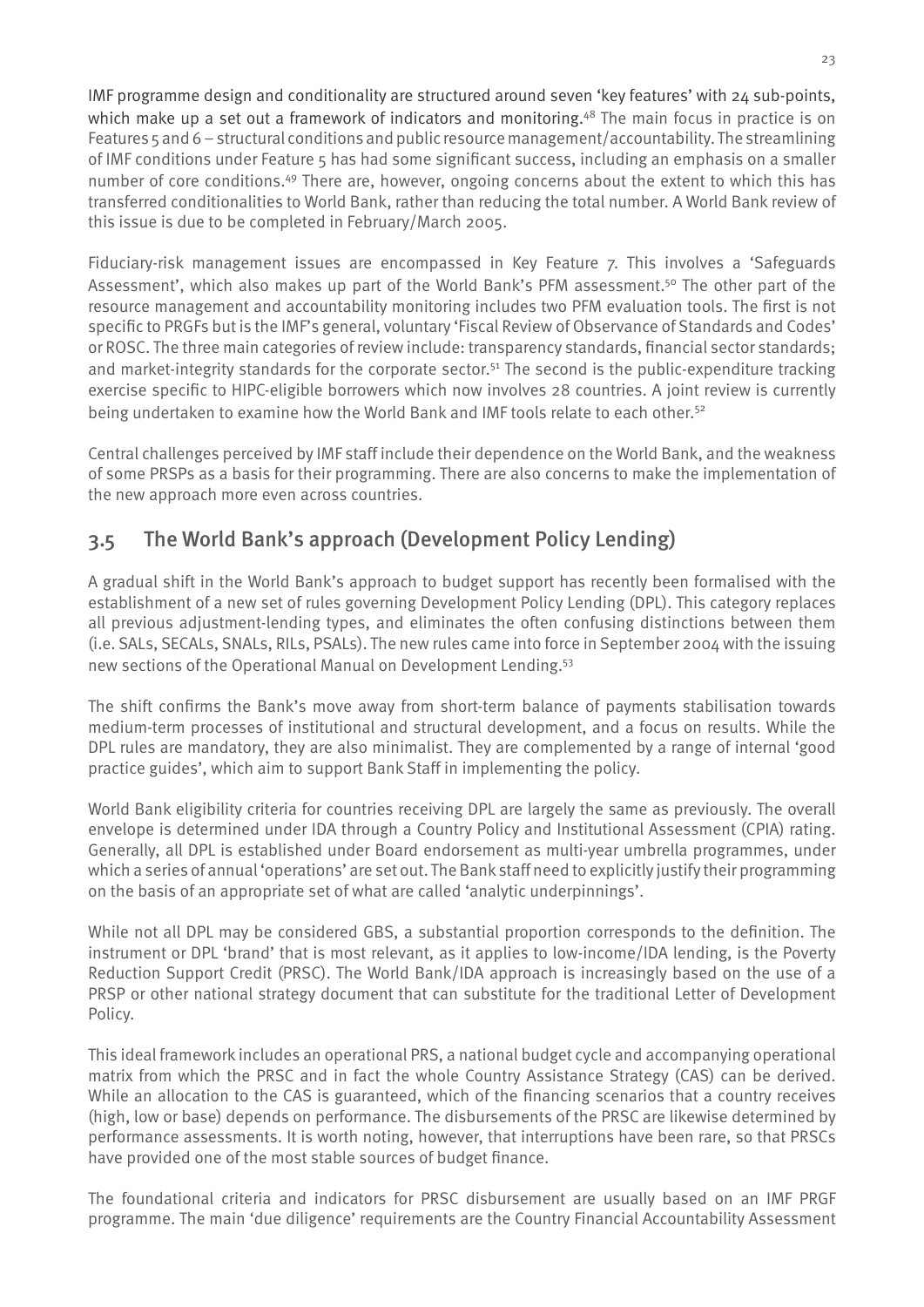(CFAA), the Country Procurement Accountability Assessment (CPAA) and a Public Expenditure Review (PER).54 However, the responsibility to implement, monitor and evaluate a PRSC programme has formally shifted towards the borrower. The Bank staff's role is to assess and monitor the adequacy of the country's monitoring arrangements and review progress and validate the reviews. The 'Good Practices in DLP' note sets out a summary of how to go about designing conditions and benchmarks.<sup>55</sup>

The main challenge perceived by World Bank staff is that of harmonisation between the bilateral donors within budget-support groups. We discuss this issue in the remaining sections of the chapter. Box 3.1 describes the most important initiative on the harmonisation of fiduciary risk assessment.

#### Box 3.1: Towards a harmonised approach to fiduciary risk

As we have seen, different donors have developed distinctive approaches to assessing fiduciary risk in the provision of budget support. While their mechanisms have been interlinked (for example, most donors expect recipients to be 'on track' with the IMF), they cannot be described as harmonised. From the point of view of the recipient, there is a bewildering array of assessment tools, with confusingly different names.

It was in order to bring this problem under control that the Public Expenditure and Financial Accountability (PEFA) Program was started in 2001. Housed in the World Bank office in Washington, DC, PEFA is a joint venture with the aim of developing a single 'harmonised' set of fiduciary risk assessment tools. A set of 28 indicators is currently being tested, and a draft of the proposed Performance Measurement Framework for public financial management has been issued for public consultation (PEFA, 2003, 2004).

While the initial level of commitment to the programme from key donors was limited, the level of 'buy in' appears to be increasing. The European Commission has sidelined the development of its own 'Compliance Test' and the up-coming joint review by the World Bank and IMF is expected to consider links to PEFA.

The main interface between PEFA and the donor community at large is the OECD DAC's Joint Venture on Public Financial Management. On current plans, the programme will conclude at the end of 2005. For further details, see http://www.pefa.org

### 3.6 Budget-support groups

At country level, joint budget-support groups are increasingly providing a forum for co-ordination and common donor approaches to performance assessment. In view of the limitations of the PRSP APR procedures pointed out in Chapter 2, and the diversity of donor approaches described above, the degree to which these groups provide a genuine harmonisation is a major issue. In particular, it needs to be established whether the approach to assessing the performance of the joint programmes is full consistent with the aspirations of country policy ownership and government-led partnership.

The most recent study of budget-support groups was conducted by the European Commission.<sup>56</sup> It focused mainly on eight African countries receiving budget support – Benin, Burkina Faso, Ghana, Malawi, Mozambique, Rwanda, Tanzania and Uganda. Of these countries, six had in place a joint donor group guided by a formal co-ordination agreement, while Malawi and Uganda were in the process of developing one. In other countries, such as Ethiopia and Madagascar, co-ordination mechanisms of this kind were found to be nascent but still largely informal.

#### *Size and scale of finance*

On average, eight different donors participate in budget-support donor groups in these countries. More than ten donors are involved in Mozambique, Uganda and Tanzania, while only four agencies are involved in Benin and Malawi. The EC is the only donor participating in all groups, with bilateral donors such as Denmark, the Netherlands, Sweden and the UK each participating in six out of the eight groups. The World Bank is involved in five countries. The IMF is never formally a member of these groups, but is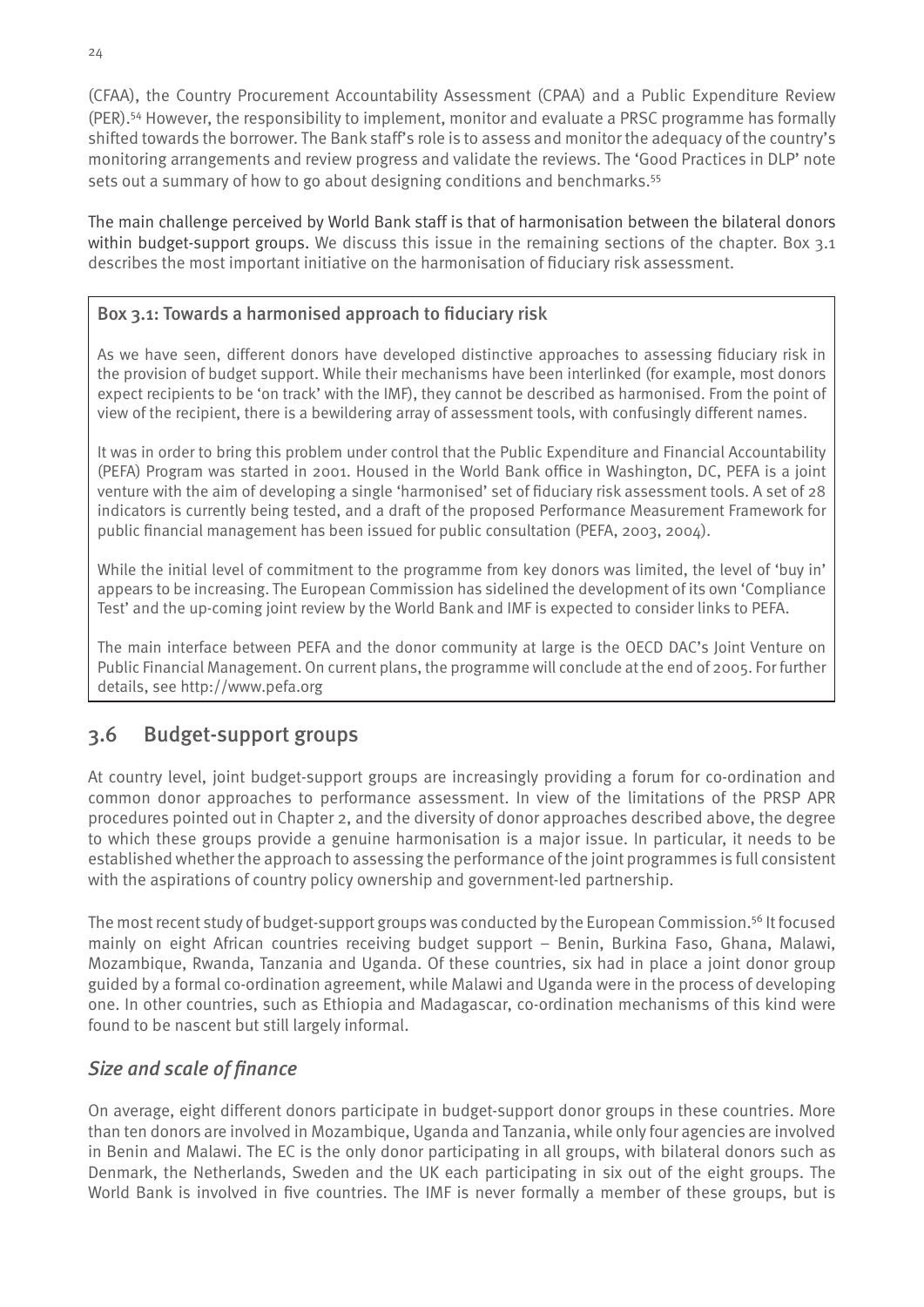often perceived to be an active participant by the members of the group. Groups in Ghana, Burkina Faso, Mozambique and Uganda are also open to donors that are not providing budget support, but generally with observer status.

On average, the annual disbursements by donors involved in these groups represent around 15-20% of total government expenditure in the respective countries.57 In the following three countries, budget support groups account for a relatively higher share of total government expenditure:

- Malawi (planned): 50% of total government spending planned in 2003-2004 not all was disbursed;
- Mozambique: 22% of recurrent spending, excluding World Bank loans;
- Uganda: around 30% of total government spending. •

#### *Disbursement methods and predictability*

In half of the countries, disbursement by all the budget support donors is planned to take place through a common account, and in all cases money is disbursed directly into a Treasury account. Uganda is the only country where some financial earmarking of general budget support remains, through the Poverty Action Fund. Predictability of commitments and disbursements of budget support remains a major challenge, and most groups have adopted measures aimed at improving performance in this area. They include:

- multi-year commitments (4 countries);
- providing information on next year's commitments in time to be included in budget preparation (7 countries);
- securing disbursements for year N+1 in year N (4 countries); and
- co-ordinating disbursements with the government's budgetary requirements (5 countries).

No country has in place a clear mechanism for resolving disputes and preventing situations of high volatility or the 'switching on and off' of budget support by all donors at once. Partnership agreements and associated dialogue with government are generally understood to be the main channels for addressing conflicts of this kind, reducing tensions and avoiding disruption of disbursements.

### 3.7 How is performance assessed?

Experience to date with conducting reviews of PRSP progress remains rather limited in most countries. Most budget support groups plan to conduct two or more annual reviews, in addition to smaller scale 'mini-reviews' which take place on a quarterly basis. These reviews are planned to fit with the timing of the government's PRSP APR in all countries except Uganda, but such plans have yet to be tried and tested in practice in most cases. As part of the review, the government is required to submit a number of documents to donors (for example, on public financial management, budget execution and sector reviews, as well as the APR itself), including some which are produced specifically for this purpose. Donors are also required to provide some information to government, for example on their commitments and disbursements.

Five out of the eight joint budget support donor groups featured in the EC study have developed a shared performance-assessment matrix. This matrix or Performance Assessment Framework (PAF) consists of a consolidated list of conditionalities and indicators against which the government is required to report. It is not always the case that all of a donor's disbursement conditions are in the PAF. Individual donors have Memoranda of Understanding which may include additional conditions. However, there is a trend and some peer pressure towards consolidation.

In principle, such instruments provide a framework for support to the PRSP. However, the links between the PAF and the monitoring matrix appended to the PRSP are often unclear. A major reason for this is that the donors wish to link their disbursements to the completion of policy actions in support of the PRSP, and the PRSP itself has no matrix of policy actions, but only a rather generalised commitment to promote a particular set of desirable results. There is quite a lot of variety, both in the degree to which the PAF can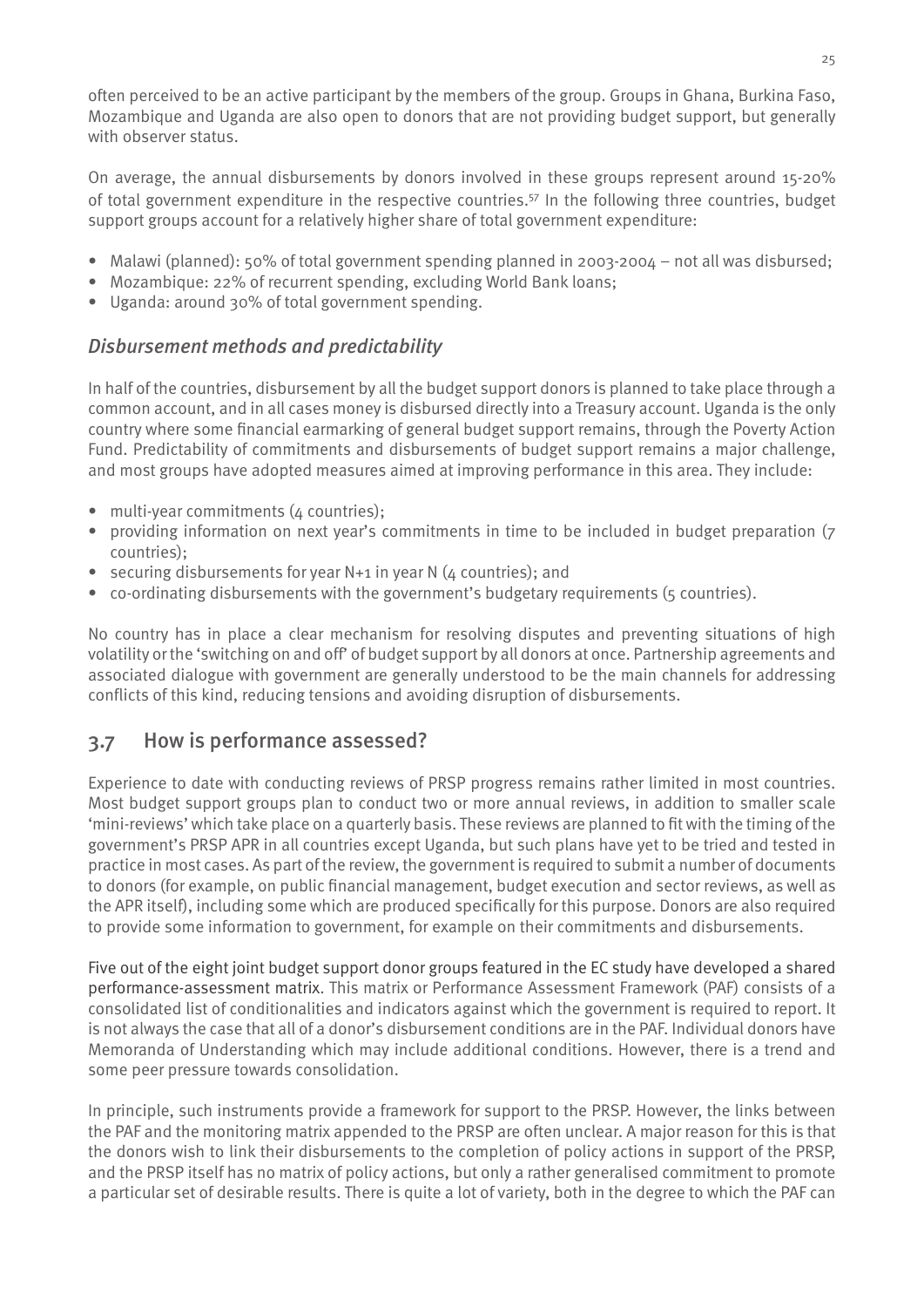claim to be derived from the PRSP and in the extent of donor harmonisation around a single instrument. Based on the CEC study and other sources, we may observe:

- The budget-support matrix is considered to be fully derived from the PRSP matrix only in the case of Mozambique. This is possibly because Mozambique's PARPA (Action Plan for the Reduction of Absolute Poverty) is more action-oriented than the typical PRSP. A major effort has also been made by the joint donor group in Mozambique to edit the full PAF down to a reduced matrix of just 31 priority actions.58
- In Ethiopia, considerable effort has been invested in 'merging' the PRSP monitoring matrix and the policy conditions of the budget-support donors. However, this has led to a very long delay in the scheduling of the country's second annual progress review.
- In Benin, Burkina Faso and Rwanda, the policy of the budget-support group is that conditions and indicators should be derived from the PRSP and the matrix of policy actions reported on by the APR, together with the agreed public financial management action plans and sector reviews. However, each donor defines its own individual performance assessment matrix.
- In six of the eight countries in the CEC survey, the World Bank has a PRSC policy matrix or is in the process of developing one. These are Benin, Burkina Faso, Ghana, Malawi (an Economic Support Credit, rather than a PRSC), Rwanda and Uganda.
- In Mozambique and Tanzania, the World Bank draws the 'prior actions' of the PRSC from the common budget-support matrix, so a separate PRSC matrix does not now exist. In Ghana and Malawi, the World Bank matrix will be additional to the budget-support matrix but in Ghana there are plans to merge the two in 2005. In Uganda, the PRSC matrix is the one around which other budget support donors coordinate.

Box 3.2 provides further country examples. The Annex include details on the PAF for Mozambique, Tanzania and Uganda, including sample pages from their PAF matrices.

IMF PRGF reviews also play a role in performance assessment by budget-support donors. Joint donor groups in five countries explicitly state that IMF reviews will serve as the basis for assessment of the macroeconomic situation, even though the IMF is not a formal signatory of the partnership framework. In other countries, the same approach is taken but not formally codified.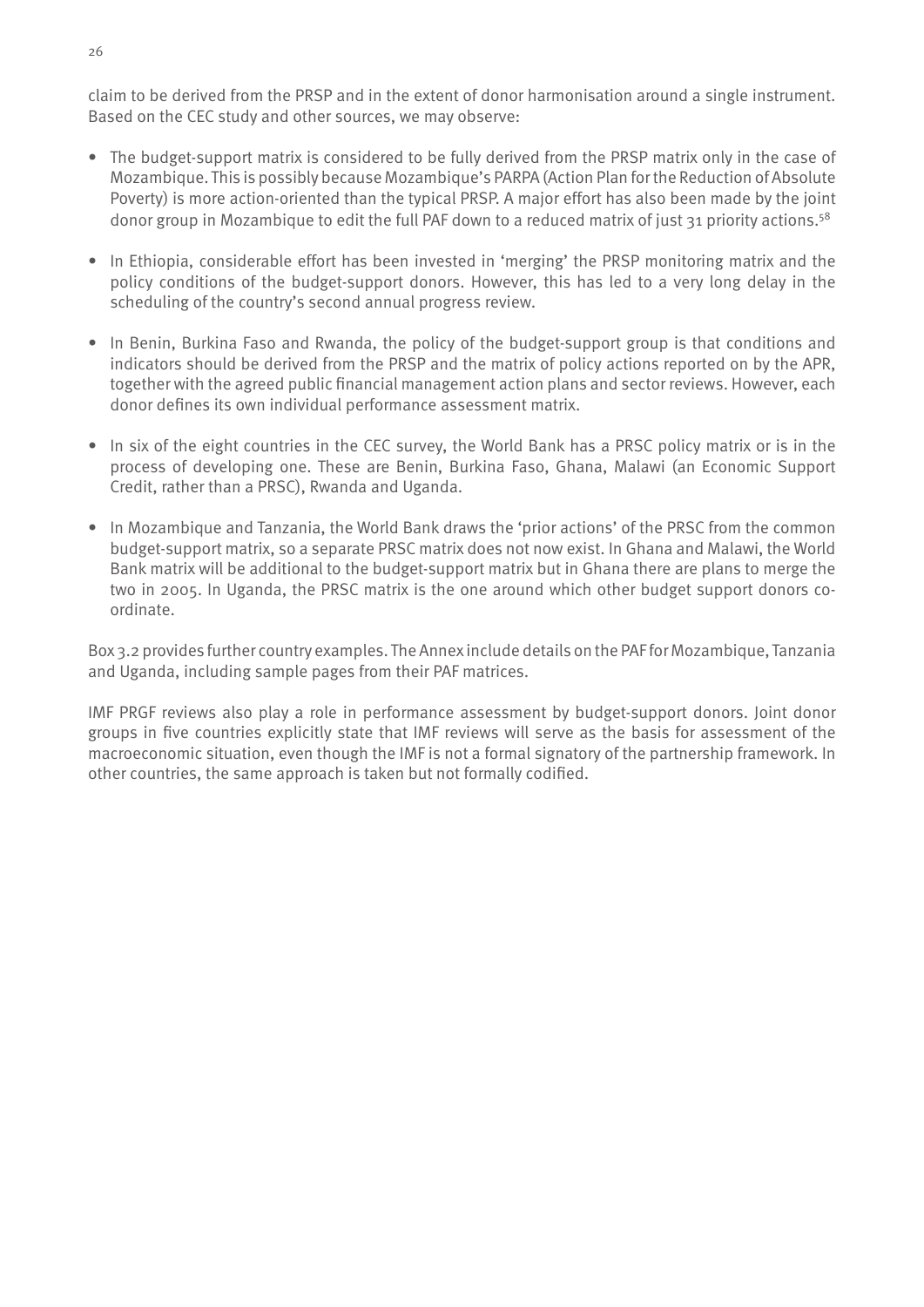#### Box 3.2: Budget-support frameworks and PRS APRs in Africa

In Ghana, the Performance Assessment Framework policy matrix is derived from the PRSP policy matrix but streamlines it and includes additional information from sectors and sub-national government. The PRSC matrix is also derived from the PRSP matrix but addresses politically sensitive cross-cutting issues such as public financial management, transparency, corruption and decentralisation. The government prefers these to be excluded from the PRS policy matrix reported on in the APR, making it difficult to reconcile the three processes over time.

In Ethiopia, the budget support group is developing a policy matrix which is derived from the PRSP policy matrix but much more detailed. It contains more than 100 indicators in an attempt to meet the reporting requirements of all donors. A deliberate decision was taken to exclude political governance indicators as these have been the subject of difficult debates between donors and government. The government now wants to merge this budget support matrix into the main PRSP matrix, but some feel that this would skew the PRSP process heavily towards meeting the reporting needs of a small number of donors rather than Ethiopian citizens or non-budget support donors.

In Tanzania, the government reports to donors using the Poverty Reduction Budget Support performance assessment framework, which now incorporates the formerly separate World Bank PRSC policy matrix. Moves are also under way for the government to report using a single annual progress report. The risk, as in Ethiopia, is that the report will focus exclusively on donor reporting needs at the expense of the broader policy framework contained in the PRSP, thereby undermining country ownership.

In Malawi, there are two main mechanisms for donor reporting: The budget support group is developing a Performance Assessment Framework intended to meet reporting needs in a streamlined way. The Bank approved a structural adjustment credit with links back to the PRGF and a strong focus on macroeconomic and fiduciary conditions. Neither is derived from or linked to the annual progress report, which suffers from the extremely weak prioritisation of the PRSP itself and has few links to budget allocations. DFID and other donors have attempted to avoid overloading the PRSP and annual progress report with their own reporting requirements in the hope that government would take the lead in shaping it, but this has yet to happen so consideration is now being given to a package of technical assistance to bring this about. There is commitment to develop the annual progress report as a tool for evidence-based planning and budgeting at the official level but at political level there is little commitment to force sector line-ministries to bring their funds on budget and engage in discussion of national priorities. Donors are reinforcing this problem by maintaining large parts of their portfolio off-budget.

Source: Driscoll with Evans (2004).

Although PRSPs invariably include a commitment to the principles of sound macro-economic management that PRGFs promote, it is not so clear that the formal linkage of budget-support conditions to the PRGF is helpful to the idea of government leadership and country policy ownership. As IMF staff themselves complain, it can be unhelpful to the predictability of financial flows, by increasing the likelihood of simultaneous non-disbursement (which raises the political stakes and inhibits the Fund from taking a purely technical view on a country's performance).

One of the notable characteristics of the budget-support PAFs is that they are large. The total number of indicators (including conditionalities, benchmarks, prior actions and monitoring indicators) contained in the matrices varies between countries, as shown in Table 3.1. In only in two cases (both of which involve only a few donors) is the number small, although a large number of donors have been able to agree on a Reduced Matrix in Mozambique.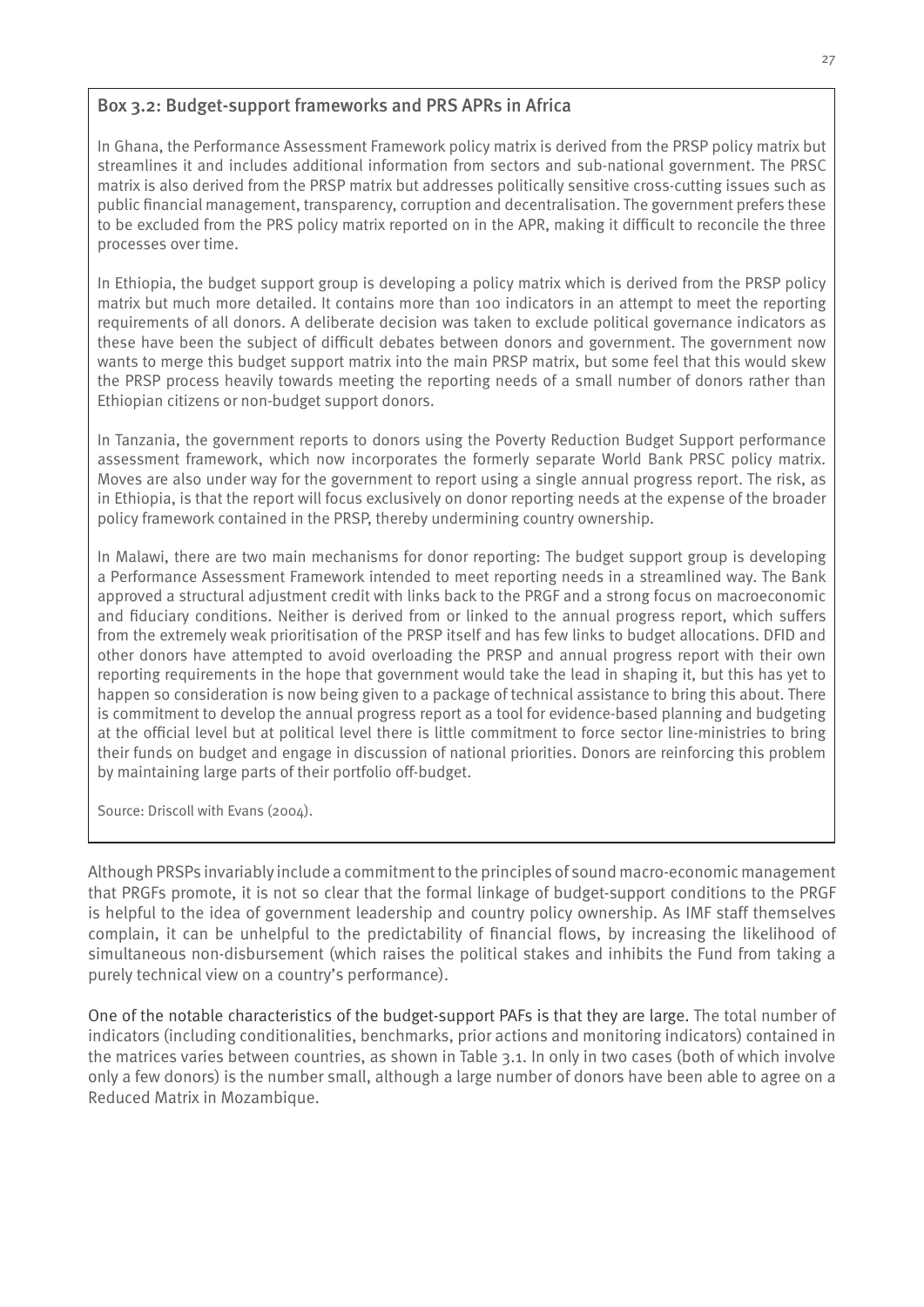| Country    | Number                  |
|------------|-------------------------|
| Malawi     | 19                      |
| Ghana      | 27                      |
| Mozambique | 61 (Reduced Matrix: 31) |
| Tanzania   | $100 +$                 |
| Uganda     | $100 +$                 |

#### Table 3.1: Number of indicators in budget-support performance matrices

Source: CEC (2004b)

Plans to include the full matrices for Uganda and Tanzania in the Annex to this report were abandoned in view of the implications for the total length of the document. Instead, sample pages are reproduced, to give a flavour of the content.

Of the different types of indicator included in the matrices, policy actions (that is things that the government and its partners are expected to do – e.g., 'Draft amendments to the Land Act and present them to parliament') are much more prominent than results indicators (e.g., 'number of reported cholera cases'). On the other hand, all the matrices include some (more or less developed) analysis of outcomes, and provide targets to be achieved for at least some of the indicators. Efforts are being made to simplify the reporting requirements generated by PAFs. However, this is not straightforward, not only because of the scale of the exercise but also on account of the underlying weaknesses in national monitoring systems noted in relation to PRSP APRs.

Budget-support PAFs are clearly here to stay. In most countries, it is not likely that PRSP APRs will soon become sufficiently robust and specific that budget-support donors can reasonably be expected to rely on them alone. Therefore, the question about how they evolve, and particularly the effect they have on the way the totality of aid behaves in relation to the PRSP is quite an important question. A key challenge is to ensure either that PAFs are derived from the PRSP in some real sense, or (if the problem is that the PRSP is too vague about policy actions) that they are used in such a way that they help to strengthen the action content of the PRSP over time.

Currently, there are several barriers to this:

- In some countries, budget-support policy matrices are simply providing opportunities for donors to rewrite PRSP priorities to meet their own needs. This undermines any country ownership that the PRSP may enjoy.
- Donors continue to demand highly detailed reporting, including against specific sector or outcome targets and indicators, and are often unwilling to create a prioritised list that would reduce the reporting burden for government.
- Donors are not a homogeneous group, and they often form alliances to promote specific instruments, sectors or cross-cutting issues, making joint working towards a single policy matrix difficult for them and government to co-ordinate.
- As we discussed in Chapter 2, only a small minority of PRSPs have a Policy Matrix, or an equivalent list of priority actions that are logically linked to the outcomes that the strategy is meant to achieve.
- Governments are often particularly unwilling to have sensitive political issues such as public financial •management, corruption and transparency included in a public report, yet these are often crucially important for budget support donors and the Bank and Fund. This is discussed in our final section below.

The challenge of reducing the gap between budget-support PAFs and the annual monitoring of PRSPs is unlikely to be met if it is not attacked from both sides. On the one hand, more strenuous efforts are going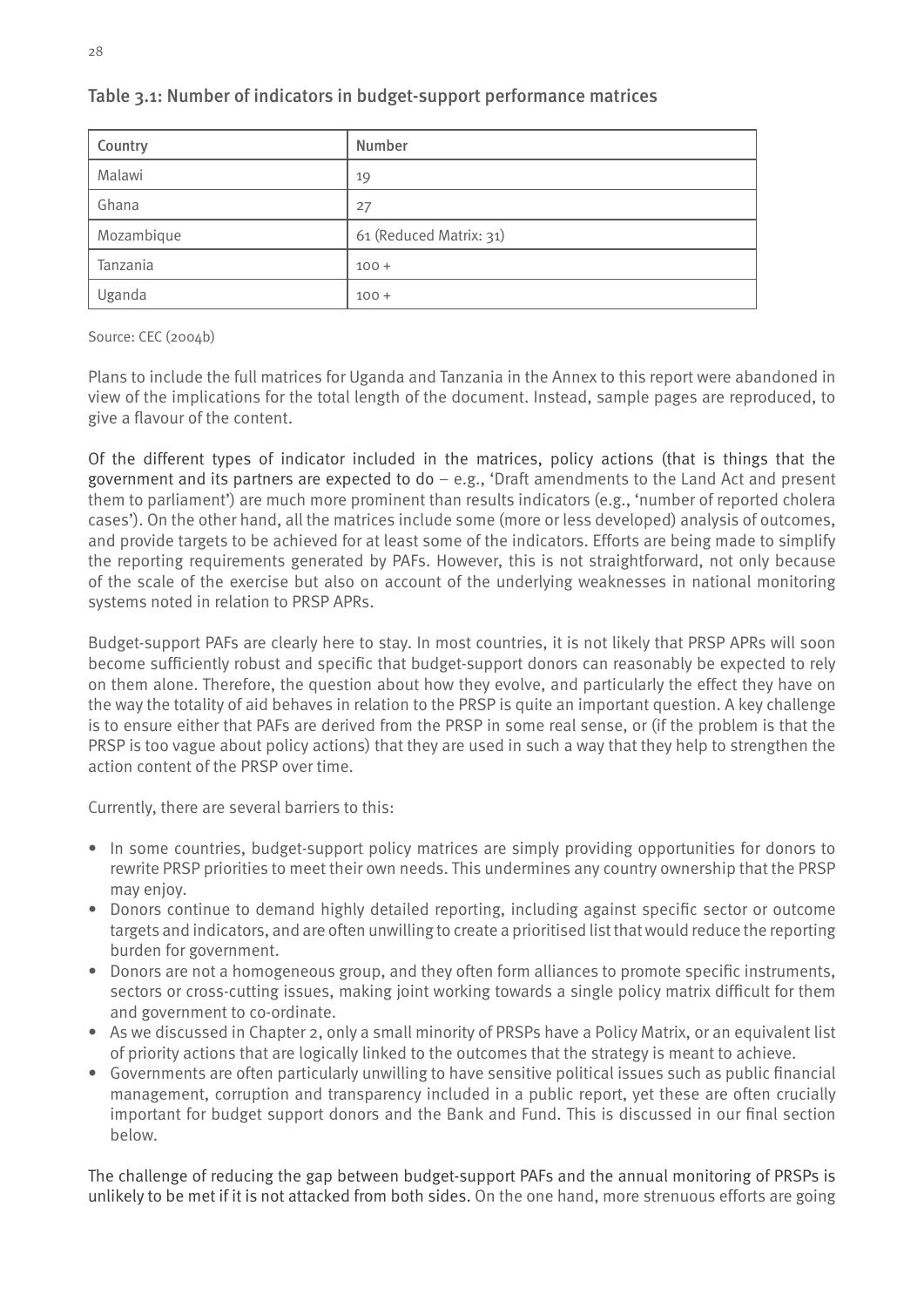to be needed from donors. Those that still do not believe in the 'country ownership' objective need to be reminded of the large body of evidence and experience showing that externally-imposed policies tend to fail. The result should be that conditionalities are not multiplied without good reason. At the same time, emphasis should be placed on desirable policy measures that benefit from real commitment on the government side, either because they are in the PRSP or because they have the backing of the President or an important section of government (e.g., simplifying the issuing of business licences in Tanzania). These seem to be the conditions under which PAF reviews serve to stimulate policy action in countries like Mozambique, Tanzania and Uganda.

On the other hand, governments and the donors who are providing technical assistance to PRSP management and monitoring offices (e.g., UNDP) are going to have to do something about the thinness of the action content in PRS monitoring. Aiming to develop something comparable to Uganda's PEAP3 Policy Matrix would be a sound medium-term objective in most cases. It is certainly unrealistic to assume that budget-support donors will unilaterally give up their interest in policy,59 so the gap will be most effectively closed if the PRSP becomes more of an action plan, preferably with a full Logical-Framework structure. This is, of course, extremely desirable in its own right, as well as extremely challenging.

# 3.8 Political governance conditionality

In addition to the problems just listed, donors involved in joint budget support groups often have very different approaches to political governance concerns. For some donors, including several Nordic countries, such concerns are viewed as central to decisions about commitments and disbursements of budget support. These donors tend to favour the inclusion of political governance indicators in the performance assessment matrix of the budget support group. Others, such as the EC and DFID, prefer such concerns to be addressed through a separate process of longer-term dialogue:

- For DFID, this dialogue takes place in the context of longer-term partnership agreements or memoranda of understanding with governments that outline underlying principles that should not be breached by either side.
- For the EC, dialogue on political governance concerns is handled through the Cotonou agreement and •led by the Council of Ministers. Although they could decide to withhold budget support as part of a package of sanctions, this has yet to happen in practice.

Settlements of this kind vary between countries. In Ethiopia, for example, recent efforts to develop a common performance assessment matrix were dogged by disagreements between donors over the appropriate place for political governance concerns. In the end, it was decided that they would be addressed through a separate governance matrix and not the main budget support matrix. Political conditionality is mentioned as a general overall clause in Benin and Rwanda; but in Uganda, it features in specific bilateral agreements and also in a separate Governance Matrix. It is unclear whether the new PEAP Policy Matrix will help to deal with this issue.

Lack of clarity about the status of political governance concerns can cause serious problems for predictable commitment and disbursement of budget support. In Mozambique, for example, commitments have been delayed due to donor concerns about political issues not contained in the performance assessment matrix. This has led donors to take steps to outline underlying political governance principles more explicitly in future.

Negotiating political governance concerns through a separate process of dialogue recognises the difficulty of capturing complex concepts such as human rights in the form of concrete targets and indicators. It also provides some protection for governments against knee-jerk decisions by donors to switch off budget support, by encouraging them to engage in dialogue first. Some argue that it enhances government ownership by recognising that political governance concerns are a matter of national sovereignty in which donors should not interfere. Separation does not, however, offer governments a cast-iron guarantee of predictability, because in practice decisions about budget support remain subject to political pressures from domestic taxpayers. Governance matrices and partnership agreements cannot plan for every possible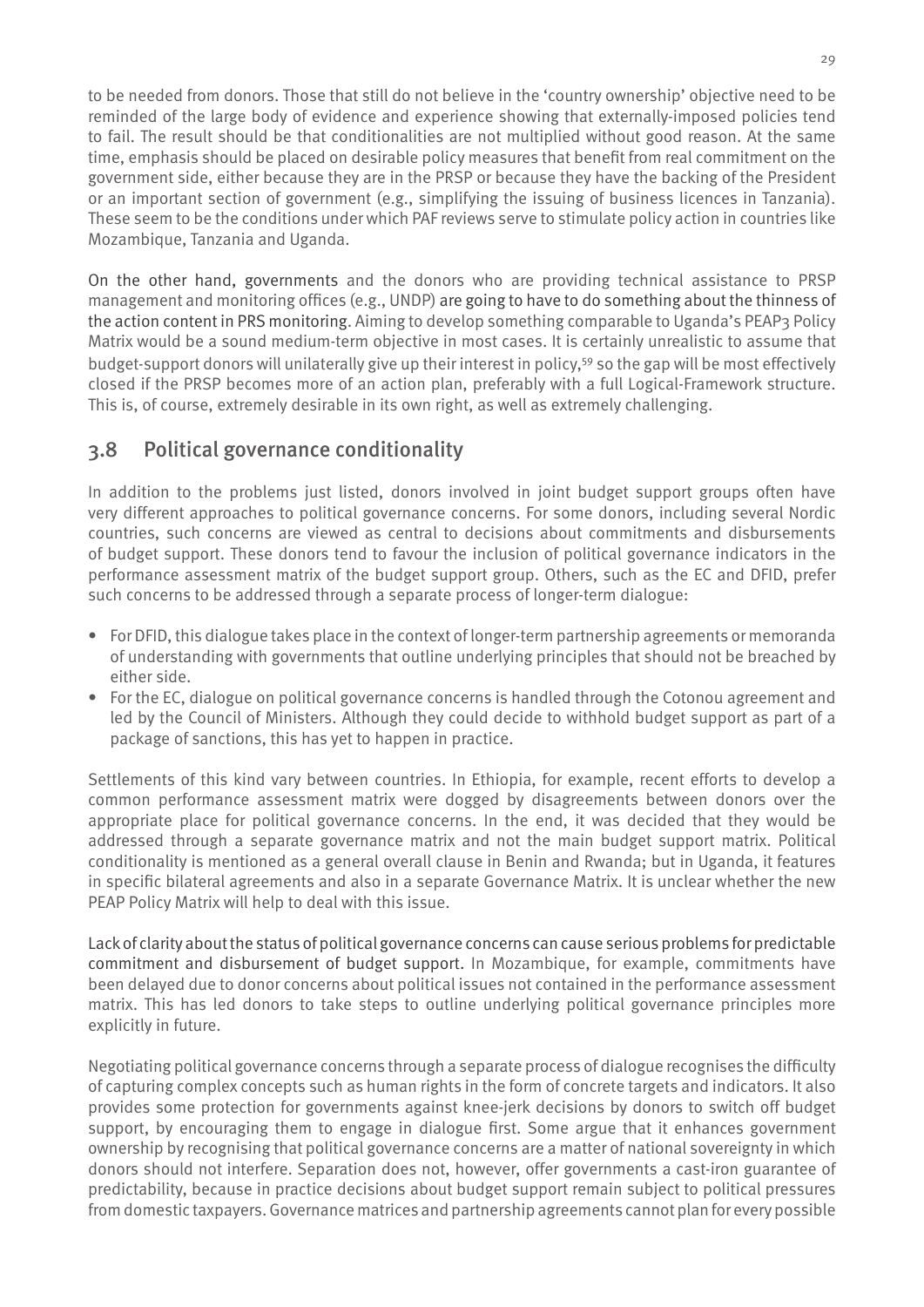political governance scenario or force donors to react in a certain way.

# 3.9 Conclusions

This chapter has surveyed two topics: the emerging corporate policies on budget support of four donor organisations, and the country-level experience with budget-support donor groups. Both topics help understanding of the broader subject of this report – reviews and assessment of performance in povertyreduction strategies and budget-support programmes.

The survey of corporate approaches covered both the assessment of fiduciary risk and performanceassessment in the broader sense. Approaches to risk are variable across the four donors considered, and there is a tendency to rely on different instruments of assessment, which cannot be regarded as good in view of international commitments to harmonise aid-delivery mechanisms and reduce transaction costs for recipients. The harmonised approach to fiduciary-risk assessment that is being piloted by PEFA is attractive in this context.

Two other distinctive features of the donors' approaches are worth highlighting. One is DFID's insistence that fiduciary risk-assessment should not be separated from judgements about the developmental benefits (mainly, in the form of institutional strengthening) that can be generated by making use of government public-financial management and accounting systems. If those systems are initially considered somewhat untrustworthy, a decision should be made and formally recorded that balances the associated risks against the developmental dis-benefits from continuing to by-pass them.

The other is the European Commission's innovation of delivering budget support in distinct tranches ('slices'), governed by different principles. Fixed tranches are delivered on the basis of increasingly light conditionality, with a view to providing predictable funding that seems important for improvements in the making and implementation of public policies in poor countries. Variable tranches are designed to focus recipient governments' attention on the improvement of policy outcomes relating to poverty, leaving more room for in-country debate about how exactly to achieve them. There is a need to evaluate carefully how this works in practice. However, it claims to be a solution to two widely-recognised and extremely difficult problems – the potentially extreme volatility of budget support, and the danger of donors' squeezing out creative policy thinking by being over-directive.

The IMF and World Bank thinking about their particular instruments has not been stagnating, and this is an important part of the context for budget-support policies of bilateral and other multilateral agencies. However, the DFID and EC approaches are more directly relevant to the thinking of a national donor such as Japan.

Even more important is a good understanding of what has been happening in the several countries where budget-support donors are evolving a local set of procedures and understandings, usually in close partnership with the government. We have paid particular attention to the Performance Assessment Frameworks and other monitoring mechanisms of the budget-support agreements.

While these are almost certainly a necessary response to the continuing weakness of the PRSP-monitoring mechanisms centring on the Annual Progress Reports, they face the challenge of supplementing the PRSPrelated systems in ways that strengthen them, and do not undermine them. There are several different variants, as discussed in the Annex of the report as well as in this chapter.

Signs of PAFs' distracting attention from the regular government mechanisms in a damaging way are present in some cases. On the other hand, strenuous efforts are being made (especially in Ethiopia, Mozambique, Tanzania and Uganda) to avoid making this a permanent feature, and to create synergies – for example, where the first-generation PAF helps to strengthen the second-generation PRSP, enabling reporting to become more streamlined and country-led.

A successful effort to reduce the gap between PAF reviews and PRSP annual progress reviews will call for a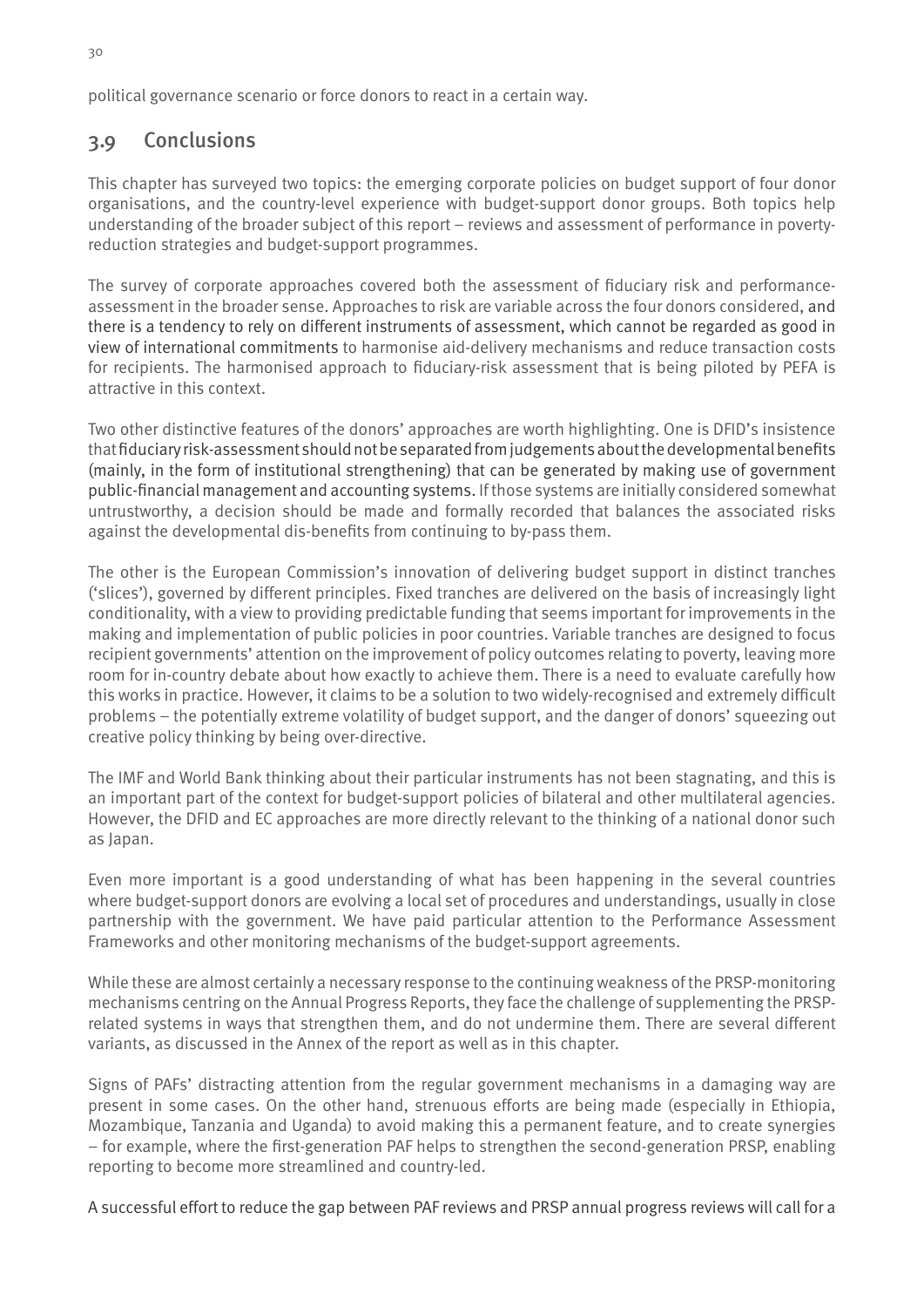two-sided convergence. PAFs need to become even more sensitive than they are at present to promoting policy measures that not only are useful and important but also benefit from real political commitmemt in the country. On the other hand, PRSPs and APRs need to become more action-oriented.

Governance improvements have so far proven one of the most difficult dimensions of progress to monitor in a harmonised way. Criteria of performance tend to vary between donors, and they are also the weakest element in PRSP-monitoring frameworks. Again, there are interim solutions to this problem, such as the construction of Governance Matrices that are jointly monitored by the group of donors, but not subject to the normal agreement with government. The objective should be to obtain a progressive convergence of view, where parallel arrangements become less necessary over time.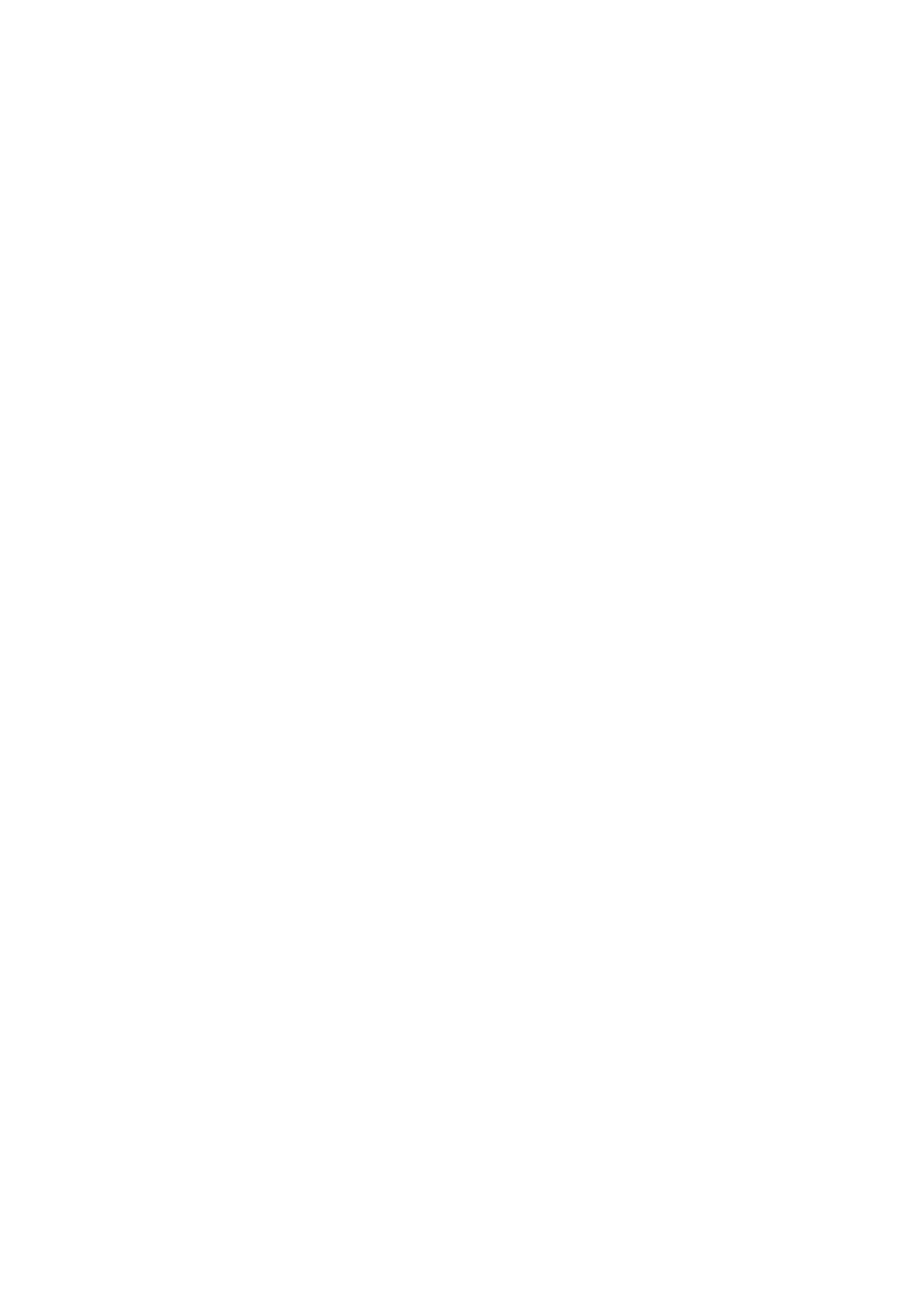# 4 Evaluating budget support

# 4.1 Introduction

The last two chapters have reviewed current thinking on two aspects of the monitoring of poverty-reduction efforts – the contribution of PRSP Annual Progress Reports, and the risk- and performance-assessment frameworks associated with budget support in a PRSP context. There is, in addition, a distinct set of concerns regarding the possibility of evaluating budget-support programmes.

This is a comparatively new field of thinking. In October 2001, DFID's Evaluation Department (EvD) decided to examine the feasibility of undertaking a joint evaluation, with other donors and national partners, of general budget support as an aid modality. The purpose of the evaluation would be to assess whether general budget support is an appropriate, efficient, effective, and sustainable mechanism for poverty reduction. The first phase of work consisted of an 'evaluability study', and the preparation of an evaluation framework, the results of which have been published.<sup>60</sup> The second phase is now under way, consisting of a multi-country joint evaluation under the auspices of the OECD DAC, and a separate joint evaluation in Tanzania.

The evaluation results from the DAC exercise are not available at the time of writing, although those from the separate Tanzania evaluation are (Daima Associates and ODI, 2004). Therefore, we limit ourselves to outlining the evaluation framework and making a few observations based on its initial testing and on the Tanzania experience.

The evaluation framework is based on the claims made about GBS as an aid modality, and its suitability, effectiveness and sustainability as a means of channelling international support to poverty reduction. The initial testing drew mostly on the Uganda experience, and to a lesser extent on that of Mozambique, while the case of the Indian state of Andhra Pradesh (AP) was taken as an instance of GBS in a low-aiddependency setting.

## 4.2 The conceptual framework

The hypothesis is that in comparison with a situation where equivalent resources are transferred through projects, GBS has 1) a more empowering effect on governments, 2) a more positive transformative effect upon governance, 3) a more pronounced impact in enhancing the capability of government to reduce poverty, and 4) by implication, a greater impact upon poverty reduction.

More particularly, the framework expresses the hypothesis that GBS has the following advantages compared to other forms of aid:

- (A) *Reduced transaction costs:* Countries with a large number of projects and multiple donors each with their own reporting and accounting requirements face high transaction costs in the delivery of aid. In contrast, GBS can be managed and monitored through a single multi-donor process, allowing senior government officials to devote time to policy making, instead of dealing with a large number of individual project missions.
- (B) *Increased allocative efficiency in public spending:* A multitude of projects, donors with different priorities and a residual tendency to tie procurement to their own suppliers, have combined to make the allocation of government expenditures inefficient, particularly but not only when aid flows are 'off budget'. With GBS, by contrast, the policy dialogue shifts from particular expenditure items towards improving the overall direction and consistency of budget allocations.
- (C) *Greater predictability of aid flows:* Problems in fulfilling project and programme disbursement conditions and implementation requirements have made the timing of aid flows unpredictable. GBS, in contrast, is delivered in one (or a few) instalments and is also conceived as involving longer-term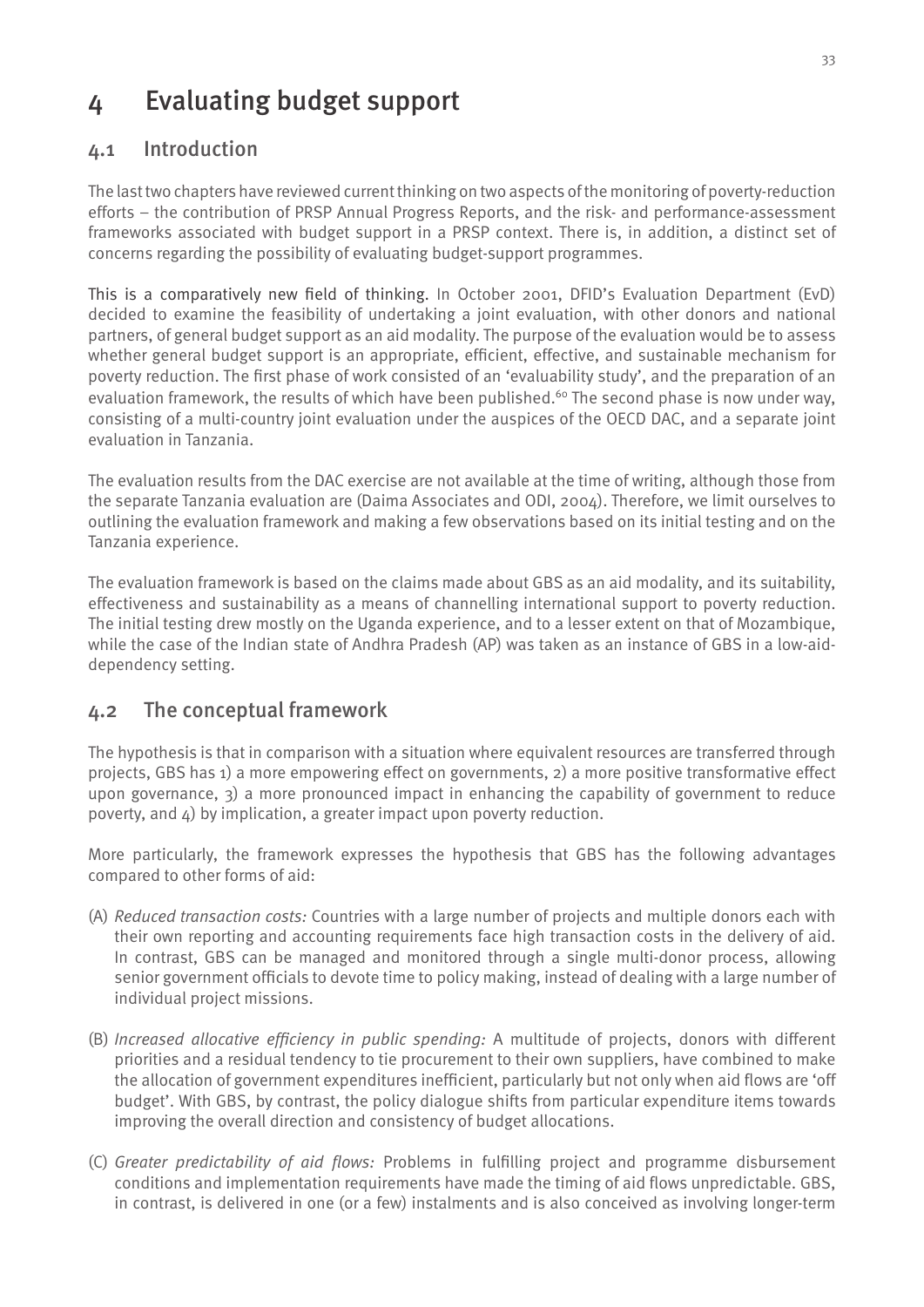commitments from donors to a Government, which can help to improve the predictability of foreign assistance.

- (D) *Increased effectiveness of the state and public administration:* Projects have built up extensive project management structures, by-passing to a considerable extent the problems in Government systems and thereby contributing to their weakness. Conditionality, on the other hand, has proven ineffective in promoting sustained reform, particularly in core Government functions. GBS, in contrast, aims to use Government systems and work with national stakeholders to strengthen them.
- (E) *Stronger domestic accountability:* With existing aid arrangements, Government's accountability has tended to be towards donors, and less towards its own citizens. This has undermined democratic accountability to political and civil society. As GBS focuses on government's own accountability channels, it may be expected also to improve transparency and accountability to the country's parliamentary institutions and electorate.

The framework suggests that improvements in these areas, if achieved, would be highly likely to enhance government's capacity to reduce poverty. That is, they would be liable to produce intermediate outcomes such as efficient public investments, high-quality basic services or effective regulation that, from theory and research, we know to be critical to poverty reduction. The focus is therefore on the credibility of the links from the package of GBS inputs (a greater proportion of budget funding; a changed form of policy dialogue; and a refocusing of technical-assistance and capacity-building efforts) to the expected immediate results and medium-term institutional effects.

It is not assumed that the claimed effects of budget support would happen under all circumstances. On the contrary, the framework has all of the elements of a Logical-Framework matrix, including full consideration of the factors external to the programme that have to be assumed in order for the main chain of results to be likely. Very important 'external' factors are the political desire of the country's rulers to 'sit in the driver's seat' or assume full ownership of the country's policies, and an increasing demand for accountability from parliament and other domestic stakeholders. There is a high risk of GBS not delivering the expected institutional benefits if these factors are not present.

## 4.3 Initial testing of the Framework

The evaluability study undertook a preliminary exercise to establish the plausibility of the above framework. This was based interviews with both governments and donors in the three countries (Uganda, Mozambique, India). Five sets of questions were investigated:

- To what extent does the conceptual framework capture the *intentions* of the instigators and managers of budget support in the case-study countries?
- To what extent are *inputs* and *activities* in place? •
- Are there any indications of the *immediate* results? •
- How far are the *medium-term institutional effects* discernable? Are some of these effects more prominent then others?
- To what extent are external factors creating *risks or opportunities* for the budget support process? •

Similar questions were asked in the full evaluation in Tanzania. In the following section, we outline the main results, focusing principally on Uganda and Tanzania.

## 4.4 Findings

## *To what extent were the inputs in place?*

GBS inputs and activities were all in place in Uganda, with a substantial shift in the balance of DFID and donor funding generally to GBS, new forms and forums for dialogue benefiting from strong Government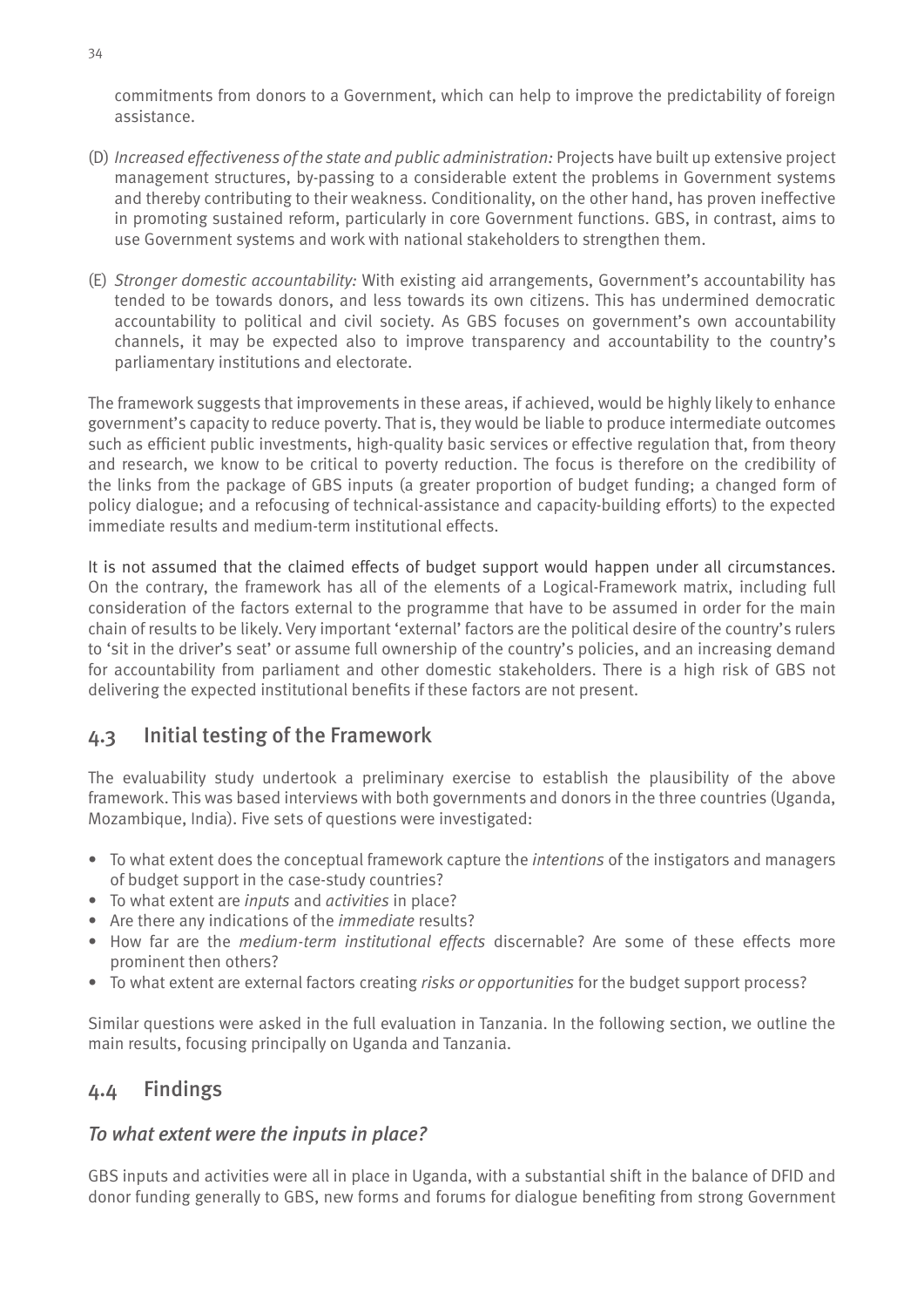steering and a consequential reorientation of technical assistance. The same was true in Tanzania.

#### *Immediate results: government empowered?*

The expected immediate results were most perceptible in Uganda, and rather less so in Tanzania because of the continued importance of projectised and off-budget funding. They did include greater Government control over externally-funded activities and resources, with a relative strengthening of the Ministry of Finance, the Cabinet and Parliament, as drivers of public resource allocation. A key change in Uganda was in the way line ministries relate to MFPED, as the guardian of the budget process, on the one hand, and to donors on the other. In Tanzania, a large increase in the volume of public spending on PRS priorities, notably primary-school enrolments, was enabled by the expansion of the budget-support programme.

'Co-ordinated behaviour by donors around the PRSP/partnership agenda' is the other immediate result claimed for GBS. This was found to be complicated in the case of Uganda, and significantly positive in Tanzania.

#### *Evidence of medium-term institutional transformation?*

The medium-term institutional effects were mixed in both Uganda and Tanzania:

- (A) *Transaction costs* might have increased in Uganda, as donors became bedded-in to new ways on interacting with each other and with Government. However, there were at least reasonable prospects of a reduction in the medium term, especially if deliberate attention was given to improving meeting styles and methods, and if donors delegated powers to each other. The Tanzania evaluation offers a similar, rather ambiguous conclusion on transaction costs.
- (B) *Allocative efficiency* had probably improved significantly in Uganda, in three ways. Budget allocations reflected Government priorities more closely (with some remaining doubts about whether the overall allocation of resources is significantly more pro-poor); the chances of gross misallocations had been reduced, especially as compared with the heyday of projects (with some remaining doubts about the size of the discretionary element in the budget); and processes had been created that would, in due course, encourage learning from experience about what does and does not produce results. In contrast, the lack of any clear evidence of increased efficiency in public spending, as opposed to its volume and overall direction, was a major disappointment in the Tanzania evaluation. This was put down to a continuing lack of a real 'challenge function' in the budget process.
- (C) *Predictability of funding* a key objective was not considered to have increased in the Uganda case. The fact that GBS is both high-profile aid and highly flexible from the donor's perspective makes it in some ways more of a challenge to deliver predictability within this modality. In the case of Uganda, the major uncertainties surrounding the national and regional political situation compound the problem. The predictability of GBS in Tanzania has been relatively good, partly because of the high level of political stability achieved under Mkapa, at least on the mainland.
- (D) On *increasing state effectiveness*, there were grounds for both optimism and caution in the Ugandan experience. Striking changes were observed in the way sectors and multi-sectoral stakeholder groups were being encouraged to make and improve policies within the MTEF process. GBS also seemed to have some benefits in terms of the vigour with which cross-cutting sector governance issues were being addressed (e.g. procurement). Improvements in outcomes for poor people were further off, but some of the preconditions had been created. There was less clear evidence of this sort of improvement in the Tanzania case, partly because the budget process was not yet serving to put real pressure on line ministries and districts to enhance performance.
- (E) Up-beat but cautious finding applied to *effects on democratic accountability* in Uganda (in 2002/3). This was a matter of relative improvement, as the evidence on aid dependency generally is pessimistic about domestic accountability. However, in Uganda incremental improvements in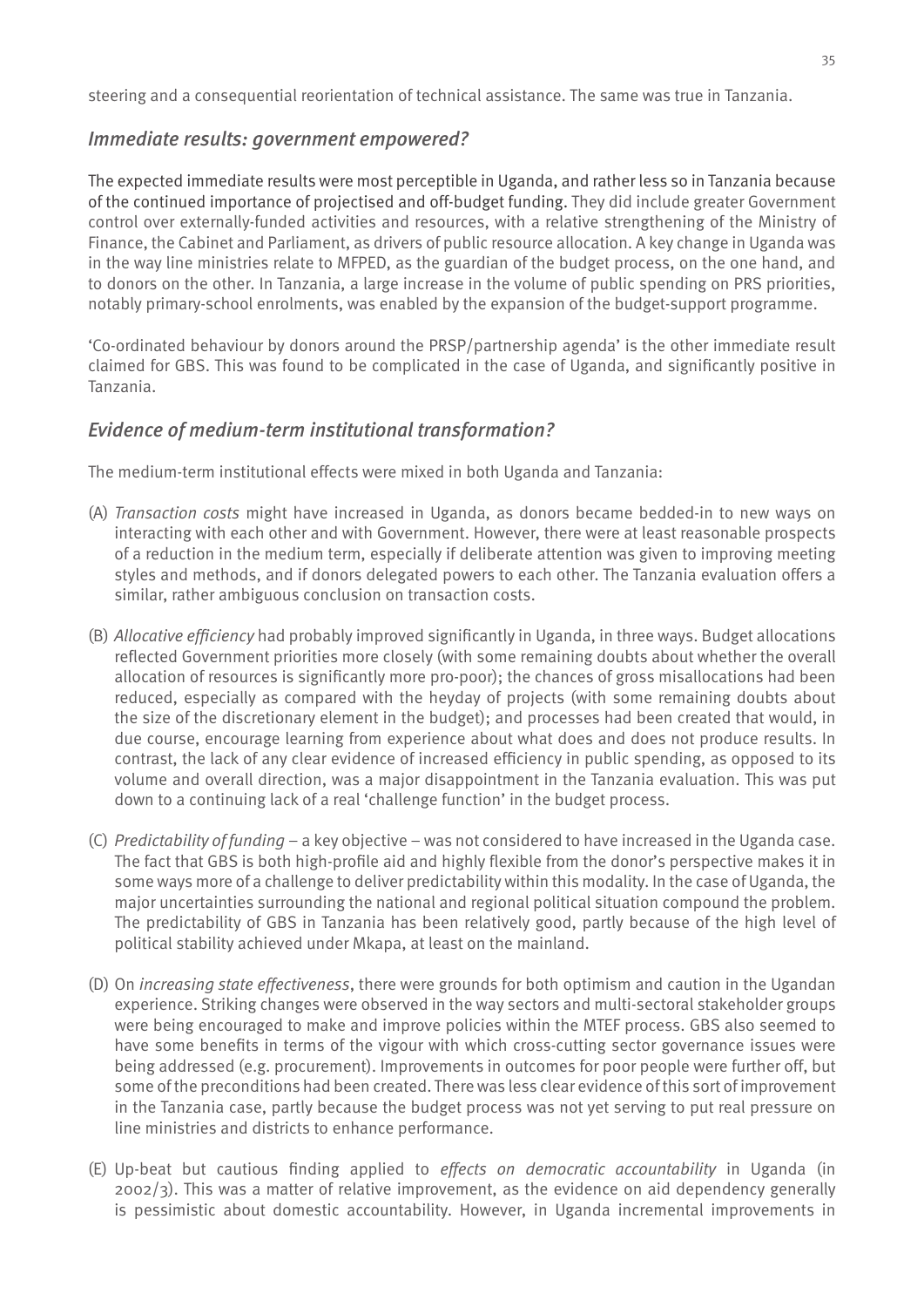the role of Parliament, public audit functions and the media were occurring. The absolute weight of Government accountability to donors had probably increased as a result of GBS; but there were reasons for thinking that this was not a zero-sum game – external and domestic accountability might be able to improve together. In Tanzania (in 2004), there were few signs of this happening, because the domestic constituency for increased accountability was still extremely weak.

#### *Risks and preconditions*

The risks connected with GBS were obviously large, helping to explain why many informants considered the whole process extremely fragile, even in Uganda. Regarding the high-level political risks, there were different donor views on how serious they are and what is the appropriate range of responses. This reflected not just different judgements about the situation but also lack of consensus on the rules of the game. Lower-grade risks were also numerous and important, but a good case could be made for seeing these as internal to the management of budget support.

In Tanzania, the evaluation suggests the risk that domestic political development will not generate a sufficient growth in demand for accountability for the GBS programme to generate strongly positive institutional changes. That is, it will improve the volume and possibly the quality of public spending in the medium term, but will not assist in a sustained improvement in the efficiency and effectiveness of state action. Substantial improvements in poverty outcomes are therefore possible but by no means certain in the longer run.

# 4.5 Conclusions

In Uganda, initial testing of the evaluation framework suggested two things. Firstly, the framework did capture in a coherent way the objectives that the government, DFID and other donors were pursuing. It also proved a useful tool for identifying and explaining the pattern of change. Most of the suggested linkages remained plausible, and thus were candidates for more thoroughgoing evaluation. This was not to say that they were yet fully functioning, and predictability remained a particular challenge.

Secondly, the Uganda experience showed that few, if any, of the postulated positive effects of budget support are automatic. Incentives were changing in the right direction, and agents could be expected to respond to incentives, but complementary measures were surely needed.

The evaluation of the Poverty Reduction Budget Support programme in Tanzania has also suggested that the evaluation framework is a useful tool. It poses the right questions and directs attention to an appropriate range of issues, including the 'external' factors and risks that may prevent the results chain from working as predicted. The evaluation findings are quite strongly positive about the more immediate effects on public spending and its management, but much less confident about the expected intermediate institutional changes (including growth in domestic accountability and the efficiency of public services).

A full programme of evaluations, using the conceptual framework is now under way. It remains to be seen what conclusions will be reached about the relevance, efficiency, effectiveness and impact of GBS programmes in a range of country contexts.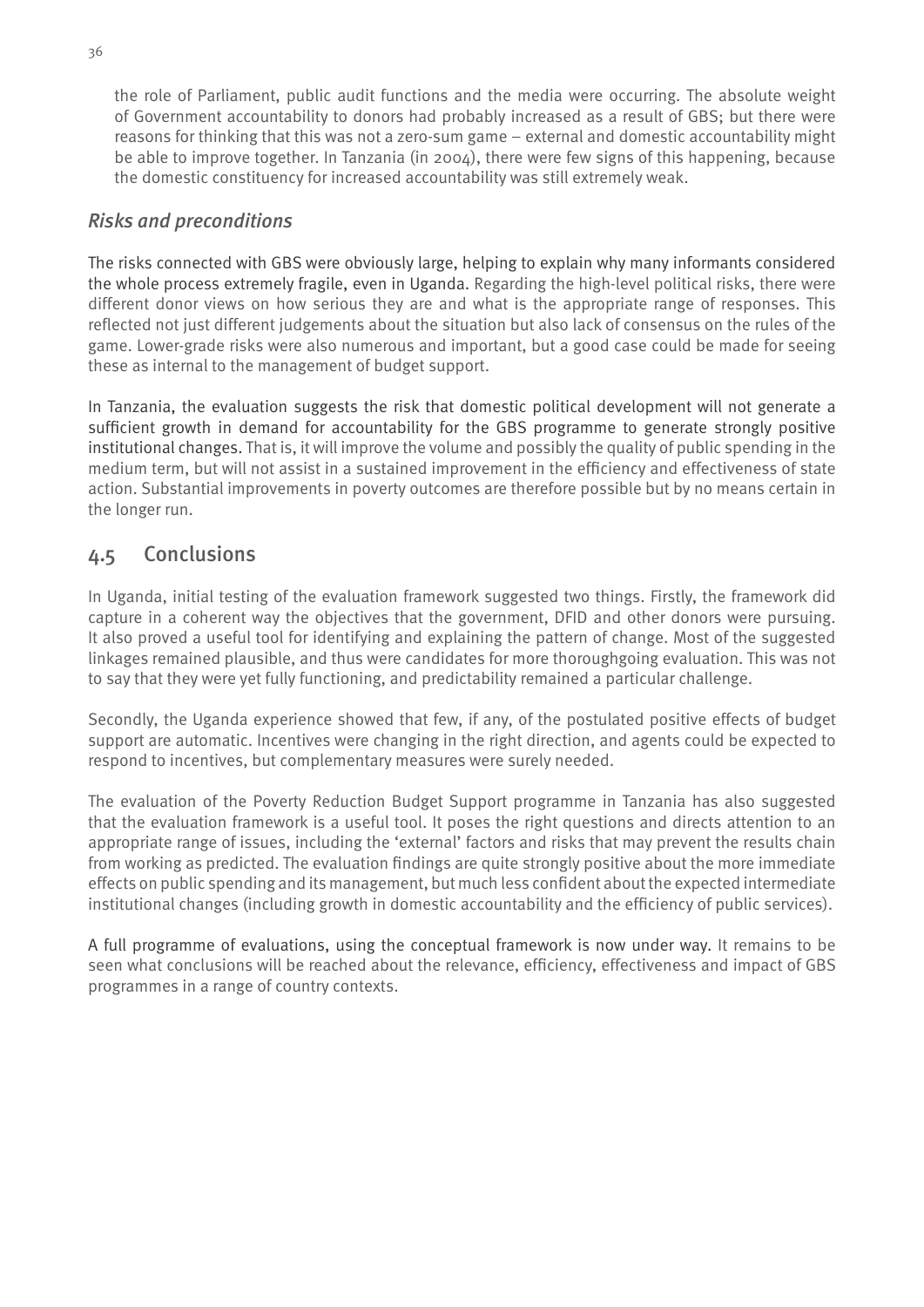# 5 Conclusions

This report was commissioned as a synthesis of current learning and thinking about Annual Progress Reports and related instruments for monitoring the implementation of Poverty Reduction Strategies. There was particular interest in the rationale for providing general budget support to countries with PRSPs; the additional challenges of risk assessment and performance assessment that this implies; and the relationship between PRSP monitoring and performance-assessment in budget support.

We have tackled these issues in four parts. Chapter 1 provided a restatement of the background to the PRSP initiative and the principles that are at stake for the international development community. The specific challenges in the field of monitoring and evaluation posed by PRSP processes and support to them in the form of budget financing were also set out. In Chapter 2 the role and purpose of PRSP APRs was explained, and their actual character and usefulness was assessed by these criteria. It was apparent that there are currently problems both with the willingness of donors to harmonise and simplify their reporting requirements around this instrument, and with the robustness of the instrument itself. We have suggested that 'robustness' does not just refer to problems of data quality, but is also about the lack of a planning approach of the Log-Frame type and a way of monitoring systematically the required policy actions.

This provided reasons for examining, in Chapter 3, how budget-support donors have defined the monitoring requirements of their programmes. This discussion centred on two topics. One is the relationship between fiduciary-risk assessment and other dimensions of performance and performance-assessment in the thinking of four selected agencies. The other is the dilemmas and challenges that have been confronted by donor groups in the PRSP countries where budget support has developed furthest. In Chapter 4, we outlined why it is thought that there are important developmental benefits from general budget support even in some countries where fiduciary and other risks are considered to be quite high. Conclusions have been drawn at the end of each chapter.

What is suggested by the survey as a whole is that PRSP review processes are 'unfinished business' and that the same is true of budget-support monitoring and evaluation. In almost no case has the initial round of efforts been consistent with the aspirations expressed in the PRSP principles. The APRs have had serious limitations in regard to all three of their intended purposes, while the budget-support donors have responded in ways that – despite the best of intentions – can undermine country-led mechanisms that exist. However, that is not surprising in view of the scale of the transformation in the relationship between donors and countries that is being attempted.

What is encouraging, in this sense, is that there is evidence of movement. Problems that have been identified in the initial rounds of reviewing of first-generation PRSPs are beginning to be addressed in second-generation processes. Donor groups are learning all the time. There are good reasons to expect that the synergies between budget-support Performance-Assessment Frameworks and PRSP APRs will progressively increase, and the conflicts between them reduce, over the coming years.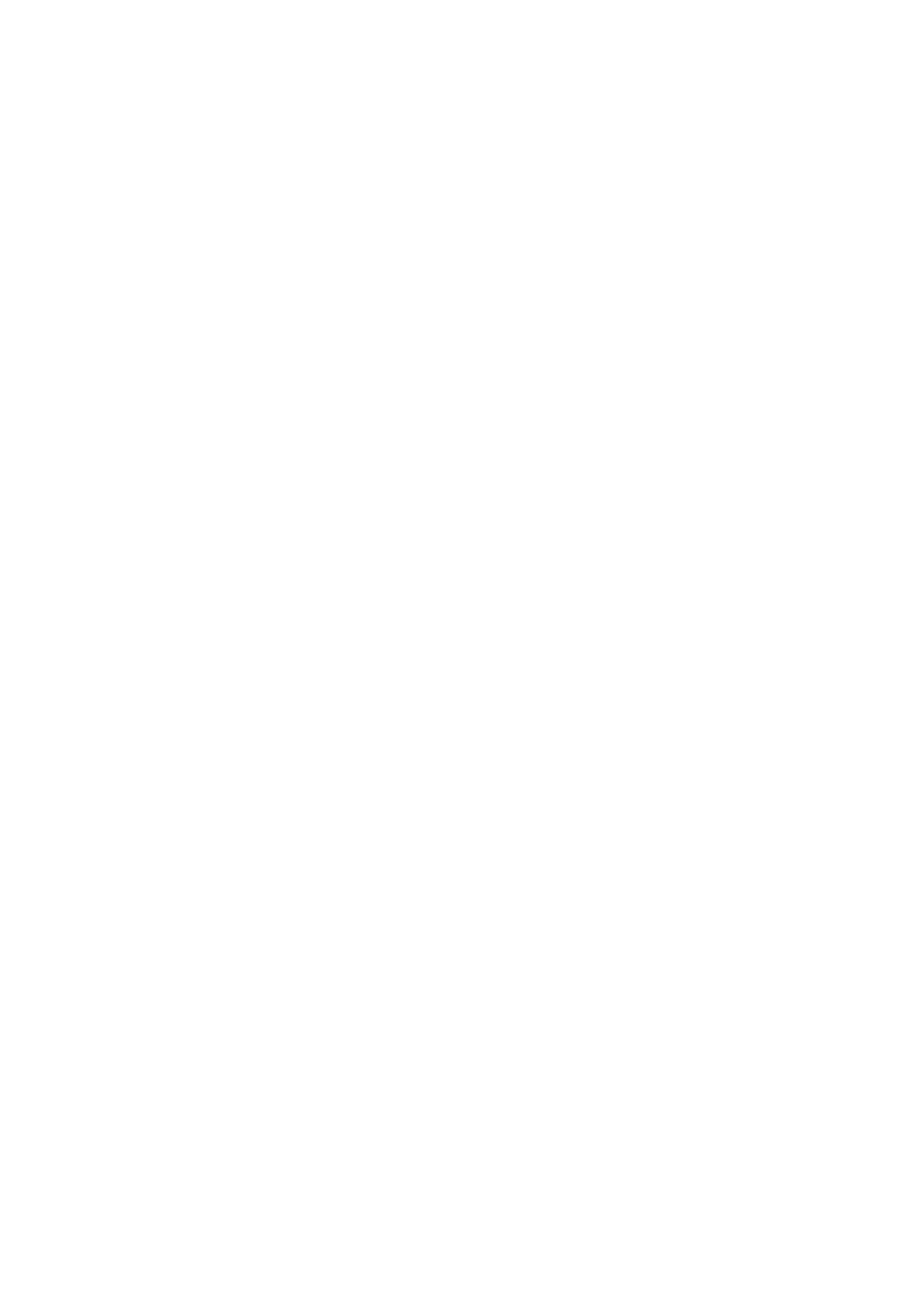# Annex: Annual reviews and performance assessment in Ethiopia, Mozambique, Tanzania and Uganda

# Introduction

This annex provides further detail on four countries in Africa where PRSPs are being supported by a substantial programme of multi-donor budget support. For each country, we provide some background, some essential facts about the PRSP's annual progress review and Annual Progress Report, and details of the performance-assessment approach of the budget-support group.

The limitations of these country case studies need to be borne in mind. They are the result of short desk studies and are largely a synthesis of the main descriptive documents from the countries. They do not make use of the same range of sources as the main text of the report, and they do not benefit from field investigations. They are not meant to be evaluative. Some additional qualifications have been introduced in the light of the comments of JICA field staff in the countries. However, it has not been possible to make the thorough check for errors and omissions that would be possible in a study based on fieldwork.

# Ethiopia

# *1 Background to budget support*

There are two sets of factors influencing donors to move towards Direct Budget Support (DBS) of the Poverty Reduction Strategy (PRS) in Ethiopia. The first set concerns the perceived need to increase the volume of official development assistance (ODA) to Ethiopia as soon as circumstances in the country permit. The second set has to do with a growing preference for the budget-support modality.

External financing for Ethiopia peaked in the mid 1990s when the new regime received international support for its Emergency Recovery Programme, but it levelled off afterwards to about US\$ 700 million per annum, largely on account of the donor response to the war with Eritrea. The flow of foreign development assistance fell in FY 2002/03 to only US\$ 684.05 million, a reduction of 22% on the FY 2001/02 level of USD 881.19 million (excluding emergency assistance).<sup>61</sup> This was in part the result of the severe drought in 2002/03, which resulted in the redirection of large funds to emergency relief activities. Aid per capita was already low by the standards of the region.

The GoE adopted an interim Poverty Reduction Strategy Paper (PRSP) in order to qualify for multilateral support under the IMF's Poverty Reduction and Growth Facility (PRGF) in 2001.<sup>62</sup> As required under that agreement the following year the Government published its first full poverty reduction strategy, entitled the Sustainable Development and Poverty Reduction Programme (SDPRP) in July 2002. This has since become the main instrument for coordinating and harmonising international support (DBS and other channels) as well as the basic framework for developing and assessing the government's own povertyreduction goals. The four building blocks of the SDPRP are 1) Agricultural development-led industrialisation (ADLI) and food security, 2) Justice system and civil service reform, 3) Governance, decentralisation and empowerment and 4) Capacity building.

The SDPRP received almost immediate attention and support from the donor community. At the Consultative Group meeting of the Development Assistance Group (DAG) and the GoE in December 2002 donors pledged a total of US\$ 3.6 billion over the three year period 2003- 2005. However, absorbing the additional revenue and using it effectively towards poverty reduction will prove a challenge for the GoE as identified in the joint Country Financial Accountability Assessment (CFAA) and Country Procurement Assessment Review (CPAR) completed in 2003.

A second set of factors explains why DBS is favoured over other mechanisms. There are four general channels that the GoE uses to facilitate foreign cooperation: 1) General Budget Support (GBS) in which a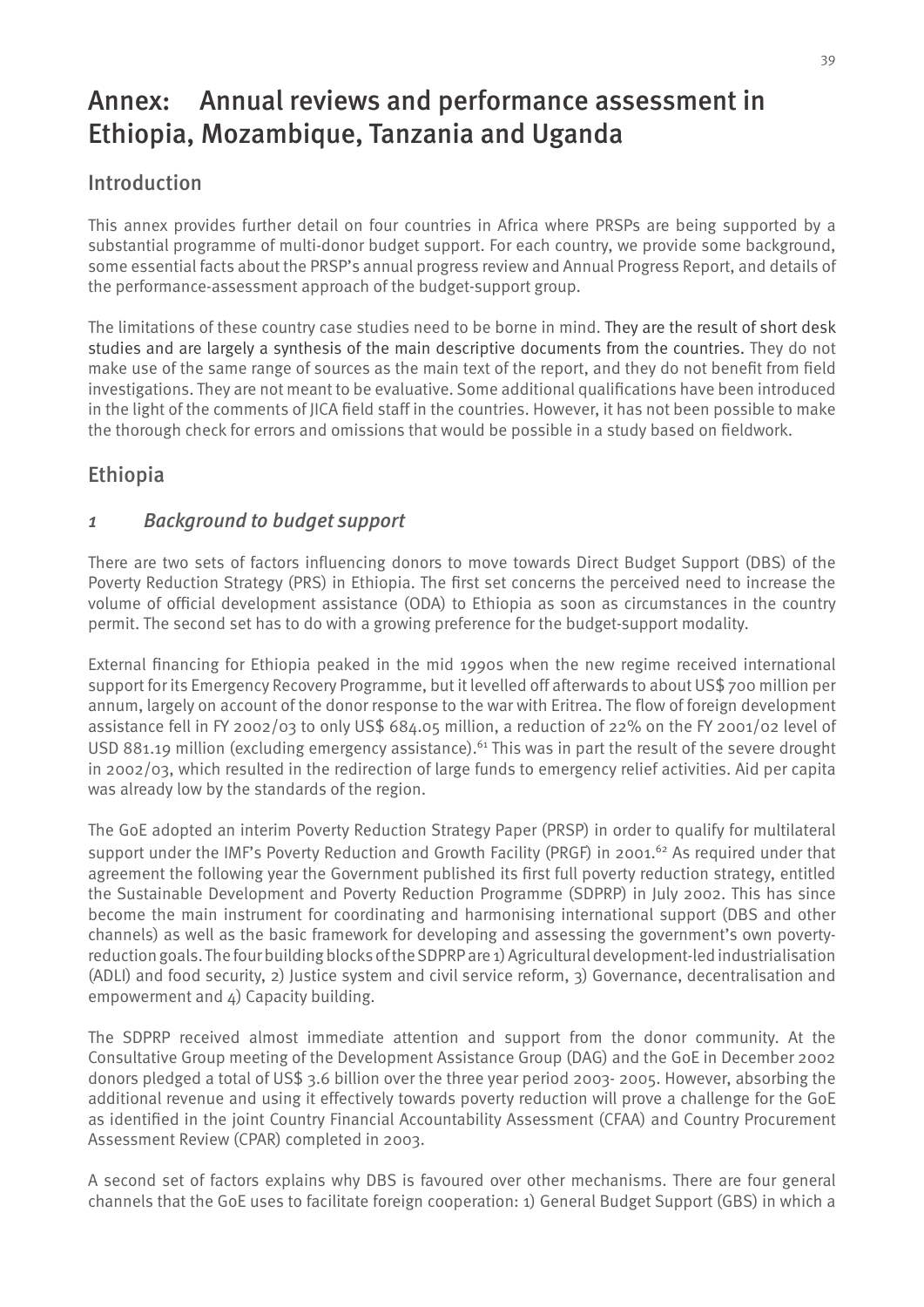loan or grant is made to be incorporated into the central budget without restriction on where the money can be spent, 2) budget support in which a loan or grant is earmarked to a specific sector or sub-sector within the budget, 3) disbursement of funds to special accounts in which a ministry or executing agency can have access to the funding, and  $\Delta$ ) development cooperation provided in kind, including direct procurement and technical assistance. Channels 1) and 2) fall into the category of general and programme DBS, channels 3) and  $\Delta$ ) into the category of project financing.

To a large extent the increasing share of channels 1) and 2) in total ODA reflects a donor-led initiative headed by some key multilateral and bilateral members of the DAG. The IDA for example announced in 2003 that it would be disbursing its first tranche of the new Poverty Reduction Support Credit operation (PRSC-I) amounting to US\$ 120 million. In 2003 the African Development Bank also extended US\$ 20 million of credit in the form of DBS and the EU supplied a grant of US\$ 39.1 million. One bilateral donor agency, DFID, offered a grant of US\$ 15.5 million for GBS.<sup>63</sup> The total value of DBS in 2003 was US\$ 194.6 million.

As Table 1 shows, DBS is projected to rise considerably by FY 2005 when the total value will be US\$ \$387.63 million. Whilst multilateral institutions will still account for over 70% of this sum, a number of new bilateral donors will also begin to provide DBS. Reflecting developments in donor aid-strategy at a regional level, on-going harmonisation on conditionalities and aid delivery strategies amongst members of the DAG is further helping to consolidate this trend. The GoE has also expressed a clear preference for more DBS.

|                            | <b>Source</b> | Amount | Share (%) |
|----------------------------|---------------|--------|-----------|
|                            | <b>IDA</b>    | 150.00 | 38.7      |
| Multilaterals              | ADF           | 88.83  | 22.9      |
|                            | EU            | 24.76  | 9.5       |
| <b>Total Multilaterals</b> |               |        | 71.1%     |
|                            | <b>DFID</b>   | 55.03  | 14.2      |
|                            | <b>CIDA</b>   | 19.08  | 4.9       |
| <b>Bilaterals</b>          | <b>SIDA</b>   | 13.22  | 3.4       |
|                            | Ireland       | 13.19  | 3.4       |
|                            | Germany       | 11.62  | 3.0       |
| <b>Total Bilaterals</b>    |               | 112.13 | 28.9%     |
| <b>TOTAL DBS:</b>          |               | 387.63 | 100.0%    |

#### Table 1: Ethiopia: DBS estimated contributions in FY 2005 (Million US\$)\*

Source: DAG (2003).

\* July 2004 US\$ 1 = EURO 0.81804; GB£ 0.54519.

In addition to the general arguments in favour of this disbursement mechanism, two particular advantages of DBS stand out in the Ethiopian context. Firstly, DBS indirectly increases the funds available for federalregional or regional-woreda transfers, and thereby promotes and supports decentralisation which is a key priority identified in the SDPRP. Secondly, by reducing variability in donor disbursements, the shift to DBS should reduce the considerable variability in Ethiopia's capital budget. ODA averaged 44% of federal spending during the 1996-1999 period but only 31% was actually captured in the budget.<sup>64</sup> Given that the share of foreign assistance in the federal budget will grow substantially if Ethiopia is to meet its ambitious poverty-reduction spending and GDP growth targets under the SDPRP, the Ministry of Finance and Economic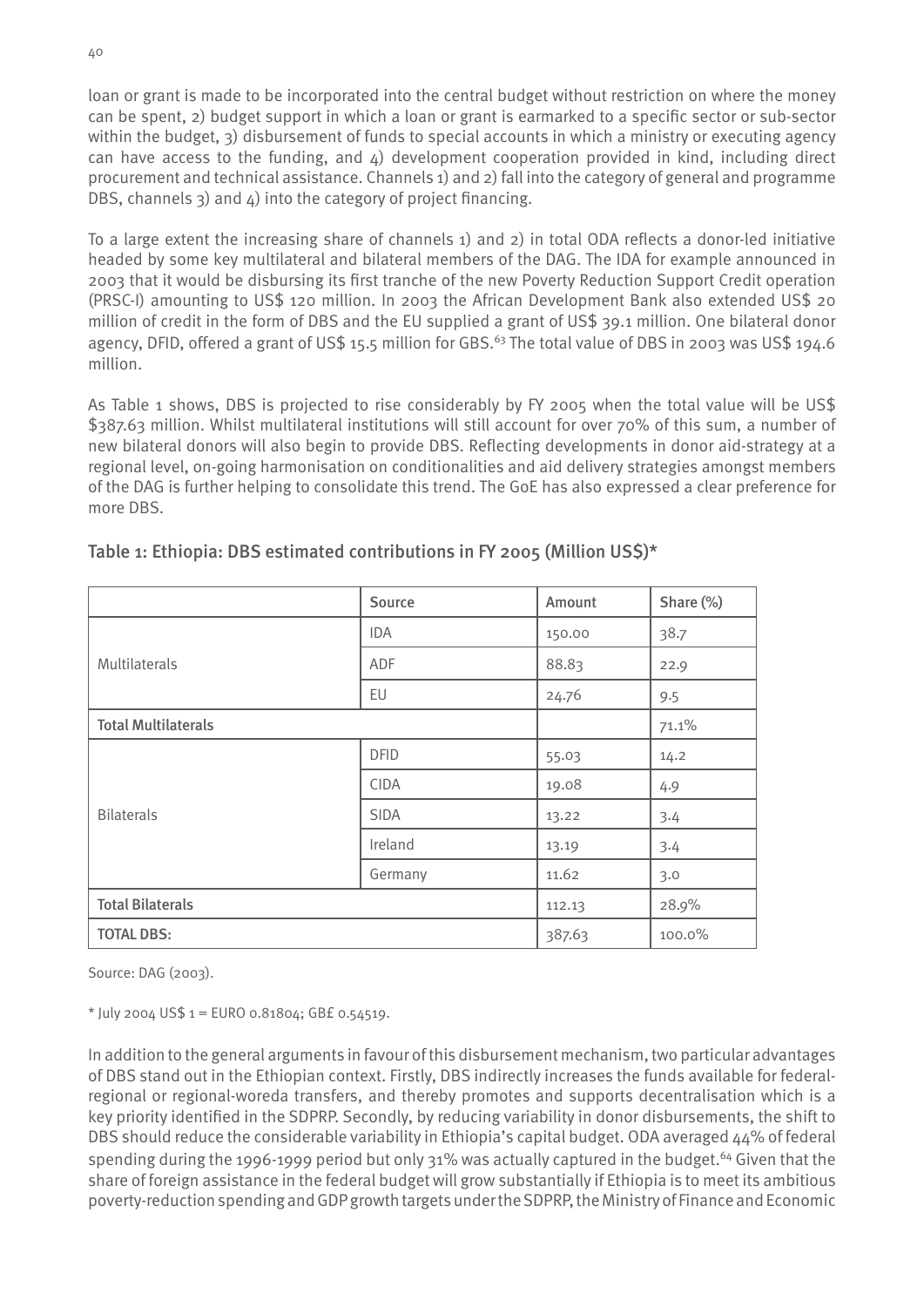Development (MoFED) must effectively address this problem. Many of the necessary institutions required existed only in a very rudimentary form as of late 2002, but since then considerable progress has been made towards satisfying new demands. The following two sections outline the reformed structures.

# *2 The PRSP annual progress review*

The Consultative Group Meeting held in December 2002 led to an agreement between the DAG and the GoE that existing monitoring and evaluation structures should be revitalised and modified in order to enable mutual accountability and better policy dialogue. The basic model, which is discussed in more detail below and outlined in Table 2, comprises of a High-Level Government Donor Forum (HLF), an Annual SDPRP Progress Report, subsidiary joint groups covering sectors and process and a permanent secretariat.<sup>65</sup> The main principle guiding the development and coordination of these four components at this stage is to promote stronger vertical links (between the HLF and subsidiary groups), and stronger horizontal links (between subsidiary groups) than has been evident in the past.

The HLF is in principle a quarterly forum led by MoFED at Ministerial level and co-chaired by the DAG to facilitate on-going monitoring and evaluation. In practice, meetings have been half-yearly on average. Each donor country sends a single representative to each meeting, and there is ad hoc participation by other federal ministries. The aims of the forum are said to be: to take an overall view and enable on-going government-donor dialogue on 1) implementation and monitoring of the SDPRP and 2) progress with harmonisation, as well as 3) to facilitate general discussion of high-level policy issues. At these meetings donors have the opportunity to fix items on the agenda for discussion and raise specific problems with monitoring and implementation. The MoFED has two weeks between finalisation of the agenda and each meeting to coordinate the work of relevant ministries in order to prepare and have background documents ready for the HLF. Improving the capacity at various levels of the GoE to facilitate effective SDPRP implementation, M&E and reporting to a higher level, is the subject of some donor conditionalities discussed in the next section.

| Item                                                                              | Description                                                                                                                      | Timing                                               | Responsibility                                               |
|-----------------------------------------------------------------------------------|----------------------------------------------------------------------------------------------------------------------------------|------------------------------------------------------|--------------------------------------------------------------|
| High-level Government<br>Donor Forum (HLF)<br>(Formerly MoFED-DAG<br>meetings)    | Regular high-level discussion of<br>SDPRP implementation, progress<br>on harmonisation and other<br>outstanding policy issues    | Quarterly                                            | MoFED<br>Co-chair DAG                                        |
| <b>Annual SDPRP Progress</b><br>Report (APR) and<br>Consultative Group<br>Meeting | Provides comprehensive picture<br>of progress to donors and wider<br>society. Facilitates feed-back into<br>design of SPDRP      | Annual<br>(October-<br>November)                     | MoFED                                                        |
| <b>Subsidiary Groups</b>                                                          | Oversee sector, process<br>development programme under<br>SPDRP and harmonisation effecting<br>sector or process. Report to HLF. | Monthly or<br>quarterly<br>depending on<br>the group | <b>Relevant Ministry</b><br>e.g.<br>MoH, MoE, MoRD,<br>MoFED |
| <b>Permanent Secretariat</b>                                                      | Coordination, management and<br>logistics                                                                                        | Permanent                                            | Multilateral<br>Cooperation<br>Department,<br>MoFED          |

#### Table 2: Elements of the annual progress review in Ethiopia

In theory, a Consultative Group Conference is held annually at which MoFED presents the Annual SDPRP Progress Report (APR), providing a comprehensive picture of progress in implementation to Government, donors and wider society. In practice, these meetings have been subject to lengthy postponements. After the first APR session in December 2003, the second was postponed several times and had not taken place by the end of 2004. In the case of the first meeting, the document was not available in sufficient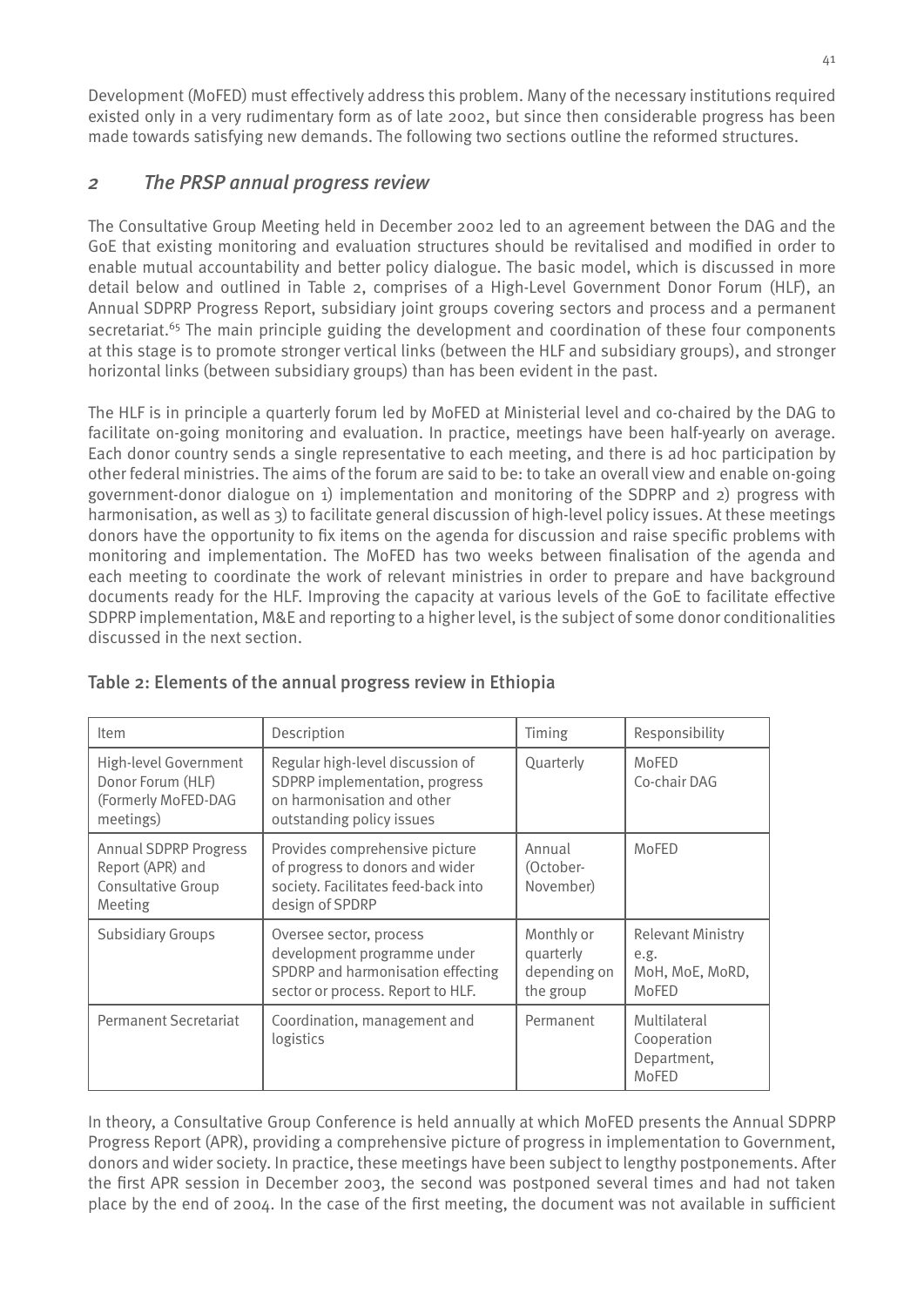time for discussion in the subsidiary sector groups.

In principle, there are two key ways in which the APR impacts directly on DBS. Firstly, after consideration of this report donors reach a judgement on DBS commitments for the next financial year. In December 2003, it was agreed that the APR should generally come three to four months after the end of the fiscal year (October-November) as this would allow fiscal results from the previous FY to inform the review of the report but also ensure that indicative commitments by donors are received in time for the MEFF process. As already noted, this has not happened.

Secondly, the APR is intended to be a critical point in the annual cycle at which all parties, including donors, should take stock of the SDPRP process and development efforts. It provides an opportunity to feed lessons back into the SDPRP process with a view to making it into an ever more effective instrument. Clearly success or not in this area will determine the extent to which donors are able to align their aid-objectives with those of the SDPRP and therefore the extent to which they are willing to support it through DBS. Donors' role in the design of the SDPRP policy matrix is discussed in more detail in the next section.

Joint sector steering committees between specific ministries and their development partners have already been in operation for number of years. The Education Steering Committee (Ministry of Education and DAG), the Central Joint Committee of Health Sector Development Programme (Ministry of Health and DAG) and the Food Security Steering Committee (Ministry of Rural Development) are three which meet quarterly. One process-focused group, the Public Finance Management Committee (MoFED and DAG) is also already active and meets monthly. Under the new arrangements these committees will form part of the subsidiary group architecture which oversees sector- or process-specific SDPRP development programmes and donor harmonisation initiatives and formally reports back to the HLF. The HLF has identified gaps in terms of the sectoral and process issues covered by existing structures at this level, such as capacity building, roads, water, agriculture and DBS. These gaps will be filled over time.

The Multilateral Cooperation Department of MoFED acts as the Permanent Secretariat, with the task of managing the logistical arrangements and ensuring effective communication between the three other components of the APR structure. The DAG-CG has agreed to co-fund the additional staffing and operational costs of the Secretariat.

#### *3 Risk- and performance-assessment for budget support*

The donor community has proceeded with support of the SDPRP, and increasingly so through general and programme DBS, as an act of faith that the necessary M&E as well as feedback mechanisms will be developed over time. It is recognised that capacity-building activities are essential for the APR to work properly.

The GoE is presently subject to a small number of explicit conditionalities which cover the future disbursement of DBS funds, but in order to make the whole process more accountable on both sides, these are expected to increase in number and depth over time. The conditions presently in force can be loosely divided into those that deal with the implementation of the SDPRP and those that impact on the content of the SDPRP. However, DBS conditionality is likely to change considerably in the future as a result of the on-going harmonisation initiative. The results of the 2003 joint SPA and OECD/DAC study on aidharmonisation in Ethiopia, which were to be released in late 2004, will certainly have implications for this process. Furthermore, whilst a number of multilateral and bilateral donors are definitely in the process of negotiating a Memorandum of Understanding (MoU) with the GoE covering the disbursement of DBS, the details of such agreements are not public knowledge at the time of writing.<sup>66</sup>

The Joint Partner Review of the APR 2002/03 points out that although the SDPRP sets out a sensible framework for M&E the DAG would like to see the Government accelerating its implementation. Following completion of the joint Country Financial Accountability Assessment (CFAA) and Country Procurement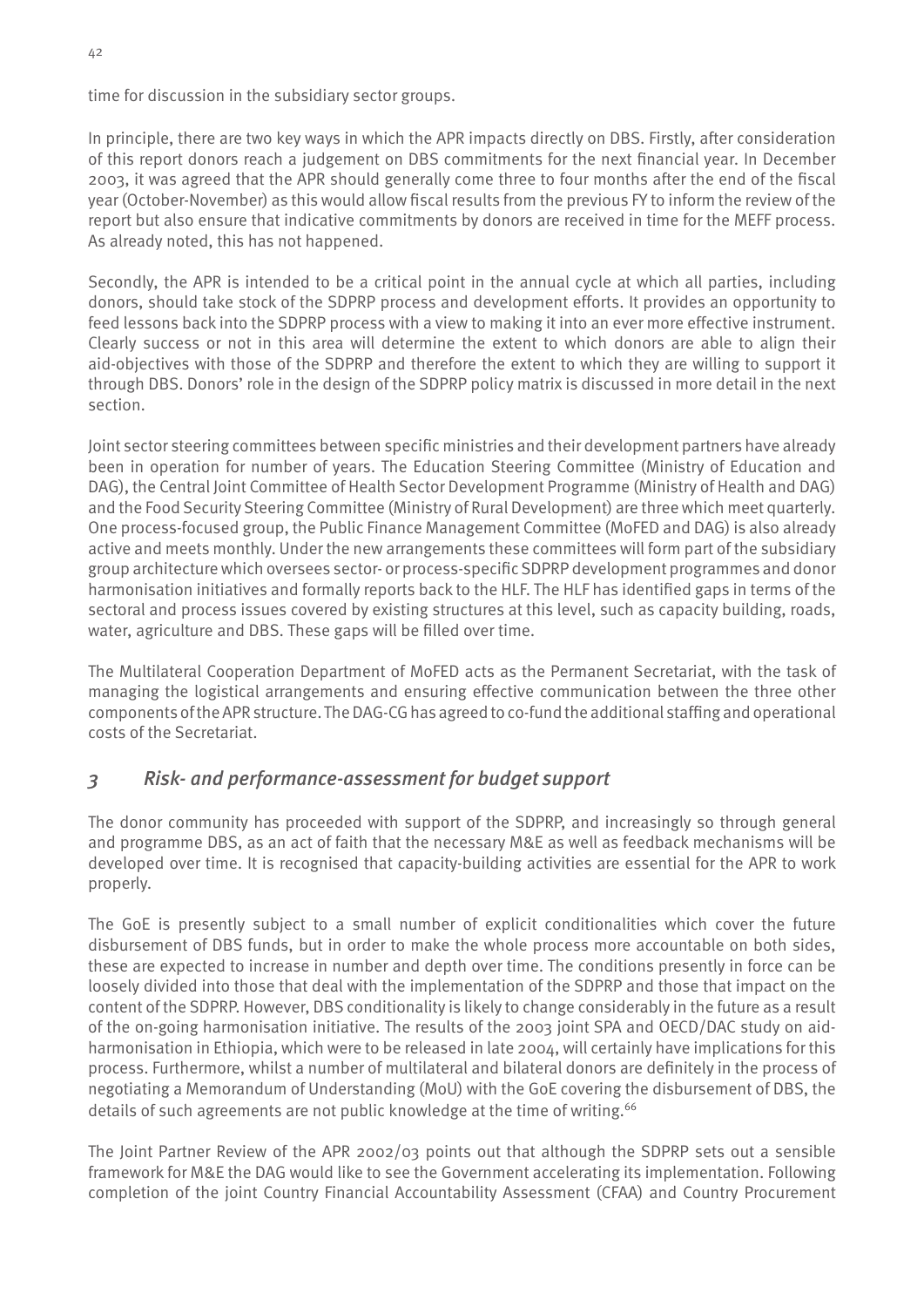Assessment Review (CPAR) in 2003, the IDA has put a number of specific conditionalities covering management and reporting on DBS disbursement under PRSC-I (FY2003), PRSC-II (FY2004) and PRSC-III (FY2005). The CFAA action plan focuses on improving the planning and budget cycle and improving financial management processes and information systems. Some of the recommendations have become prior actions for the PRSC, for example, issuance and compliance with a financial calendar, introduction of a new chart of accounts in four regions (both PRSC-I) and reduction in audits backlog for the federal account to one year (PRSC-II). The CPAR recommendations are being implemented under the Public Sector Reform Programme. Specified prior actions include adoption of circular devolving procurement responsibilities from MoFED (PRSC-I) and enactment of a procurement proclamation (PRSC-II).67

At a more general level, the extent to which donors are able to align their aid with the priorities of the SPDRP will determine the flows of DBS that they are willing to extend at the expense of the more traditional mechanism of project financing. Therefore whilst there is no formal conditionality covering revision to the SDPRP policy matrix at the moment, feedback from the donor community regarding the content of the SDPRP, its targets and its indicators has been an important aspect of the dialogue between the DAG and the GoE until now. Prior to the first APR last year for example, the GoE produced a revised SDPRP policy matrix to reflect the concerns of the DAG that the earlier version omitted areas of political governance such as democratic elections, human rights, freedom of expression and gender rights. The revised SDPRP policy matrix (reproduced in full in Annex 1) is now classified into four thematic groups; 1) Enhanced rapid economic growth, 2) Improved human development, 3) Democratisation and governance and  $\phi$ Improved public sector institutional performance. There are also fourteen sub-thematic areas which are designed to correspond closely to the policy areas addressed in the IDA's PRSC-I policy matrix.

#### *4 Conclusion*

This case study has outlined the main elements of the process for monitoring implementation of the Ethiopian poverty reduction strategy. The structure of the APR provides, in principle, several opportunities for donor-government consultation (e.g. the HLF, the APR, subsidiary groups). It also allows donors to coordinate around common structures and events as part of the major harmonisation agenda that the DAG committed to at the December 2002 Consultative Group Meeting. The next step for the GoE is to continue to improve capacity at all levels of the government (federal, regional and wareda) to implement the SDPRP and to manage increased DBS aid flows effectively. Donors on the other hand need to continue work amongst themselves and with the GoE in order to increase the transparency of the DBS triggers and to align their disbursement with government processes.

## Mozambique

#### *1 Background to budget support*

The Mozambique PRSP is also called the Action Plan for the Reduction of Absolute Poverty (PARPA). The current PARPA for the period of 2001-2005 sets out the strategic vision for reducing poverty, and the main objectives and key actions to be implemented, all of which will guide the preparation of the Government's medium-term and annual budgets, programs, and policies.

In Mozambique the poverty reduction strategy is managed through the public planning system, which is based on the Five Year Government Programme, currently referring to the period 2000-2004, which is accompanied by two main sets of instruments, namely:

- Medium term planning instruments. This group, apart from PRSP, includes the sectoral and provincial strategic plans and the medium term expenditure framework (MTEF);
- Annual operational instruments, such as the Economic and Social Plan (PES) and the State Budget (OE).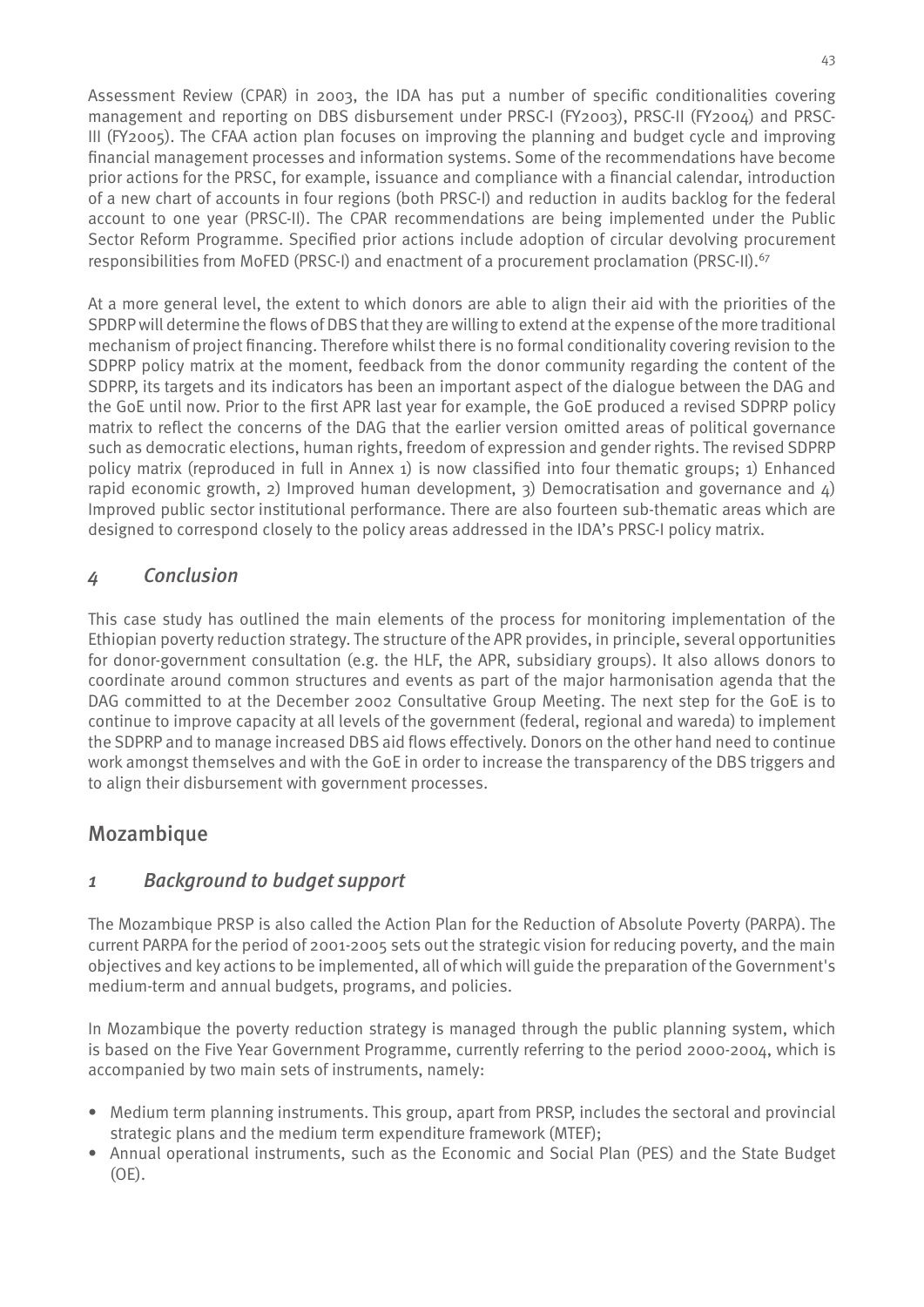The PRSP/PARPA was developed through a participatory process. The key objective is the reduction of absolute poverty and the following fundamental action areas are identified: a) education, b) health, c) agriculture and rural development, d) infrastructure, e) good governance, f) macroeconomic and financial management. One of the key challenges in achieving sustainable improvements in poverty indicators derives from still rising numbers of HIV infections (about 13 percent of the adult population is HIV positive). Aside from its direct impact on poverty related indicators, this will also have dire consequences for the productive labour force and hence growth. Other key constraints to the implementation of the PARPA reform programs include increasing disparity between a booming mega-projects sector and a small and medium enterprise sector which the business environment does not adequately support, corruption particularly in the financial sector, and a weak banking sector.<sup>68</sup>

General budget support in Mozambique consists of a programme of non-earmarked financial support to the government's public expenditure programme involving multiple donors and multi-year indicative commitments. The overall objective of budget support is to contribute to the achievement of the government's economic and social programme and to poverty reduction (through policies set out in the PARPA).

Donor co-ordination in the provision of budget support and other forms of programme aid in Mozambique commenced in the mid-1990's and was formalised in 2000 with the establishment of the Joint Donor Programme (JDP) for Macro-Financial Support. The number of donor agencies contributing to this programme has grown rapidly from an original 6 agencies in 2000 to 15 agencies in 2004. 69

The group of 15 Programme Aid Partners (PAPs), also known as the G15, signed a new Memorandum of Understanding (MoU) with the GoM at the end of the 2004 Joint Review (April 2004). This sets out in great detail the procedural arrangements for budgetary and balance of payments support. The main rationale for the new agreement was to further clarify the roles and responsibilities of both government and donor agencies and to build a more effective partnership-based approach to supporting the government's poverty reduction strategy. GoM and PAPs will focus their dialogue particularly on the GoM's Performance Assessment Framework (PAF), which is a multi-annual matrix of priority targets and indicators based on the PARPA, updated on an annual basis through the PES process and agreed through cross-governmental dialogue.

Financial disbursements under the programme were US\$ 156 million in 2002 (or 27% of all ODA to Mozambique), and US\$160 million in 2003 - with further pledges of US\$167 million for 2004.70 World Bank budget support is delivered in the form of the Poverty Reduction Support Credit (PRSC-1). This was first introduced in 2004 with a loan in the amount of US\$ 60 million per year. Through the PRSC-1 Program, the Bank is part of the PAPs providing budget support against progress in implementing actions and indicators identified in the PAF and agreed with all development partners within the framework of the Joint Review.

It is an explicit objective of the Government of Mozambique (GoM) to reduce aid dependence in the medium-term by enhanced efforts to mobilise domestic fiscal resources. Budget support disbursements represented 34.7% of the annual budget of the GoM in 2003. Including other aid modalities, Official Development Assistance (ODA) funded  $\Delta 8\%$  of the official state budget.<sup>71</sup> The ODA share of budget expenditure has already been reduced from  $70\%$  in 1995/96 to  $48\%$  now, with the intention that this ratio will be progressively reduced to around 25% from 2010 onwards – as tax receipts and other sources of domestic revenue increase and public expenditure levels fall as a proportion of increasing national income.

## *2 The PRSP annual progress review*

To monitor progress in Mozambique's strategies to reduce poverty, a number of processes and structures are in place (summarised in Table 1), the most important of which is the annual Poverty Reduction Strategy (PRS) Progress Report, issued by the Ministry of Finance and Planning.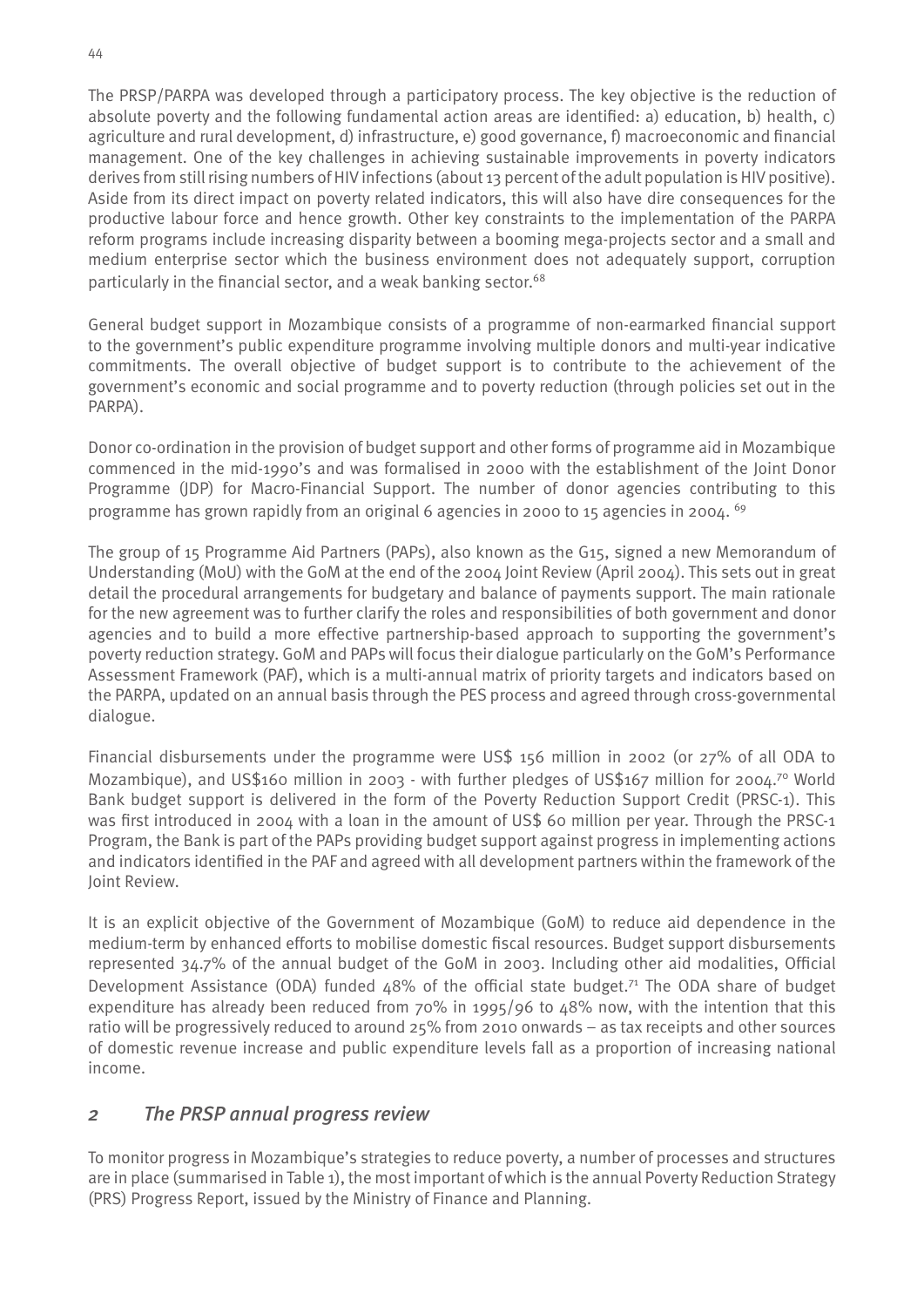#### Table 1: Elements of the annual progress review in Mozambique

| Item                                                       | Description                                                                                                                       | Timing                                                               | Responsibility         |
|------------------------------------------------------------|-----------------------------------------------------------------------------------------------------------------------------------|----------------------------------------------------------------------|------------------------|
| PRS Progress Report                                        | Assessment of progress of government<br>policies and outputs.                                                                     | Annual                                                               | Government             |
| Public Expenditure<br>Review                               | Stakeholder consultations to review<br>public financial management and<br>budgeting issues.                                       | Annual                                                               | PER Working<br>Group   |
| Reviews on<br>Programme Aid                                | Annual, mid-term and follow-up reviews<br>to assess progress in actions and<br>indicators outlined in the PAF matrix, PES,<br>OE. | Annual: April<br>Mid-year: August<br>Follow-up: June<br>and December | Government and<br>PAPS |
| Balanço do PES                                             | Reflects performance against PES targets<br>and indicators, including those identified<br>as PAF priority targets                 | Annual and mid-<br>vear                                              | Government             |
| <b>Budget Execution</b><br>Reports                         | Provide quarterly updates on budget<br>expenditures.                                                                              | Quarterly                                                            | Government             |
| <b>Sectoral Reviews</b>                                    | Stakeholder consultations to review<br>implementation of health and education<br>development strategies.                          | Annual                                                               | Government             |
| Programme Aid<br>Partner Performance<br>Assessment (PAPPA) | Assessment of performance against<br>commitments to provide their programme<br>aid                                                | Annual                                                               | PAPs                   |

On the resources side, the government produces quarterly Budget Execution Reports. These reports provide an update on revenues, including domestic tax and non-tax revenues and donor financing and a record of releases of the national budget to individual sectors. Also important for public expenditure issues is the annual Public Expenditure Review (PER), not to be confused with the Joint Review of the budget support programme. This annual consultation is open to a wide range of stakeholders including government and donors, and investigates public expenditure trends and management issues. A working group made up of government, donors, the UN, civil society and academia supports the PER, setting the analytical agenda and informing the discussion at the PER. Discussions focus on the fiscal situation of government, the allocation of the budget and the extent to which priority sectors are favoured in the allocations and other budget efficiency factors.

At the sectoral level, reviews are undertaken annually in the health and education sectors. These workshops are open to government, donors and civil society and seek to assess progress in the implementation of the health and education development strategies.

## *3 Risk- and performance-assessment for budget support*

To provide accountability to donors for the use of donor budget support, more specific monitoring and evaluation mechanisms are in place. As mentioned above, these processes are governed by the MoU, which lays out the requirements for the government-donor partnership, in particular a Performance Assessment Framework (PAF). The PAF aims to describe the common poverty reduction goals of the government of Mozambique and the PRSP/PARPA donors, detailing the policies to achieve these goals and the indicators with which to monitor progress in those policies.

The PAF sets out a matrix of agreed actions and timelines, ranging from short term to medium term actions to reduce poverty in the framework of Programme Aid. The matrix is structured around the key PARPA objectives to: reduce income poverty; improve poverty monitoring and evaluation; achieve macroeconomic stability; improve public service delivery; minimise resource leakage and strengthen accountability; and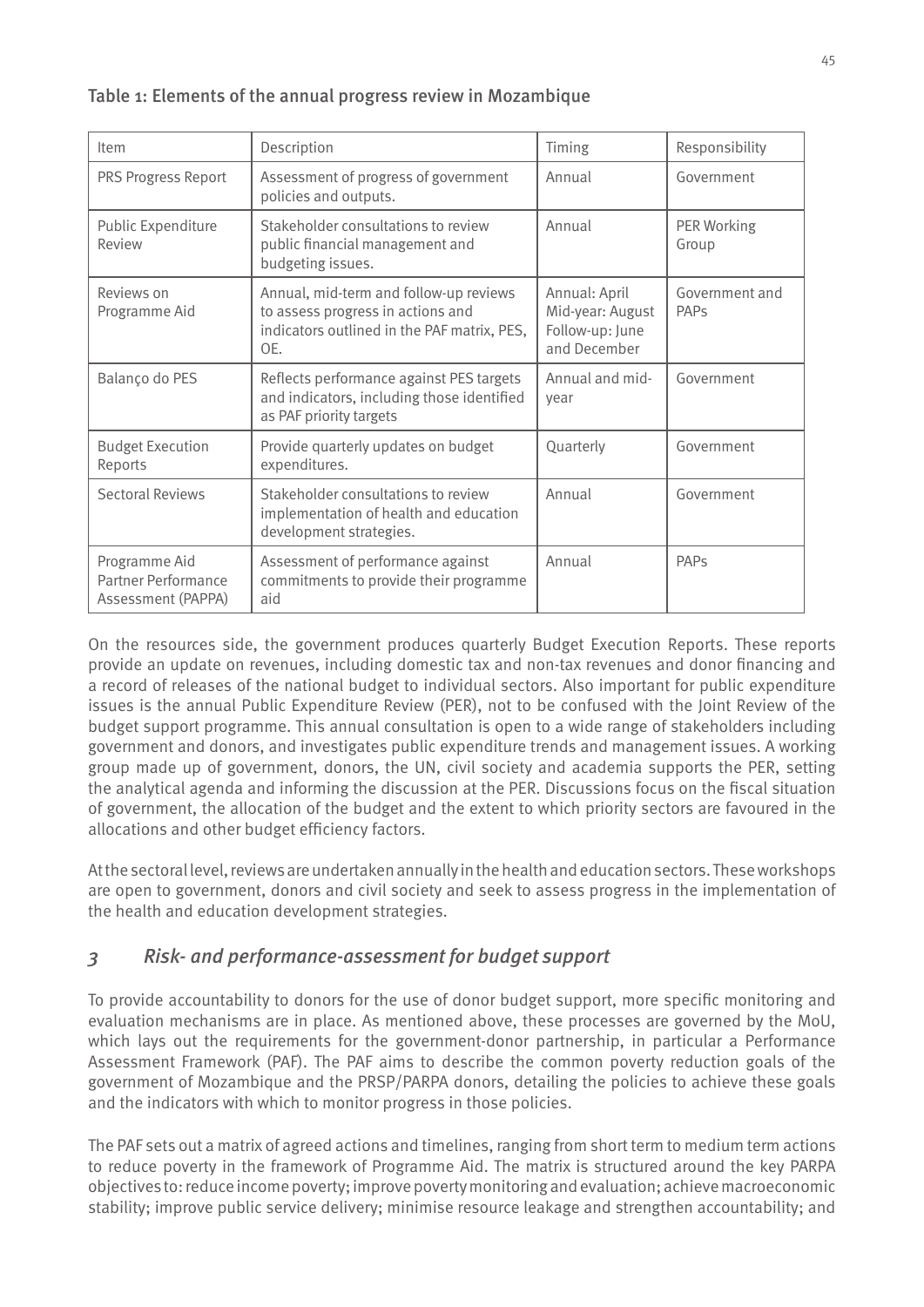ensure environmental sustainability. In 2004, a reduced PAF, limited to 31 priority actions was agreed by the government and donors (see sample page below).

According to the MoU there will be two joint GoM-PAP reviews of Programme Aid: the annual review, following the production of the Balanço do PES document (BdPES), and a mid-year review prior to submission of the PES and OE to Parliament. The annual review will be focused on coming to a joint view on performance, which in turn serves as the basis for commitments. The mid-year review will be focused on dialogue on forward planning and budgeting and agreement on the PAF.

In the annual review, GoM and PAPs will assess performance against the PES, PAF and OE in the preceding year and in the current year up to the point of review, based on the information in the Balanço do PES and Budget Execution Report, and other available information. Moreover, the GoM and PAPs will come to a joint view on performance in the preceding year by the end of the review. The most important factor in defining performance will be results as measured against indicators and targets committed to in the PAF. This will be seen in the wider context of a holistic analysis of performance against the PES and OE. It will focus on trends and the direction of change. It will take into account the extent to which performance difficulties are being addressed, as shown in the PES, PAF and OE commitments for the current year.

In the mid-year review GoM and PAPs will discuss performance in the current year until the moment of the review, based on the last budget execution report, the half year PES-report and other available information. They will discuss GoM plans for the following year on the basis of the PARPA (when relevant), CFMP and headline information on the PES and OE. They will agree the PAF outlined for the following year, based on a GoM proposal of priorities identified, through cross-governmental dialogue, during the PES process. GoM and PAPs will also discuss PAP commitments for improving aid effectiveness. In case data were not provided in time for assessment of variable portions of the PAP response mechanism at the annual review, GoM and PAPs will make an assessment of performance against specified selected indicators for variable portions of PAP response mechanisms.

Always on the basis of the MoU, there will be a follow up meeting twice a year (in June and December) to discuss progress on issues raised during the reviews.

Budget Working Group (BWG) meetings will take place four times a year, always in combination with a review (April and August) or a follow-up meeting to a review (June and December). At these BWG meetings GoM and PAPs will discuss budget execution up to the end of the previous quarter, based on budget execution reports. PAPs and GoM will agree on the detailed disbursement schedule at the December meeting.

On the donor side, it has been recognized that PAPs behaviour may strongly influence observed GoM performance. Hence, a key requirement of the MoU is an annual report by PAPs on their performance against commitments to provide their programme aid (direct budget support and balance of payments support) more effectively, predictably and with increased transparency of terms and conditions, amongst other objectives. The report is called Programme Aid Partner Performance Assessment (PAPPA) and it will be examined during the annual reviews. Progress will be measured in particular in the (1) alignment with Mozambican instruments, processes and systems of financial management; (2) predictability of donor flows; (3) transparency of conditions and funding;  $(4)$  harmonisation by eliminating bilateral requirements; (5) reduction of transaction costs for the GoM; (6) enhancement of the capacity of the GoM to meet its commitments. The Programme Aid Partners Performance Assessment will include an overview on the cooperation portfolio of the PAPs in Mozambique, the aid modalities applied and changes to be expected in the spirit of this MoU. In particular, on-budget and off-budget will be made transparent. In order to enhance credibility the annual report will be commissioned to an independent provider.

The Government of Mozambique was previously obliged to meet a number of different and sometimes inconsistent set of performance indicators for donors including the IMF's PRGF (structural performance criteria, structural benchmarks and prior actions), EC indicators, HIPC benchmarks, the PARPA matrix and an update on actions against the Joint Donor Review Aide Memoire. The period 2003/04 has seen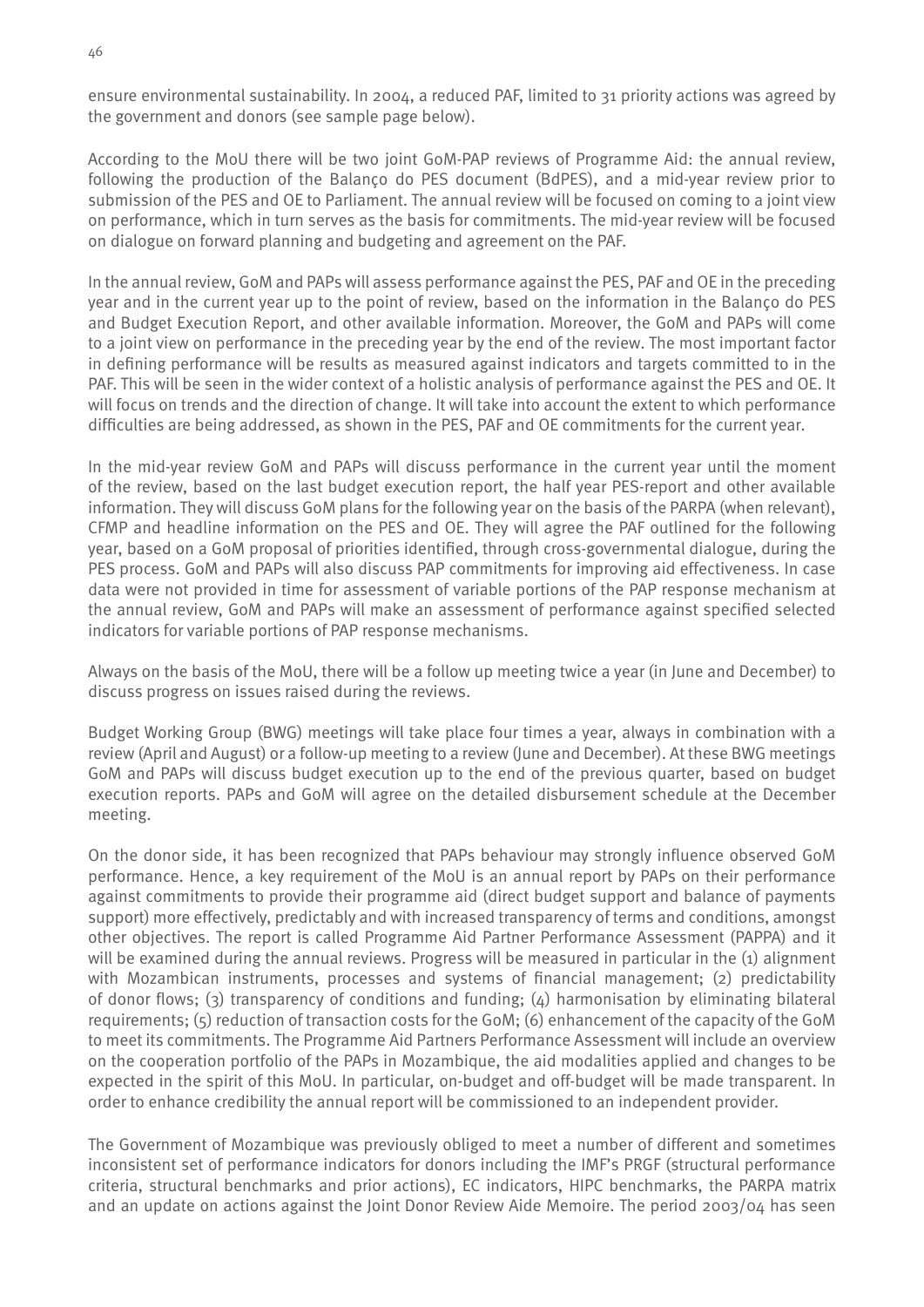a concerted effort to seek to both harmonise and simplify conditionality, with a focus on a core set of policy actions and output indicators which are considered fundamental to deliver on the intended results of the Government's poverty reduction strategy. The PAPs, including the World Bank and its PRSC, are committed to using the PAF as *the single conditionality framework* for budget support and using government monitoring information as the basis for their assessment of performance.

A critical function of the above elements of the APR in Mozambique is to provide accountability to donors for their Programme Aid contributions and as a result to ensure their continued financial support. As outlined in the MoU, the PAPs have agreed to assess the performance of the government and the budgeting process on the basis of the PES, PAF and OE. At the annual and mid-term reviews, the donors endeavour to reach a consensus view on the progress made by the Government. Disbursements of budget support are therefore dependent on the outcomes of these reviews, in particular on the conclusions of the donors regarding government's progress against the PAF actions and indicators. PAPs may choose between making a single response based on the joint view of performance or a split response.<sup>72</sup> with one part (fixed portion) being based on the joint view of performance and the other part (variable portion) being linked to specific, transparent commitments drawn from the PAF and agreed with GoM.

Despite the advanced level of coordination mechanisms in Mozambique, an assessment carried out by the SPA noted a number of areas in which further strengthening is required, particularly in reducing the burden of the Joint Review process on key Government staff, avoiding a diffusion of donor effort over too wide a range of sectors and issues and the need to use the Joint Review process to also enhance government accountability to domestic stakeholders.

Moreover, a number of major donors utilize parallel channels and disburse substantial amounts of assistance outside of government systems. Over half of aid to Mozambique is off-budget, including traditional projects and funds channelled directly to line ministries both at the central and at provincial levels. This practice undermines government systems, it reinforces a pattern of accountability to donors rather than to the central Government, and it allows donors to steer the composition, the distribution, and pace of expansion of public service delivery.

The joint review process also raises questions about the role of the IMF/WB Joint Staff Assessment of Mozambique's PRS annual report, given that the current ongoing work within the Ministry of Planning and Finance to enhance the quality of the annual Economic and Social Plan (PES) will mean that this document will in future be used as a de facto annual report on progress in the implementation of the PARPA. Both processes would ideally be completely integrated (or at least coincide) since they involve the same government officials presenting and reviewing a very similar range of performance-related indicators.

#### *4 Conclusion*

This case study has described the the elements that make up the Annual Progress Review process for monitoring and evaluating progress in the implementation of the Mozambique poverty reduction strategy. A key element in the process is the PAF which also provides the basis for donor GBS conditionalities. The structure of the APR provides several opportunities for donor-government consultation and allows donors to coordinate around common structures and events. Mozambique also hosts a valuable structure for monitoring and evaluating donors in terms of their relationships with each other and with government.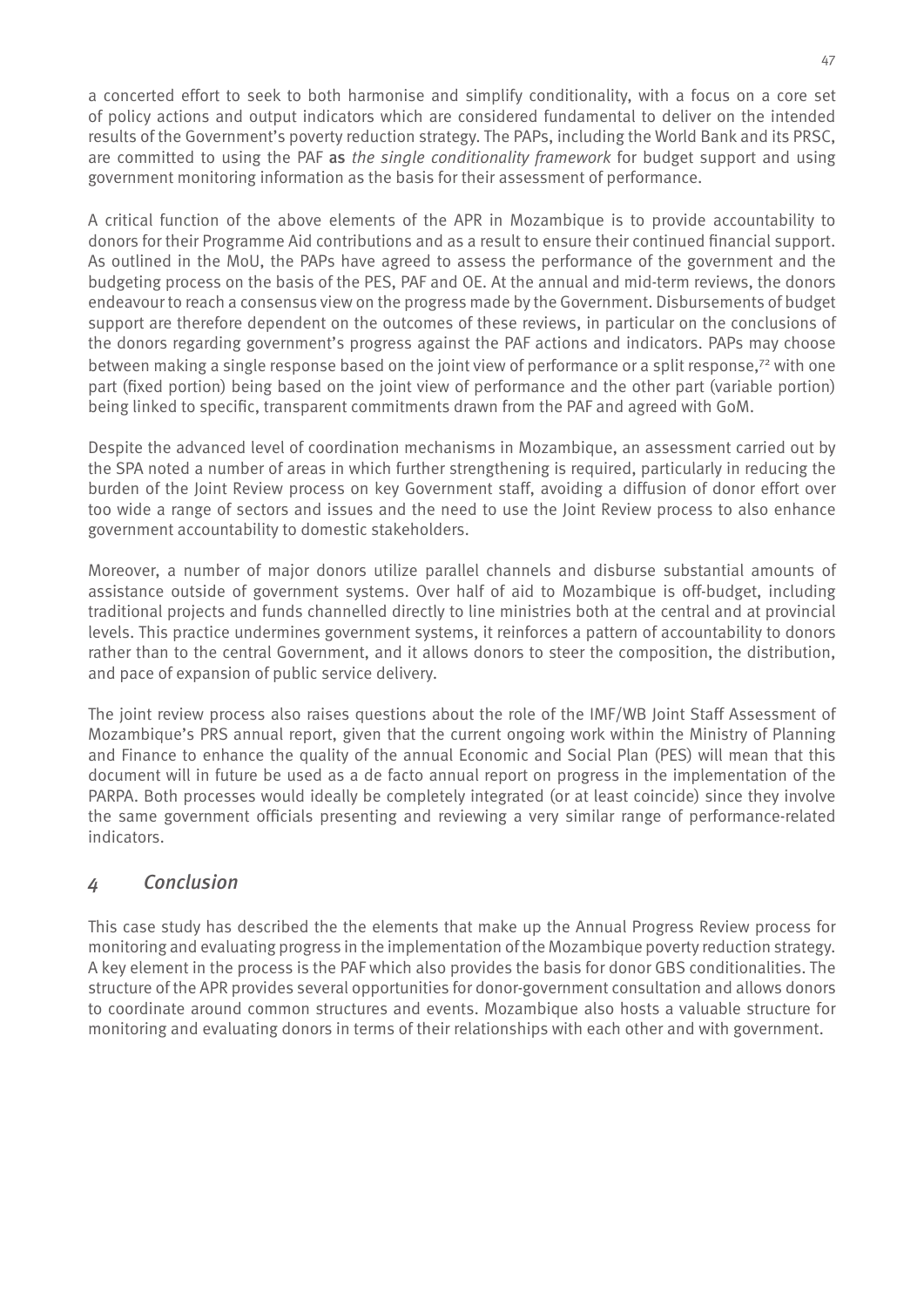Table 2: Sample page from Reduced Matrix of Priority Actions, Mozambique

|                                                      | 2006                                                     |                                                                                                                                                                                                                                                           | ママ                                                                                                                                                                                                                                                                                      | >                                                                                                            | 50%                                       |                                           |                                   | 15.3                                                                         |                                                                                                     |                                                                                                                                      | 67                                       | $\overline{\phantom{a}}$                                                         | $\Rightarrow$                                                                                                                                       | >                                                                                                                  | ⇒                                                                                                                                                                                                                                                              |                                                                                                                                                                                           |
|------------------------------------------------------|----------------------------------------------------------|-----------------------------------------------------------------------------------------------------------------------------------------------------------------------------------------------------------------------------------------------------------|-----------------------------------------------------------------------------------------------------------------------------------------------------------------------------------------------------------------------------------------------------------------------------------------|--------------------------------------------------------------------------------------------------------------|-------------------------------------------|-------------------------------------------|-----------------------------------|------------------------------------------------------------------------------|-----------------------------------------------------------------------------------------------------|--------------------------------------------------------------------------------------------------------------------------------------|------------------------------------------|----------------------------------------------------------------------------------|-----------------------------------------------------------------------------------------------------------------------------------------------------|--------------------------------------------------------------------------------------------------------------------|----------------------------------------------------------------------------------------------------------------------------------------------------------------------------------------------------------------------------------------------------------------|-------------------------------------------------------------------------------------------------------------------------------------------------------------------------------------------|
|                                                      | 2005                                                     | >                                                                                                                                                                                                                                                         | $\gt$ $\gt$                                                                                                                                                                                                                                                                             | >                                                                                                            |                                           |                                           | Extensão                          | 15                                                                           |                                                                                                     |                                                                                                                                      | 53                                       | $\overline{\phantom{a}}$                                                         | $\Rightarrow$                                                                                                                                       | >                                                                                                                  | ><br>$\overline{\phantom{a}}$                                                                                                                                                                                                                                  | Nam-<br>pula<br>⇒                                                                                                                                                                         |
| Metas (200-                                          | 2004                                                     | $\overline{\phantom{a}}$<br>>                                                                                                                                                                                                                             | BAu                                                                                                                                                                                                                                                                                     | >                                                                                                            |                                           | ⇒                                         | MINED<br>$+$ MPF,<br><b>DPPFs</b> | 14.7                                                                         | $\overline{\phantom{a}}$                                                                            | >                                                                                                                                    | 57                                       | $\overline{\phantom{a}}$                                                         | ⇒                                                                                                                                                   | $\overline{\phantom{a}}$                                                                                           | ><br>>                                                                                                                                                                                                                                                         | Maputo<br>Sofala<br>>                                                                                                                                                                     |
|                                                      | 2003<br>real                                             | >                                                                                                                                                                                                                                                         | <b>MIB</b>                                                                                                                                                                                                                                                                              | >                                                                                                            |                                           | 7                                         |                                   | 14.4                                                                         |                                                                                                     |                                                                                                                                      | $\overline{21}$                          | >                                                                                | 7                                                                                                                                                   | 7                                                                                                                  |                                                                                                                                                                                                                                                                | 7                                                                                                                                                                                         |
|                                                      | 2003<br>planif                                           | 7                                                                                                                                                                                                                                                         | $\frac{1}{2}$                                                                                                                                                                                                                                                                           |                                                                                                              |                                           |                                           |                                   | 14.3                                                                         |                                                                                                     |                                                                                                                                      | $\gtrsim$                                |                                                                                  | >                                                                                                                                                   | 7                                                                                                                  | $\overline{\phantom{a}}$                                                                                                                                                                                                                                       | 7                                                                                                                                                                                         |
|                                                      | $(R = resultado;$<br>$P = \text{process}$<br>Indicadores |                                                                                                                                                                                                                                                           |                                                                                                                                                                                                                                                                                         |                                                                                                              |                                           |                                           |                                   |                                                                              |                                                                                                     |                                                                                                                                      |                                          |                                                                                  |                                                                                                                                                     |                                                                                                                    |                                                                                                                                                                                                                                                                |                                                                                                                                                                                           |
| Actions, Mozambique<br>Prioridades                   | Acções                                                   | Aprovar os Regulamentos sobre licenciamento de actividades comerciais e industriais<br>Revisão da Lei do Trabalho e Submissão à Assembleia da Lei de Trabalho Revista (•)<br>Aprovar os Regulamentos de inspecção de actividades comerciais e industriais | Implementar o IAS no sector bancário (diagnósticos, planos de acção, implementação)<br>Realizar peritagem financeira ao BIM e BAu e implementar conclusões da peritagem,<br>incluindo procedimentos legais, quando aplicáveis.<br>Assistência técnica para o BdM<br>$\widehat{\bullet}$ | Execução orçamental consistente com a afectação prioritária dos recursos às áreas do<br>PARPA <sup>(•)</sup> | Implementar orçamentação por programas    | Implantar a Conta Única do Tesouro Física | Implementar o e-Sistafe (•)       | Criação da Autoridade Tributária em 2006 (*)                                 | Aprovar Projecto Diploma legal sobre regime de empreitadas de obras públicas bens e<br>serviços (•) | Adaptar o Balanço do PES para ser o principal instrumento de Monitoria do PARPA (.)<br>Garantir a integração entre PES, PARPA e CFMP | Introdução da Planificação Distrital (•) | Aprovação da Regulamentação da Lei de Órgãos Locais do Estado; Implementar a Lei | mplementar planos de reestruturação na Saúde, Educação Agricultura, MAE e MPF (•)<br>Realizar analise funcional e elaborar planos de reestruturação | Realizar uma pesquisa sobre Boa Governação, corrupção e prestação de serviços (•)<br>Implementar um Plano de Acção | Implementar um sistema de controlo interno do desempenho (Procuradorias, Tribunais)<br>Introduzir um sistema de planeamento, orçamentação e monitoria que priorize a pro-<br>visão de serviços (coerente com o Plano Estratégico Integrado, o PES e o OE). (.) | Revisar os Códigos de Processo Civil, de Notariado, de Registro Civil e Código Penal<br>Afectar uma secção cível nos Trib Judiciais para o tratamento exclusivo de disputas<br>comerciais |
| Table 2: Sample page from Reduced Matrix of Priority | Objectivos                                               |                                                                                                                                                                                                                                                           | supervisão do Banco Moçam-<br>Reforço da capacidade de<br>bique                                                                                                                                                                                                                         | Elevação da eficiência e<br>eficácia da gestão das                                                           | disponibilidades financeiras<br>do Estado |                                           |                                   | Tributação mais simples<br>$\mathbb U$<br>e abrangente, justa<br>equilibrada | Adopção de um sistema<br>transparente                                                               | Harmonização dos instru-<br>mentos de médio e curto<br>prazo                                                                         | Descentralização                         |                                                                                  | Racionalização de estruturas<br>e processos                                                                                                         | Combate à corrupção                                                                                                | provisão de serviços pelo<br>Elevar a eficiência na<br>sistema judicial                                                                                                                                                                                        | Simplificação e maior celeri-<br>dade no processamento                                                                                                                                    |
|                                                      | Sub-áreas                                                |                                                                                                                                                                                                                                                           | Sistema<br>Financeiro                                                                                                                                                                                                                                                                   | Reforma do<br>Sistema de                                                                                     | financeira do<br>istração<br>Admin-       | Estado                                    |                                   | Tributária<br>Reforma                                                        | Procurement                                                                                         | Planeamento<br>e Monitoria                                                                                                           |                                          | Reforma Sec-                                                                     | tor Público                                                                                                                                         |                                                                                                                    | Reforma da<br>Justiça                                                                                                                                                                                                                                          |                                                                                                                                                                                           |
| Programa Governo - PARPA                             | <b>Áreas</b>                                             | Reformas legais ad-hoc                                                                                                                                                                                                                                    | e financeiras<br>económicas<br>Políticas<br>macro-                                                                                                                                                                                                                                      |                                                                                                              |                                           |                                           |                                   |                                                                              |                                                                                                     |                                                                                                                                      |                                          | Boa Gov-                                                                         | Legalidade<br>e Justiça<br>ernação,                                                                                                                 | (Combate a<br>corrupção)                                                                                           |                                                                                                                                                                                                                                                                |                                                                                                                                                                                           |
|                                                      | Estratégicos<br>Objectivos                               | um ambiente<br>favorável à<br>Criação de                                                                                                                                                                                                                  | acção do sector<br>privado                                                                                                                                                                                                                                                              |                                                                                                              |                                           |                                           |                                   |                                                                              |                                                                                                     |                                                                                                                                      |                                          |                                                                                  |                                                                                                                                                     |                                                                                                                    | Consolidação da<br>Paz, e Unidade<br>Nacionais, da                                                                                                                                                                                                             | justiça e da<br>democracia                                                                                                                                                                |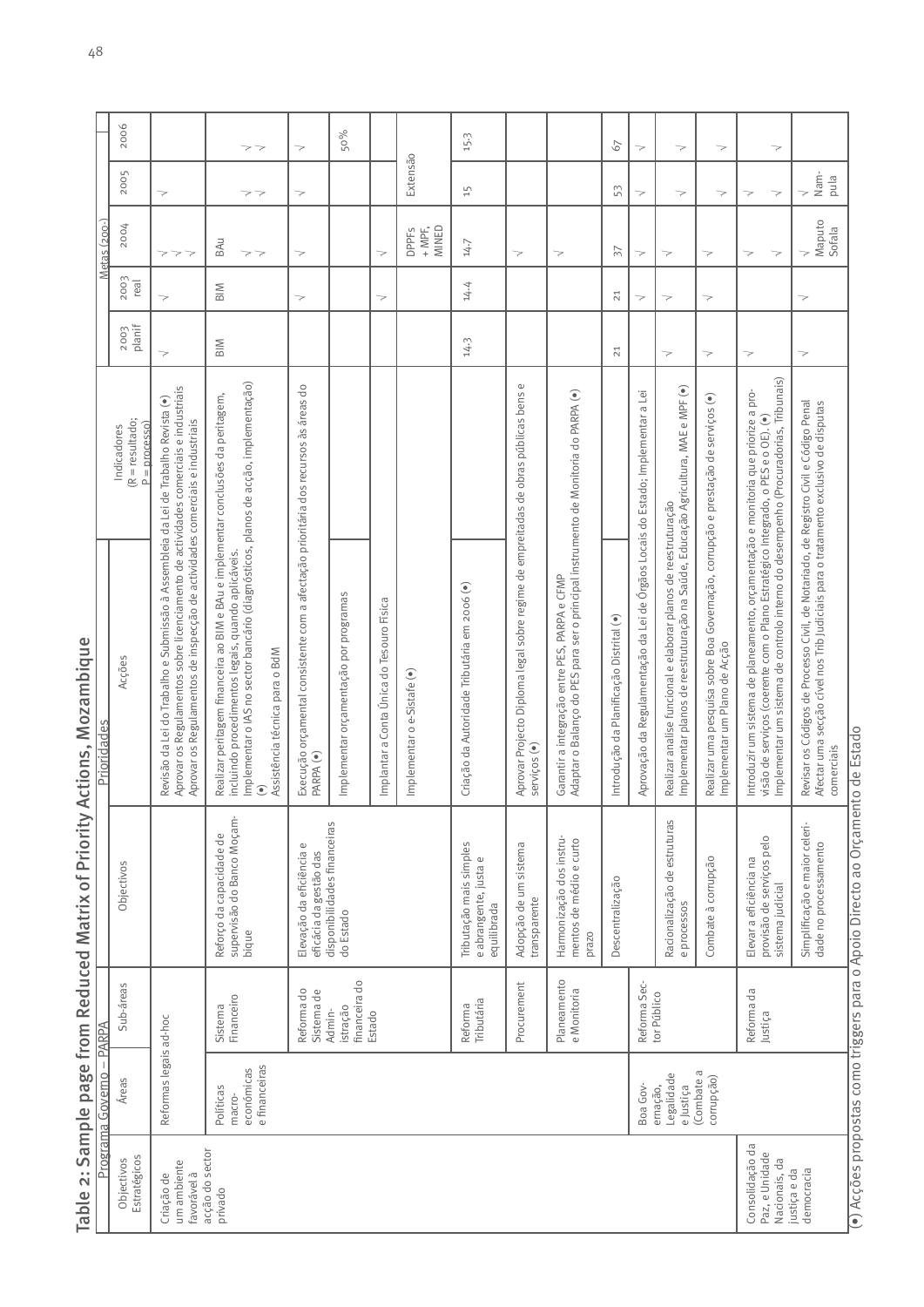# Tanzania

## *1 Background to budget support*

Tanzania first developed a PRSP in 2000, based on the articulation of the country's poverty reduction objectives and strategies in its Vision 2025 and National Poverty Eradication Strategy. A revised PRSP is to be finalised in 2004. Priority areas include primary health, basic education, water, rural roads, agriculture (in particular extension services), justice and HIV/AIDS. There is also a serious concern with equity whereby large numbers of people are failing to benefit from the economic growth and income generation processes. In terms of sectoral allocations, the government has prioritised the social sectors, with particular focus on the primary services within these sectors.

To support the poverty reduction process in financial terms, alongside the development of the PRSP in 2000, a Poverty Reduction Budget Support (PRBS) facility was also created. The PRBS instrument is a single account which holds all donor budget support funds. Direct budget support is the preferred aid modality for the government of Tanzania. As outlined in the Partnership Framework Memorandum which governs the procedures for budget support, direct budget support strengthens national ownership of the development process.73 The number of donors contributing to this instrument has increased over time and currently a total of eleven bilateral donors,<sup>74</sup> plus the EU and the World Bank and now the African Development Bank channel budget support through the PRBS.

In 2003/04,<sup>75</sup> a total of TShs. 1.2bn was allocated to Tanzania in donor aid. Of this, approx.  $34\%$  (TShs. 405m) was pledged in the form of general budget support by the PRBS donors. In addition, a further 17% was pledged in the form of budget support earmarked to specific sectors.<sup>76</sup> Some individual donors have been making concerted efforts to increase the proportion of general budget support in their total aid budget for Tanzania. For example, budget support accounts for 75% of the DFID-Tanzania aid budget. However, even with these efforts, general budget support still accounts for a relatively small proportion of total aid flows to Tanzania. Moreover, despite the large number of donors involved, the majority of budget support aid is actually accounted for by just three donors (DFID, EU and World Bank).<sup>77</sup>

World Bank budget support is delivered in the form of the Poverty Reduction Support Credit (PRSC). When the PRSC was first introduced in 2000, it was delivered through a separate mechanism to the PRBS. However, in 2002, the PRSC was merged with the PRBS framework, representing significant progress in aligning the different sources of budget support to Tanzania.

In the delivery of budget support, donors give up the direct control over resource allocations and uses that is associated with project support, and thus there is need for a whole range of supportive structures to ensure that aid through budget support meets the accountability requirements of donors and is used in line with donor conditionalities. The following section outlines these structures in Tanzania in terms of monitoring and evaluation, accountability requirements and conditionalities.

## *2 The PRSP annual progress review*

To monitor progress in Tanzania's strategies to reduce poverty, a number of processes and structures are in place and collectively these can be taken to make up the annual progress review (summarised in Table 1 below). First, to provide an overall assessment of government actions and poverty reduction outputs, an annual Poverty Reduction Strategy (PRS) Progress Report is issued, supported by information provided in an annual Poverty and Human Development Report. These reports are essential for monitoring progress in the achievement of poverty reduction in the country.

On the resources side, the government produces quarterly Budget Execution Reports. These reports provide an update on revenues, including domestic tax and non-tax revenues and donor financing and a record of releases of the national budget to individual sectors. Also important for public expenditure issues is the annual Public Expenditure Review (PER). This annual consultation is open to a wide range of stakeholders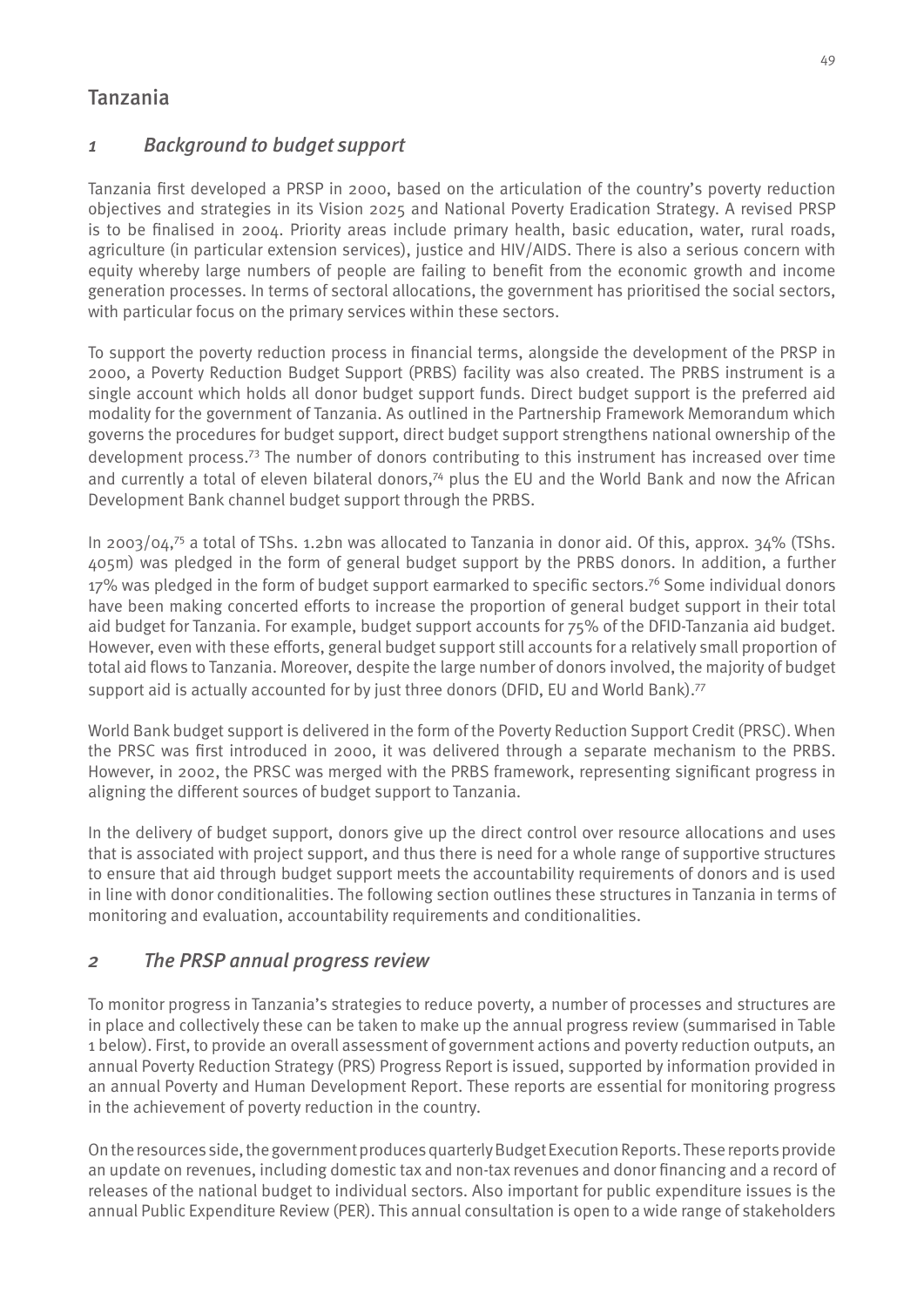including government and donors, and investigates public expenditure trends and management issues. A working group made up of government, donors, the UN, civil society and academia supports the PER, setting the analytical agenda and informing the discussion at the PER. Discussions focus on the fiscal situation of government, the allocation of the budget and the extent to which priority sectors are favoured in the allocations and other budget efficiency factors.<sup>78</sup>

At the sectoral level, reviews are undertaken annually in the health and education sectors. These workshops are open to government, donors and civil society and seek to assess progress in the implementation of the health and education development strategies.

Interestingly, Tanzania also has in place specific processes for monitoring the relationships between donors and government. In particular, there is an Independent Monitoring Group (IMG) which seeks to monitor donor compliance with agreed actions and assesses aid effectiveness indicators on an annual basis.79

| Item                                                      | Description                                                                                             | Timing                                      | Responsibility    |
|-----------------------------------------------------------|---------------------------------------------------------------------------------------------------------|---------------------------------------------|-------------------|
| <b>PRS Progress Report</b>                                | Assessment of progress of government policies and<br>outputs.                                           | Annual                                      | Government        |
| Poverty and Human<br><b>Development Report</b>            | Provides analysis and overview of main poverty indica-<br>tors for the country.                         | Annual                                      | Government        |
| <b>Performance Assess-</b><br>ment Framework<br>- Reviews | Annual and mid-term reviews to assess progress in<br>actions and indicators outlined in the PAF matrix. | Annual, No-<br>vember<br>Mid-year,<br>March | Government        |
| <b>Public Expenditure</b><br><b>Review</b>                | Stakeholder consultations to review public financial<br>management and budgeting issues.                | Annual                                      | PER Working Group |
| <b>Budget Execution</b><br>Reports                        | Provide quarterly updates on budget expenditures.                                                       | Quarterly                                   | Government        |
| <b>Sectoral Reviews</b>                                   | Stakeholder consultations to review implementation<br>of health and education development strategies.   | Annual                                      | Government        |
| <b>PRSC Process</b>                                       | World Bank pre-appraisal, appraisal and negotiation<br>missions regarding the PRSC loan.                |                                             | World Bank        |
| <b>Independent Monitor-</b><br>ing Group                  | Assessment of donor relationships with government<br>by independent group of development experts.       | About every<br>two years                    | <b>IMG</b>        |

Table 1: Elements of the annual progress review in Tanzania

# *3 Risk- and performance-assessment for budget support*

To provide accountability to donors for the use of donor budget support, more specific monitoring and evaluation mechanisms are in place. As mentioned above, these processes are governed by the Partnership Framework Memorandum, which lays out the requirements for the government-donor partnership, in particular a Poverty Assessment Framework (PAF). The PAF aims to describe the common poverty reduction goals of the Tanzanian government and the PRBS/PRSC donors, detailing the policies to achieve these goals and the indicators with which to monitor progress in those policies.

In practice however, it appears that the alignment of the PAF with the PRSP is yet to be fully achieved. While the PAF is based on the key objectives of the PRSP, it is argued that the actions outlined in detail are not fully in line with the PRSP. In fact, the PF explicitly mentions the intention to harmonise the PAF with the PRSP by 2005. This issue is being addressed in the revision of the PRSP in 2004. In total, the PAF contains over 60 separate actions covering issues of public financial management, macroeconomic management and public service development and 60 outcome and impact indicators.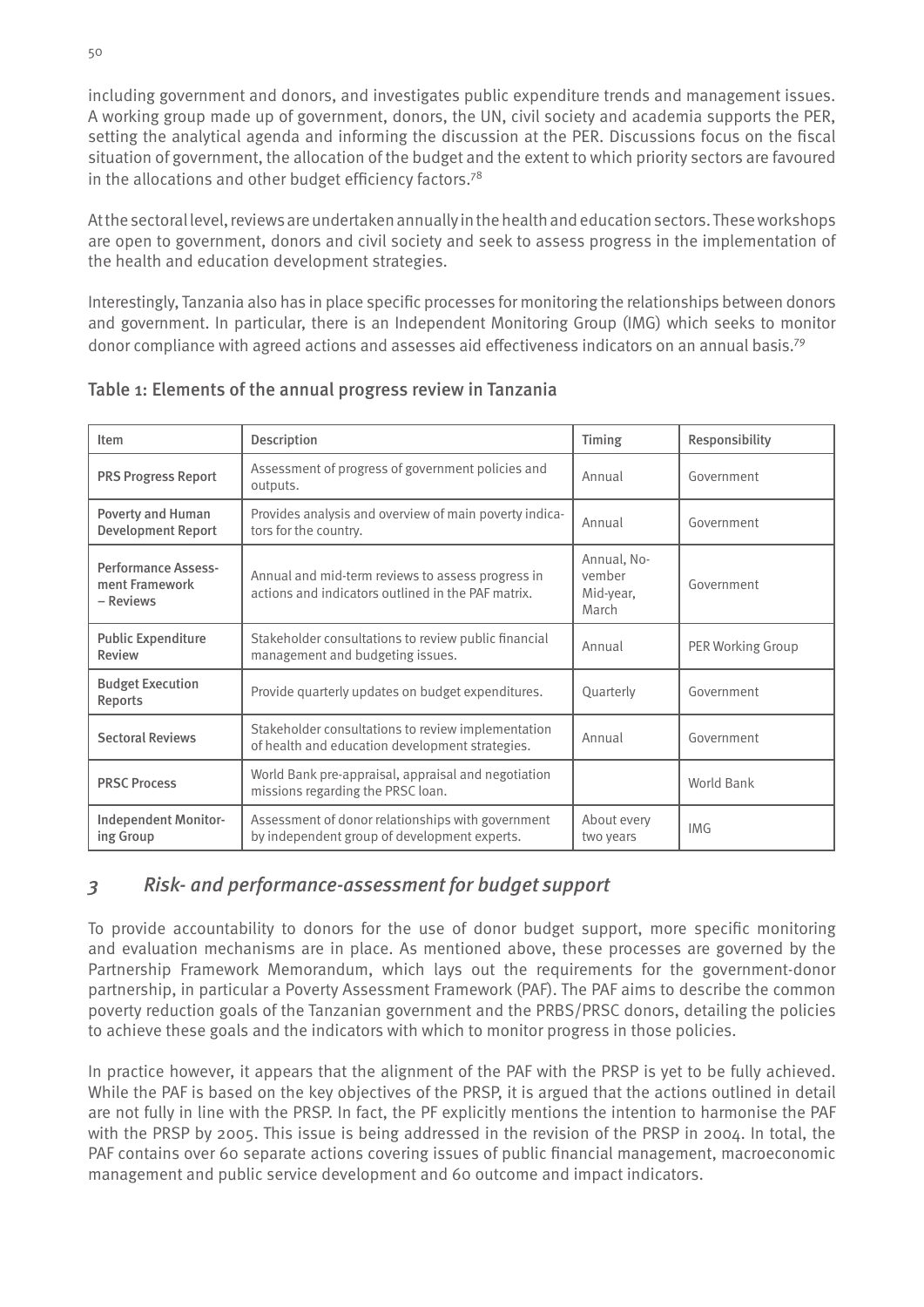The PAF sets out a matrix of agreed actions and timelines, ranging from short term to medium term actions to reduce poverty. The matrix is structured around the key PRS objectives to: reduce income poverty; improve poverty monitoring and evaluation; achieve macroeconomic stability; improve public service delivery; minimise resource leakage and strengthen accountability; and ensure environmental sustainability. Under the goal of reducing income poverty, required actions include the preparation of a private sector development strategy, the finalisation of an Agricultural Sector Development Programme and the preparation of a strategic plan for implementing the Land Act and the Village Land Act. Successful publication of the PRS Progress and Poverty and Human Development Reports on a regular basis are some of the actions required to achieve the goal of improved monitoring and evaluation. The macroeconomic indicators included are based on the targets agreed with the IMF programme. To improve the effectiveness of public services, the matrix specifies actions for improving the allocation of budgets in line with PRS objectives, for improved budget management and reporting, and for pay reform. Under the objective of minimising leakage and improving accountability, actions include the approval of the Public Financial Management Reform Programme and the preparation of regular reports on progress in implementing anti-corruption action plans. For the final goal of environmental sustainability, the actions focus on the completion of an institutional framework for environmental management.

Performance in the PAF is assessed during annual (November) and mid-year (March) reviews. Progress in actions laid out in the PAF matrix, together with the information provided in the annual PRS Progress Report, form the basis for these joint government-donor reviews. However, despite channelling its budget support loan through the PRBS, the World Bank continues to hold separate PRSC missions (pre-appraisal, appraisal and negotiation missions) and these are not yet aligned with those of the PAF.<sup>80</sup>

At the annual and mid-term reviews, the donors endeavour to reach a consensus view on the progress made by government. Disbursements of budget support are therefore dependent on the outcomes of these reviews, in particular on the conclusions of the donors regarding government's progress against the PAF actions and indicators.

Each donor has its own bilateral funding agreement with the Government of Tanzania (GOT), outlining the specific procedures that will be followed for the disbursement of aid from the donor in question. However, these agreements are not supposed to include any conditionality actions/indicators that are not included in the PAF.

With regard to the precise triggers for disbursement by donors, the picture is not very clear. As noted by the SPA study on budget support, the actions in the PAF do not have a clear status of conditionality. Each donor is left to select their own actions or groups of actions that they regard as important for triggering release of their budget support contributions. Thus the conditions for disbursement are not yet very transparent for most PRBS donors. In practice, it appears that the consensus view developed during the annual and mid-term reviews determines whether or not, and when, donors disburse.<sup>81</sup> The World Bank's PRSC is more straightforward than most, whereby specific prior actions required to trigger disbursement are highlighted in bold in the PAF matrix. In future years, the EU intends to split its conditionalities. In 2005/06, the EU plans to disburse one tranche of fixed budget support and a second variable tranche, conditional on progress against a selected number of public finance indicators.82

## *4 Conclusion*

This case study has outlined the elements that make up the Annual Progress Review process for monitoring and evaluating progress in the implementation of the Tanzanian poverty reduction strategy. A key element in the process is the PAF which also provides the basis for donor GBS conditionalities. The structure of the APR provides several opportunities for donor-government consultation (e.g. annual and mid-term PRBS/ PRSC reviews, PER etc.) and allows donors to coordinate around common structures and events. Tanzania also hosts a valuable structure for monitoring and evaluating donors in terms of their relationships with each other and with government. The next step for Tanzania is for the PRBS/PRSC donors to add further transparency to the triggers for budget support disbursements. Donor budget support disbursements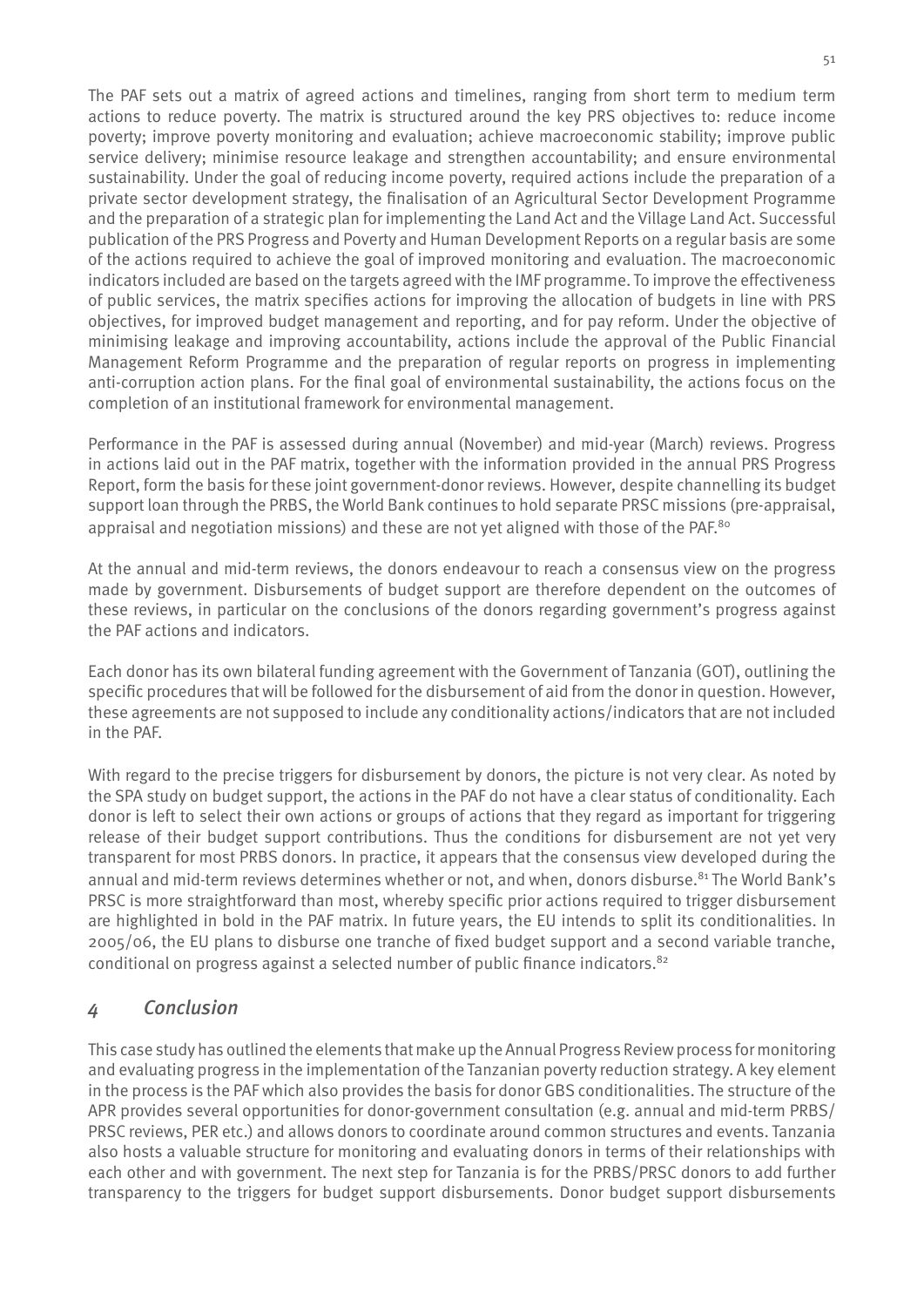| C<br>Ś<br>I<br>I<br>J<br>S<br>¢<br>ł                    |
|---------------------------------------------------------|
| ţ<br>$\overline{C}$<br>١<br>$\mathbf{r}$<br>١<br>Ō<br>١ |
| $\overline{a}$<br>١<br>ì<br>Í<br>Í<br>Í                 |
| Ï                                                       |
| ¢<br>I                                                  |
| S<br>Ó<br>l<br>¢<br>Ċ<br>ı<br>¢<br>I<br>I<br>Ï          |
| 1<br>ć<br>Í<br>į<br>ÿ<br>Í<br>¢<br>Í                    |
| ì<br>Į<br>I                                             |
| ł<br>١<br>İ<br>Ś                                        |
| J<br>ļ<br>¢<br>$\overline{\mathbf{C}}$<br>١<br>J        |
| ť<br>J<br>d<br>ļ<br>S<br>ì<br>¢<br>ರ<br>I               |

|                                                                                    | <b>ACTIONS AND OUTPUT TARGETS</b> | MEDIUM TERM OUTCOMES<br>2004/prior actions by March<br>actions completed by Nov<br>INDICATIVE PAF ACTIONS<br>2005) |                                               | Improved performance of the<br>Improved client's awareness<br>Improved public service<br>and satisfaction.<br>public service.<br>capacity.<br>SDSs completed for remaining<br>MDAs with results of SDSs dis-<br>tem rolled out and functioning<br>into account results of service<br>Performance monitoring sys-<br>nual plans and performance<br>budgets for all MDAs taking<br>seminated to the public<br>delivery surveys (SDSs).<br>Approved updated an-<br>in all MDAs.                                             |                                                                                                                                                                                                                                                  |
|------------------------------------------------------------------------------------|-----------------------------------|--------------------------------------------------------------------------------------------------------------------|-----------------------------------------------|--------------------------------------------------------------------------------------------------------------------------------------------------------------------------------------------------------------------------------------------------------------------------------------------------------------------------------------------------------------------------------------------------------------------------------------------------------------------------------------------------------------------------|--------------------------------------------------------------------------------------------------------------------------------------------------------------------------------------------------------------------------------------------------|
|                                                                                    |                                   | AS AT MARCH 2004<br><b>STATUS</b>                                                                                  |                                               | plans and action plans for 5 min-<br>all MDAs and 29 SDSs have also<br>been completed. The remaining<br>ments have been completed for<br>5 are in draft form and will soon<br>on self-assessment and service<br>partments are finalised, based<br>istries and 8 independent de-<br>19 MDAs, and is installed and<br>delivery surveys. Self-assess-<br>Completed. Annual operating<br>system has been rolled out in<br>The performance monitoring<br>Completed. Reports for all 11<br>MDAs are available<br>be finalised. | and training carried out in MDAs<br>to ensure the quality of informa-<br>Software has been developed<br>Commission and PO - PSM).<br>functional in 3 independent<br>departments and 1 ministry<br>(TACAIDS, Ethics, Electoral<br>tion generated. |
| Table 2: Sample page from Performance Assessment Framework for PRBS/PRSC, Tanzania |                                   | 2003/prior actions by March<br>actions completed by Nov<br><b>SNOI.</b><br>2004)<br>PAF ACT                        |                                               | 10% with the minimum wage<br>rising from 35 000 in 1999 to<br>increased between 6 and<br>Wages and salaries have<br>Completed. June 2003.<br>55 000 (57%).                                                                                                                                                                                                                                                                                                                                                               |                                                                                                                                                                                                                                                  |
|                                                                                    |                                   | (actions completed<br>by March 2003)<br>PAF ACTIONS                                                                |                                               | in line with the ap-<br>Pay enhancement<br>proved budget for<br>FY 04.                                                                                                                                                                                                                                                                                                                                                                                                                                                   |                                                                                                                                                                                                                                                  |
|                                                                                    | PRS FRAMEWORK                     | PRS OBJECTIVE                                                                                                      | 4.3 Improved performance of the public sector | Pay enhacement in<br>Revised pay reform<br>proved budget for<br>strategy adopted.<br>line with the ap-<br>FY03.                                                                                                                                                                                                                                                                                                                                                                                                          |                                                                                                                                                                                                                                                  |

52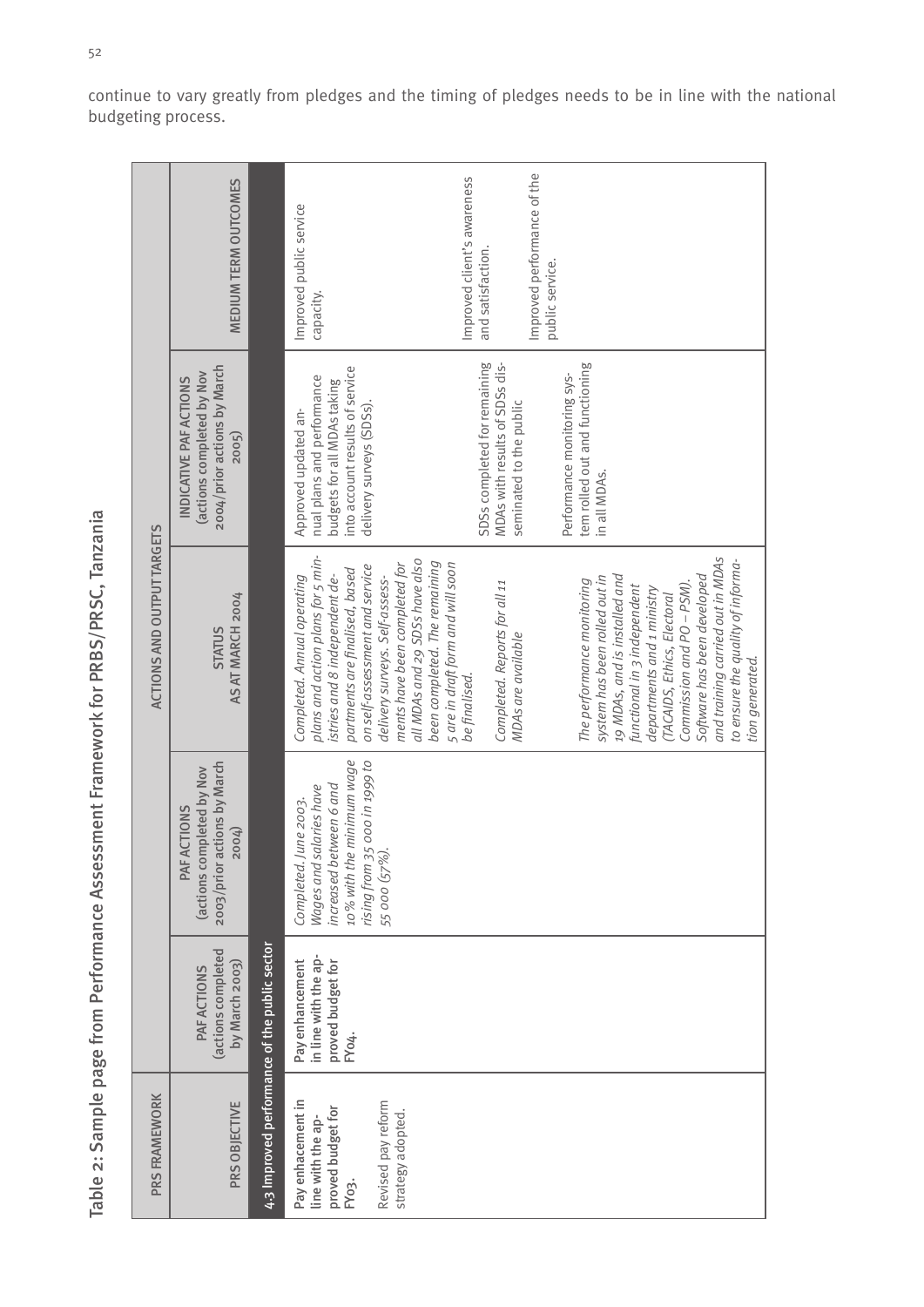# Uganda

# *1 Background to budget support*

Uganda developed its first national poverty reduction strategy, entitled the Poverty Eradication Action Plan (PEAP), in 1997. This has since been revised in 2000 and again in 2004 (a final draft of the latest version is currently being prepared). The PEAP is structured around key priorities for the country, namely macroeconomic management, growth and income promotion, security and good governance, and human development. The development of the PEAP enabled Uganda to become a recipient of debt relief through both HIPC initiatives, in 1998 and in 2001, a recipient of the World Bank's Poverty Reduction Support Credit (PRSC). The PRSC provide a general source of donor funding to the recipient government budget to support the achievement of a country's PRSP, in the case of Uganda, the PEAP. In addition to the PRSC, a number of other donors provide support to Uganda's budget rather than channelling funds through the more traditional form of project aid.

Over time, the proportion of donor aid to Uganda in the form of budget support has grown. While in the 1990s, budget support accounted for just 26% of total aid inflows, in 2003/04, this share had increased to 58%.<sup>83</sup> This is due both to existing budget support donors channelling an increasing proportion of their total aid through budget support rather than through projects, and to an increasing number of donors switching to the budget support mechanism. For example, DFID provides both project aid and budget support to Uganda but has the intention to increase the proportion of general budget support to over 75% by 2005/06.84 In total, thirteen donors currently provide budget support of some form to the Ugandan budget.

There are three ways in which budget support is given to the Ugandan budget. First, the budget support can be earmarked to a specific sector or sub-sector within the budget (e.g. primary education). This is the narrowest definition of budget support. Less narrow, but still restricted, is budget support earmarked to the Poverty Action Fund (PAF). The PAF is a virtual fund within the government budget which includes only those areas of expenditure which directly contribute to the reduction of poverty (e.g. primary health care, primary education). The third type is general, un-earmarked budget support and is the type most favoured by the Ugandan government.<sup>85</sup> Table 1 gives the breakdown of budget support for the financial year (FY) of 2002/03. For the sake of simplicity, from hereon, the term general budget support (GBS) will be used to refer to all three types of budget support, unless otherwise specified.

In the delivery of budget support, donors give up the direct control over resource allocations and uses that is associated with project support, and thus there is need for a whole range of supportive structures to ensure that aid through budget support meets the accountability requirements of donors and is used in line with donor conditionalities. The following section outlines these structures in Uganda in terms of monitoring and evaluation, accountability requirements and conditionalities.

Table 1: Breakdown of budget-support funding to Uganda, FY 2002/03 (US\$m)

|                        | General.<br>un-earmarked | PAF-<br>earmarked | Sector-<br>earmarked | Total    |
|------------------------|--------------------------|-------------------|----------------------|----------|
| Budget Support (US\$m) | 224.3                    | 106               | 150.38               | $480.5*$ |

Source: MFPED (2003b).

\* Total taken directly from source data, does not correspond exactly to the breakdown due to rounding issues.

## *2 The PRSP annual progress review*

To monitor progress in the implementation of Uganda's PEAP, a number of structures are in place. This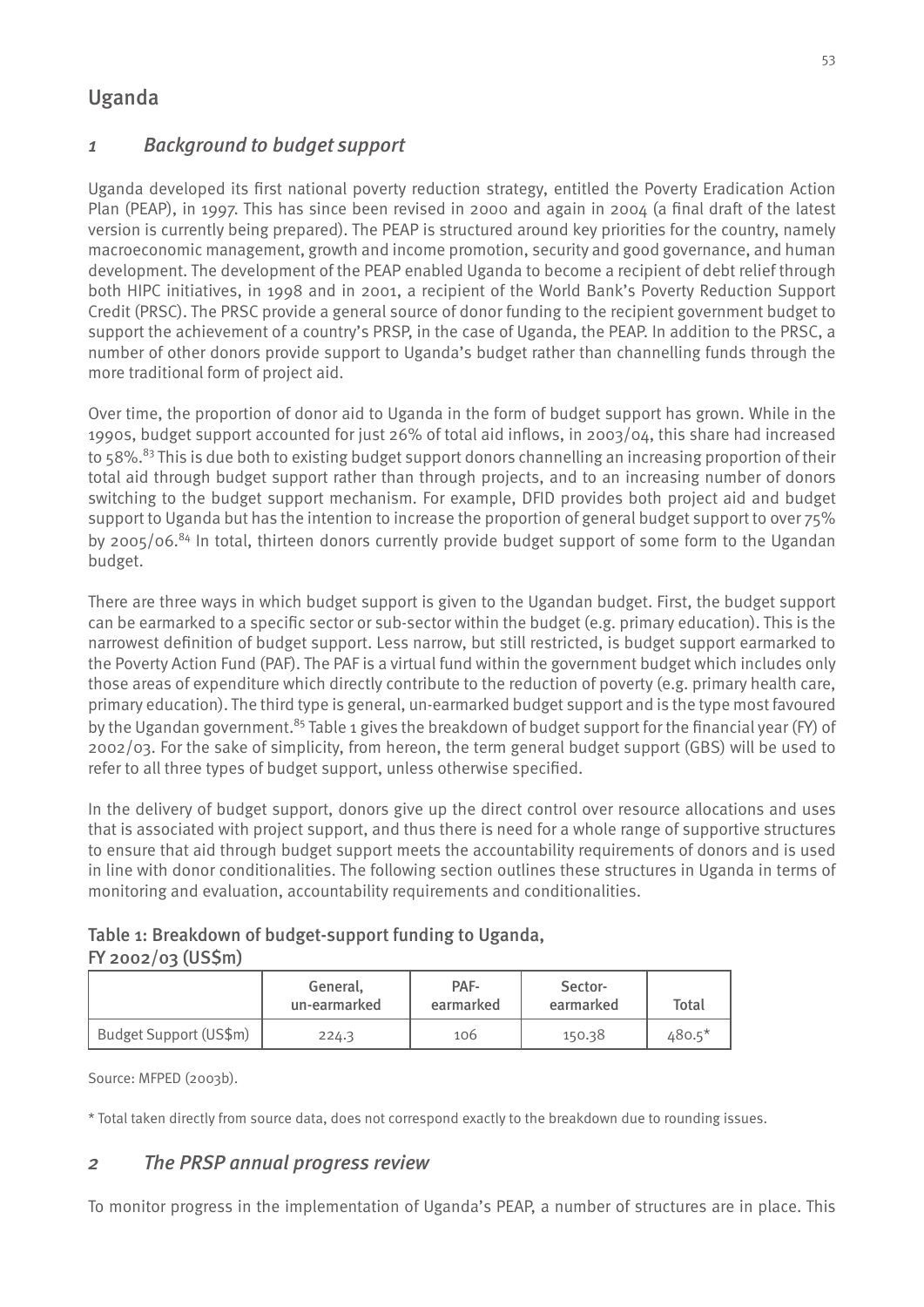collection of activities makes up what can be termed the Annual Progress Review for Uganda. The activities have at least two functions. The first, to provide accountability to the public on the success or otherwise of government strategies to reduce poverty and the second, to provide accountability to the donors whose aid contributes to the implementation of PEAP activities. The elements of the APR are laid out in a number of documents, including in a set of formal partnership principles between the government and donors. Table 2 summarises these elements.

| Item                                    | Description                                                                                                                        | Timing                                                                                     | Responsibility                |
|-----------------------------------------|------------------------------------------------------------------------------------------------------------------------------------|--------------------------------------------------------------------------------------------|-------------------------------|
| <b>Poverty Status</b><br>Report (PSR)   | Bi-annual detailed assessment of<br>progress in PEAP implementation                                                                | <b>Bi-Annual</b>                                                                           | PMAU, MFPED                   |
| Background to the<br><b>Budget</b>      | Annual document supporting the<br>budget, provides annual progress<br>report on the PEAP in the years when<br>PSR is not prepared. | Annual, June                                                                               | <b>MFPED</b>                  |
| <b>Budget</b><br>Performance<br>Reports | Provides 6-monthly update on<br>revenues (domestic and budget<br>support) and expenditures (releases<br>to Line Ministries).       | Semi-Annual                                                                                | <b>MFPFD</b>                  |
| <b>National Budget</b><br>Workshop      | Stakeholder workshop hosted by<br>MFPED to launch the annual budget<br>process.                                                    | Annual,<br>October/<br>November                                                            | <b>MFPED</b>                  |
| Public Expenditure<br>Review            | Stakeholder consultation to review<br>public expenditure issues and the<br>macroeconomic framework for the<br>medium term.         | Annual, May                                                                                | <b>MFPED</b>                  |
| <b>Consultative Group</b><br>Meeting    | High-level donor-government meeting<br>to discuss broad reform issues.                                                             | Annual,<br>December                                                                        | Government and<br>Donor Group |
| <b>PRSC Process</b>                     | World Bank led process to monitor<br>progress in targets and undertakings<br>outlined in the PRSC matrix.                          | <b>Annual Mission</b>                                                                      | World Bank and<br>Government  |
| <b>Sector Reviews</b>                   | Stakeholder reviews to assess<br>progress in undertakings at a sectoral<br>level.                                                  | Annual (Health<br>and Education)<br>Semi-Annual<br>(Water; and<br>Justice, Law &<br>Order) | Line Ministries and<br>Donors |

#### Table 2: Elements of the annual progress review in Uganda

Under the responsibility of the government, a Poverty Status Report is produced every two years by the Poverty Monitoring and Analysis Unit (PMAU) in the Ministry of Finance, Planning & Economic Development (MFPED). This is a full assessment of progress made over the two-year period in each element of the PEAP. In the interim years, an annual update on progress in the PEAP is provided in a document supporting the budget, entitled the Background to the Budget. These documents fulfil requirements of the HIPC donors to demonstrate progress in the implementation of the PRSP (a pre-requisite for HIPC-eligibility).

On the resources side, the MFPED produces a regular update on budget performance in the semi-annual and annual Budget Performance Reports (BPRs). These BPRs provide an update on revenues, including domestic tax and non-tax revenues and GBS funding. The BPRs also record progress in releases of the national budget resources (i.e. domestic plus GBS) to sectors and some progress on physical performance in key sectors (e.g. key health sector process indicators, education sector indicators etc.).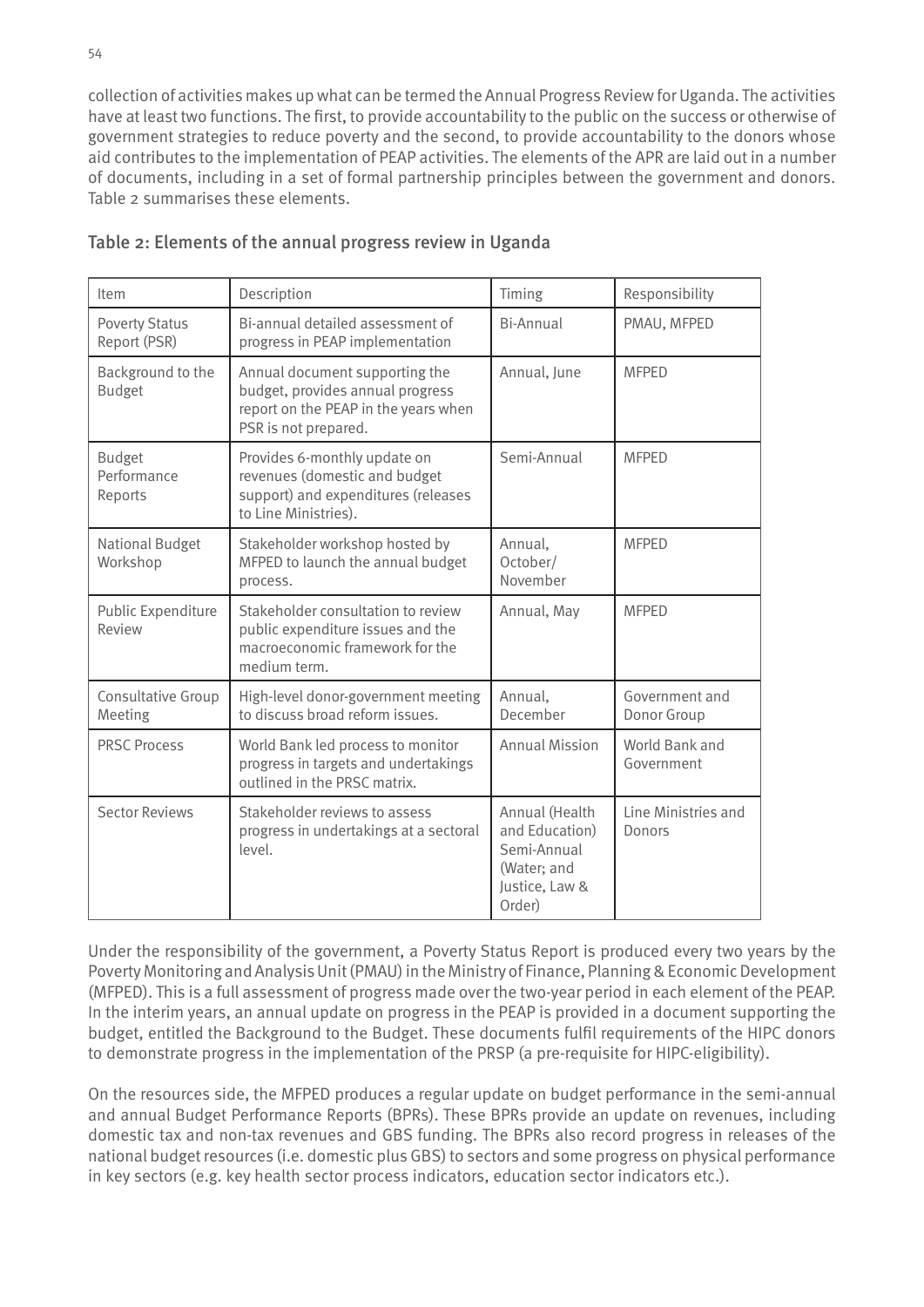A key event in the annual budgeting cycle in Uganda is the Public Expenditure Review (PER), held in May of each year. The purpose of this review is to bring together donors, government, and other stakeholders, to discuss public expenditure issues. For example, presentations from sectors often focus on assessing the efficiency and effectiveness with which public (including GBS) resources have been allocated and utilised. The MFPED also presents the indicative macroeconomic framework and MTEF for the medium term, giving donors an opportunity to comment on the budget allocations for the forthcoming period. An earlier opportunity to discuss budget priorities and allocations is provided at the national budget workshop held annually in October/November to launch the annual budget process.

A further forum for donor-government consultations is provided by the Consultative Group (CG) meeting which normally takes place in December. The CG is a high-level forum whose role is to review progress in major areas, such as the revision of the PEAP and other broad reforms.

In addition to these review structures, donors also monitor progress in PEAP implementation at a more detailed level and the key framework at this level is provided by the PRSC process, led by the World Bank. The PRSC provided by the World Bank, aims to support the implementation of the PEAP and the credit is given as GBS to the Ugandan budget. To monitor progress in the utilisation of this credit, a number of reform actions that are tracked by the Bank are outlined in a table known as the PRSC matrix.

The PRSC policy matrix is structured around the four key 'pillars' of the PEAP which are economic growth and structural transformation; strengthening good governance and security; increasing the ability of the poor to raise their incomes; and improving the quality of life of the poor. Under the first pillar, undertakings pertaining to good public expenditure management are outlined. For example, the deviation between government budgeted resources and actual outturns has to fall to 5% in 2004. Under the second pillar of governance and security, there are targets to reduce the number of employees outside the official payroll and concerning pay reform issues. Also included in this section are targets relating to financial reporting (e.g. specifying the submission of financial statements, establishment of audit committees etc.). To contribute to the goal of improving incomes, targets under pillar 3 pertain to agricultural and environment objectives (e.g. increased adoption of improved technology). For pillar  $4$  the targets are taken from undertakings agreed upon in joint donor-government reviews on the sectors of health, education, and water and sanitation (e.g. establish a working group for sanitation; draft a strategic plan for higher education; conduct value-for-money study in water sector).<sup>86</sup>

The World Bank undertakes a review mission of the PRSC on an annual basis. Over the years, the other GBS donors have come on board, adopting the PRSC matrix as the mechanism for tracking progress in the utilisation of budget resources (and hence all GBS resources) rather than pursuing their own individual monitoring matrices. This has reduced the burden on government officials, reducing the number of timeconsuming donor review missions that require extensive government input.

At the sectoral level, monitoring progress in the delivery of the key social services of health and education is now done through a joint government-donor consultative process, mentioned above. For example, the health sector holds an annual Joint Review Mission, inviting government, donors, NGOs and other stakeholders to consult and review the progress of the sector over the preceding period, to agree on targets for the forthcoming period and to agree on broad areas of priority for the sector. On a monthly basis, donors and the Ministry of Health meet to discuss policy issues for the sector on a regular basis. Similar structures are in place for the education sector. These joint consultative reviews also take place in the Water & Sanitation, and the Justice, Law & Order sectors on a bi-annual, rather than annual basis.<sup>87</sup> Key undertakings for these sectors, agreed on and monitored at the reviews, feed into the PRSC matrix. Thus the PRSC is streamlined with other review processes such that rather than monitoring progress in separate targets, the PRSC relies on progress identified by the joint reviews.

## *3 Risk- and performance-assessment for budget support*

Clearly, monitoring the progress in the implementation of the PEAP through the various mechanisms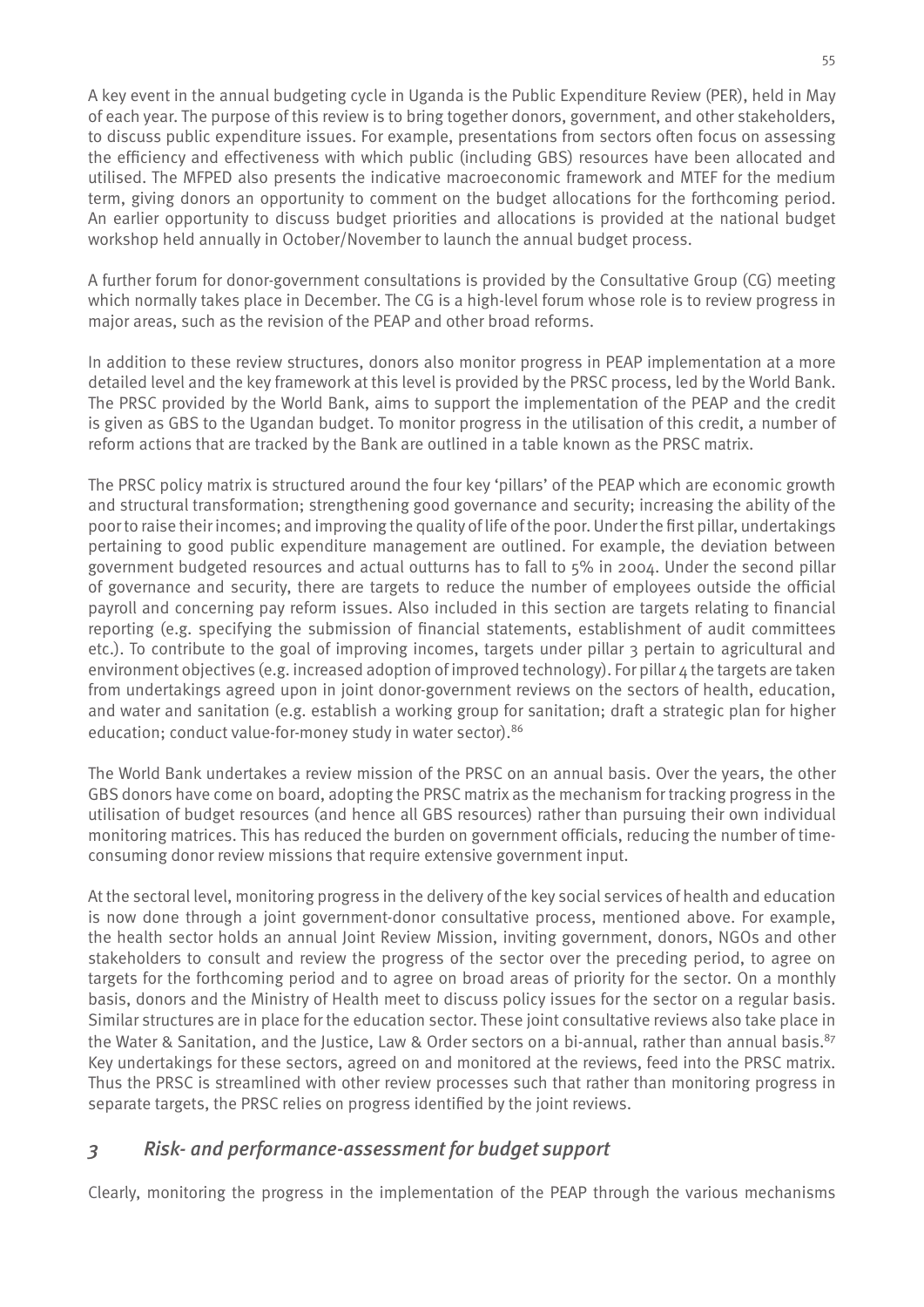outlined above is essential for the Government and people of Uganda to assess whether or not resources are being used efficiently and effectively and are achieving the desired results, and of ultimate concern, a reduction in poverty. The structures also have another related and crucial role, and that is to provide accountability to donors for the GBS provided to the government budget. In order to ensure the continued disbursement of donor funds, certain conditions have to be met by government.

For all donors providing GBS to Uganda, the PRSC matrix has become the central tool which outlines the conditions attached to the release of donor funding. Rather than each donor coming to the table with individual targets and conditions, all donors now endorse the PRSC matrix as a joint document and agree to disburse funds conditional on progress in targets outlined in this matrix. Until recently, this was not the case for all donors. For example, the African Development Bank (ADB) continued to operate its own conditionalities through its structural adjustment loans. Recently the ADB has come on board and now uses the PRSC matrix as the basis for its conditionalities for new ADB support loans (Poverty Reduction Support loans). Similarly, while the EU now adopts the PRSC matrix, some older loans that were approved a long time ago (e.g. STABEX) but only now coming into effect, operate on different conditionalities.

Donors disburse funding at different times and one of the problems is in determining the precise triggers for disbursement. While at the broad level, the PRSC describes the conditionalities attached to GBS in Uganda, the actual trigger points differ for each donor. Most donors disburse in two tranches per year and donors giving sector specific budget support often disburse after successful completion of the joint government-donor review consultations. For the World Bank PRSC loan, there is a subset of PRSC targets, labelled prior actions (highlighted in bold in the PRSC matrix), which need to be fulfilled before the next PRSC is approved by the World Bank Board. Of course, all eventualities cannot be captured in the one PRSC matrix and thus there may be other issues which influence the trigger point for GBS, and in general these relate to political and governance issues. At the moment, governance issues are covered in a separate matrix but with the development of the revised PEAP, there is now a very comprehensive PEAP matrix which covers all aspects of the PEAP including governance.<sup>88</sup>

#### *4 Conclusion*

This case study has outlined the elements that make up the Annual Progress Review process for monitoring and evaluating progress in the implementation of the Ugandan poverty reduction strategy, the PEAP. A key element in the process is the PRSC which also provides the basis for donor GBS conditionalities. The structure of the APR provides several opportunities for donor-government consultation (e.g. sectoral reviews, PER, CG) and allows donors to coordinate around common structures and events. The next step for Uganda is for GBS donors to add further transparency to the triggers for GBS disbursements and to align better with the government processes. Donor budget support disbursements continue to vary greatly from pledges and the timing of pledges needs to be in line with the national budgeting process.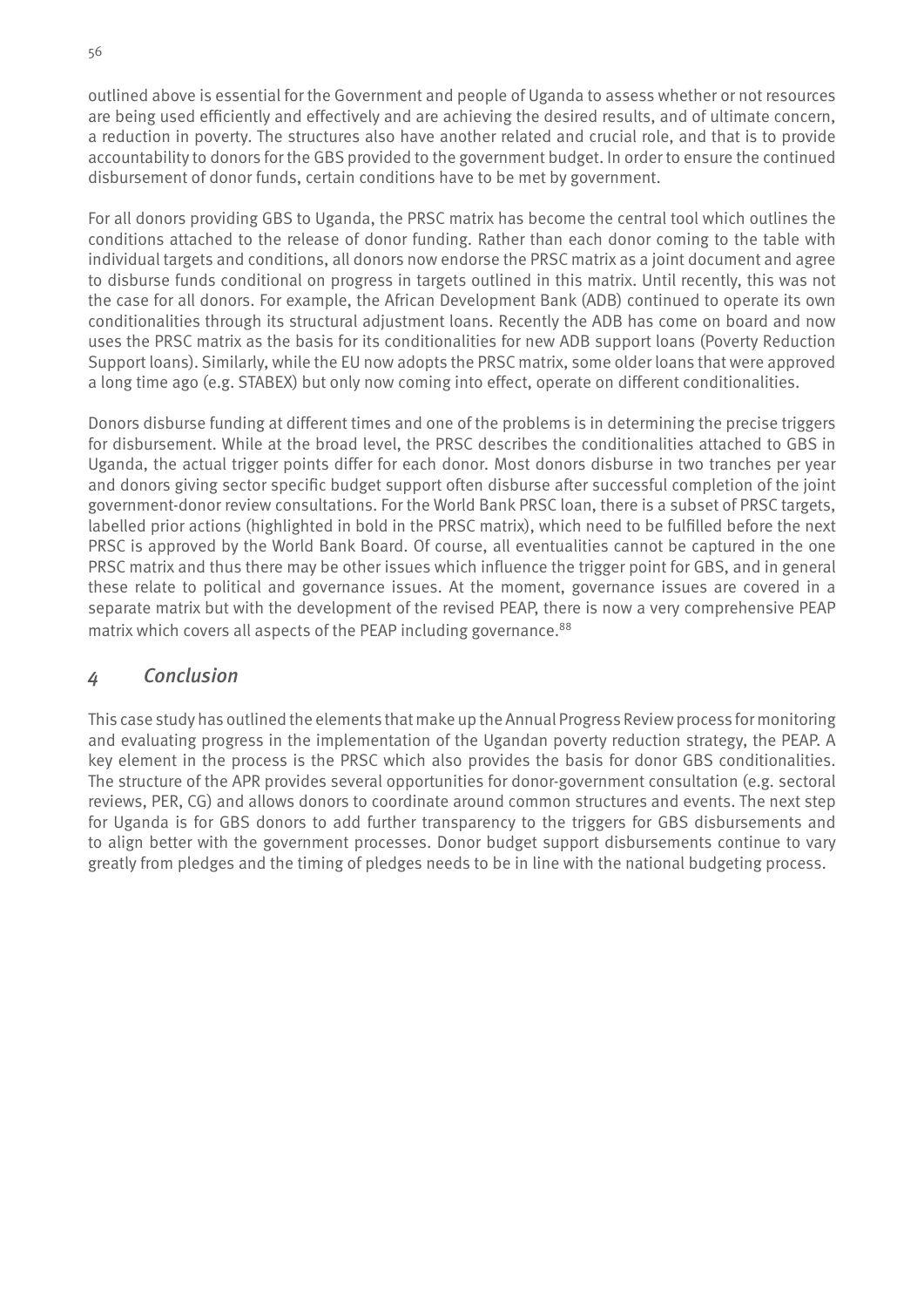|                                                                                 |                                                          |                                                    |                       | Implementation of Government's Poverty Eradication Action Plan (PEAP) & Progress Indicators – (Actions in bold are prior conditions for disbursement of the PRSC.)<br>Schedule I: PRSC Policy Result Matrix: Uganda PRSC4-6 (2004/5 - 2006/07) |                                                                                                                                                                                                                                     |                                                                                                                                                         |
|---------------------------------------------------------------------------------|----------------------------------------------------------|----------------------------------------------------|-----------------------|------------------------------------------------------------------------------------------------------------------------------------------------------------------------------------------------------------------------------------------------|-------------------------------------------------------------------------------------------------------------------------------------------------------------------------------------------------------------------------------------|---------------------------------------------------------------------------------------------------------------------------------------------------------|
|                                                                                 | Results & Monitoring                                     |                                                    |                       |                                                                                                                                                                                                                                                | <b>Policy Actions</b>                                                                                                                                                                                                               |                                                                                                                                                         |
| Outcomes & Outputs                                                              | Progress Indi-<br>cator                                  | Target; Base;<br>& Year                            | Data Source           | By PRSC4 (03/04)                                                                                                                                                                                                                               | By PRSC5 (04/05)                                                                                                                                                                                                                    | By PRSC6 (05/06)                                                                                                                                        |
|                                                                                 |                                                          |                                                    |                       | PEAP/PRSP PILLAR I: Creating a Framework for Economic Growth and Structural Transformation                                                                                                                                                     |                                                                                                                                                                                                                                     |                                                                                                                                                         |
| uitable use of Public<br>1. Efficient and Eq-<br>Resources                      | areas as % of<br>PEAP Priority<br>budget                 | 50% in<br>FY04/05                                  | MOFPED;<br>MTEF       |                                                                                                                                                                                                                                                |                                                                                                                                                                                                                                     |                                                                                                                                                         |
| 1.1 Comprehensiveness of<br>MTEF facilitates coherent<br>budget management.     |                                                          |                                                    |                       | 2005/06 and has executed the 2003/04 budget<br>has agreed with donors on MTEF for 2003/04-<br>through the four quarters consistent with the<br>In the annual public expenditure review, GoU<br>agreed allocations.                             | and has executed the 2004/05 budget<br>In the public expenditure review, Gov-<br>the medium-term expenditure frame-<br>ernment has agreed with donors on<br>work (MTEF) for 2004/05-2006/07,<br>consistent with budget allocations. | 2007/08MTEF, and has executed<br>the 2005/06 budget consistent<br>Government has agreed with<br>with the agreed allocations.<br>donors on the 2005/06-  |
|                                                                                 | output/outcome<br># of sectors with<br>targets           | Base: 3 in 03/04<br>6 in 05/06<br>5 in 04/05       | <b>BFPs</b>           | outcomes and outputs arising from the Defense<br>outcomes and output measures and targets<br>in 2004/05-2006/07 BFP. Defense to state<br>The JLO and Agriculture sectors articulate<br>Review.                                                 | Agriculture develop outcome measures<br>porate output measures and targets<br>in 2005/06-2007/08 BFP. JLO, and<br>Accountability and Defense incor-<br>and targets.                                                                 |                                                                                                                                                         |
|                                                                                 | Budget/outturn<br>deviation                              | $5\% - 2004.$<br>Base: 10%<br>$-2003;$             | BPR                   | MOFPED will commission the study on resource<br>flow problems and propose a remedial action<br>plan.                                                                                                                                           | resources to sectors and districts<br>Agreed Plan for timely release of<br>implemented.                                                                                                                                             |                                                                                                                                                         |
|                                                                                 | wage bill integrat-<br>ed in BFP/MTEF<br># of sectors w/ | 92006<br>62005<br>3 2004                           | $\approx$<br>MTEF, BP | MoFPED, MOPS and sector ministries implement<br>an action plan to integrate wage bill/staffing in<br>three sector expenditure plans.                                                                                                           | additional 2007/08 sector expenditure<br>Introduce wage integration in three<br>plans.                                                                                                                                              | three further 2006/07-2008/09<br>Introduce wage integration in<br>sector plans.                                                                         |
|                                                                                 | through MTEF<br>Share of ODA                             | Base- 03: 55%<br>2004:60%<br>2005:65%<br>2006: 75% |                       | MoFPED has implemented the plan and issued<br>additional guidelines for integration of donor<br>resources in the $2004/05$ -2006/07 MTEF.                                                                                                      | priorities identified during the 2003/04<br>Project proposals are aligned with<br>PEAP revision                                                                                                                                     | in place any necessary revisions<br>MoFPED has identified and put<br>aligned with priorities for fiscal<br>to the initial plan. Projects are<br>2004/05 |
| ownership of decentralized<br>1.2 Strengthened local<br>public service delivery | ditional grants<br>% of non-con-<br>allocations          | Base/Target to<br>be determined                    | $\approx$<br>BPR, BTT | MoFPED and MoLG implement the Fiscal Decen-<br>tralization Strategy in pilot districts in 2003/04.                                                                                                                                             | and MoLG implement the strategy in all<br>resolve issues arising before MoFPED<br>Review the pilot in 2004/05 and<br>districts.                                                                                                     | Review the full implementation<br>in 2005/06 and resolve issues<br>arising.                                                                             |

Table 3: Sample page from PRSC Policy Matrix, Uganda Table 3: Sample page from PRSC Policy Matrix, Uganda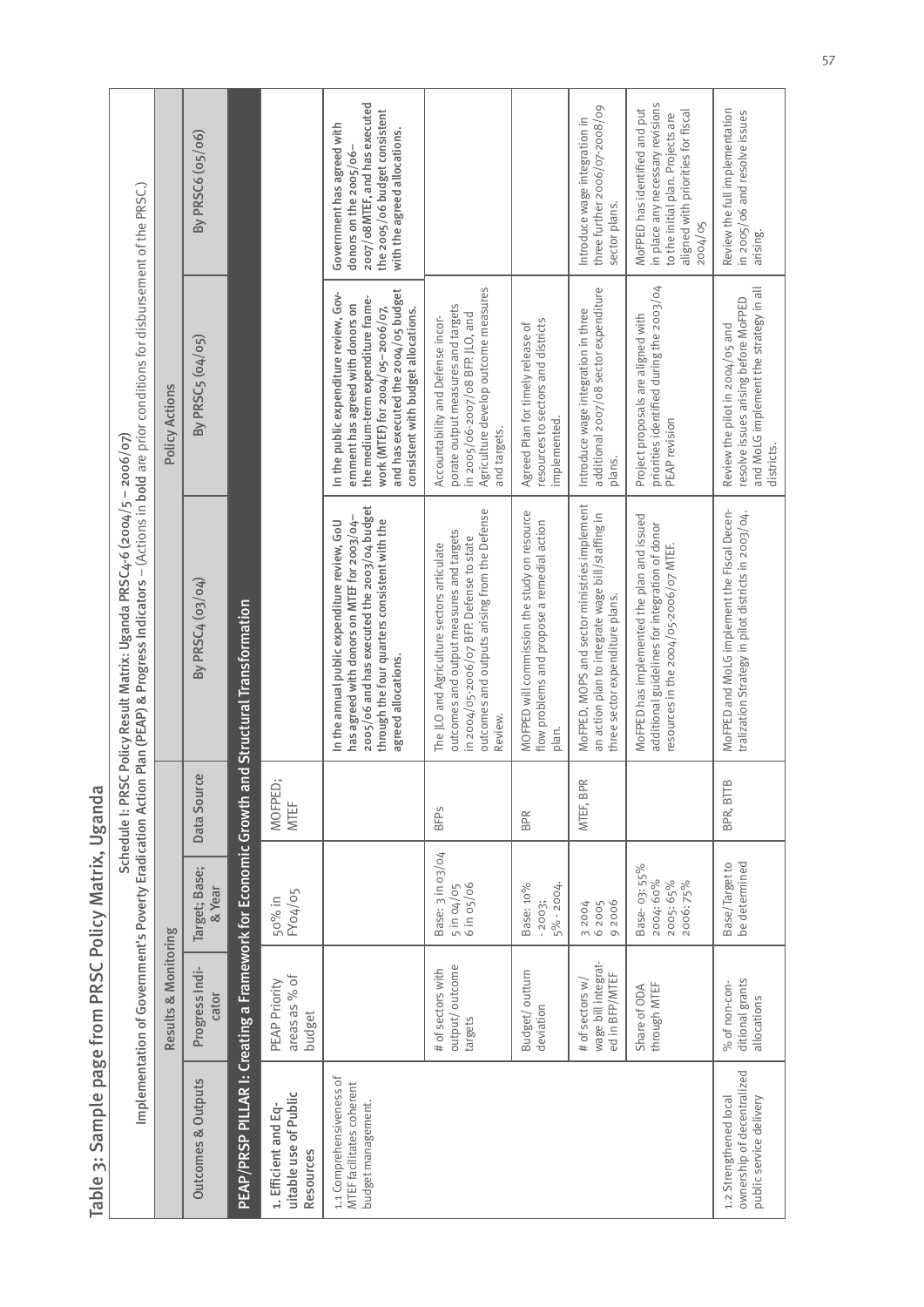Table 4: Sample page from PEAP3 Policy Matrix, Uganda Table 4: Sample page from PEAP3 Policy Matrix, Uganda

|                                                                                                                                                                             | PILLAR TWO: ENHANCING PRODUCTION, COMPETITIVENESS AND INCOMES                                                                                                                                                                                                              |                                                                                                                                                                                                                                                                                                                                                               |                                          |
|-----------------------------------------------------------------------------------------------------------------------------------------------------------------------------|----------------------------------------------------------------------------------------------------------------------------------------------------------------------------------------------------------------------------------------------------------------------------|---------------------------------------------------------------------------------------------------------------------------------------------------------------------------------------------------------------------------------------------------------------------------------------------------------------------------------------------------------------|------------------------------------------|
| consistent with environmen-<br>tal and natural resource use<br>cient private sector produc-<br>tion of goods and services,<br>2. Increased and more effi-<br>sustainability | to support increased private sector production in<br>environmental and natural resource use sustain-<br>tourism, commerce and services consistent with<br>agriculture, fisheries, forestry, industry, mining,<br>The following challenges need to be addressed<br>ability. |                                                                                                                                                                                                                                                                                                                                                               |                                          |
| cient agricultural production<br>2.1 Increased and more effi-                                                                                                               | Improving access by farmers to technology, advi-<br>sory and financial services.<br>Agriculture:                                                                                                                                                                           | effectiveness of agricultural research, through establishment of a National Agricultural Research Council, reor<br>ganisation of NARO following a functional analysis, a network of public research institutes, and a competitive<br>Enact and implement provisions of National Agriculture Research System (NARS) Bill, which will improve<br>grants system. | <b>NAADs</b><br>Secret.<br>MAAIF<br>NARO |
|                                                                                                                                                                             |                                                                                                                                                                                                                                                                            | Extend NAADs to further districts/sub-counties if successful and cost effective. Strengthen linkages with NARS.<br>See below for financial services.                                                                                                                                                                                                          |                                          |
|                                                                                                                                                                             |                                                                                                                                                                                                                                                                            | Harmonise activities under Strategic Exports Programme with PMA (and MTCS) programmes.                                                                                                                                                                                                                                                                        | <b>MWLE</b>                              |
|                                                                                                                                                                             | Strengthening meteorological services to support<br>farmers' decision making                                                                                                                                                                                               | – Data collection and forecasting techniques strengthened in order to improve accuracy of weather forecasts.                                                                                                                                                                                                                                                  |                                          |
|                                                                                                                                                                             | Strengthening policies for helping the livestock<br>sector                                                                                                                                                                                                                 | Prepare livestock development policy indicating how best Government can help the livestock sector, including help<br>for disease control and addressing the needs of pastoralist                                                                                                                                                                              | MAAIF                                    |
|                                                                                                                                                                             | Strengthening teaching about agriculture in the<br>education system                                                                                                                                                                                                        | Finalize and implement policy to strengthen agricultural education in schools.                                                                                                                                                                                                                                                                                | MOES                                     |
|                                                                                                                                                                             | tural produce and agro-processing (and industry<br>Strengthening policies for marketing of agricul-                                                                                                                                                                        | Cabinet approves the Marketing and Agro-processing Bill (MAP) and Warehouse Receipts Bill.                                                                                                                                                                                                                                                                    | MAAIF<br>MTTI                            |
|                                                                                                                                                                             | in general)                                                                                                                                                                                                                                                                | international trade policy, particularly in trade negotiations and in conjunction with its membership of EAC.<br>MAP provides for GOU provision of market information to producers and strenthening of GOU's capacity in                                                                                                                                      | MOFA                                     |
|                                                                                                                                                                             |                                                                                                                                                                                                                                                                            | Government strengthens role of District Commercial Officer.                                                                                                                                                                                                                                                                                                   |                                          |
|                                                                                                                                                                             |                                                                                                                                                                                                                                                                            | Cooperatives strengthened through revisions to Cooperatives Act, preparing of a regulatory framework, and<br>promotion of Area Marketing Cooperative Enterprises.                                                                                                                                                                                             |                                          |
|                                                                                                                                                                             |                                                                                                                                                                                                                                                                            | sibilities, particularly Uganda Investment Authority, Uganda Export Promotion Board, Ministry of Foreign Affairs<br>– Review potential efficiency gains/cost savings through rationalization of institutions with marketing respon-<br>and Uganda's overseas missions, and through establishment of business parks.                                           |                                          |
|                                                                                                                                                                             | ealising efficiency gains through institutional reor-<br>ganization consistent with decentralization of the<br>provision of services to local governments                                                                                                                  | MAAIF reorganized consistent with recommendations of 2000 functional review. Main functions limited to policy<br>advice, regulation and technical assistance to local governments                                                                                                                                                                             | MAAIF<br>MPS                             |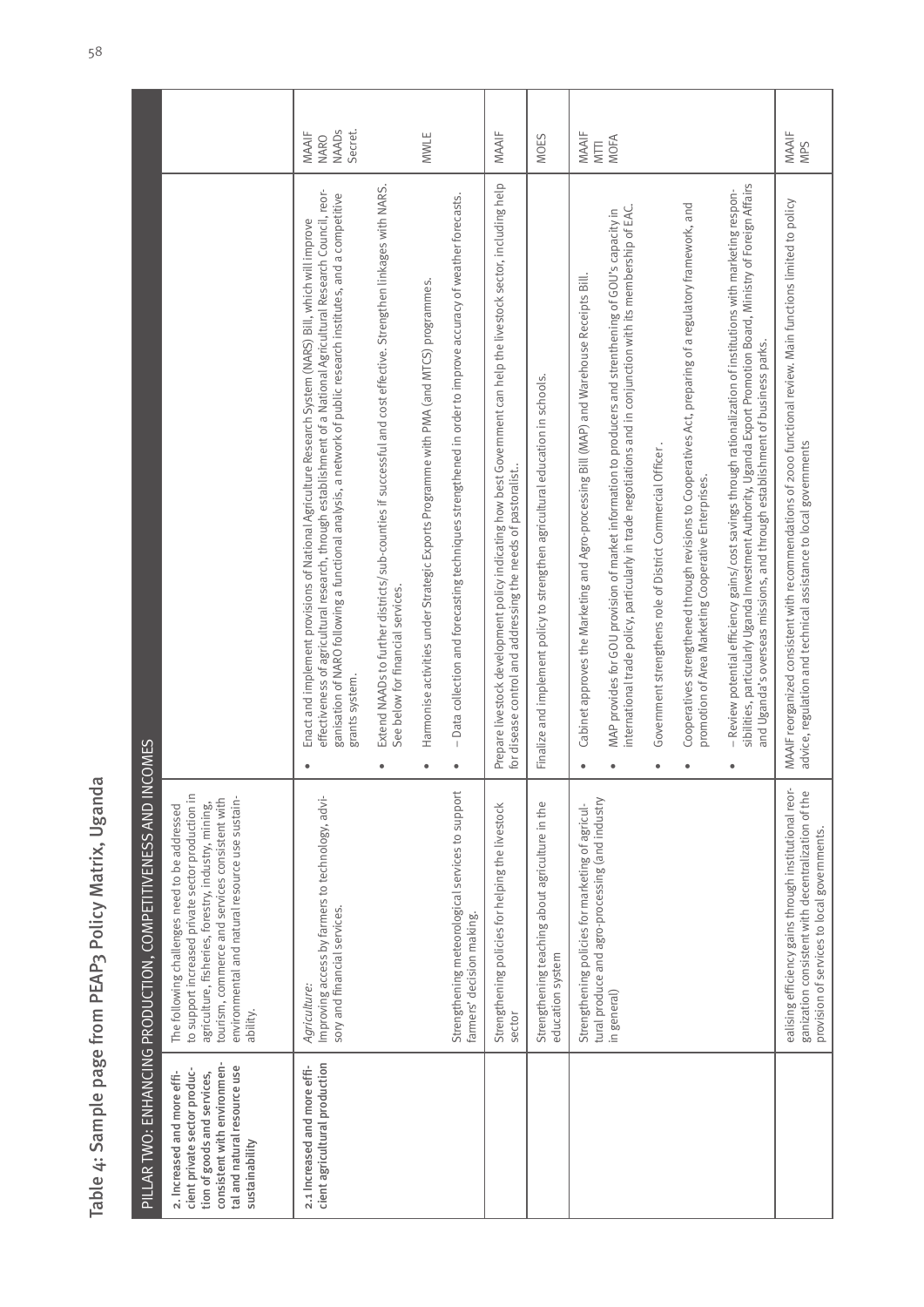# Endnotes

- 1 Booth (2003), IEO (2004), OED (2004).
- 2 For a detailed account, see Christiansen with Hovland (2003).
- 3 Adapted from Lawson et al. (2003).
- 4 Full references are provided in Naschold with Booth (2002).
- 5 Ibid.
- 6 As is the case in several African countries (Booth, 2003).
- 7 This chapter draws freely on Driscoll with Evans (2004). Unless otherwise indicated, this is the source of cited reports and examples.
- 8 World Bank website as at 30/09/04.
- 9 World Bank/IMF (2002).
- $10$  OFD  $(200/1)$ .
- 11 IMF (2003, 2004).
- 12 World Bank/IMF (2003).
- 13 SPA (2004, 2005).
- 14 SPA (2004).
- 15 SPA (2005: 10).
- 16 OED (2004).
- 17 Interview # 5, Ruth Driscoll.
- 18 PRSCs are discussed below.
- 19 Interview # 4, Ruth Driscoll.
- 20 SPA (2004: 39-41).
- 21 SPA (2005: 50)
- 22 Booth (2004), Booth and Nsabagasani (2004).
- 23 These limitations were expected at the start of the PRSP process, and it is not surprising that they have not vanished: Booth and Lucas (2002); Lucas (2004).
- 24 This is well argued by JICA's Poverty Monitoring Adviser in Tanzania, Tamahi Yamauchi (David Booth, interview of Oct 2004).
- 25 Booth (2004: 20) .
- 26 Booth and Nsabagasani (2004) contains a full discussion.
- 27 This is based closely on Driscoll with Evans (2004: 15).
- 28 In Mozambique, it has been agreed that the government's report to parliament on its annualised Economic and Social Plan will be accepted as the PRSP (PARPA) APR (Harding and Gerster, 2004: 19). That experience seems to support this analysis insofar as both the PARPA and the ESP are relatively action-oriented.
- 29 DFID (2001).
- 30 DFID (2002: 5). The NAO's first report on DFID after the change of approach 'Performance Management Helping to Reduce World Poverty' is available at its website (NAO, 2002).
- 31 Piron (2004).
- 32 DFID (2002).
- 33 DFID (2004d).
- 34 DFID (2004a, 2004b, 2004c).
- 35 DFID (2005)
- 36 DFID (2004b: 3).
- 37 Ibid: 20-25, Annex 1.
- 38 Ibid: 26-34, Annex 2.
- 39 Ibid: 15-16, Table 3.
- 40 Note that what is discussed here only covers a particular part of the EU's funds. Specifically this approach only applies to the disbursement of budget support from the European Development Fund which is available to the Africa, Caribbean and Pacific (ACP) Group of countries. The approach described does not include funds disbursed from the general EU budget nor those by member states bilateral assistance.
- 41 These were set out in CEC (2000).
- 42 CEC (2002).
- 43 CEC (2003).
- 44 CEC (2004a).
- 45 CEC (2003: 6).
- 46 Also see CEC (2004a: 11).
- 47 IMF (2002a).
- 48 See IMF (2002a: p.48-9, 2002b).
- 49 Ibid: 34, Box 2, p.34.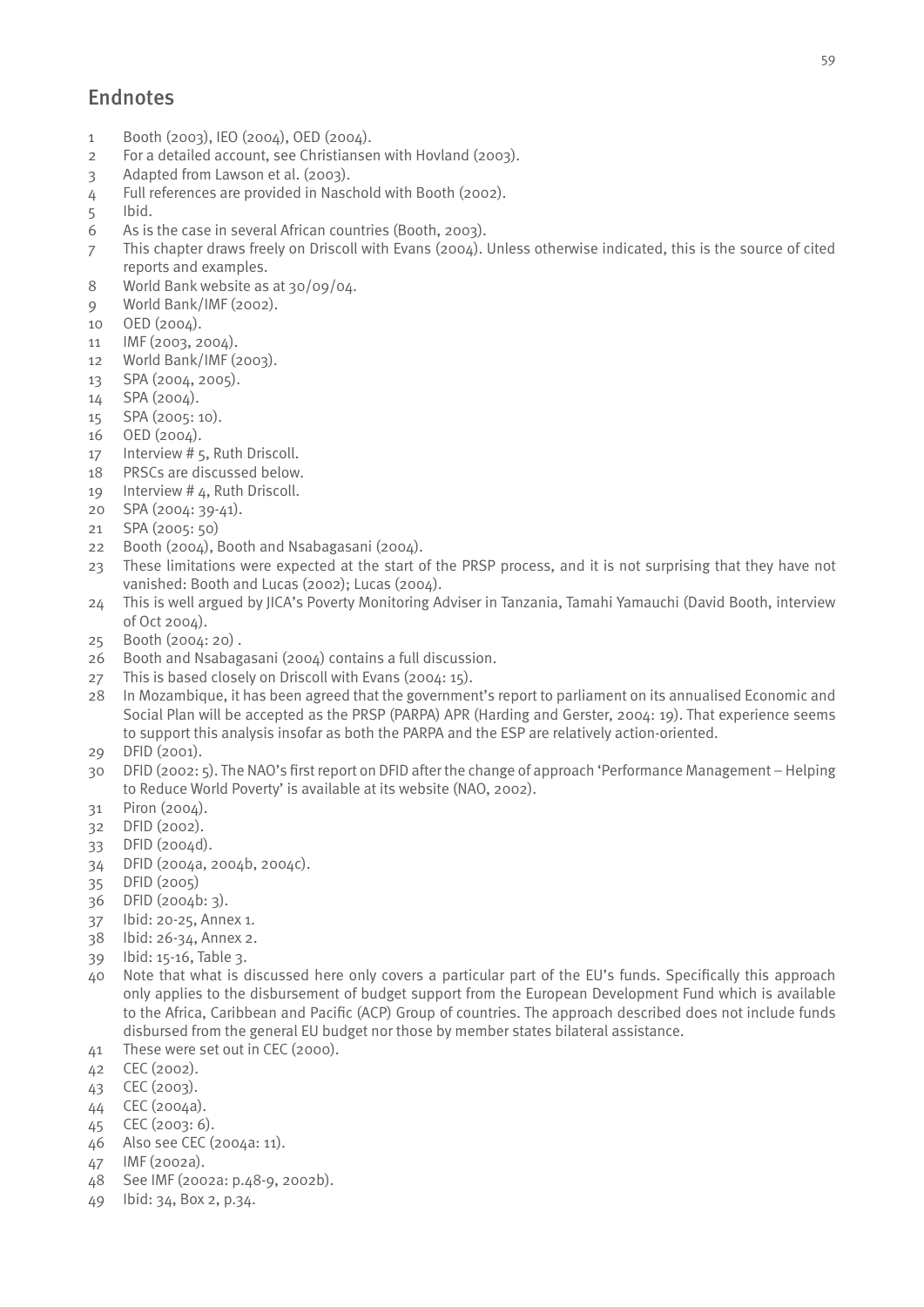- 60
- 50 http://www.imf.org/cgi-shl/create\_x.pl?asmt
- 51 http://www.imf.org/external/standards/scnew.htm
- 52 World Bank/IMF (2004).
- 53 World Bank (2004a, 2004b) which are based on World Bank (2004c).
- 54 World Bank (2003)
- 55 Ibid: 6.
- 56 CEC (2004).
- 57 It should be noted that these figures vary substantially from one year to another and between planned and actual disbursements. Moreover, comparison between countries may be rendered difficult by the different ways of accounting for project support provided by donors.
- 58 Harding and Gerster (2004b).
- 59 Some donors, such as the European Commission, may argue in favour of a reduced PAF which is restricted to fiduciary safeguards and outcome indicators. They may suggest that a 'light' PAF of this type is the best way to encourage the development of country-owned policies. However, such an approach makes rather large assumptions about the degree of real overlap between the interests of donors and those of the politicians who run PRSP countries. Budget-support groups would be unwise, as well as unlikely, to adopt this approach in our view.
- 60 Lawson et al. (2003); Lawson and Booth (2004).
- 61 MoFED (2003)
- 62 A loan of SDR 87 million (US\$ 112 million) was agreed to support the government's economic program 2000/01 – 2002/03. IMF (2001).
- 63 All 2003 figures come from World Bank (2004d). Note that there is some discrepancy with MoFED (2003) on the value of EU and DFID DBS disbursements for 2003. Since the IDA document is more recent its figures are considered to be more accurate.
- 64 EC (2003).
- 65 aidharmonisation.org (2004) contains further details.
- 66 DFID (2003a) for example refers to an overarching MoU as well as the linking of DBS to important undertakings in the SDPRP but says the triggers to which disbursement is linked are likely to include progress on key governance and financial issues as well as targets in key poverty focused sectors. This implies that precise specification of the triggers awaits planned coordination with other donor partners.
- 67 World Bank (2004d).
- 68 World Bank (2004e).
- 69 The participating external partners are Belgium, Denmark, the European Commission, Finland, France, Germany, Ireland, Italy, Netherlands, Norway, Portugal, Sweden, Switzerland, the United Kingdom and the World Bank. Observing external partners include Canada, Japan, Spain, the United States, the United Nations, the International Monetary Fund, and the African Development Bank. Further details are provided in IDA (2004).
- 70 Harding and Gerster (2004).
- 71 Ibid.
- 72 Among the PAPs, European Commission, Sweden and Switzerland have chosen a split response.
- 73 URT (2002a).
- 74 Canada, Denmark, DFID, Finland, Germany, Ireland, Japan, Netherlands, Norway, Sweden, Switzerland.
- 75 The Tanzanian financial year runs from July-June.
- 76 URT (2002b) Quarterly Budget Execution Report: Fiscal Quarter 1, July-September, 2003. Ministry of Finance, Dar es Salaam.
- 77 DFID (n.d.).
- 78 Frantz (2004).
- 79 DFID (2003b).
- 80 SPA (2004).
- 81 Frantz (2004).
- 82 Ibid.
- 83 MFPED (2004a).
- 84 DFID (2003c).
- 85 MFPED (2003a).
- 86 For further details, see Williamson (2003).
- 87 Health and Education joint-reviews used to take place bi-annually and have recently changed to being annual events. Beynon (2003).
- 88 MFPED (2004b).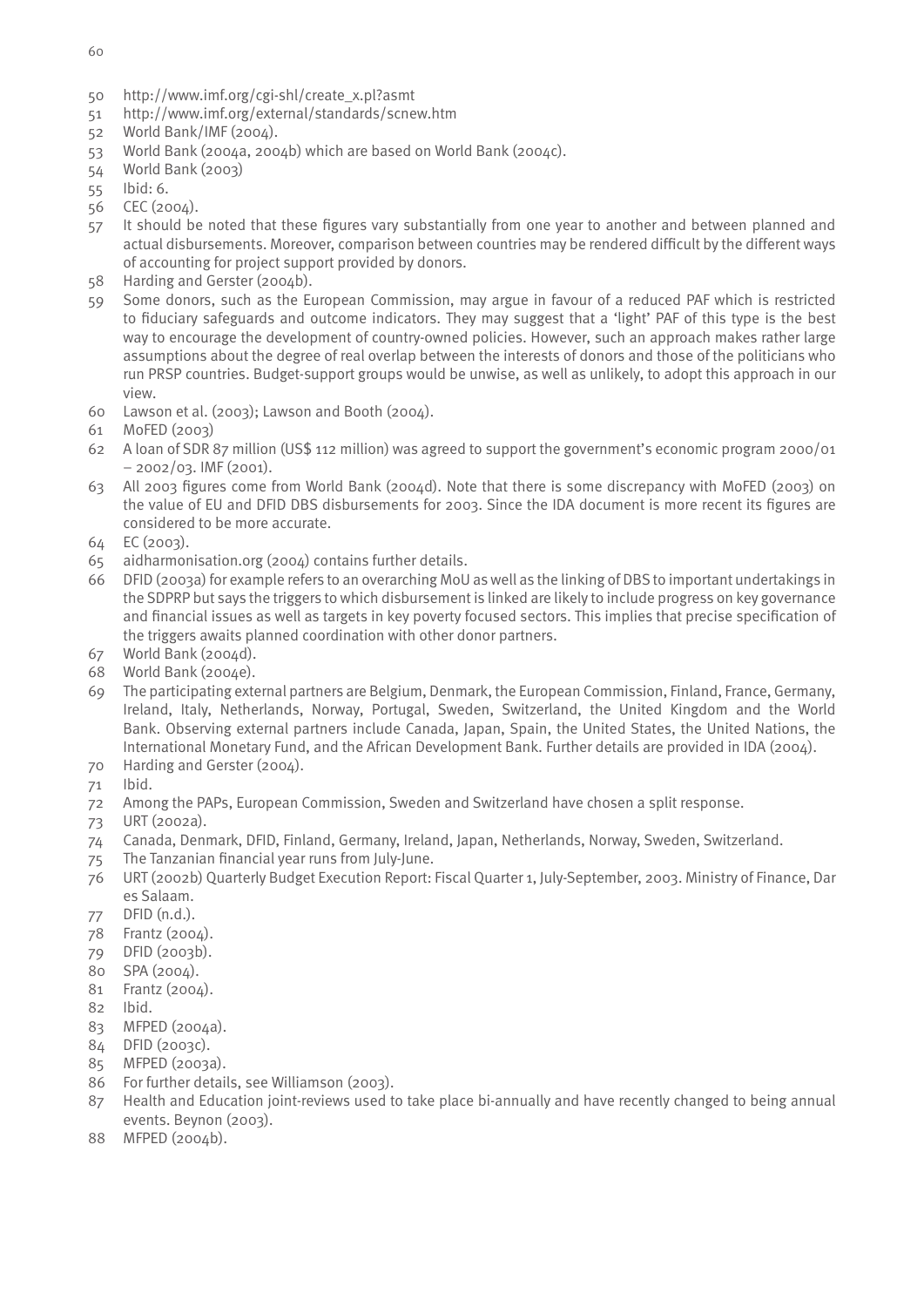#### References

- aidharmonisation.org (2004) "Mechanisms for enhanced government-donor dialogue in Ethiopia", 26th April 2004 http://www.aidharmonization.org/download/247300/TF\_structures\_April\_22\_2003.doc
- Beynon, J. (2003) "Program Based Approaches within PRSPs: Aligning the Roles of Central and Line Ministries: Uganda Case Study". Paper presented at the LENPA Forum on Alignment Challenges in Program Based Approaches, Berlin, 17-19 November, 2003.
- Booth, D. (ed.) (2003) Fighting Poverty in Africa: Are PRSPs Making a Difference? London: Overseas Development Institute.
- Booth, D. (2004) "Poverty Monitoring Systems: An Analysis of Institutional Arrangements in Tanzania", Report prepared for DFID and the World Bank, First Draft, London: ODI, Dec.
- Booth, D. and H. Lucas (2002) "Good Practice in the Development of PRSP Indicators and Monitoring Systems", ODI Working Paper 172, London: Overseas Development Institute.
	- http://www.odi.org.uk/publications/working\_papers/wp172.pdf
- Booth, D. and X. Nsabagasani (2004) "Poverty Monitoring Systems: An Analysis of Institutional Arrangements in Uganda", Report prepared for DFID and the World Bank, First Draft, London: ODI, Nov.
- Christiansen, K., with I. Hovland (2003) "The PRSP Initiative: Multilateral Policy Change and the Role of Research", ODI Working Paper 216, London: Overseas Development Institute.
	- http://www.odi.org.uk/publications/working\_papers/wp216.pdf
- Commission of the European Communities (CEC) (2000) "Community Support for economic reform programmes and structural adjustment: review and prospects", Communication from the Commission to the Council and European Parliament, COM 2000 58.
	- http://europa.eu.int/eur-lex/en/com/cnc/2000/com2000\_0058en01.pdf
- CEC (2002) "Guide to the programming and implementation of budget support for third countries", Brussels: CEC.
- CEC (2003) "Variable Tranches in General Budget Support: Implementation Guidelines and Evaluation", Brussels: CEC.
- CEC (2004a) "Note to the European Development Fund Committee", 381st Meeting of 30 March 2004, Brussels: CEC.
- CEC (2004b) "Budget Support Donor Groups", Brussels: CEC, Sept.
- DAG (2003) "Joint Partner Review of the SDPRP Annual Progress Report (2002/03)", Development Assistance Group, 24th November 2003.
- Daima Associates and Overseas Development Institute (2004) "Joint Evaluation of General Budget Support: Tanzania 1995-2004", Draft report to the GoT and PRBS Development Partners, Dar es Salaam, Nov.
- DFID (2001) "How should DFID Respond to PRSPs?", London: DFID, internal document.
- DFID (2002) "Managing Fiduciary Risk when Providing Direct Budget Support", London: DFID.
- http://www.dfid.gov.uk/pubs/files/pfma-fiduciaryrisk.pdf
- DFID (2003a) "Ethiopia Country Assistance Plan", Department for International Development, March 2003. http://www.dfid.gov.uk/pubs/files/ethiopiacap03.pdf
- DFID (2003b) Country Assistance Plan June 2003-December 2004. DFID, Tanzania.
- DFID (2003c) Uganda Interim-Country Assistance Plan. http://www.dfid.gov.uk/countries/africa/uganda.asp
- DFID (2004a) "Briefing: Managing Fiduciary Risk When Providing Poverty Reduction Budget Support". http://www.dfid.gov.uk/aboutdfid/organisation/pfma/pfma-fiduciary-briefing.pdf
- DFID (2004b) "How to Note Managing Fiduciary Risk when Providing Poverty Reduction Budget Support". London: DFID.
	- http://www.dfid.gov.uk/aboutdfid/organisation/pfma/pfma-fiduciary-howtonote.pdf
- DFID (2004c) "Draft: Partnerships for Poverty Reduction: Changing Aid 'Conditionality'", DFID Policy Paper Working Draft.
	- http://www.dfid.gov.uk/pubs/files/conditionalitychange.pdf
- DFID (2004d) "Poverty Reduction Budget Support: A DFID Policy Paper", London: DFID.
- http://www.dfid.gov.uk/pubs/files/prbspaper.pdf
- DFID (2005) Partnerships for Poverty Reduction: Rethinking Conditionality, A UK Policy Paper, London: DFID, Foreign and Commonwealth Office, HM Treasury.
- DFID (n.d.) "PRBS Discussion Paper", Dar es Salaam, DFID.
- Driscoll, R., with A. Evans (2004) "PRSP Annual Progress Reports and Joint Staff Assessments A Review of Progress", London: PRSP Monitoring and Synthesis Project, Overseas Development Institute.
- European Commission (EC) (2003) "Country Strategy Paper for Ethiopia 2002 2007", European Union, link available at www.countryanalyticnetwork.com, http://europa.eu.int/comm/development/body/csp\_rsp/print/et\_csp\_ en.pdf#zoom=100
- Frantz, B. (2004) "General Budget Support in Tanzania: A Snapshot of its Effectiveness". Paper prepared for USAID Bureau for Africa.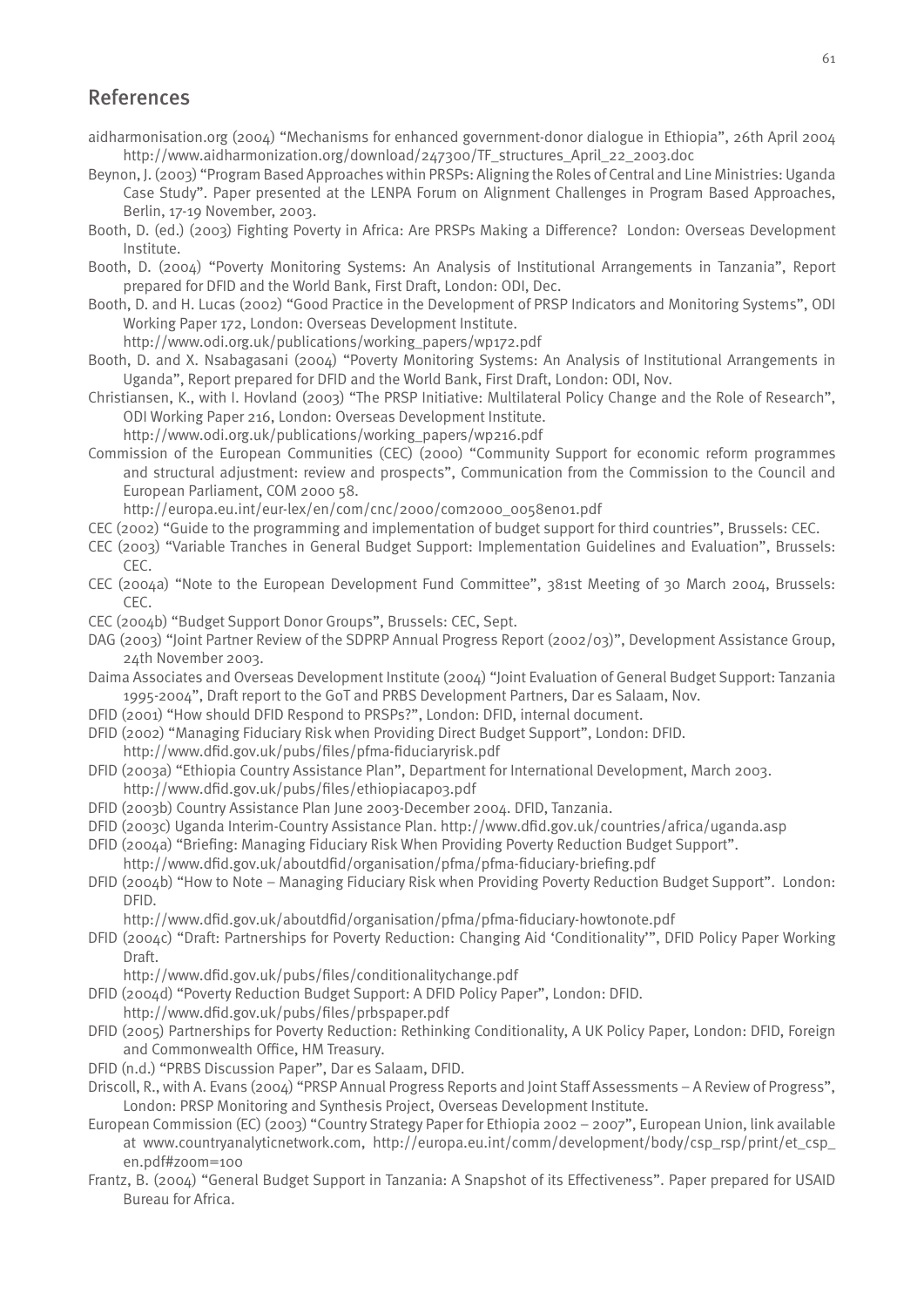- Harding, Alan, and Richard Gerster (2004) "Learning Assessment of Joint Review 2004: Draft Final Report", Report to the Government of Mozambique and Programme Aid Partners, Apr.
- Independent Evaluation Office, IMF (IEO) (2004) "Report on the Evaluation of Poverty Reduction Strategy Papers (PRSPs) and the Poverty Reduction and Growth Facility (PRGF)", Washington, DC: IMF.
- International Development Association (IDA) (2004), The Republic of Mozambique First Poverty Reduction Support Credit. Washington D.C.: IDA
- International Monetary Fund (IMF) (2001) "IMF approves in principle US\$ 1112 million PRGF arrangement for Ethiopia", IMF Press Release, 20th March.
- International Monetary Fund (IMF) (2002a) "Review of the Key Features of the Poverty Reduction and Growth Facility – Staff Analyses", Washington DC, IMF, March
	- http://www.imf.org/External/NP/prgf/2002/031502.pdf).
- IMF (2002b) "Safeguards Assessments Review of Experience and Next Steps', Washington DC, IMF, Feb http://www.imf.org/external/np/tre/safegrds/2002/review.pdf
- IMF (2003) "Aligning the Poverty Reduction and Growth Facility (PRGF) and the Poverty Reduction Strategy Paper (PRSP) Approach – Issues and Options", Washington, DC: IMF.
- IMF (2004) "Evaluating the PRSP/PRGF and the role of the IMF in the process" London: Presentation at DFID headquarters of initial findings from IEO evaluation.
- Lawson, A; D. Booth; A. Harding; D. Hoole, and F. Naschold (2003) General Budget Support Evaluability Study, Phase 1: Synthesis Report, London: DFID Evaluation Report EV643, Oct.
- Lawson, A. and D. Booth (2004) Evaluation of General Budget Support: Evaluation Framework, London: DFID for Joint Evaluation of GBS, Feb.
- Lucas, H. (2004) "Research on the Current State of PRS Monitoring Systems", Brighton: Institute of Development Studies, Apr.
- MFPED (2003a) Partnership Principles between Government of Uganda and its Development Partners. Ministry of Finance, Planning & Economic Development, Kampala.
- MFPED (2003b) Annual Budget Performance Report FY 2002/03. Ministry of Finance, Planning & Economic Development, Kampala.
- MFPED (2004a) Presentation by Macroeconomic Department. Ministry of Finance, Planning & Economic Development, Kampala.
- MFPED (2004b) Final Draft PEAP Policy Matrix. http://www.finance.go.ug/PeapDocts/PeapDocts/PF%20final%20ver sion%20of%20poilcy%20matrix.doc
- MoFED (2003) "Ethiopia: Sustainable Development Poverty Reduction Strategy Program Annual Progress Report", Ministry of Finance and Economic Development, Ethiopia, December 2003, available at www.worldbank.org http://poverty.worldbank.org/files/Ethiopia\_PRSP\_APR.pdf
- National Audit Office, UK (2002) 'Department for International Development: Performance Management Helping to Reduce World Poverty', Report by the Comptroller and Auditor General, London: Stationery Office, 10 Apr. www.nao.org.uk/publications/vfmsublist/index
- Naschold, F. with D. Booth (2002) "General Budget Support Evaluability Study: Literature Review", Report to DFID, 2nd Draft, London: Overseas Development Institute, July.
- Operations Evaluation Department, World Bank (OED) (2004) "OED Review of the Poverty Reduction Strategy (PRS) Process", Washington, DC: World Bank.
- Public Expenditure and Financial Accountability Program (PEFA) (2003) 'Study of Measures Used to Address Weaknesses in Public Financial Management Systems in the Context of Policy Based Support, Final report', Bannock Consulting for PEFA, London, April

 http://www.dfid.gov.uk/pubs/files/conditionalitychange.pdf and Annexes http://www.pefa.org/STM%20Fina l%20Report%20Annexes%20April%202003.pdf

PEFA (2004) 'A consultative draft of PFM Performance Measurement Framework' with Amendment regarding Procurement, PEFA, Washington DC, May

 http://www.pefa.org/PFM%20framework%20Feb%2012%202004%20with%20procurement%20amendment( pdf).pdf

Piron, L., with A. Evans (2004) 'Politics and the PRSP Approach: Synthesis Paper,' ODI Working Paper 237, London: Overseas Development Institute.

http://www.odi.org.uk/publications/working\_papers/wp237.pdf

- Strategic Partnership with Africa (SPA) (2004) "Survey of the Alignment of Budget Support and Balance of Payments Support with National PRS Processes", London: Report by the Budget Support Working Group Co-chairs, Jan.
- SPA (2005) "Survey of the Alignment of Budget Support and Balance of Payments Support with National PRS Processes", London: Report by the Budget Support Working Group Co-chairs, Feb.
- United Republic of Tanzania (URT) (2002a) Tanzania Partnership Framework Memorandum Governing Budget Support for Poverty Reduction. Ministry of Finance, Dar es Salaam.
- URT (2002b) Quarterly Budget Execution Report: Fiscal Quarter 1, July-September, 2003. Ministry of Finance, Dar es Salaam.